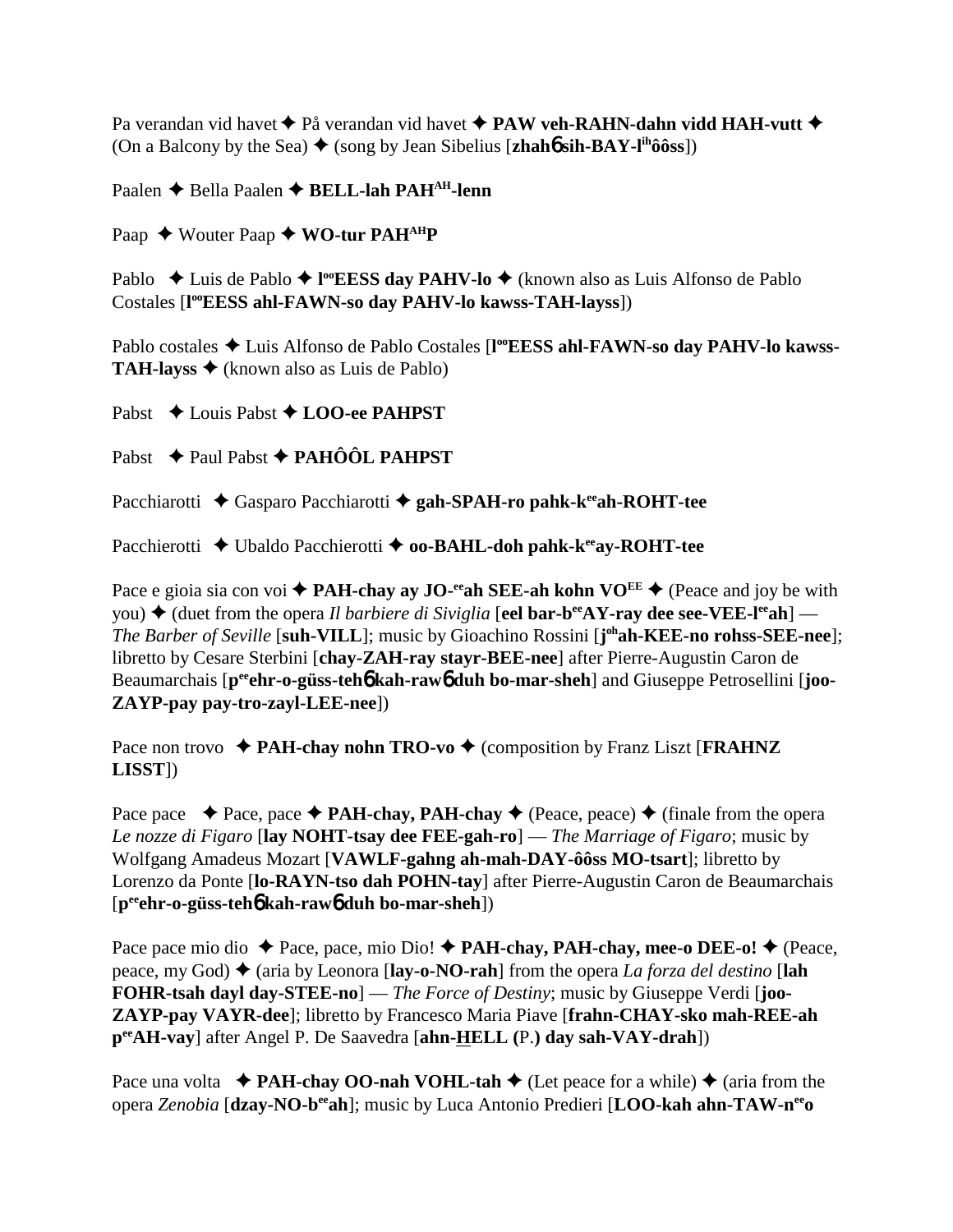**pray-deeAY-ree**] and libretto by Pietro Metastasio [ $p^{ee}AY$ -tro may-tah-STAH- $z^{ee}$ ])

Pache **→** Joseph Pache ◆ YOH<sup>OH</sup>-zeff PAH-kuh

Pachelbel ◆ Charles Theodore Pachelbel ◆ CHAH-rullz THEE-uh-doh<sup>uh</sup>r PAH-k'l-bell ◆ (Americanized version of the German name Karl Theodor Pachelbel [**KARL TAY-o-dohohr pah-KELL-b'l**])

Pachelbel **→** Johann Pachelbel **→ YO-hahn pah-KELL-b'l** 

Pachelbel Wilhelm Hieronymus Pachelbel **VILL-hellm hee-RO-nü-môôss pah-KELL-b'l**

Pachelbel canon  $\blacklozenge$  The Pachelbel Canon  $\blacklozenge$  (The) PAH-k'l-bell KA-nunn  $\blacklozenge$  (Americanized name for a composition by Johann Pachelbel [**YO-hahn pah-KELL-b'l**])

Pachler koschak  **★** Marie Leopoldine Pachler-Koschak **✦ mah-REE-uh LAY-o-pawl-tee-nuh PAHK-lur-KAW-shahk**

Pachmann **→** Vladimir de Pachmann → vlah-D<sup>Y</sup>EE-mihr deh PAHK-mahn

Pacientia  $\triangle$  pah-CHENN-t<sup>ih</sup>ah  $\triangle$  (composition by Ludwig Senfl [LOOT-vihh ZENN-f'l])

Pacini ◆ Emilien Pacini ◆ eh-mee-leeah**6** pah-CHEE-nee

Pacini ◆ Giovanni Pacini ◆ **jo-VAHN-nee pah-CHEE-nee** 

Pacini **←** Leonardo Pacini ← lay-o-NAR-doh pah-CHEE-nee

Paciorkiewicz **→** Tadeusz Paciorkiewicz → tah-DEH-ôôsh pah-ts<sup>ee</sup>ar-keeEH-veech

Pacius Fredrik Pacius **FRAYD-rick PAH-tsihooss**

Pacoloni ◆ Giovanni Pacoloni ◆ jo-VA**HN-nee pah-ko-LO-nee** 

Pacovska  $\blacklozenge$  Miss Pacovská  $\blacklozenge$  (Miss) PAH-tsawv-skah<sup>ah</sup>  $\blacklozenge$  (character in the opera *Osud* [AW**sôôt**] — *Destiny*; music by Leoš Janáček [LEH-awsh yah-NAH<sup>AH</sup>-check] and libretto by Fedora Bartšová [**FEH-daw-ruh BART-shaw-vahah**])

Paderewski ◆ Ignacy Paderewski ◆ eeg-NAH-tsih pah-deh-REFF-skee ◆ (known also as Ignacy Jan Paderewski [**eeg-NAH-tsih YAHN pah-deh-REFF-skee**])

Padilla **←** Lola Artôt de Padilla **← LO-lah ar-toh day pah-THEE-l'yah** 

Padilla y ramos ◆ Mariano Padilla y Ramos ◆ mah-r<sup>ee</sup>AH-no pah-THEE-l'yah ee RAH**mawss**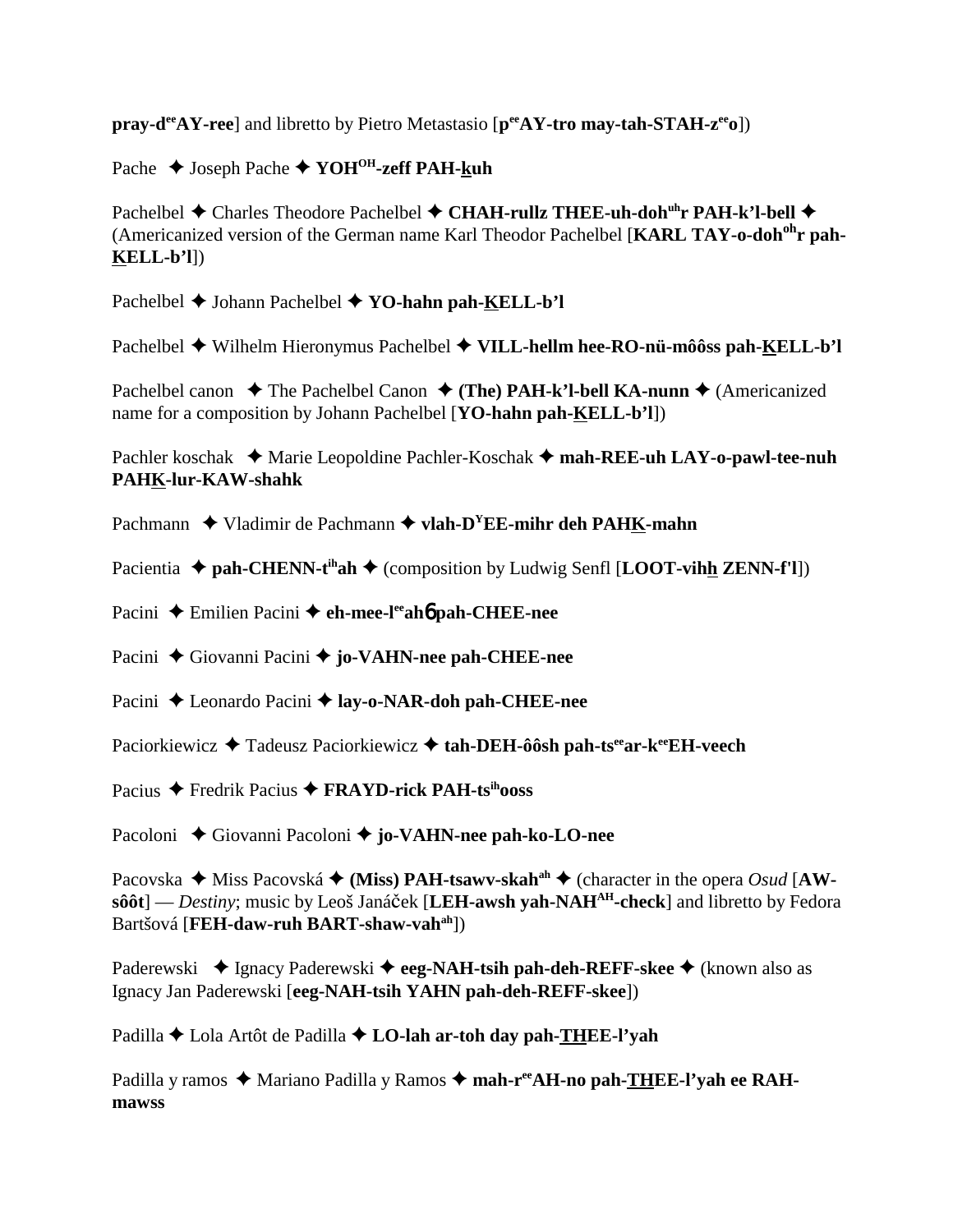Padin **→** Jorge Padín **→ HAWR-hay pah-THEEN** 

Padoana **pah-doh-AH-nah** (excerpt from *Passemezo Milanese* [**pahss-say-MAY-tso mee-lah-NAY-zay**] by Giovanni Pacoloni [**jo-VAHN-nee pah-ko-LO-nee**])

Padova  **→** Bartolino da Padova → bar-toh-LEE-no dah PAH-doh-vah

Padre adorato  $\triangle$  Il padre adorato  $\triangle$  eel PAH-dray ah-doh-RAH-toh  $\triangle$  (aria featuring Idamante [**ee-dah-MAHN-tay**] in the opera *Idomeneo, rè di Creta* [**ee-doh-may-NAY-o, RAY dee KRAY-tah**] — *Idomeneo, King of Crete*; music by Wolfgang Amadeus Mozart [**VAWLFgahng ah-mah-DAY-ôôss MO-tsart**]; libretto by Giovanni Battista Varesco [**jo-VAHN-nee baht-TEE-stah vah-RAY-sko**] after Antoine Danchet [**ah**6**-twahn dah**6**-sheh**])

Padre anton  $\triangle$  Padre Antón  $\triangle$  **PAH-dray ahn-TAWN**  $\triangle$  (character in the opera *El gato montés* [**ell GAH-toh mawn-TAYSS**] — *The Wildcat;* music and libretto by Manuel Penella [**mah-nooELL pay-NAY-l'yah**])

Padre guardiano ◆ Padre Guardiano ◆ PAH-dray g<sup>oo</sup>ar-d<sup>ee</sup>AH-no ◆ (Father Superior) ◆ (character in the opera *La forza del destino* [**lah FOHR-tsah dayl day-STEE-no**] — *The Force of Destiny;* music by Giuseppe Verdi [**joo-ZAYP-pay VAYR-dee**]; libretto by Francesco Maria Piave [frahn-CHAY-sko mah-REE-ah peeAH-vay] after Angel P. De Saavedra [ahn-HELL **(**P.**) day sah-VAY-drah**])

Padre mio caro padre ceda natura ◆ Padre, mio caro padre ... Ceda natura ◆ **PAH-dray, MEEoh KAH-ro PAH-dray ... CHAY-dah nah-TOO-rah ♦** (excerpt from the opera *Idomeneo, rè di Creta* [**ee-doh-may-NAY-o, RAY dee KRAY-tah**] — *Idomeneo, King of Crete;* music by Wolfgang Amadeus Mozart [**VAWLF-gahng ah-mah-DAY-ôôss MO-tsart**]; libretto by Giovanni Battista Varesco [**jo-VAHN-nee baht-TEE-stah vah-RAY-sko**] after Antoine Danchet [**ah**6**-twahn dah**6**-sheh**])

Padre nuestro martinete **→** Padre Nuestro — Martinete ◆ PAH-dray n<sup>oo</sup>AYSS-tro — martee-NAY-tay  $\blacklozenge$  (Padre Nuestro = Our Father)  $\blacklozenge$  (section of the *Misa flamenca* [MEE-sah flah-**MAYN-kah**] — *Flamenco* [**flah-MEHNG-ko**] *Mass* — set to music by Paco Peña [**PAH-ko PAY-n'yah**])

Padua **→** Marchetto da Padua 
→ mar-KAYT-toh dah PAH-d<sup>oo</sup>ah 
→ (known also as Marchettus de Padua [**mar-KAYT-tôôss day PAH-dôôuh**], Marcus de Padua [**MAR-kôôss day** PAH-d<sup>ôô</sup>uh], and Marcus Paduanus [pah-d<sup>ôô</sup>AH-nôôss])

Padua ◆ Marchettus de Padua ◆ mar-KAYT-tôôss day PAH-d<sup>oo</sup>ah ◆ (known also as Marchetto da Padua [**mar-KAYT-toh dah PAH-dooah**], Marcus de Padua [**MAR-kôôss day PAH-d<sup>oo</sup>ah**], and Marcus Paduanus [MAR-kôôss pah-d<sup>oo</sup>AH-nôôss])

Padua ◆ Marcus de Padua ◆ MAR-kôôss day PAH-d<sup>oo</sup>ah ◆ (known also as Marchetto da Padua [**mar-KAYT-toh dah PAH-dooah**], Marchettus de Padua [**mar-KAYT-tôôss day PAH-**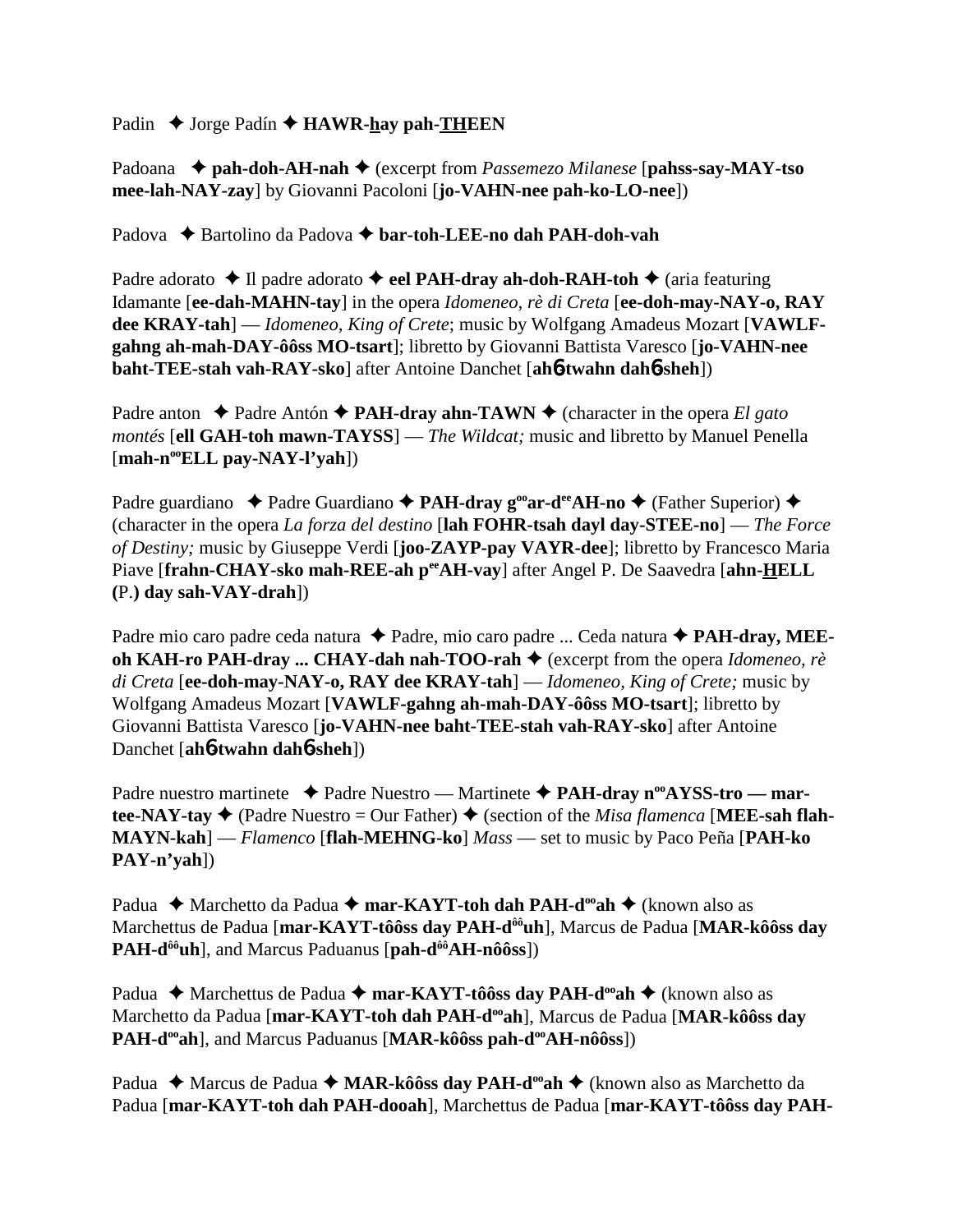**d<sup>oo</sup>ah**], and Marcus Paduanus [MAR-kôôss pah-d<sup>oo</sup>AH-nôôss])

Padua chavez ◆ Carlos Antonio de Padua Chávez ◆ KAR-lawss ahn-TOH-n<sup>ee</sup>o day PAH**th<sup>∞</sup>ah CHAH-vess ◆** (known also as Carlos Chávez [**KAR-lawss CHAH-vess**], Carlos Chávez y Ramírez [**KAR-lawss CHAH-vess ee rah-MEE-ress**], and Carlos Antonio de Padua Chávez y Ramírez [KAR-lawss ahn-TOH-n<sup>ee</sup>o day PAH-th<sup>oo</sup>ah CHAH-vess ee rah-MEE-ress])

Padua chavez y ramirez ◆ Carlos Antonio de Padua Chávez y Ramírez [**KAR-lawss ahn-TOH-n<sup>ee</sup>o day PAH-th<sup>oo</sup>ah CHAH-vess ee rah-MEE-ress**] ♦ (known also as Carlos Chávez [**KAR-lawss CHAH-vess**], Carlos Chávez y Ramírez [**KAR-lawss CHAH-vess ee rah-MEE**ress], and Carlos Antonio de Padua Chávez [KAR-lawss ahn-TOH-nee o day PAH-th<sup>oo</sup>ah **CHAH-vess**])

Paduanus ◆ Marcus Paduanus ◆ MAR-kôôss pah-d<sup>oo</sup>AH-nôôss ◆ (known also as Marchetto da Padua [mar-KAYT-toh dah PAH-d<sup>oo</sup>ah], Marchettus de Padua [mar-KAYT-tôôss day **PAH-d<sup>oo</sup>ah**], and Marcus de Padua [MAR-kôôss day PAH-d<sup>oo</sup>ah])

Paer ◆ Ferdinando Paër ◆ fayr-dee-NAHN-doh PAH-ehr

Paer  $\triangle$  Lewis Paer  $\triangle$  **LOO-uss PEHR** 

Paese do sole  $\triangle$  O paese d'o sole  $\triangle$  o pah-AY-zay doh SO-lay  $\triangle$  (poem by Libero Bovio [lee-BAY-ro BAW-v<sup>ee</sup>o] set to music by Vincenzo d'Annibale [veen-CHAYN-tso dahn-nee-BAH**lay**])

Paganelli ◆ Giuseppe Antonio Paganelli ◆ joo-ZAYP-pay ahn-TAW-n<sup>ee</sup>o pah-gah-NAYL**lee**

Paganini  $\triangle$  A Paganini  $\triangle$  **ah pah-gah-NEE-nee**  $\triangle$  (To Paganini)  $\triangle$  (composition by Alfred Schnittke [**ahl-FRETT SHNYITT-kuh**])

Paganini ◆ Niccoló Paganini ◆ neek-ko-LO pah-gah-NEE-nee

Paganini ◆ pah-gah-NEE-nee ◆ (excerpt from the suite *Carnaval* [kar-nah-vahl] — *Carnival* — by Robert Schuman [**ROH<sup>OH</sup>-bert SHOO-mahn**])

Paganini ◆ pah-gah-NEE-nee ◆ (an operetta, with music by Franz Lehár [**FRAHNZ** leh-**HAHAHR**]; lyrics by P. Knepler [**(**P.**) k'NEPP-lur**] and Jenbach [**YENN-bahk**])

Paganiniana ◆ pah-gah-nee-n<sup>ee</sup>AH-nah ◆ (composition by Nathan Milstein [NAY-thunn **MILL-stn**])

Page ◆ Graeme Page ◆ GRAY<sup>UH</sup>M PAYJ

Pagello **←** Pietro Pagello ← p<sup>ee</sup>AY-tro pah-JAYL-lo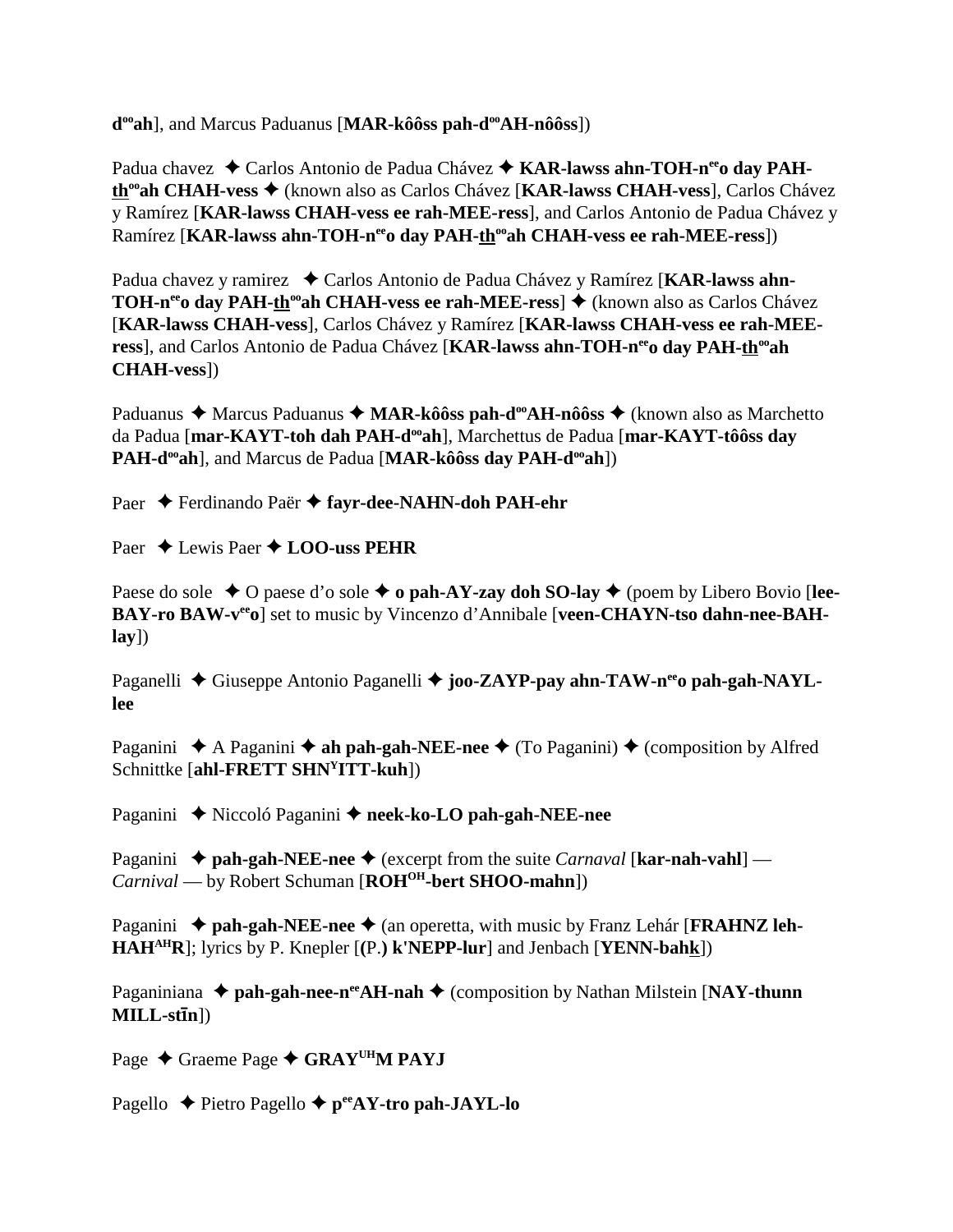Paggio  $\blacklozenge$  Un Paggio  $\blacklozenge$  **oon PAHD-jo**  $\blacklozenge$  (a page)  $\blacklozenge$  (character in the opera *Rigoletto* [**ree-go-LAYT-toh**]; music by Giuseppe Verdi [**joo-ZAYP-pay VAYR-dee**]; libretto by Francesco Maria Piave [frahn-CHAY-sko mah-REE-ah p<sup>ee</sup>AH-vay] after Victor Hugo [{VICK-tur h'YOO-go} **veek-tawr ü-go**])

Paggio della duchessa ◆ Paggio della Duchessa ◆ PAHD-jo dayl-lah doo-KAYSS-sah ◆ (page of the Duchess)  $\triangle$  (character in the opera *Rigoletto* [**ree-go-LAYT-toh**]; music by Giuseppe Verdi [**joo-ZAYP-pay VAYR-dee**]; libretto by Francesco Maria Piave [**frahn-CHAYsko mah-REE-ah peeAH-vay**] after Victor Hugo [**{VICK-tur h'YOO-go} veek-tawr ü-go**])

Pagliacci  $\triangle$  Pagliacci  $\triangle$  pah-l<sup>ee</sup>AH-chee  $\triangle$  (*Players*, an opera, with music and libretto by Ruggero Leoncavallo [**rood-JAY-ro lay-ohn-kah-VAHL-lo**])  $\triangle$  (*Pagliacci* has also been translated as *Clowns*)

Pagliaccio  $\triangle$  Canio (Pagliaccio)  $\triangle$  **KAH-n<sup>ee</sup>o (pah-l<sup>ee</sup>AH-cho)**  $\triangle$  (character in the opera *Pagliacci* [pah-l<sup>ee</sup>AH-chee] — *Players*; music and libretto by Ruggero Leoncavallo [rood-JAY-] **ro lay-ohn-kah-VAHL-lo**])

Pagliara ◆ Rocco E. Pagliara ◆ **ROHK-ko** (E.) **pah-l<sup>ee</sup>AH-rah** 

Pagliari ◆ Rocco E. Pagliari ◆ **ROHK-ko** (E.) **pah-l<sup>ee</sup>AH-ree** 

Pagliughi **→** Lina Pagliughi → LEE-nah pah-l<sup>ee</sup>OO-ghee

Pagodes  $\triangle$  pah-gawd  $\triangle$  (Pagodas [puh-GO-duzz])  $\triangle$  (composition by Claude Debussy [klohd **deh-büss-see**] found in the collection entitled *Estampes* [**ess-tah**6**p**] — *Prints*)

Pahissa ◆ Jaime Pahissa ◆ HAH<sup>EE</sup>-may pah-EESS-sah

Pahlen ◆ Kurt Pahlen ◆ KÔÔRT PAH-lunn

Paik **→** Paik, Byung-Dong ◆ **PECK, T'YAHNG-DÔÔNG** 

Paik **←** Paik, Kun-Woo ← **PECK, KÔÔN-OO** 

Paik **→** Paik, Nam June ◆ **PECK, NAHM JÔÔN** 

Paillard **←** Jean-François Paillard ← zhah6**-frah6-swah peh-yar** 

Pailliard **→** Jean-François Pailliard → zhah**6-frah6-swah peh-yar** 

Paine ◆ John Knowles Paine ◆ **JAHN NOHLZ PAYN** 

Paisajes ◆ pah<sup>ee</sup>-SAH-hayss ◆ (Landscapes) ◆ (suite by Federico Mompou [feh-theh-REEko mawm-PO<sup>OO</sup>])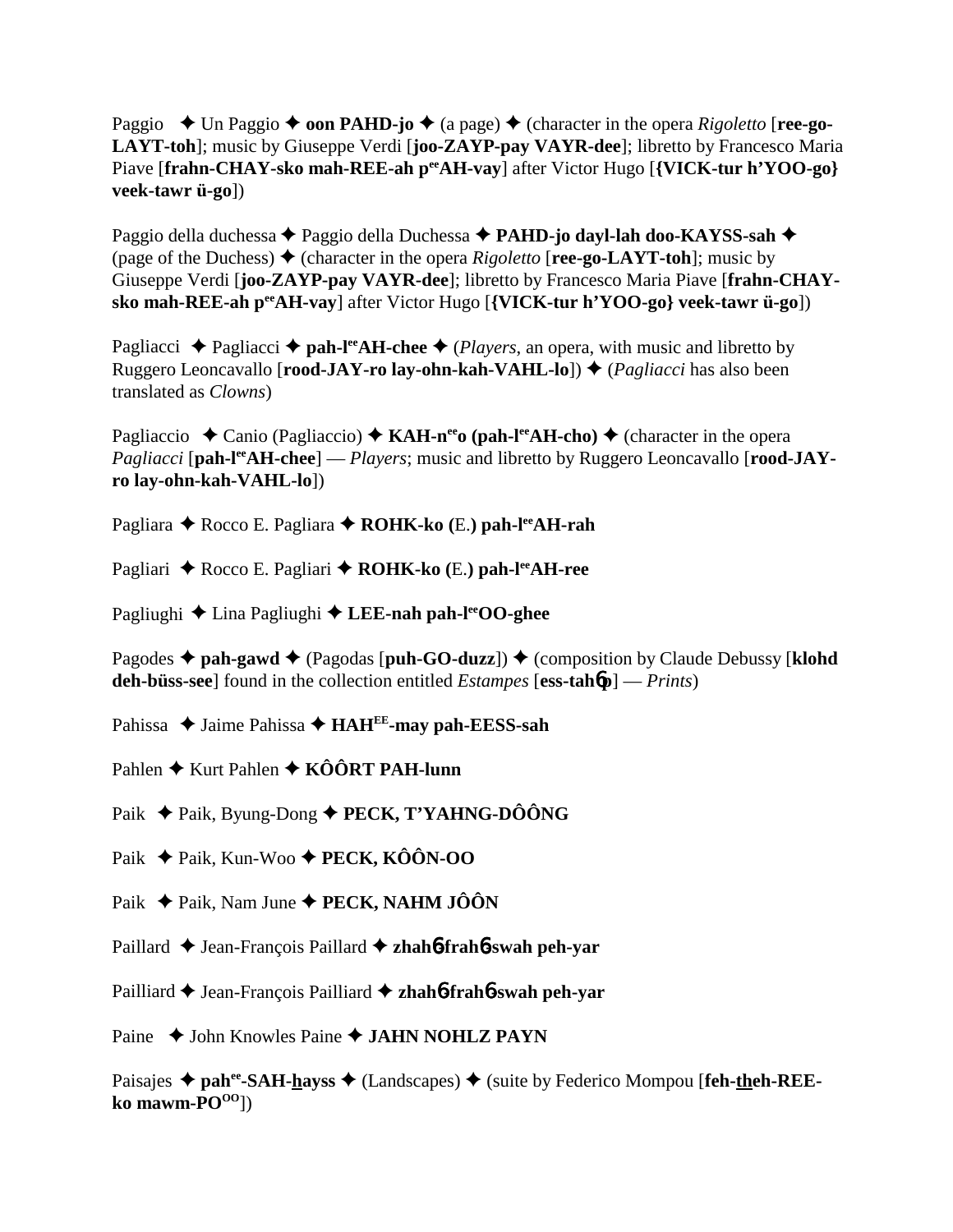Paisible Louis Henri Paisible **l ôôee ah**6**-ree peh-see-bl**'

Paisible domaine  $\triangleq$  peh-zee-bl' daw-menn  $\triangleq$  (Peaceful Domain)  $\triangleq$  (composition by Orlando de Lassus [**awr-lah**6**-doh duh lahss-sü**])

Paisiello **←** Giovanni Paisiello ← jo-VAHN-nee pahee-zeeAYL-lo

Paita **←** Carlos Paita ← **KAR-lawss PAH<sup>EE</sup>-tah** 

Paix  $\triangle$  La paix  $\triangle$  lah peh  $\triangle$  (excerpt from *Music for the Royal Fireworks* by George Frideric Handel [**JAW-urj FRIH-duh-rick HANN-d'l**])

Pajaro triste  $\triangle$  Pájaro triste  $\triangle$  **PAH-hah-ro TREESS-tay**  $\triangle$  (Sad bird)  $\triangle$  (excerpt from the suite *Impresiones intimas* [**eem-prayss-seeO-nayss een-TEE-mahss**] — *Intimate Impressions* by Federico Mompou [**feh-theh-REE-ko mawm-PO**<sup>00</sup>])

Pakhmutova ◆ Alexandra Pakhmutova **◆ uh-l<sup>y</sup>ick-SAHN-druh PAH<u>K</u>-muh-tuh-vuh ◆** (known also as Alexandra Nikolaievna [**ny ee-kah-LAHIH-eff-nuh**] Pakhmutova)

Pal **→** Tamás Pál → TAH-mah<sup>ah</sup>sh PAH<sup>AH</sup>L

Palacio Ernesto Palacio **ayr-NAYSS-toh pah-LAH-cho**

Palacios  $\triangleleft$  M. Palacios  $\triangleleft$  (M.) pah-LAH-thereohss

Paladilhe  $\triangle$  Émile Paladilhe  $\triangle$  **ay-meel pah-lah-deel** 

Palange  $\triangle$  Louis S. Palange  $\triangle$  **LOO-uss S. pah-LANG**  $\triangle$  (known also as Louis Salvador [**SAL-vah-dawr**] Palange)

Palau  **↓** Juan Borras de Palau ◆ h<sup>oo</sup>AHN bawr-RAHSS day pah-LAH<sup>00</sup>

Palau boix  $\triangle$  Manuel Palau Boix  $\triangle$  mah-n<sup>oo</sup>ELL pah-lo bwah

Palazzesi **→** Matilde Palazzesi → mah-TEEL-day pah-laht-TSAY-zee

Palchikov  $\blacklozenge$  A. E. Palchikov  $\blacklozenge$  (A. E.) **PAHL-chih-kuff** 

Palcso ◆ Sándor Palcsó ◆ SHAH<sup>AH</sup>N-dawr PAHL-choh<sup>oh</sup>

Palenicek ◆ Josef Páleníček ◆ YO-seff PAH<sup>AH</sup>-leh-n<sup>y</sup>ee<sup>ee</sup>-check

Paleozoic ◆ pay-lee-uh-ZO-ick ◆ (excerpt from *Vox balaenae* ◆ [VOHKSS bah-LĪ-nī] — *The Voice of the Whale* — by George Crumb [**JAW-urj KRUMM**])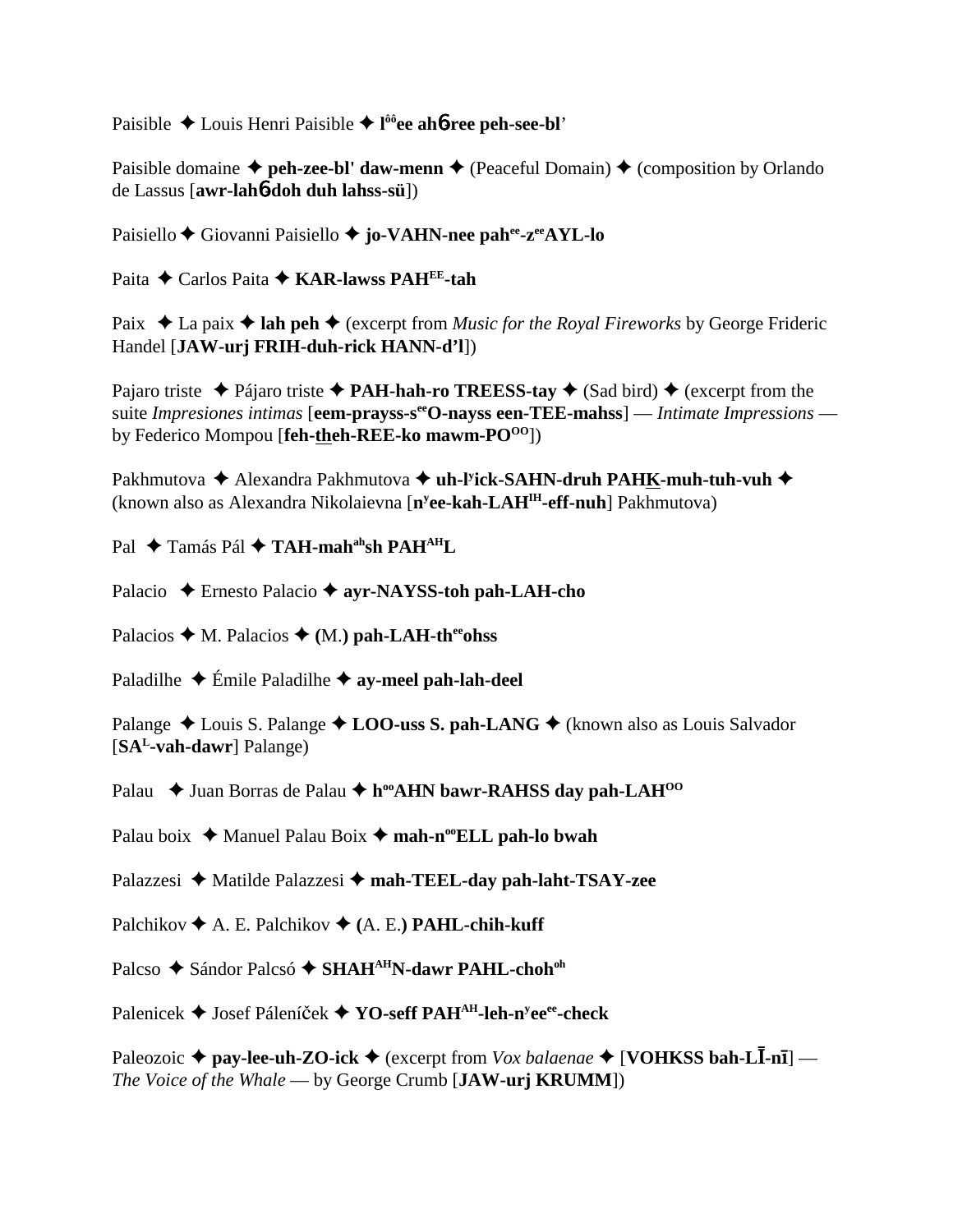Palerme o mon pays et toi palerme **→** Palerme, ô mon pays! ... Et toi Palerme **→ pah-lerm, o mawb** pay<sup>ee</sup>! ... ay twah pah-lerm  $\triangle$  (aria from the opera *Les vêpres siciliennes* [leh veh-pr' **see-see-leeenn**] — *The Sicilian Vespers*; music by Giuseppe Verdi [**joo-ZAYP-pay VAYR-dee**]; libretto by Eugène Scribe [**ö-zhenn skreeb**] and Charles Duveyrier [**sharl dü-vay-r<sup>ee</sup>ay**])

Pales **↑ PAH-luss ↑** (character in *Was mir behagt, ist nur die muntre Jagd!* [**vahss meer buh-**HAHKT, isst noor dee MÔÔN-truh YAH<sup>AH</sup>KT!] — The *Jagdkantate* [YAH<sup>AH</sup>KT-kahn-tah**tuh**] or *Hunting Cantata* [**kunn-TAH-tuh**]; music by Johann Sebastian Bach [**YO-hahn {suh-**BASS-t<sup>ee</sup>unn BAHK} zay-BAH-st<sup>ee</sup>ahn BAHK] and libretto by Salomon Franck [ZAH<sup>AH</sup>-lo**mawn FRAHNGK**])

Palester **→** Roman Palester **→ RAW-mahn pah-LESS-ter** 

Palestrina **←** Giovanni Pierluigi da Palestrina ← jo-VAHN-nee p<sup>ee</sup>ayr-l<sup>oo</sup>EE-jee dah pah-lay-**STREE-nah**

Pali **→ PAH-lee →** (character in the operetta *Der Zigeunerbaron* [davr tsee-GOY-nur-pah**rohn**] — *The Gypsy Baron*; music by Johann Strauss II [**YO-hahn SHTRAH<sup>ÔÔ</sup>SS II**]; libretto by Ignaz Schnitzer [**IGG-nahtss SHNITT-tsur**] after Mor Jókai [**MOHR YOHOH-kahih**])

Paliashvili ◆ Zakhari Paliashvili ◆ zah-KAH-ree pah-l<sup>ih</sup>ahsh-VEE-l<sup>y</sup>ee ◆ (known also as Zakhari Petrovich [**pih-TRAW-vihch**] Paliashvili)

Palinkas ◆ Péter Pálinkás ◆ PAY-ter PAH<sup>AH</sup>-linn-kah<sup>ah</sup>sh

Palisca **←** Claude Victor Palisca ← KLAWD VICK-tur pah-LISS-kah

Palkovsky ◆ Oldřich Palkovský ◆ AWLD-<sup>r</sup>shih<u>k</u> PAHL-kawv-skee<sup>ee</sup>

Palkovsky ◆ Pavel Palkovský ◆ PAH-vell PAHL-kawv-skee<sup>ee</sup>

Pallandios ◆ Menelaos Pallandios ◆ meh-NEH-l<sup>ah</sup>ohss pahl-LAHN-d<sup>ee</sup>uss

Pallas ◆ PAHL-lahss ◆ (character in the cantata [**kunn-TAH-tuh**] *Zerreisset, zersprenget,* zertrümmert die Gruft [**tsehr-RĪSS-sutt, tsehr-SHPREHNG-utt, tsehr-TRÜM-mert dee GRÔÔFT**] — *Tear Apart, Shatter, Smash the Vault;* music by Johann Sebastian Bach [**YO**hahn {suh-BASS-t<sup>ih</sup>unn BAHK} zay-BAH-st<sup>ih</sup>ahn BAHK] and libretto by Picander [PEE**kahn-tur**]) ◆ (character in the cantata [**kunn-TAH-tuh**] *Tönet ihr Pauken! Erschallet, Trompeten* [**TÖ-nutt eer PAHÔÔ-kunn! ehr-SHAHL-lutt, trawm-PAY-tunn**] — *Sound, Ye Drums! Resound, Trumpets!* — by Johann Sebastian Bach [**YO-hahn {suh-BASS-tihunn BAHK} zay-BAH-stihahn BAHK**])

Pallavicino ◆ Benedetto Pallavicino ◆ bay-nay-DAYT-toh pahl-lah-vee-CHEE-no

Pallavicino Carlo Pallavicino **KAR-lo pahl-lah-vee-CHEE-no**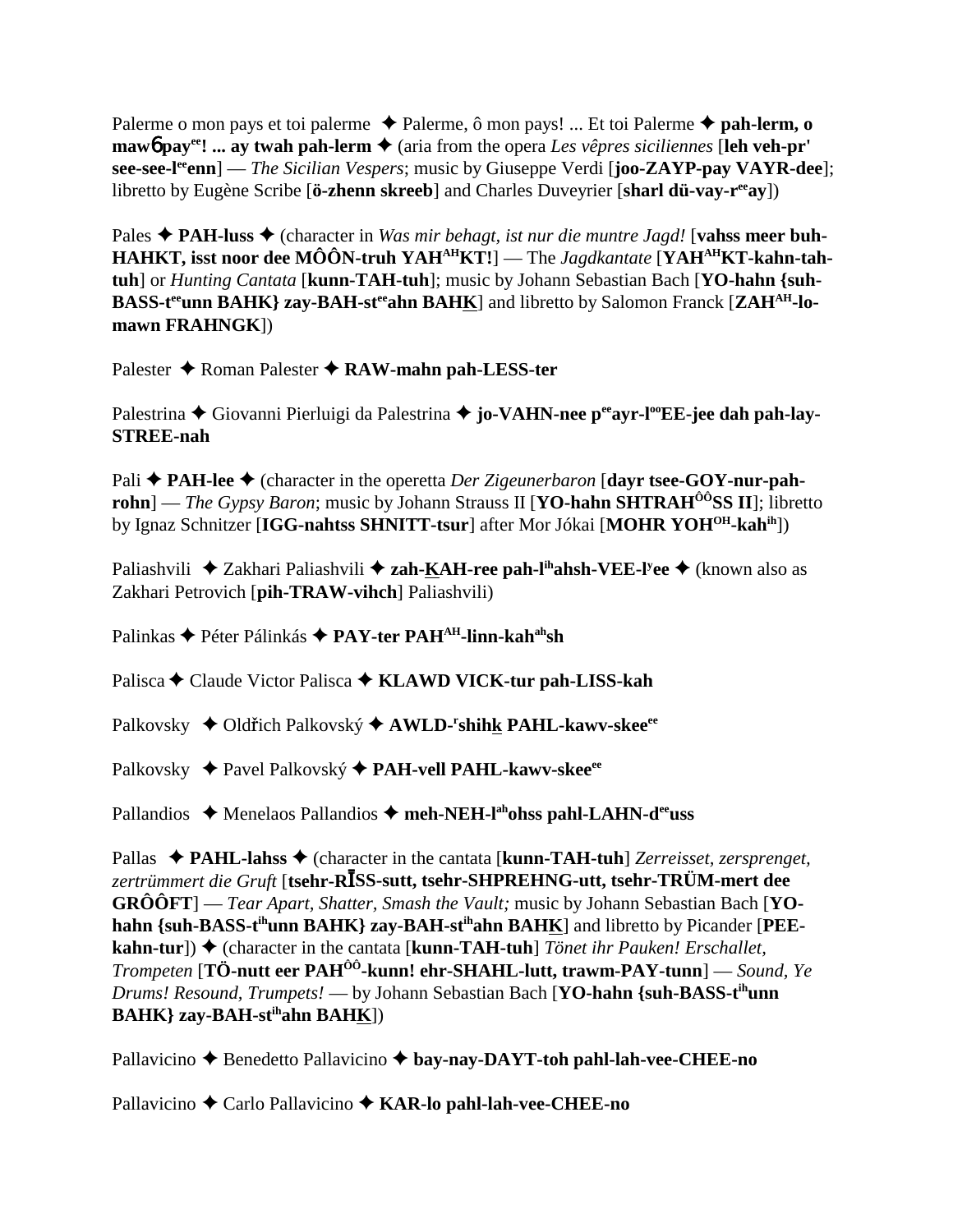Pallemaerts **→** Edmundo Pallemaerts → edd-MÜN-doh PA<sup>L</sup>-leh-martss

Pallo **→ Imre Pallo → IMM-reh PAHL-lo** 

Palm **←** Eberhard Palm **← AY-bur-hart PAHLM** 

Palm ◆ Siegfried Palm ◆ ZEEK-freet PAHLM

Palma **← Athos Palma ← AH-tawss PAHL-mah** 

Palma ◆ Donald Palma ◆ DAH-nulld PAHL-muh

Palma **←** Piero de Palma ← p<sup>ee</sup>AY-ro day PAHL-mah

Palma **→** Susan Palma → SOO-z'n PAHL-mah

Palme  $\triangle$  Donald Palme  $\triangle$  **DAH-nulld PAHLM** 

Palmer ◆ Geoffrey Molyneux Palmer ◆ **JEFF-ree MAH-lih-noo PAHL-mur** 

Palmgren **→** Selim Palmgren → SAY-limm PAHLM-grayn

Paloma querida  $\triangle$  pah-LO-mah kay-REE-thah  $\triangle$  (Beloved Dove)  $\triangle$  (ranch song by José Alfredo Jiménez [**ho-SAY ahl-FRAY-tho hee-MAY-ness**])

Palomar  $\triangle$  Rafael José María Hernándo y Palomar [rah-fah-ELL ho-SAY mah-REE-ah ehr-**NAHN-doh ee pah-lo-MAR ♦** (known also as Rafael Hernándo)

Palombo **→** Paul Palombo → **PAWL pah-LAWM-bo** → (known also as Paul Martin Palombo [**PAWL MAR-t'n pah-LAWM-bo**])

Palsson ◆ Páll Pálsson ◆ PAWL PAWL-sunn ◆ (known also as Páll Pampichler [PAHM**pihh-lur**] Pálsson)

Paludier **→** Christophe le Paludier → kreess-tawf luh pah-lü-d<sup>ee</sup>ay

Pamina ◆ pah-MEE-nah ◆ (character in the opera *Die Zauberflöte* [dee TSAH<sup>ôô</sup>-bur-flö**tuh**] — *The Magic Flute;* music by Wolfgang Amadeus Mozart [**VAWLF-gahng ah-mah-**DAY-ôôss MO-tsart] and libretto by Emanuel Schikaneder [ay-MAH<sup>AH</sup>-n<sup>oo</sup>ayl SHEE-kah-nay**dur**])

Pampamapa  $\triangle$  pahm-pah-MAH-pah  $\triangle$  (song by Carlos Guastavino [KAR-lawss g<sup>oo</sup>ahss-tah-**VEE-no**])

Pampanini ◆ Rosetta Pampanini ◆ ro-ZAYT-tah pahm-pah-NEE-nee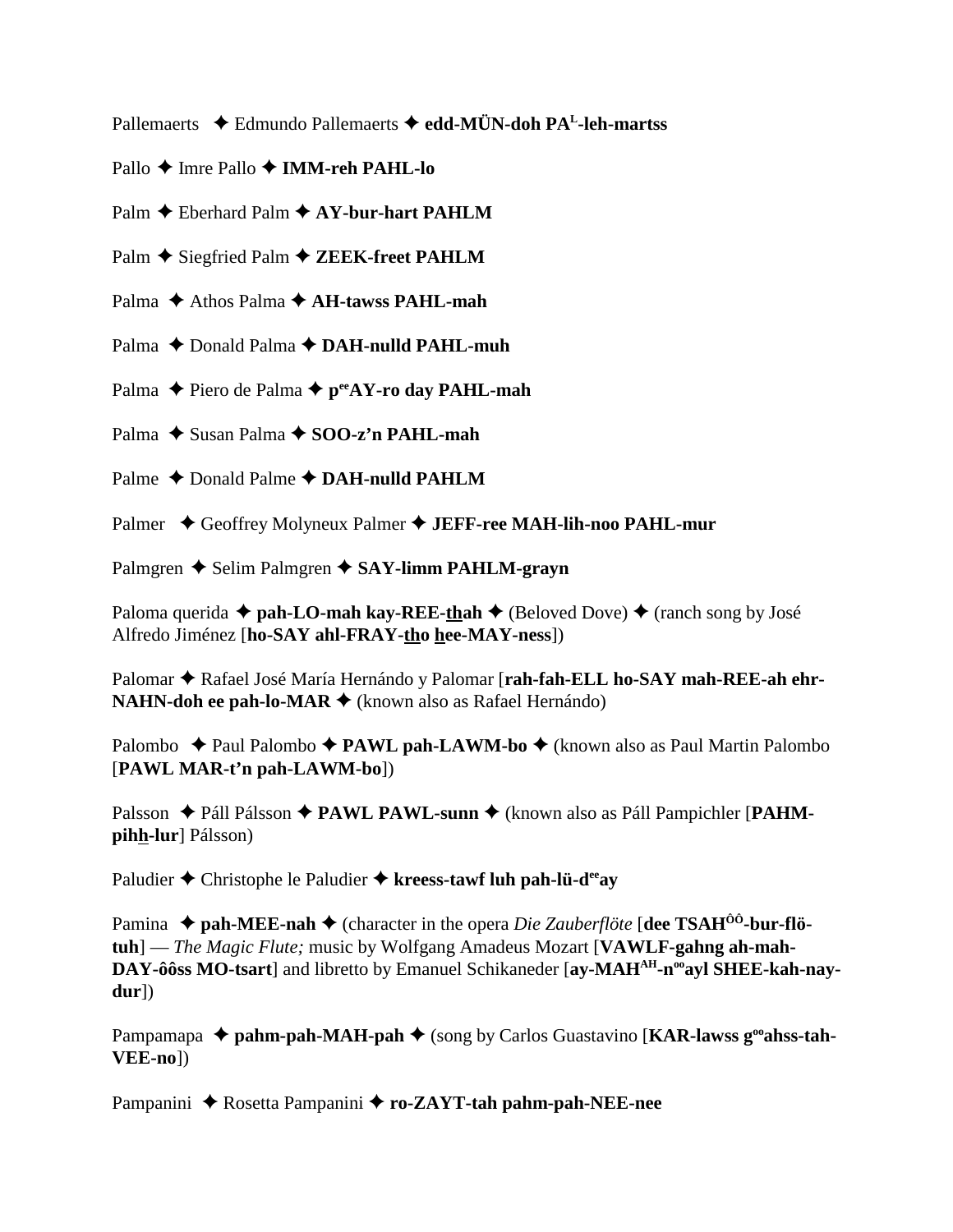Panait  $\triangle$  **PAH-nah**<sup>ih</sup>**t**  $\triangle$  (character in the opera *Recké Pašije* [<sup>R</sup>SHETTSS-keh<sup>eh</sup> PAH-shih- $\mathbf{yeh}]$  — *The Greek Passion;* music by Bohuslav Martinů [BO-hôô-slahf MAR-t<sup>y</sup>ih-noo<sup>oo</sup>]; **i** bretto by Martinů after Nikos Kazantzakis [**NEE-kawss kah-zahnt-ZĪ-kiss**])

Panariello **←** Ernesto Panariello ← ayr-NAY-stoh pah-nah-r<sup>ee</sup>AYL-lo

Panassie Hugues Panassié **üg pah-nahss-seeay**

Pancella Phyllis Pancella **FILL-luss pann-SELL-luh**

Pandolfini ◆ Angelica Pandolfini ◆ ahn-jay-LEE-kah pahn-dohl-FEE-nee

Pandolfini ◆ Francesco Pandolfini ◆ frahn-CHAY-sko pahn-dohl-FEE-nee

Panenka Jan Panenka **YAHN PAH-nenn-kuh**

Panerai ◆ Rolando Panerai ◆ ro-LAHN-doh PAH-nav-rah<sup>ee</sup>

Pange lingua  $\triangle$  **PAHN-jay LEEN-g<sup>ôô</sup>uh**  $\triangle$  (Latin title for sacred music by various composers)

Pange melos lacrimosum **◆ PAHN-jay MEH-lawss luh-krih-MO-zôôm ◆** (Compose a Tearful  $Melody$   $\bigstar$  (anonymous composition)

Panis angelicus ◆ **PAH-niss ahn-JEH-lih-kôôss ◆** (sacred music by César Franck [say-zar  $frah(6k)$ 

Panizza **→** Ettore Panizza → ayt-TOH-ray pah-NEET-tsah

Pank **→** Siegfried Pank **→ ZEEK-freet PAHNGK** 

Pankiewicz **→** Eugeniusz Pankiewicz → eh<sup>oo</sup>-GHEH-n<sup>ee</sup>ôôsh pahn-k<sup>ee</sup>EH-veech

Pankov ◆ Alexander Pankov ◆ uh-l<sup>y</sup>ick-SAHN-d'r pahn-KAWF

Pannain ◆ Guido Pannain ◆ g<sup>oo</sup>EE-doh PAHN-nah<sup>ee</sup>n

Pano moruno ◆ El paño moruno ◆ ell PAH-n'yo mo-ROO-no ◆ (The Moorish Cloth) ◆ (folk song arranged by Manuel de Falla [**mah-n<sup>oo</sup>ELL day {FAH-yah} FAH-l'yah**])

Panofka ◆ Heinrich Panofka ◆ **HĪN-rih<u>h</u> pah-NAWF-kah** 

Pansera **→** Roberto Pansera → ro-VEHR-toh pahn-SAY-rah

Panseron **→** Auguste-Mathieu Panseron → o-güst-mah-t<sup>ee</sup>ö pah**6**-suh-raw6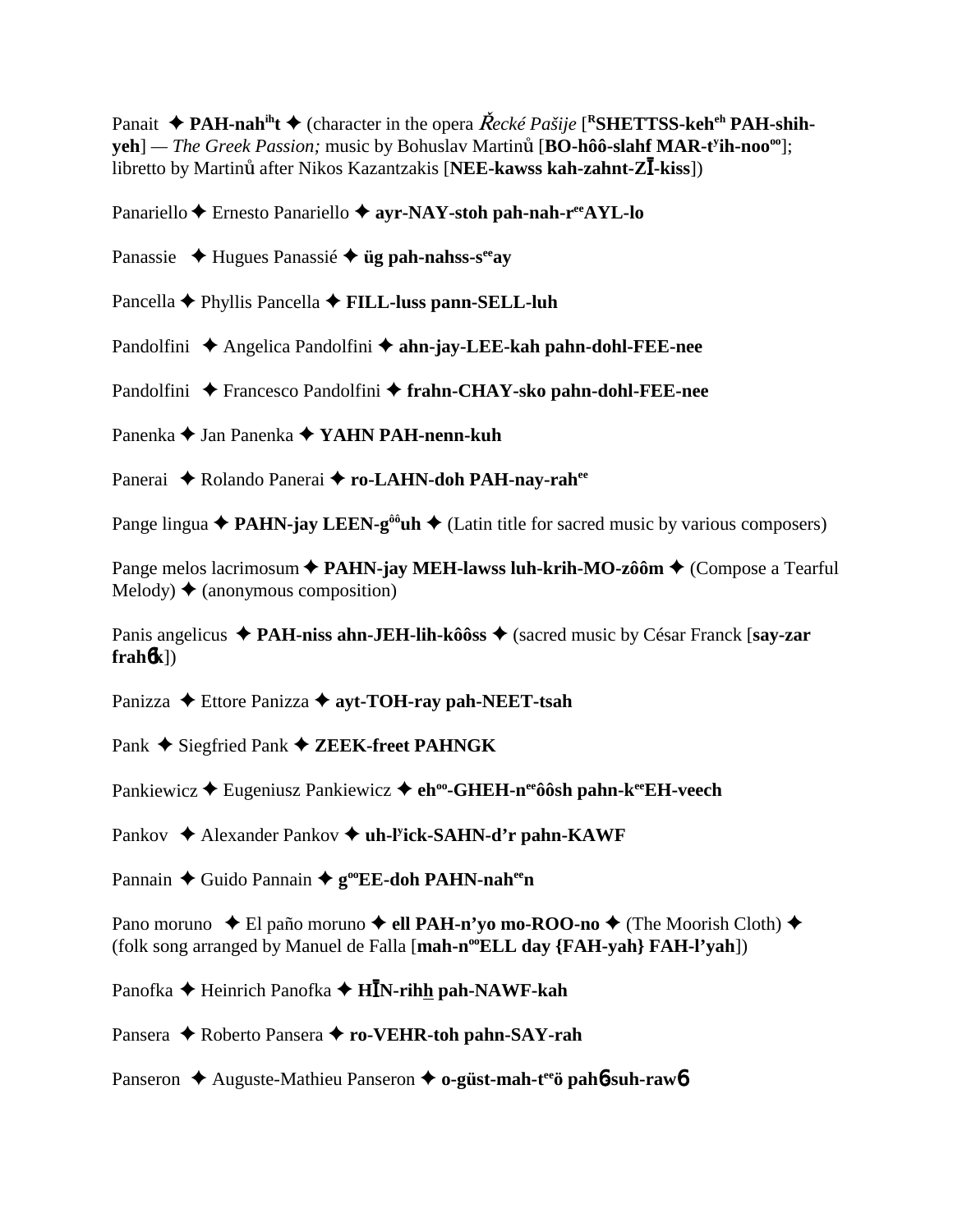Pantaleoni **→** Adriano Pantaleoni → ahd-ree-AH-no pahn-tah-lay-O-nee

Pantaleoni **↓** Romilda Pantaleoni **◆ ro-MEEL-dah pahn-tah-lay-O-nee** 

Pantalon ◆ pah**6-tah-law6**  (character in the opera *L'Amour des trois oranges* [lah-môôr day **tr'wah aw-rah**6**zh**] *— The Love for Three Oranges*; music by Serge Prokofiev [**sehr-GAY prah-KAW-fiheff**]; libretto by Prokofiev after Carlo Gozzi [**KAR-lo GOHT-tsee**])

Pantalon et colombine ◆ Pantalon et Colombine ◆ pah**6-tah-law6** ay kaw-law6-been ◆ (excerpt from the suite *Carnaval* [**kar-nah-vahl**] — *Carnival* — by Robert Schuman [**ROHOHbert SHOO-mahn**])

Panufnik **→** Sir Andrzej Panufnik → (Sir) AHN-dray pah-NÔÔF-neek

Panula Jorma Panula **YAWR-mah PAH-nôô-lah**

Panum **←** Hortense Panum ← hawr-TENN-suh PA-numm

Panzacchi Enrico Panzacchi **ayn-REE-ko pahn-TSAHK-kee**

Panzenbock Gerhard Panzenböck **GAYR-hart PAHN-tsunn-pök**

Panzera ◆ Charles Panzéra ◆ sharl pah**6-zay-rah** ◆ (known also as Charles Auguste Louis Panzéra [**sharl o-güst lôôee pah**6**-zay-rah**])

Panzner ◆ Karl Panzner ◆ KARL PAHNTSS-nur

Pap **↑** Nicholas Pap **↑** NEE-kaw-lahss PAHP

Papa **→** Jacob Clemens non Papa → YAH-kawp KLAY-mennss nawn PAH-pah → (known also as Clemens non Papa, Jacobus [**yah-KO-büss**] Clemens, and Jacobus Clement [**KLAYmennt**])

Papadopoulos ◆ Kostas Papadopoulos ◆ KAW-stahss pah-pah-THAW-pôô-luss

Papagena **← pah-pah-GAY-nah ←** (character in the opera *Die Zauberflöte* [**dee TSAH<sup>ôô</sup>-burflö-tuh**] — *The Magic Flute;* music by Wolfgang Amadeus Mozart [**VAWLF-gahng ah-mah-**DAY-ôôss MO-tsart] and libretto by Emanuel Schikaneder [av-MAH<sup>AH</sup>-n<sup>oo</sup>av] SHEE-kah-nav**dur**])

Papageno  $\triangle$  pah-pah-GAY-no  $\triangle$  (character in the opera *Die Zauberflöte* [dee TSAH<sup>00</sup>-bur**flö-tuh**] — *The Magic Flute;* music by Wolfgang Amadeus Mozart [**VAWLF-gahng ah-mah-**DAY-ôôss MO-tsart<sub>l</sub> and libretto by Emanuel Schikaneder [ay-MAH<sup>AH</sup>-n<sup>oo</sup>ayl SHEE-kah-nay**dur**])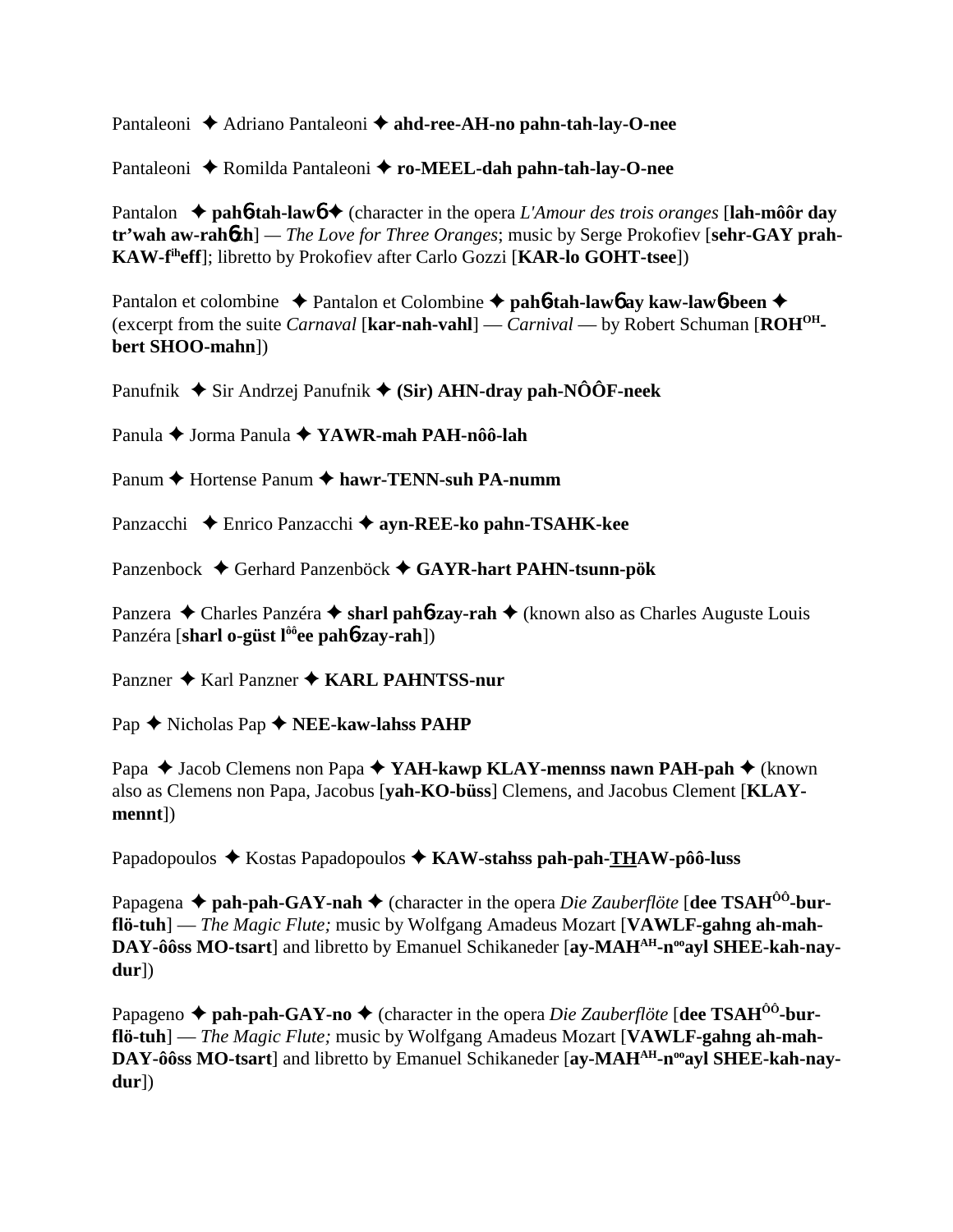Papaioannou ◆ Yannis Papaioannou ◆ YAHN-niss pah-pah<sup>ih</sup>-<sup>0</sup>AHN-no ◆ (known also as Yannis Andreou [**ahn-DRAY-oo**] Papaioannou)

Papandopulo **→** Boris Papandopulo → **BAW-riss pah-pahn-DAW-pôô-lah** 

Pape ◆ René Pape ◆ **ruh-nay pahp** 

Papi ◆ Gennaro Papi ◆ {jenn-NAH-ro PAH-pee} jayn-NAH-ro PAH-pee

Papier **← Rosa Papier ← RO-zah PAH-pihehr** 

Papillons  $\triangle$  pah-pee-yaw<sub>0</sub>  $\triangle$  (composition by George Perle [**JAW-urj PURL**])  $\triangle$  (excerpt from the suite *Carnaval* [**kar-nah-vahl**] — *Carnival* — by Robert Schuman [**ROHOH-bert SHOO-mahn**])

Papineau couture Jean Papineau-Couture **zhah**6 **pah-pee-no-kôô-tür**

Pappacoda ◆ pahp-pah-KO-dah ◆ (character in the operetta *Eine Nacht in Venedig* [**I-nuh NAHKT inn fay-NAY-dihh**] — *A Night in Venice*; music by Johann Strauss II [**YO-hahn SHTRAHÔÔSS II**]; libretto by Camillo Walzel [**kah-MEEL-lo VAHL-tsull**] and Richard Genée [**RIH-hart zhuh-nay**])

Paprocki ◆ Bogdan Paprocki ◆ BAWG-dahn pah-PRAWTSS-kee

Paque ◆ Désiré Pâque ◆ day-zee-ray pahk ◆ (known also as Marie Joseph Léon [**mah-ree zho-zeff lay-aw**6] Désiré Pâque)

Paquette  $\triangle$  **pah-kett**  $\triangle$  (character in *Candide* [**kann-DEED**], an operetta, with music by Leonard Bernstein [**LEH-nurd BURN-stn**]; libretto by R. Wilbur [**R. WILL-bur**], J. Latouche [**J. lah-TOOSH**], D. Parker [**D. PAR-kur**], and Leonard Bernstein after L. Hellman [**L. HELLmunn**] after Voltaire [**vawl-tehr**])

Par che mi dica ancora fuggi limmagine  $\triangle$  Par che mi dica ancora ... Fuggì l'immagine  $\triangle$  par **kay mee DEE-kah ahn-KO-rah ... food-JEE leem-MAH-jee-nay ♦** (excerpt from the opera *Il Castello di Kenilworth* [**eel kah-STAYL-lo dee KEH-null-wurth**] — *Kenilworth Castle*; music by Gaetano Donizetti [**gahay-TAH-no doh-nee-TSAYT-tee**] and libretto by Andrea Leone Tottola [**ahn-DRAY-ah lay-OH-nay toht-TOH-lah**])

Par maintes foys **↓ par meh6t fwah ◆** (composition by Jean Vaillant [**zhah6** veh-yah6])

Par monts et par vaux  $\triangle$  par mawb ay par vo  $\triangle$  (compositions by Michel Leclerc [mee-shell **luh-klehr**])

Para ninar  $\triangle$  Para niñar  $\triangle$  **PAH-ruh nee-n'YAR**  $\triangle$  (Brazilian cradle song by Paurillo Barroso [**pahôô-REEL-lôô bah-HO-zôô**])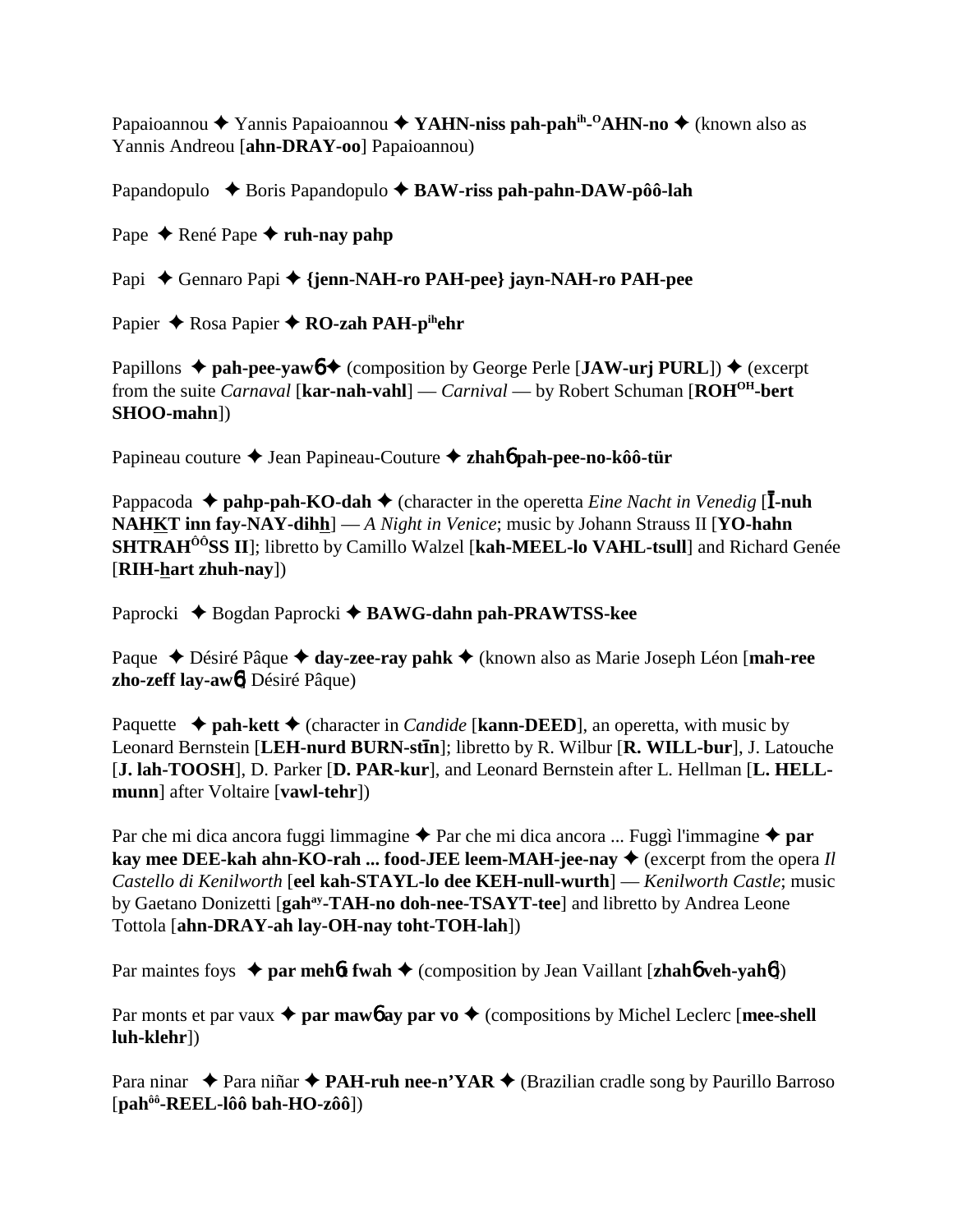Parabole du mauvais riche Lah parabole du mauvais riche **lah pah-rah-bawl dü mo-veh reesh ♦** (The Parable of the Sinful Rich Man) ♦ (song from *Don Quichotte à Dulcinée* [**daw**6] **kee-shawt ah dül-see-nay**] by Maurice Ravel [**mo-reess rah-vell**])

 $\text{Paracelsus} \triangleq \text{pah-rah-SELL-suss} \triangleq (\text{song by Charles Ives } [CHAH-rullz \bar{I} VZ])$ 

Paradies **↑** Domenico Paradies **↑ doh-MAY-nee-ko pah-RAH-d<sup>ee</sup>ayss ◆** (known also as Pietro Domenico Paradies [peeAY-tro doh-MAY-nee-ko pah-RAH-deeayss])

Paradis ◆ Maria-Theresia von Paradis ◆ mah-REE-ah-tay-RAY-z<sup>ih</sup>ah fawn PAH-rah-diss

Paradis  $\triangle$  Ô, paradis!  $\triangle$  **o, pah-rah-dee!**  $\triangle$  (O, paradise!)  $\triangle$  (aria from the opera L'Africaine [lah-free-kenn] — *The African Maid*; music by Giacomo Meyerbeer [JAH-ko mo MI-ur-bayr]; libretto by Eugène Scribe [**ö-zhenn skreeb**] and François-Joseph Fétis [**frah**6**-swah-zho-zeff faytee**])

Paradis ◆ pah-rah-dee ◆ (poem by Charles van Lerberghe [SHAR-luh vunn LEHR-ber**guh**] set to music by Gabriel Fauré [**gah-breeell fo-ray**])

Paradisi gloria amen **←** Paradisi gloria/Amen ← puh-ruh-DEESS-sih GLO-r<sup>ih</sup>uh/AH-menn ← (section of *Stabat Mater* [**STAH-baht MAH-tehr**] set to music by Franz Joseph Haydn  $\widehat{C}$ **FRAHNTSS YOH<sup>OH</sup>-zeff HI-d'n**])

Paradiso  $\triangle$  **O** pah-rah-DEE-zo  $\triangle$  (O paradise)  $\triangle$  (aria from the opera *L'Africana* [lah-free-**KAH-nah**] — *The African Maid*; music by Giacomo Meyerbeer [JAH-ko-mo MĪ-ur-bayr]; libretto by Eugène Scribe [**ö-zhenn skreeb**] and François-Joseph Fétis [**frah**6**-swah-zho-zeff faytee**])

Parafrasis **←** Paráfrasis ← **pah-RAH-frah-seess** ← (Paraphrase) ← (composition by Cristóbal Halffter [**kreess-TOH-vahl ahlf-TEHR**])

Paranov  $\triangle$  Moshe Paranov  $\triangle$  **MO-shuh PA-rah-nawf** / (known also as Morris Perlmutter [**MAWR-russ PURL-môôt-tur**])

Paratore **→** Anthony Paratore → **ANN-thuh-nee pa-ruh-TAW-ray** 

Paratore **→** Joseph Paratore ◆ **JO-zuff pa-ruh-TAW-ray** 

Paratum cor meum **↓ puh-RAH-tôôm kawr MAY-ôôm ◆** (Gregorian chant)

Paray  $\rightarrow$  Paul Paray  $\rightarrow$  **pohl pah-ray** 

Pardon mon pere  $\triangle$  Pardon, mon père  $\triangle$  **par-daw6** maw6 pehr  $\triangle$  (aria from the opera *Elisabeth ou la fille du proscrit* [**eh-lee-zah-bett ôô lah feey' dü praws-kree**] — Elizabeth or the Daughter of the Outlaw; music by Gaetano Donizetti [gah<sup>ay</sup>-TAH-no doh-nee-TSAYT-tee];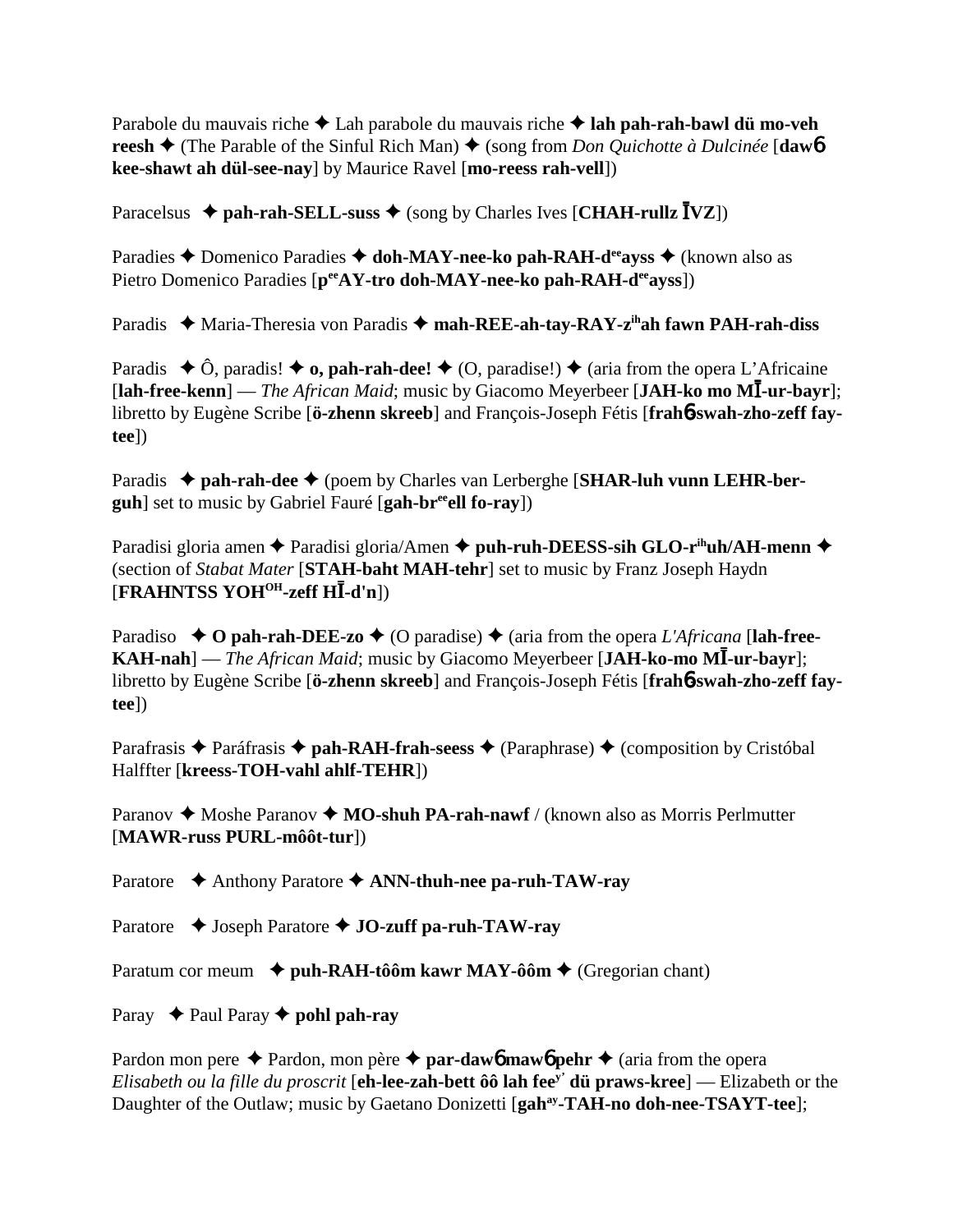libretto by D. Gilardone [**zhee-lar-dawn**] after Pixérécourt [**peek-say-ray-kôôr**])

Pareia ◆ Bartolomé Ramos de Pareia ◆ bar-toh-lo-MAY RAH-mawss day pah-RAY<sup>EE</sup>ah

Parejo ◆ Juan Antonio Alvarez Parejo ◆ h<sup>oo</sup>AHN ahn-TOH-n<sup>ee</sup>o ahl-vah-REHTH pah-RAY**ho**

Parelli **→** Attilio Parelli → aht-TEE-l<sup>ee</sup>o pah-RAYL-lee

Parent **→** Armand Parent → **ar-mah6** pah-rah6

Parepa rosa ◆ Euphrosyne Parepa-Rosa ◆ yôô-**FRAH-s'nee pah-REH-puh-RO-zuh** 

Pareto **←** Graziella Pareto ← grah-th<sup>ee</sup>EH-l'yah pah-RAY-toh

Pargamasca **↓ par-gah-MAHSS-kah ↓** (anonymous 17th-century Hungarian dances)

Pari intervallo **→** Pari intervallo **→ PAH-ree een-tayr-VAHL-lo →** (composition by Arvo Pärt [**AR-vo PEHRT**])

Pari siamo  $\triangle$  **PAH-ree s<sup>ee</sup>AH-mo**  $\triangle$  (excerpt from the opera *Rigoletto* [**ree-go-LAYT-toh**]; music by Giuseppe Verdi [**joo-ZAYP-pay VAYR-dee**]; libretto by Francesco Maria Piave [**frahn-CHAY-sko mah-REE-ah peeAH-vay**] after Victor Hugo [**{VICK-tur h'YOO-go} veek-tawr ü-go**])

Paribeni ◆ Giulio Cesare Paribeni ◆ **JOO-l<sup>ee</sup>o chay-ZAH-ray pah-ree-BAY-nee** 

Parik ◆ Ivan Parík ◆ I**H-vunn PAH-ree**ek

Paris **→** Massimo Paris → mahss-SEE-mo PAH-reess

Paris ◆ Myrna Paris ◆ MUR-nuh PA-russ

Paris **→** Pâris → **pah-ree** → (character in the opera *La belle Hélène* [lah bell ay-lenn] — *The Fair Helen*; music by Jacques Offenbach [**ZHACK AWF-funn-bahk**]; libretto by Henri Meilhac [**ah**6**-ree meh-yack**] and Ludovic Halévy [**lü-daw-veek ah-lay-vee**])

Parish alvars ◆ Elias Parish-Alvars ◆ **ih-LĪ-uss PA-rihsh-A<sup>L</sup>-varz** 

Parisotti ◆ Alessandro Parisotti ◆ ah-layss-SAHN-dro pah-ree-ZOHT-tee

Parke ◆ Dorothy Parke ◆ DAW-ruh-thee PARK

Parkening ◆ Christopher Parkening ◆ **KRISS-tuh-fur PAR-kuh-nihng**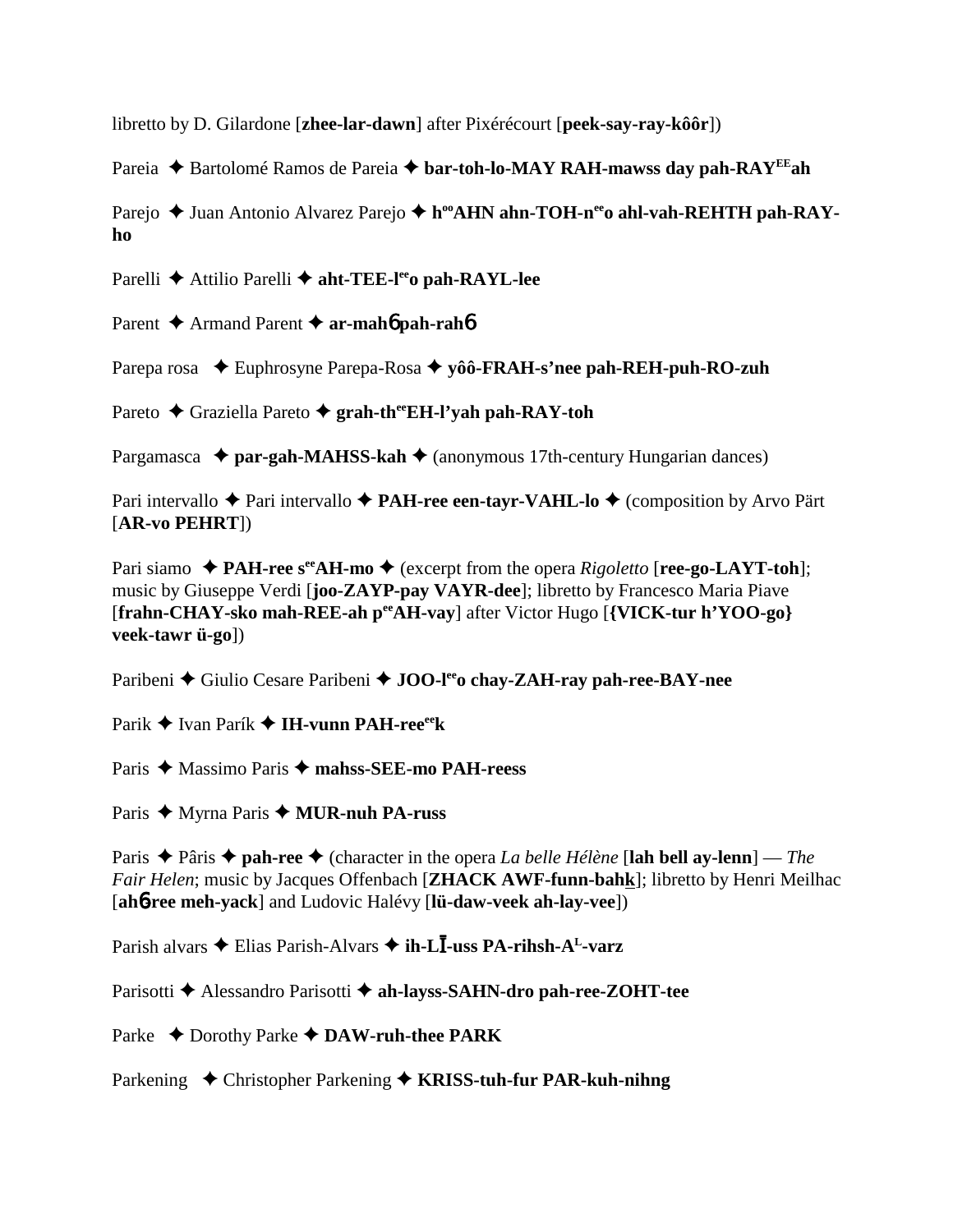Parkes **→** Allan Parkes → A<sup>L</sup>-lunn PARKSS

Parla walzer  $\triangle$  Parla-Walzer  $\triangle$  **PAR-lah VAHL-tsur**  $\triangle$  (Parla Waltz)  $\triangle$  (composition by Luigi Arditi [**l ooEE-jee ar-DEE-tee**])

Parlami damore mariu ◆ Parlami d'amore, Mariù ◆ par-LAH-mee dah-MO-ray, mah-r<sup>ee</sup>OO (song by Cesare Antonio Bixio [**chay-ZAH-ray ahn-TAW-neeo BEEK-seeo**])

Parle Nicholas Parle **NIH-kuh-luss PARL**

Parle moi de ma mere **→** Parle-moi de ma mère **→ par-luh-mwah duh mah mehr →** (Tell me, what of my mother?)  $\blacklozenge$  (duet featuring Don José [dawn ho-SAY] and Micaëla [mee-kah-AY**lah**] in the opera Carmen [**KAR-m'n**]; music by Georges Bizet [**zhawrzh bee-zay**]; libretto by Henri Meilhac [**ah**6**-ree meh-yack**] and Ludovic Halévy [**lü-daw-veek ah-lay-vee**])

Parmeter **→** Susan Parmeter → SOO-z'n PAR-muh-tur

Parmi di star  $\blacklozenge$  **PAR-mee dee STAR**  $\blacklozenge$  (song by Severin Cornet [seh-v'reh**6** kawr-neh])

Parmi veder le lagrime  $\triangle$  **PAR-mee VAY-dayr lay LAH-gree-may**  $\triangle$  (aria from the opera *Rigoletto* [**ree-go-LAYT-toh**]; music by Giuseppe Verdi [**joo-ZAYP-pay VAYR-dee**]; libretto by Francesco Maria Piave [frahn-CHAY-sko mah-REE-ah per AH-vav] after Victor Hugo [**{VICK-tur h'YOO-go} veek-tawr ü-go**])

Parnas Leslie Parnas **LESS-lee PAR-nuss**

Parnassus **par-NAHSS-sôôss**

Paro era estrellero **→** Par'o era estrellero **→ PAH-ro AY-rah ayss-treh-l'YAY-ro →** (Sephardic [**seh-FAR-dick**] song)

Parodi **→** Armando La Rosa Parodi → ar-MAHN-doh lah RO-zah pah-RO-dee

Parodi **←** Lorenzo Parodi ← **lo-RAYN-tso pah-RO-dee** 

Parole  $\triangle$  **pah-RO-luh**  $\triangle$  (German folk song)

Paroles et musique de rouget de lisle Paroles et musique de Rouget de Lisle **pah-rawl ay mü-zeek duh rôô-zheh duh leel ♦** (Words and music by Rouget de Lisle [**rôô-zheh duh leel**])

Parpignol  $\triangle$  par-pee-n'yawl  $\triangle$  (character in the opera *La bohème* [lah baw-emm] – *Bohemian Life*; music by Giacomo Puccini [**JAH-ko-mo poo-CHEE-nee**]; libretto by Luigi Illica [**l ooEE-jee eel-LEE-kah**] and Giuseppe Giacosa [**joo-ZAYP-pay jah-KO-zah**] after Henri Murger [**ah**6**-ree mür-zhay**])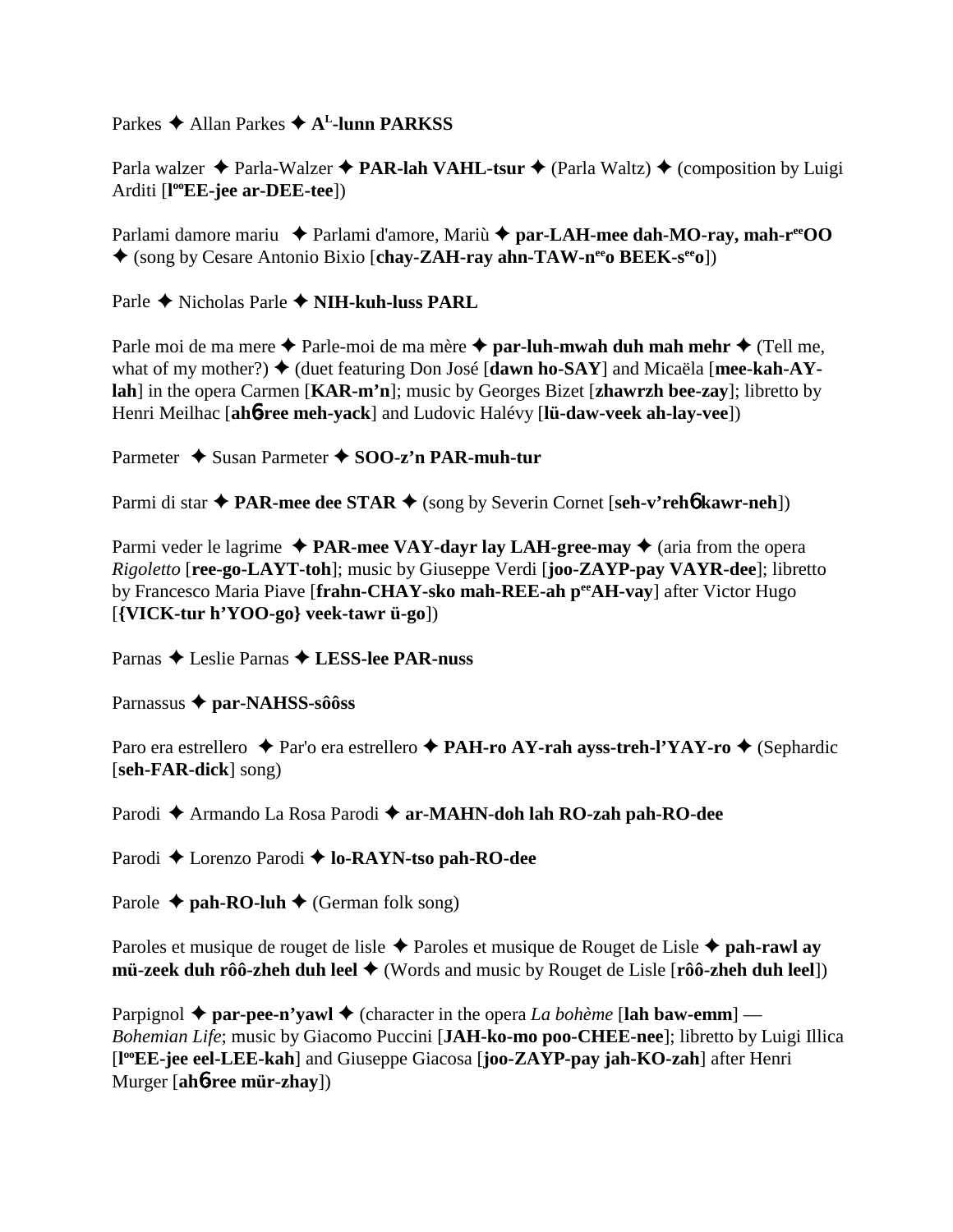Parrott **←** Andrew Parrott ← ANN-droo PA<sup>R</sup>-rutt

Parrott  $\triangle$  Ian Parrott  $\triangle$  **EE-unn PA<sup>R</sup>-rutt**  $\triangle$  (known also as Horace [**HAW-russ**] Ian Parrott)

Parry **↑** Charles Hubert Hastings Parry ◆ CHAH-rullz h'YOO-burt HAYSS-tihngss PAR-rih (known also as Sir Hubert Parry)

Parsch **→** Arnošt Parsch **→ AR-nawsht PARSH** 

Parsi ◆ Héctor Campos Parsi ◆ **ECK-tawr KAHM-pawss PAR-see** 

Parsi rustomji ◆ Parsi Rustomji ◆ **PAR-see rôôss-TÔÔM-jee** ◆ (character in the opera *Satyagraha* [**saht-yeeAH-grah-hah**]— *To Insist on the Truth*; music by Philip Glass [**FIH-lupp GLASS**] and libretto by Constance DeJong [**KAHNT-stunntss duh-ZHAWNG**])

Parsifal **◆ PAR-zih-fahl ◆** (an opera, with music and libretto by Richard Wagner [**RIH-hart VAHG-nur**]; also a character in the opera)

Parsons ♦ Geoffrey Parsons ♦ **JEFF-ree PAR-sunnz** 

Part **← Arvo Pärt ← AR-vo PEHRT** 

Partamian ◆ Maro Partamian ◆ MAH-ro par-TAH-m<sup>ee</sup>unn

Partir o ciel desio  $\rightarrow$  Partir, o ciel! desio  $\rightarrow$  par-TEER, o CHAYL! day-SEE-o  $\rightarrow$  (aria from *Il viaggio a reims* [eel v<sup>ee</sup>AHD-jo ah rehbss] — *The Journey to Rheims* [REEMZ] — a stage cantata [**kunn-TAH-tuh**] with ballet [**BAL-lay**]; music by Gioachino Rossini [**j ohah-KEE-no rohss-SEE-nee**] and libretto by Luigi Balocchi [**l ooEE-jee bah-LOHK-kee**])

Partita **par-TEE-tah**

Partitas  $\triangle$  par-TEE-tahss  $\triangle$  (compositions by Johann Sebastian Bach [YO-hahn {suh-BASS**t ihunn BAHK} zay-BAH-stihahn BAHK**])

Parto ma tu ben mio  $\triangle$  **PAR-toh mah too bayn MEE-o**  $\triangle$  (aria from the opera *La clemenza di Tito* [**lah klay-MAYN-tsah dee TEE-toh**] — *The Clemency of Titus*; music by Wolfgang Amadeus Mozart [**VAWLF-gahng ah-mah-DAY-ôôss MO-tsart**]; libretto by Caterino Mazzolà [**kah-tay-REE-no maht-tso-LAH**] after Metastasio [**may-tah-STAH-zeeo**])

Parto parto **→** Parto, parto ◆ **PAR-toh, PAR-toh** ◆ (excerpt from the opera *La Clemenza di Tito* [**lah klay-MAYN-tsah dee TEE-toh**] — *The Clemency of Titus*; music by Wolfgang Amadeus Mozart [**VAWLF-gahng ah-mah-DAY-ôôss MO-tsart**]; libretto by Caterino Mazzolà [**kah-tay-REE-no maht-tso-LAH**] after Pietro Metastasio [**peeAY-tro may-tah-STAH-zeeo**])

Partos  $\triangle$  Oedoen Partos  $\triangle$  **Ö-dön PAR-tohsh** / (Oedoen is also spelled Ödön)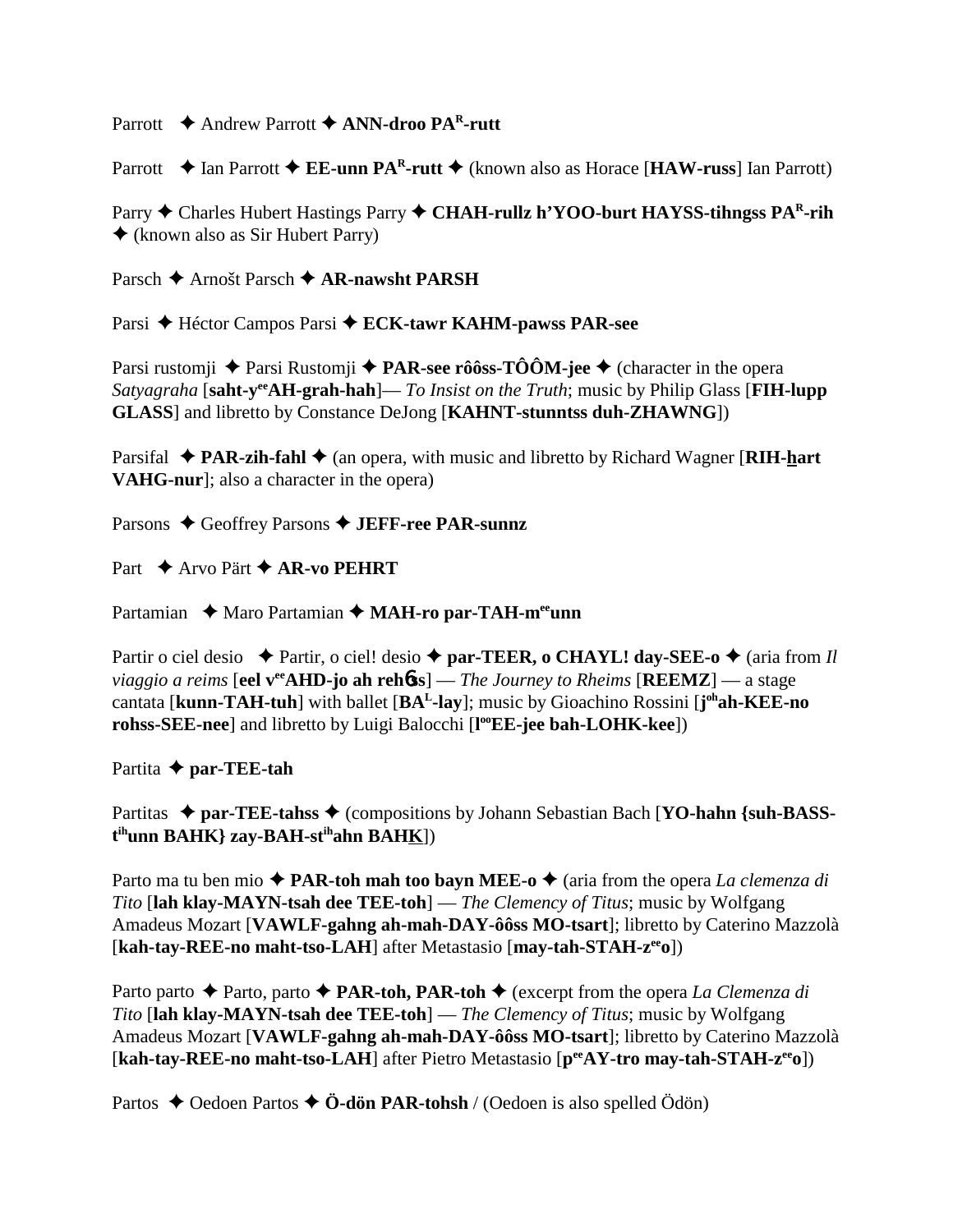Partos trocados  $\triangle$  **PAR-tawss tro-KAH-thawss**  $\triangle$  (traditional song of the Spanish Jews)

Partridge **→** Ian Partridge **→ EE-unn PAR-trihj** 

Parzen  $\triangle$  An die Parzen  $\triangle$  **ahn dee PAR-tsunn**  $\triangle$  (To the Fates)  $\triangle$  (poem by Friedrich Hölderlin [FREET-rihh HÖL-tur-linn] set to music by Paul Hindemith [PAH<sup>ÔÔ</sup>L HINN-tuh**mitt**])

Pas de chat **→ pah duh shah →** (excerpt from *Cinderella Suite No. 1* by Serge Prokofiev [sehr-**GAY prah-KAW-fiheff**])

Pas espagnol  $\triangle$  Le pas espagnol  $\triangle$  luh pah ess-pah-n'vawl  $\triangle$  (excerpt from the suite *Dolly* [**dawl-lee**] by Gabriel Fauré [**gah-breeell fo-ray**])

Pas sur la neige  $\triangle$  Des pas sur la neige  $\triangle$  day pah sür lah nehzh  $\triangle$  (Footprints in the Snow)  $\triangle$ (composition by Claude Debussy [**klohd deh-büss-see**] published in Book 1 of *Préludes* [**praylüd**])

Pasatieri ◆ Thomas Pasatieri ◆ TAH-muss pah-sah-t<sup>ee</sup>EH-ree

Pascal **← pah-skahl** 

Paschal vigil **◆** Paschal Vigil ◆ **PAH-skahl VIH-jill ◆** (Gregorian chant)

Paschal wilderness ◆ PASS-k'l (Wilderness) ◆ (poem by Samuel Menashe [SA-m'yuh-wull **muh-NASH**] set to music by Otto Luening [**AWT-toh LÜ-nihng**])

Pasdeloup ◆ Jules-Étienne Pasdeloup ◆ zh**ül-ay-t<sup>ee</sup>enn pah-duh-lôô** 

Pasero ◆ Tancredi Pasero ◆ tahn-KRAY-dee pah-ZAY-ro

Pashayev ◆ Alexander Melik-Pashayev ◆ uh-l<sup>y</sup>ick-SAHN-d'r MAY-l<sup>y</sup>ick-pah-SHAH-yeff ◆ (known also as Alexander Shamilievich [**shuh-mih-LYEE-eh-vihch**] Melik-Pashayev)

Pashchenko ◆ Andrei Pashchenko ◆ ahn-DRAY<sup>EE</sup> PAHSH-chenn-kuh ◆ (known also as Andrei Filippovich [**fee-LYEEP-puh-vihch**] Pashchenko)

Pashkalov **→** Viacheslav Pashkalov → vih-cheh-SLAHF pahsh-kah-LAWF

Pashkevich  $\blacklozenge$  Vasily Pashkevich  $\blacklozenge$  **vah-SEE-lee pahsh-KAY-vihch**  $\blacklozenge$  (known also as Vasily Alexeievich [**ah-ly ick-SAYEE-eh-vihch**] Pashkevich)

Pasini ◆ Lina Pasini ◆ LEE-nah pah-ZEE-nee ◆ (known also as Lina Pasini-Vitale [pah-**ZEE-nee-vee-TAH-lay**])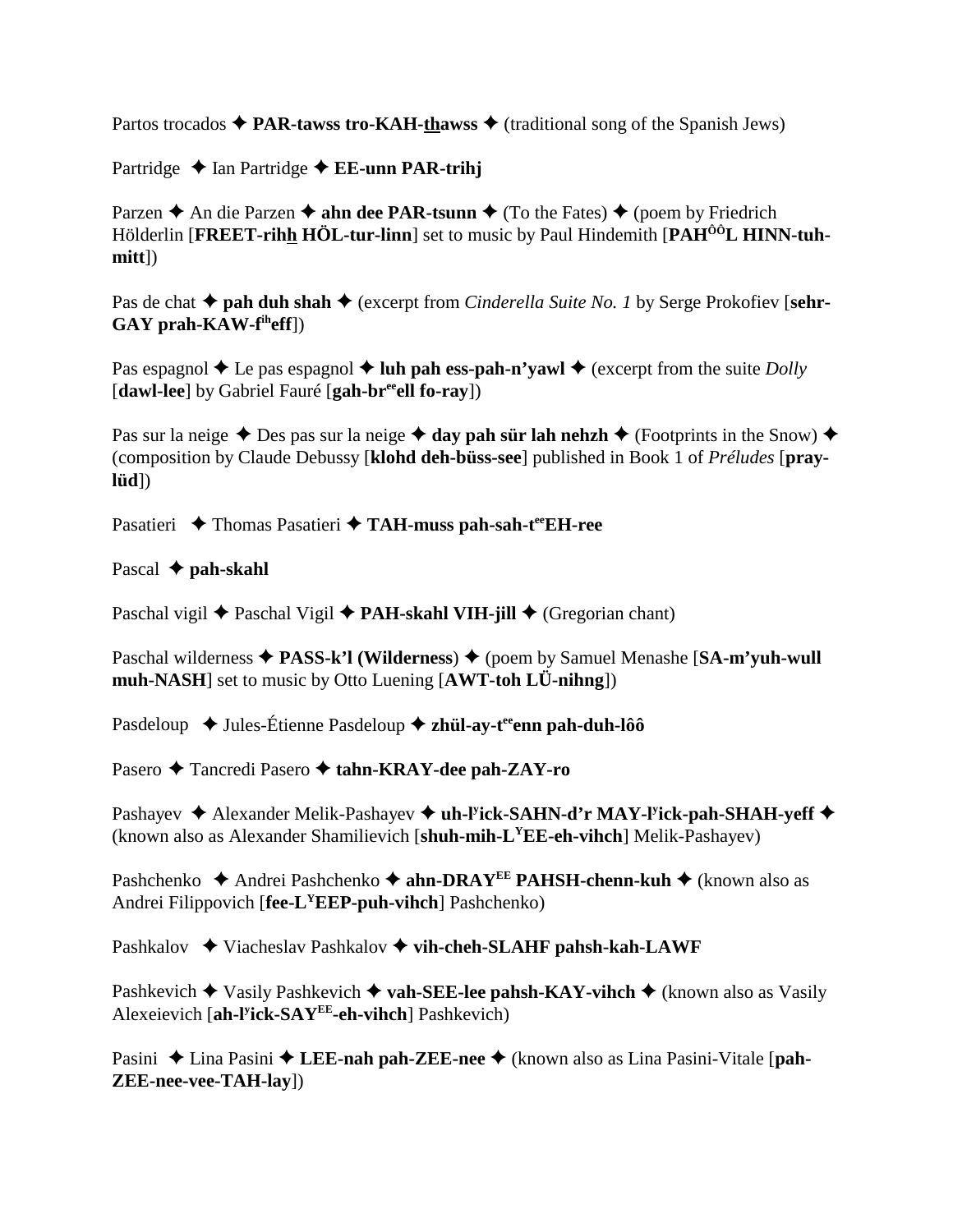Pasino ◆ Gisella Pasino ◆ jee-ZAYL-lah pah-ZEE-no

Paskalis **→** Kostas Paskalis ◆ KAW-stahss pahss-KAH-liss

Paskuda ◆ Georg Paskuda ◆ GAY-awrk PAH-skôô-dah

Pasquale **←** Carlo Pasquale ← KAR-lo pah-sk<sup>oo</sup>AH-lay

Pasquale  $\triangle$  Don Pasquale  $\triangle$  **dohn pah-sk<sup>oo</sup>AH-lay**  $\triangle$  (an opera, with music by Gaetano Donizetti [**gahay-TAH-no doh-nee-TSAYT-tee**]; libretto by Giovanni Ruffini [**jo-VAHN-nee roof-FEE-nee**] and Donizetti after Angelo Anelli [**ahn-JAY-lo ah-NAYL-lee**])

Pasquali **←** Francesco Pasquali ← frahn-CHAY-sko pah-sk<sup>oo</sup>AH-lee

Pasquali **→** Niccolò Pasquali → neek-ko-LO pah-sk<sup>oo</sup>AH-lee

Pasquier ◆ Régis Pasquier ◆ ray-zheess pahss-k<sup>ü</sup>ee-ay

Pasquini **←** Bernardo Pasquini ← bayr-NAR-doh pah-sk<sup>oo</sup>EE-nee

Pasquini ◆ Ercole Pasquini ◆ AYR-ko-lay pah-sk<sup>oo</sup>EE-nee

Pasquotti ◆ Corrado Pasquotti ◆ kohr-RAH-doh pah-sk<sup>oo</sup>OHT-tee

Passa e mezzo ◆ **PAHSS-sah ay MAYD-tso** ◆ (composition by Bernardo Storace [bayr-NAR**doh sto-RAH-chay**])

Passa per sta strada ◆ Chi passa per 'sta strada ◆ kee PAHSS-sah payr stah STRAH-dah ◆ (anonymous song)

Passacaglia **→ pahss-sah-KAH-l<sup>ee</sup>ah →** (composition by Benjamin Britten [**BENN-juh-munn BRITT-tunn**])  $\blacklozenge$  (composition by Joaquín Rodrigo [ho-ah-KEEN rohd-REE-go])

Passacalles **→ pahss-sah-KAH-l'yayss →** (composition by Gaspar Sanz [**gahss-PAR SAHNTH**])

Passaro ◆ Joseph Passaro ◆ **JO-zuff pahss-SAH-ro** 

Passemezo della battaglia **↓ pahss-say-MAY-tso dayl-lah baht-TAH-l<sup>ee</sup>ah ◆** (composition by Giovanni Pacoloni [**jo-VAHN-nee pah-ko-LO-nee**])

Passemezo di zorzi ◆ Passemezo di Zorzi ◆ pahss-say-MAY-tso dee DZOHR-tsee ◆ (excerpt from the suite *Zorzi* [**DZOHR-tsee**] by Giovanni Pacoloni  **jo-VAHN-nee pah-ko-LO-nee**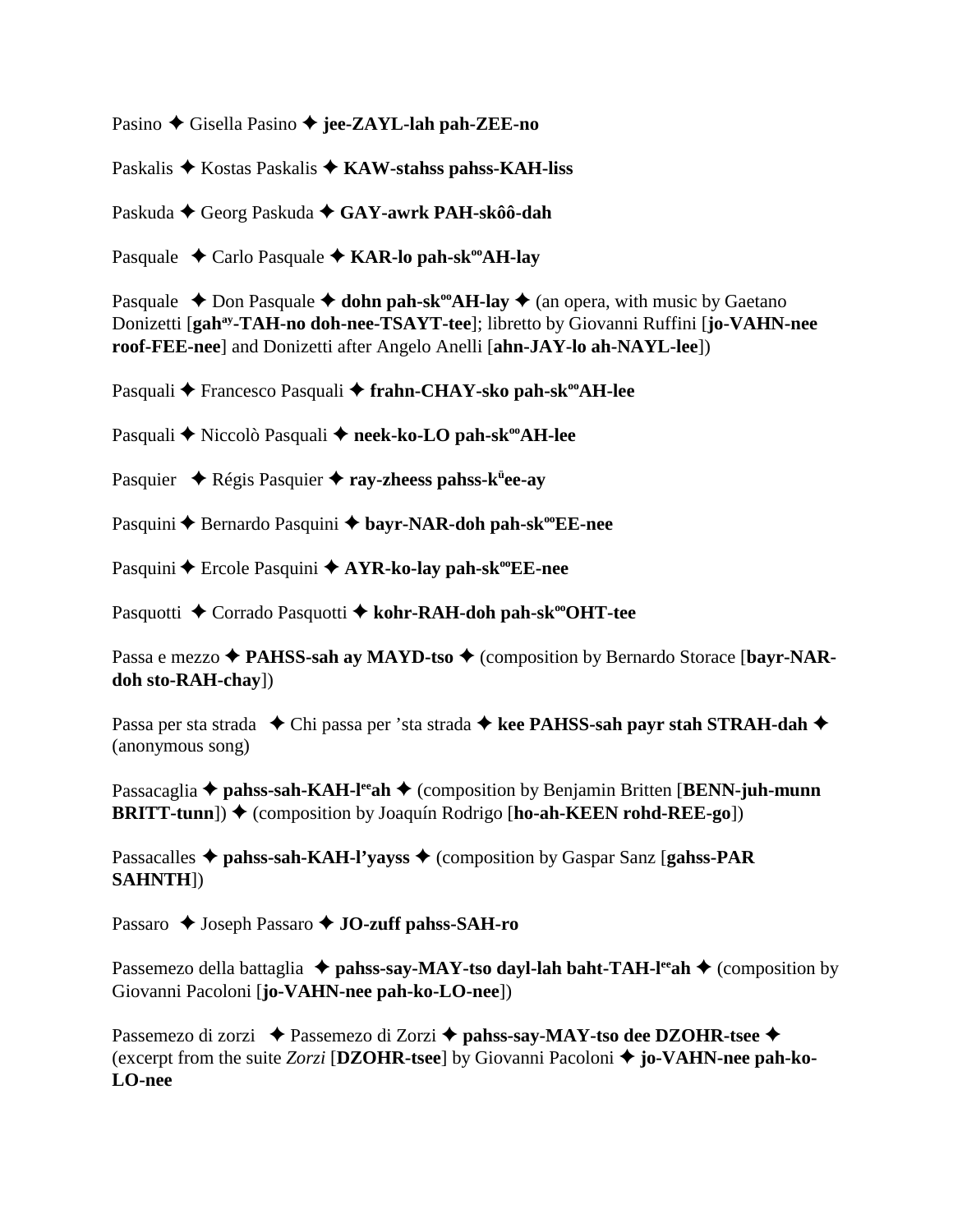Passemezo milanese **→** Passemezo Milanese → pahss-say-MAY-tso mee-lah-NAY-zay → (compositions by Giovanni Pacoloni [**jo-VAHN-nee pah-ko-LO-nee**])

Passepied  $\triangle$  **pahss-p<sup>ee</sup>ay**  $\triangle$  (a Breton [**bruh-taw6**] dance)  $\triangle$  (composition from *Suite Bergamasque* [s<sup>ü</sup>eet behr-gah-mahsk] by Claude Debussy [klohd deh-büss-see]) ♦ (excerpt from the *Ouvertüre nach französischer Art* [**ôô-vehr-TÜ-ruh nahk frahn-TSÖ-zih-shur ART**] — *Overture in the French Style* — by Johann Sebastian Bach [**YO-hahn {suh-BASS-tihunn BAHK**} zay-BAH-st<sup>ih</sup>ahn BAHK])  $\blacklozenge$  (composition from *Partita No. 5* by Johann Sebastian Bach [**YO-hahn** {suh-BASS-t<sup>ih</sup>unn BAHK} zay-BAH-st<sup>ih</sup>ahn BAHK])

Passer invenit  $\triangle$  **PAHSS-sehr EEN-veh-nitt**  $\triangle$  (Gregorian chant)

Passereau **←** Pierre Passereau ← p<sup>ee</sup>ehr pahss-s'ro

Passin ◆ Karl-Heinz Passin ◆ KARL-HĪNTSS PAHSS-sinn

Passio domini nostri jesu christi secundum joannem Passio Domini Nostri Jesu Christi Secundum Joannem **PAHSS-siho DAW-mih-nih NO-stree YAY-zoo KREE-stih seh-KOON-dôôm yo-AHN-nemm**  $\triangle$  (The Passion of Our Lord Jesus Christ According to St. John — or St. John Passion) (oratorio by Arvo Pärt [**AR-vo PEHRT**])

Passio et mors domini nostri jesu christi secundum lucam ◆ Passio et mors domini nostri Jesu Christi secundum Lucam **PAHSS-siho ett mohrz DAW-mih-nih NO-stree YAY-zoo KREEstih seh-KOON-dôôm LOO-kumm ♦** (Passion and Death of Our Lord Jesus Christ According to Luke — or St. Luke Passion) ♦ (passion by Krzysztof Penderecki [**kur-ZIHSH-tahf penndeh-RETTSS-kee**])

Passio secundum ioannem **← PAHSS-s<sup>ih</sup>o seh-KOON-dôôm yo-AHN-nemm ←** (Passion According to John — St. John Passion) ♦ (oratorio by Alessandro Scarlatti [ah-layss-SAHN**dro skar-LAHT-tee**]) ♦ (oratorio by Johann Sebastian Bach [YO-hahn {suh-BASS-t<sup>ih</sup>unn **BAHK} zay-BAH-stihahn BAHK**])

Passion selon sade  $\triangle$  La passion selon Sade  $\triangle$  lah pahss-s<sup>ee</sup>aw<sub>0</sub> suh-law<sub>0</sub> sahd  $\triangle$  (composition by Sylvano Bussotti [**seel-VAH-no booss-SOHT-tee**])

Passo del prat  $\triangle$  **pahss-so dell prah**  $\triangle$  (Come Through the Meadow)  $\triangle$  (excerpt from *Chants d'Auvergne* [**shah**6 **doh-vehrny'**] *— Songs of the Auvergne* [**o-vehrny'**], French folk songs collected by Joseph Canteloube [**zho-zeff kah**6**-t'lôôb**])

Passy ◆ Edvard Passy ◆ **EDD-vard PAHSS-sü** ◆ (known also as Ludvig Anton [**LÜD-vigg AHN-tawn**] Edvard Passy)

Pasta ◆ Giuditta Pasta ◆ **joo-DEET-tah PAH-stah** ◆ (known also as Giuditta Maria Costanza [**mah-REE-ah ko-STAHN-tsah**] Pasta)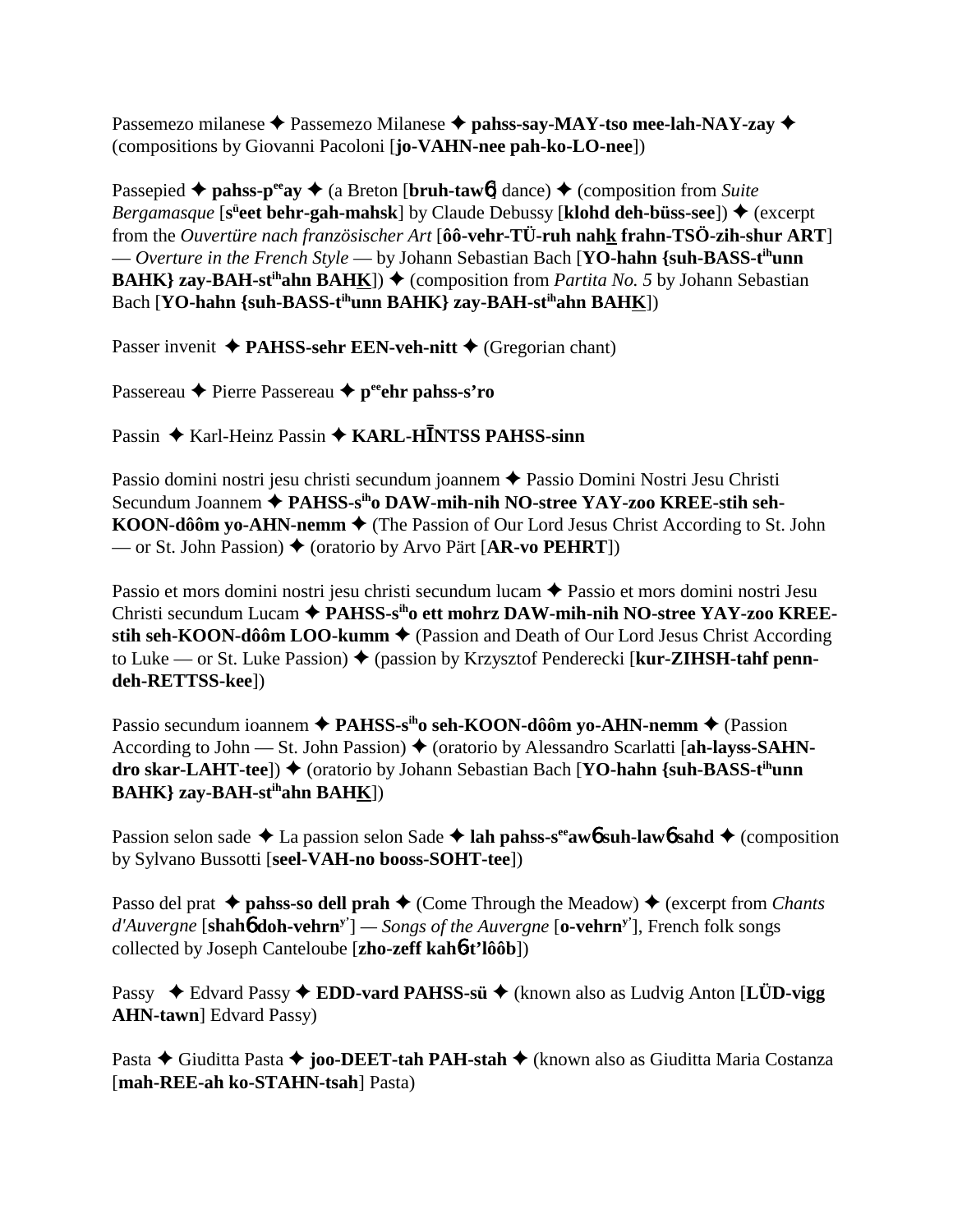Pasternack  $\blacklozenge$  Josef Pasternack  $\blacklozenge$  {JO-zuff PASS-tur-nack} YO-zeff pahss-TEHR-nahk  $\blacklozenge$ (known also as Josef Alexander [**ah-leck-SAHN-dur**] Pasternack)

Pasterwitz **→** Georg von Pasterwitz **→ GAY-awrk fawn PAH-stur-vittss** 

Pastor ♦ Michel Pastor ♦ mee-shell pahss-tawr

Pastorale  $\rightarrow$  pah-stoh-RAH-lay  $\rightarrow$  (song by De Leva [day LAY-vah])  $\rightarrow$  (composition by Ernst von Dohnányi [**EHRNST fawn dohk-NAH<sup>AH</sup>N-yee**]) ♦ (excerpt from *Three Pieces for Flute and Piano* by Rosy Wertheim [**RO-zee WERT-hm**])

Pastorale **→ pahss-taw-rahl →** (excerpt from *Années de pèlerinage (première année — Suisse)* [ahn-nay duh peh-l'ree-nahzh (pruh-m<sup>ee</sup>ehr ahn-nay — s<sup>ü</sup>eess)] — *Years of Pilgrimage (First Year — Switzerland)* by Franz Liszt [**FRAHNZ LISST**])

Pastorale  $\triangle$  pahss-toh-RAH-lay  $\triangle$  (composition by Alberto Ginastera [ahl-VEHR-toh hee**nah-STAY-rah**)

Pastorale  $\triangle$  pass-tuh-RAHL  $\triangle$  (composition by Aaron Copland [A-runn KOHP-lunnd])

Pastorale per il santissimo natale **→** Pastorale per il Santissimo Natale **→ pah-sto-RAH-lay payr eel sahn-TEESS-see-mo nah-TAH-lay ♦** (composition by Francesco Manfredini [frahn-**CHAY-sko mahn-fray-DEE-nee**])

Pastorcillo  $\triangle$  **pahss-tohr-THEE-l'yo**  $\triangle$  (character in the opera *El gato montés* [**ell GAH-toh** mawn-TAYSS] — *The Wildcat*; music and libretto by Manuel Penella [mah-n<sup>oo</sup>ELL pay-NAY**l'yah**])

Pastore  $\triangle$  Un pastore  $\triangle$  **oon pah-STO-ray**  $\triangle$  (a shepherd)  $\triangle$  (character in the opera *Tosca* [**TOH-skah**]; music by Giacomo Puccini [**JAH-ko-mo poo-CHEE-nee**]; libretto by Luigi Illica [**l ooEE-jee eel-LEE-kah**] and Giuseppe Giacosa [**joo-ZAYP-pay jah-KO-zah**] after Henri Murger [**ah**6**-ree mür-zhay**])

Pastorella  $\triangle$  La pastorella  $\triangle$  **lah pah-stoh-RAYL-lah**  $\triangle$  (The Shepherdess)  $\triangle$  (song, title used by various composers)

Pastorella vagha bella ◆ pah-sto-RAYL-lah VAH-gah BAYL-lah ◆ (cantata [kunn-TAH**tuh**] by George Frideric Handel [**JAW-urj FRIH-duh-rick HANN-d'l**])

Pastorelle che piangete ◆ pah-sto-RAYL-lay kay p<sup>ee</sup>ahn-JAY-tay ◆ (cantata [kunn-TAH**tuh**] by Johann Adolph Hasse [**YO-hahn AH-dawlf HAHSS-suh**])

Pastou **→** Étienne-Jean Baptiste Pastou → av-t<sup>ee</sup>enn-zhah**6** bah-teest pah-tôô

Pastoura als camps  $\triangle$  La pastoura als camps  $\triangle$  lah pahss-tôô-rah ahl kahô  $\triangle$  (The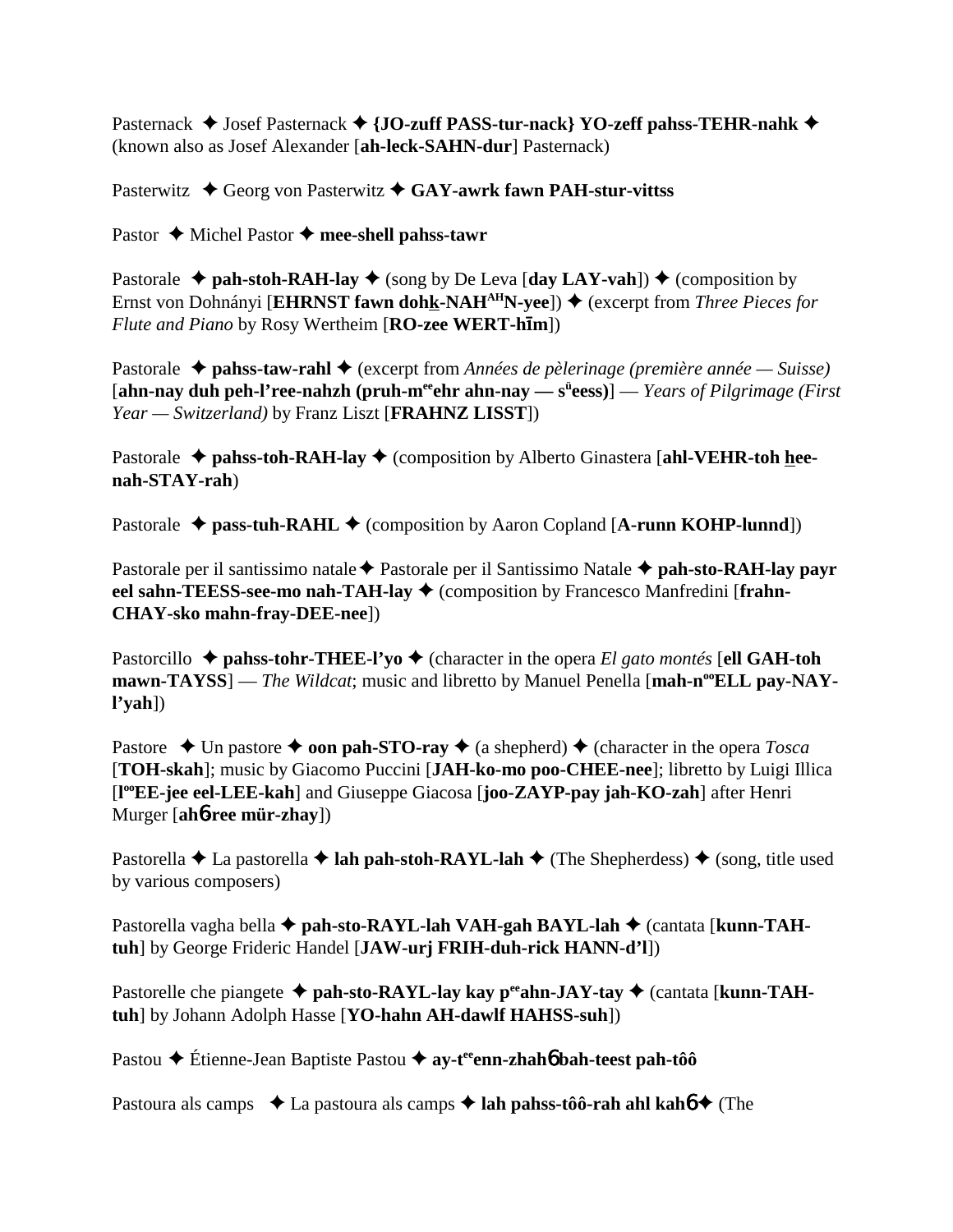Shepherdess in the Fields)  $\blacklozenge$  (excerpt from *Chants d'Auvergne* [**shahb doh-vehrn**<sup>y'</sup>] — *Songs of the Auvergne* [**o-vehrny'**], French folk songs collected by Joseph Canteloube [**zho-zeff kah**6 **t'lôôb**])

Pastourelle **→ pahss-tôô-rell →** (Shepherd Girl) → (composition by Francis Poulenc [frah6-seess **pôô-lah** $6$ **k**]) ◆ (excerpt from *Chants d'Auvergne* [**shah** $6$  doh-vehrn<sup>y'</sup>] — *Songs of the Auvergne* [**o-vehrny'**], French folk songs collected by Joseph Canteloube [**zho-zeff kah**6**-t'lôôb**])

Pastourelle  $\triangle$  Une pastourelle  $\triangle$  **ün pahss-tôô-rell**  $\triangle$  (a shepherd girl)  $\triangle$  (character in the opera *L'enfant et les sortileges* [**lah**6**-fah**6 **ay leh sawr-tee-lehzh**] — *The Child and the Fantasies*; music by Maurice Ravel [**mo-reess rah-vell**] and libretto by Sidonie Gabrielle Gauthiers-Villars [see-daw-nee gah-br<sup>ee</sup>ell go-t<sup>ee</sup>ay-veel-lar])

Pastrouletta e lou chibalie ◆ La pastrouletta è lou chibalié ◆ lah pahss-trôô-lett-tah eh lôô **shee-bah-l<sup>ee</sup>ay**  $\triangle$  (The Shepherdess and the Cavalier)  $\triangle$  (excerpt from *Chants d'Auvergne* [**shah**6 **doh-vehrny'**] *— Songs of the Auvergne* [**o-vehrny'**], French folk songs collected by Joseph Canteloube [**zho-zeff kah**6**-t'lôôb**])

Pastuchyna ◆ Pastuchyňa ◆ PAHSS-tôô-kih-n<sup>y</sup>ah ◆ (character in the opera *Jenůfa* [yeh-NOO<sup>00</sup>-fah]; music by Leoš Janáček [LEH-awsh yah-NAH<sup>AH</sup>-check]; libretto by Janáček after Gabriela Preissová [GAH-pr<sup>ih</sup>eh-lah PRĪSS-saw-vah<sup>ah</sup>])

Patachich **→** Iván Patachich → **IH-vah<sup>ah</sup>n PAH-tah-chihch** 

Patane Giuseppe Patanè **joo-ZAYP-pay pah-tah-neh**

Pate  $\triangle$  Lucien Paté  $\triangle$  l**ü-s<sup>ee</sup>ahó pah-tay** 

Pater noster  $\triangle$  PUH-tehr NO-stehr  $\triangle$  (*The Lord's Prayer*, section of the Latin mass set to music by various composers)

Pater noster ave maria  $\rightarrow$  Pater noster / Ave Maria  $\rightarrow$  PUH-tehr NO-stehr / AH-vay muh-**REE-uh**  $\triangle$  (Our Father / Hail Mary)  $\triangle$  (six-voice song from Medieval France by Josquin Despréz [**zhawss-keh**6 **day-pray**])

Pater noster ecce agnus **→** Pater noster — Ecce Agnus → PUH-tehr NO-stehr — AY-cheh **AH-n'yôôss**  $\triangle$  (section of the *Requiem in d-Moll* [RAY-kv<sup>ih</sup>emm inn DAY-MAWL] — Requiem [**{REH-kôôee-umm} REH-kôôih-emm**] in *d* Minor — by Wolfgang Amadeus Mozart [**VAWLF-gahng ah-mah-DAY-ôôss MO-tsart**])

Pater peccavi **→ PUH-tehr payk-KAH-vih →** (motet by Jacob Clemens non Papa [**YAH-kawp KLAY-mennss nawn PAH-pah**])

Paterna mano  $\triangle$  Ah la paterna mano  $\triangle$  ah lah pah-TAYR-nah MAH-no  $\triangle$  (excerpt from the opera *Macbeth* [**muck-BEHTH**]; music by Giuseppe Verdi [**joo-ZAYP-pay VAYR-dee**];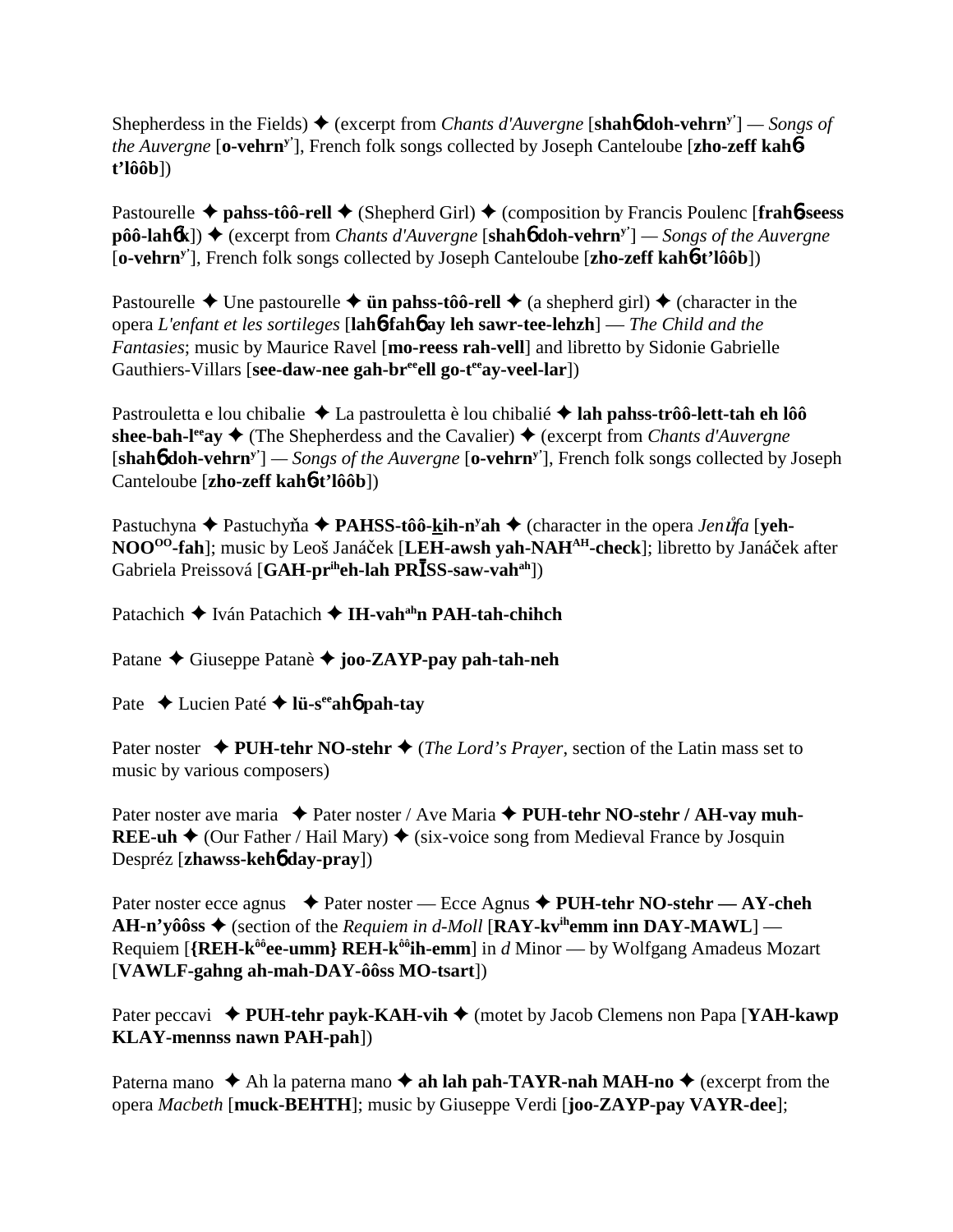libretto by Francesco Maria Piave [**frahn-CHAY-sko mah-REE-ah peeAH-vay**] after William Shakespeare [**WILL-l<sup>ee</sup>umm SHAYK-spih<sup>uh</sup>r**])

Paternostro  $\rightarrow$  Roberto Paternostro  $\rightarrow$  **ro-BAYR-toh pah-tayr-NO-stro** 

Patey ◆ Janet Patey ◆ JA-nutt PAY-tee ◆ (known also as Janet Monach [MAH-nuck] Patey)

Pathetique  $\triangle$  Pathétique  $\triangle$  **pah-tay-teek**  $\triangle$  (title given to *Sonata No. 8 in c Minor* by Ludwig van Beethoven [**LOOT-vihh funn BAYAY-toh-funn**])

Patientia ◆ puh-t<sup>ih</sup>AYN-t<sup>ih</sup>uh ◆ (character in *Ordo virtutum* [OHR-doh veer-TOO-tôôm], a musical drama by Hildegard von Bingen [**HILL-tuh-gart fawn BIHNG-unn**])

Patinkin ◆ Mandy Patinkin ◆ MANN-dee pah-TIHNG-kunn

Patino ◆ Carlos Patiño ◆ **KAR-lawss pah-TEE-n'yo** 

Paton ◆ Mary Ann Paton ◆ MEH<sup>UH</sup>-ree ANN PAY-tun

Patre  $\triangle$  Un pâtre  $\triangle$  **üb** pah-tr' (a shepherd)  $\triangle$  (character in the opera *L'enfant et les sortileges* [**lah**6**-fah**6 **ay leh sawr-tee-lehzh**] — *The Child and the Fantasies*; music by Maurice Ravel [**mo**reess rah-vell] and libretto by Sidonie Gabrielle Gauthiers-Villars [see-daw-nee gah-br<sup>ee</sup>ell go**t eeay-veel-lar**])

Patria mia  $\blacklozenge$  **O PAH-tree-ah MEE-ah**  $\blacklozenge$  (aria from the opera *Aida* [ah-**EE-dah**]; music by Giuseppe Verdi [**joo-ZAYP-pay VAYR-dee**]; libretto by Antonio Ghislanzoni [**ahn-TAW-neeo ghee-zlahn-TSO-nee**] after Auguste Mariette [**o-güst mah-reeett**] and Camille Du Locle [**{kahmeel dü law-kl'} kah-meey' dü law-kl'**])

Patria o tu palermo  $\rightarrow$  O Patria ... O tu Palermo  $\rightarrow$  O PAH-tree ah ... O too pah-LAYR-mo  $\rightarrow$ (aria from the opera *I vespri siciliani* [**ee VAY-spree see-chee-leeAH-nee**] — *The Sicilian Vespers*; music by Giuseppe Verdi [**joo-ZAYP-pay VAYR-dee**]; libretto by Eugène Scribe [**özhenn skreeb**] and Charles Duveyrier [**sharl dü-vay-reeay**])

Patria oppressa ◆ Patria oppressa! ◆ PAH-tree-ah oh-PRAYSS-sah! ◆ (Oppressed country) (choral excerpt from Act IV of the opera *Macbeth* [**muck-BEHTH**]; music by Giuseppe Verdi [**joo-ZAYP-pay VAYR-dee**]; libretto by Francesco Maria Piave [**frahn-CHAY-sko mah-REE**ah per**AH-vay**] after William Shakespeare [WILL-leeumm SHAYK-spih<sup>uh</sup>r])

Patriarcheas  $\triangle$  pah-tree-ar-KAY-ahss  $\triangle$  (character in the opera *Recké Pašije* [<sup>R</sup>SHETTSS**keh<sup>eh</sup> PAH-shih-yeh**] — *The Greek Passion*; music by Bohuslav Martinu [BO-hôô-slahf MAR- $\mathbf{t}^{\mathsf{y}}$ **ih-noo**<sup>oo</sup>]; libretto by Martinut after Nikos Kazantzakis [NEE-kawss kah-zahnt-ZI-kiss])

Patti **←** Adelina Patti ← ah-day-LEE-nah PAHT-tee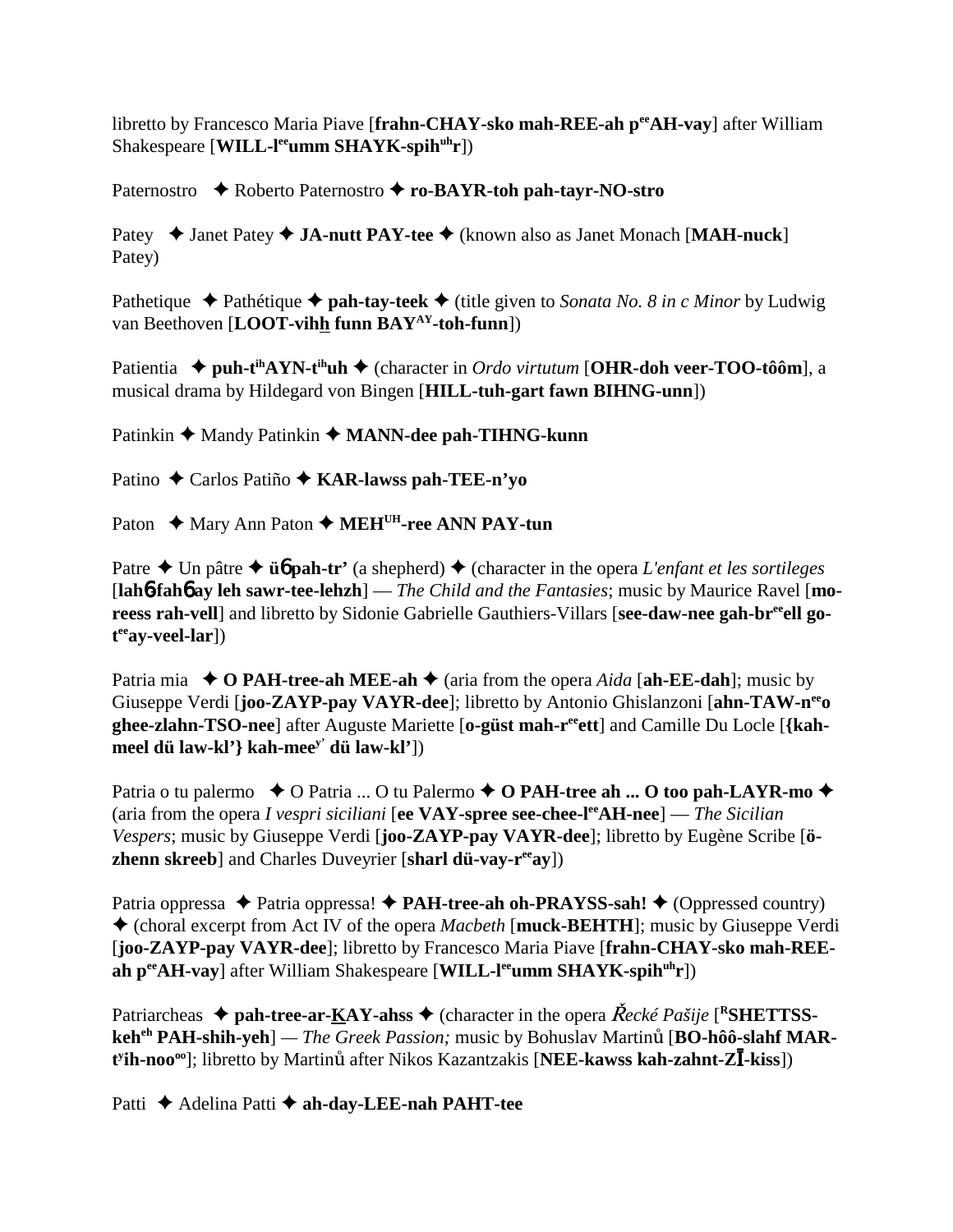- Patti **→** Amalia Patti → ah-MAH-l<sup>ee</sup>ah PAHT-tee
- Patti **←** Carlotta Patti ← kar-LOHT-tah PAHT-tee
- Patti ◆ Salvatore Patti ◆ sahl-vah-TOH-ray PAHT-tee
- Pattie Virginie Pattie **veer-zhee-nee paht-tee**
- Pattiera ◆ Tino Pattiera ◆ TEE-naw paht-t<sup>ee</sup>EH-rah
- Patzak Julius Patzak **YOO-lihôôss PAHT-tsahk**
- Pauer **←** Ernst Pauer ← **EHRNST PAH<sup>ÔÔ</sup>-ur**
- Pauer ◆ Jiří Pauer ◆ YIH-<sup>r</sup>shee<sup>ee</sup> PAH<sup>ôô</sup>-ehr
- Pauer ◆ Max von Pauer ◆ MAHKSS fawn PAH<sup>00</sup>-ur
- Pauk ◆ György Pauk ◆ {JORJ PAWK} JÖRJ PAH<sup>ôô</sup>K
- Pauke  $\triangleq$  **PAH<sup>ôô</sup>-kuh**  $\triangleq$  (tympani)
- Paul ◆ Adolf Paul ◆ AH<sup>AH</sup>-dawlf PAH<sup>ÔÔ</sup>L
- Paul  $\triangle$  Charles Paul  $\triangle$  sharl pohl
- Paul **←** Oscar Paul **← AW-skar PAH<sup>ÔÔ</sup>L**

Pauly  $\rightarrow$  Rose Pauly  $\rightarrow$  **RO-sheh PAH<sup>** $\hat{0}$ **</sup>-vih**  $\rightarrow$  (known also as Rosa [**RO-shah**] Pauly and as Rose Pauly-Dreesen [**DRAY-zunn**])

Paulik  $\triangle$  Erich Paulik  $\triangle$  AY-rihh PAH<sup>00</sup>-lick

- Paull ◆ Barberi Paull ◆ **BAR-buh-ree PAWL**
- Paulli ◆ Holger Simon Paulli ◆ HAWL-gur SEE-munn PAH<sup>ôô</sup>L-lee
- Paulson **←** Gustaf Paulson ← GÜSS-tahf PAH<sup>Ü</sup>L-sawn
- Paulus  $\triangle$  Olaf Paulus  $\triangle$  **OO-lahf PA<sup>EW</sup>-lewss**

Paulus  $\blacklozenge$  Stephen Paulus  $\blacklozenge$  **STEE-vun PAW-luss**  $\blacklozenge$  (known also as Stephen Harrison [**HA**<sup>R</sup>-

Paulus ◆ PAH<sup>ôô</sup>-lôôss ◆ (oratorio by Felix Mendelssohn Bartholdy [{FEE-lickss MENN-dull**sunn} FAY-lickss MENN-t'lss-zohohn bar-TAWL-dee**])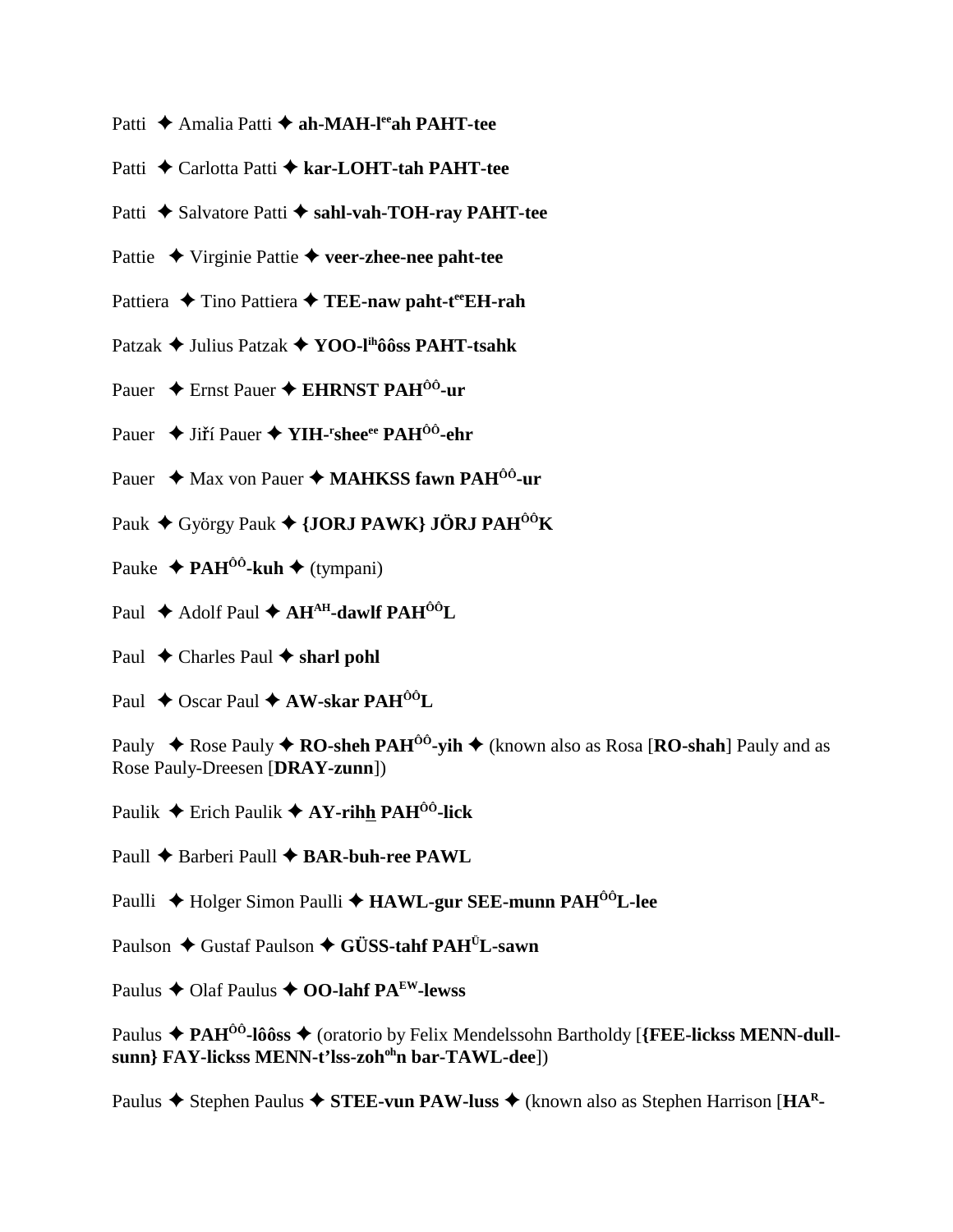**ruh-sun**] Paulus)

Pauly ◆ Rose Pauly ◆ **RO-sheh PAH<sup>ôô</sup>-yee** ◆ (known also as Rosa [**RO-shah**] Pauly and Rose Pauly-Dreesen [**PAHÔÔ-yee-DRAYAY-senn**])

Pauly dreesen  $\triangle$  Rose Pauly-Dreesen  $\triangle$  **RO-sheh PAH<sup>ôô</sup>-yee-DRAY**<sup>AY</sup>-senn  $\triangle$  (known also as Rose Pauly and Rosa [**RO-shah**] Pauly)

Paumann ◆ Conrad Paumann ◆ KAWN-raht PAH<sup>ôô</sup>-mahn

Paumgartner **→** Bernhard Paumgartner → **BEHRN-hart PAH<sup>ôô</sup>M-gart-nur** 

Paunova ◆ Mariana Paunova ◆ mah-ree-AH-nah pah-OO-no-vah

Paunovic ◆ Milenko Paunović ◆ mee-LENN-kaw pah-OO-naw-vihch

Paur **←** Emil Paur **← AY-meel PAH<sup>ÔÔ</sup>R** 

Paur **→** Leonard de Paur **→ LEH-nurd duh PAWR** 

Paus Jachet de Paus **zhah-keh deh pohss** (known also as Jacques Buus [**zhack BÜÜSS**], Jachet de Buus [**zhah-keh deh BÜÜSS**], Jachet van Paus [**zhah-keh vunn pohss**], and Jacobus Bohusius [**yah-KO-büss bo-HÜ-sihüss**])

Pause  $\rightarrow$  pohz $\rightarrow$  (excerpt from the suite *Carnaval* [kar-nah-vahl] — *Carnival* — by Robert Schuman [ROH<sup>OH</sup>-bert SHOO-mahn])

Pause  **↑ PAH<sup>ôô</sup>-zuh ◆** (Interlude) ◆ (poem by Wilhelm Müller [**VILL-hellm MÜL-lur**] set to music by Franz Schubert [**FRAHNTSS SHOO-bert**] in the song cycle *Die schöne Müllerin* [**dee SHÖ-nuh MÜL-luh-rinn**] — *The Miller's Lovely Daughter*)

Pavan and galliard  $\triangle$  Pavan & Galliard  $\triangle$  puh-VAHN (and) GA<sup>L</sup>-l<sup>ih</sup>urd  $\triangle$  (No. 2 in *The 'Second Cycle' of Pavans* [**puh-VAHNZ**] *and Galliards* [**GAL-lihurdz**] from about 1590 to 1623 compiled by Davitt Moroney [**DA-vitt muh-RO-nee**])

Pavana ◆ pah-VAH-nah ◆ (composition by Francisco Tárrega [frahn-THEESS-ko TAR**ray-gah**])

Pavana despana ◆ Pavana d'España ◆ pah-VA**H-nah dayss-PAH-n'yah ◆** (anonymous song)

Pavane de la belle au bois dormant **↓ pah-vahn duh lah bell o bwah dawr-mahó ◆** (Sleeping Beauty Pavane)  $\triangle$  (excerpt from the suite *Ma mère l'oye* [**mah mehr l'wah**] — *My Mother Goose* — by Maurice Ravel [**mo-reess rah-vell**])

Pavane pour orchestre avec choeur **↓ pah-vahn pôôr awr-kess-tr' ah-veck kör ◆** (Pavane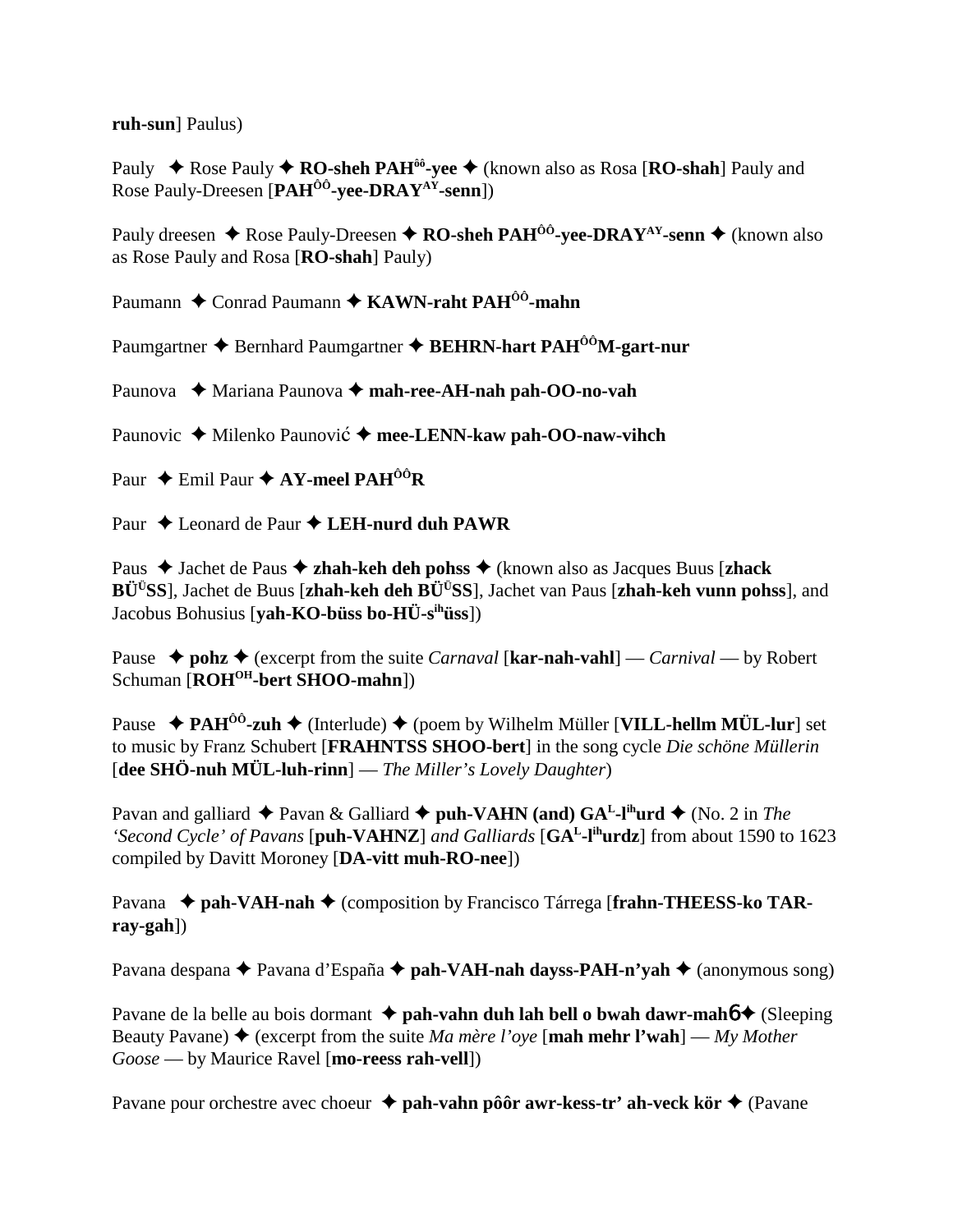[**puh-VAHN**] for Orchestra With Chorus)  $\blacklozenge$  (composition by Gabriel Fauré [**gah-br<sup>ee</sup>ell fo-ray**])

Pavane pour une infante defunte **→** Pavane pour une infante défunte **→ pah-vahn pôôr ün eh6 fahbt day-fübt**  $\triangle$  (composition by Maurice Ravel [mo-reess rah-vell])

Pavarotti ◆ Luciano Pavarotti ◆ **loo-CHAH-no pah-vah-ROHT-tee** 

Pavia ◆ Afranio de Pavia ◆ ah-FRAH-n<sup>ee</sup>o day PAH-v<sup>ee</sup>ah

Pavillon de lelegance ◆ Pavillon de l'élégance ◆ pah-vee-yaw6 duh lay-lay-gah6ss ◆ (excerpt from the suite *Souvenirs de l'exposition* [sôô-v'neer duh leckss-paw-zee-s<sup>ee</sup>aw6] — *Remembrances of the Exposition* — by Federico Mompou [**feh-theh-REE-ko mawm-PO**<sup>00</sup>])

Pax in nomine domini  $\triangle$  **PAHKSS inn NO-mih-nay DAW-mih-nih**  $\triangle$  (12th-century sacred song by Marcabru [**mar-kah-brü**])

Pay ◆ Antony Pay ◆ **ANN-tuh-nee PAY** 

Pays merveilleux o paradis ◆ Pays merveilleux ... Ô paradis ◆ pay<sup>ee</sup> mur-veh-yö ... o pah-rahdee  $\triangle$  (Marvellous country ... O paradise)  $\triangle$  aria from the opera *L'Africaine* [lah-free-kenn] — *The African Maid*; music by Giacomo Meyerbeer [JAH-ko-mo MI-ur-bayr]; libretto by Eugène Scribe [**ö-zhenn skreeb**] and François-Joseph Fétis [**frah**6**-swah-zho-zeff fay-tee**])

Pays ou se fait la guerre  $\triangle$  Au pays où se fait la guerre  $\triangle$  o pay<sup>ee</sup> ôô suh feh lah ghehr  $\triangle$  (To the War-Torn Land)  $\blacklozenge$  (poem by Théophile Gauthier [**tay-aw-feel go-t<sup>ee</sup>ay**] set to music by Henri Duparc [**ah**6**-ree dü-park**])

Paysage ◆ peh-yih-zahzh ◆ (Countryside) ◆ (poem by Andre Theuriet [ahn-dray tö-r<sup>ee</sup>eh] set to music by Reynaldo Hahn [**ray-NAHL-doh HAHN**]) ♦ (composition from *Etudes d'exécution transcendante* [**ay-tüd degg-zay-kü-seeaw**6 **trah**6**-sah**6**-dah**6**t**] by Franz Liszt [**FRAHNZ LISST**])

Paysage triste  $\triangle$  Paysage triste  $\triangle$  peh-yih-zahzh treest  $\triangle$  (Sad Landscape)  $\triangle$  (poem by Paul Verlaine [**pohl vehr-lenn**] set to music by Reynaldo Hahn [**ray-NAHL-doh HAHN**])

Paysen **→** Stephen Paysen → STEE-vunn PAY-s'n

Paz  **←** Edgardo del Valle de Paz ← edd-GAR-doh dell VAH-l'yay day PAHTH

Paz **→** Juan Carlos Paz → h<sup>oo</sup>AHN KAR-lawss PAHSS

Peachum  $\triangle$  Mrs. Peachum  $\triangle$  (Mrs.) PEE-ch'm  $\triangle$  (character in a 20th-century version of *The Beggar's Opera*; music by Benjamin Britten [**BENN-juh-munn BRITT-tunn**], and libretto from the original 1728 version of *The Beggar's Opera* by John Gay [**JAHN GAY**])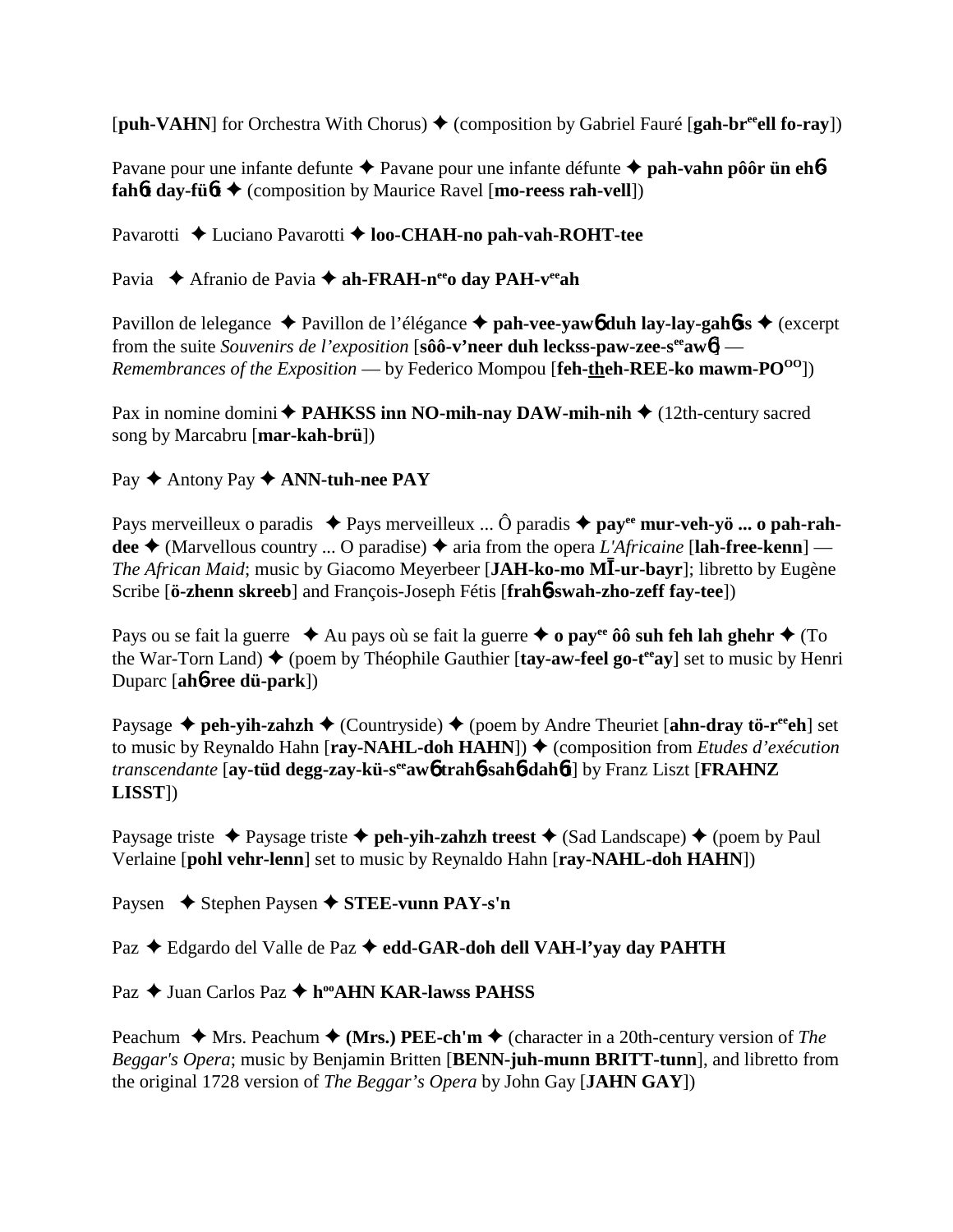Pearce  $\triangle$  S. Austen Pearce  $\triangle$  S. AWSS-tunn PIH<sup>UH</sup>RSS  $\triangle$  (known also as Stephen [STEE**vunn**] Austen Pearce)

Pearlman ◆ Martin Pearlman ◆ MAR-t'n PURL-munn

Pears  $\rightarrow$  Sir Peter Pears  $\rightarrow$  (Sir) PEE-tur PIH<sup>UH</sup>RZ  $\rightarrow$  (known also as Sir Peter Neville Luard Pears [**(Sir) PEE-tur NEH-vull LOO-ard PIH<sup>UH</sup>RZ**])

Pearsall ◆ Robert Lucas Pearsall ◆ RAH-burt LOO-kuss PIH<sup>UH</sup>R-sahl

Pease **→ James Pease → JAYMZ PEEZ** 

Peaseblossom **→ PEEZ-blahss-s'm →** (character in the opera *A Midsummer Night's Dream*; music by Benjamin Britten [**BENN-juh-munn BRITT-tunn**]; libretto by Britten and Peter Pears [**PEE-tur PIHUHRZ**] after William Shakespeare [**WILL-lihumm SHAYK-spihuhr**])

Peccator pentito  $\triangle$  Un peccator pentito  $\triangle$  **oon payk-KAH-tohr payn-TEE-toh**  $\triangle$  (A Repentant Sinner) ◆ (poem by Giovanni Lotti [jo-VAHN-nee LOHT-tee] set to music by Luigi Rossi [**l ooEE-jee ROHSS-see**])

Pecheur repenti **→** Un pécheur repenti → **ü** $\phi$  **pay-shör ruh-pah** $\phi$ **-tee** → (A Repentant Sinner) → (poem by Giovanni Lotti [jo-VAHN-nee LOHT-tee] set to music by Luigi Rossi [l<sup>oo</sup>EE-jee **ROHSS-see**])

Pecheurs de perles  $\triangle$  Les pêcheurs de perles  $\triangle$  leh peh-shör duh pehrl  $\triangle$  (The Pearl Fishers) (an opera, with music by Georges Bizet [**zhawrzh bee-zay**]; libretto by Eugène Cormon [**özhenn kawr-maw**6] and Michel Carré [**mee-shell kar-ray**])

Pechner  $\triangle$  Gerhard Pechner  $\triangle$  {GUR-hard PECK-nur} GAYR-hart PEHH-nur

Peckova **←** Dagmar Pecková ← DAHG-mar PETTSS-kaw-vah<sup>ah</sup>

Peder og liten kirsten ◆ Peder og liten Kirsten ◆ p<sup>ee</sup>EH-dur aw LEE-t'n HIHSH-t'n ◆ (Peter and Little Kirsten — a medieval Norwegian song)

Pedersen ◆ Guy Pedersen ◆ gh<sup>ü</sup>ee PEE-thur-sunn

Pederson ◆ Mogens Pedersøn ◆ MO-hunnss PEE-thur-sunn

Pederzini ◆ Gianna Pederzini ◆ JAHN-nah pay-dayr-TSEE-nee

Pedrell **←** Carlos Pedrell ← **KAR-lawss pedd-RELL** 

Pedrell **←** Felipe Pedrell ← fay-LEE-pay pedd-RELL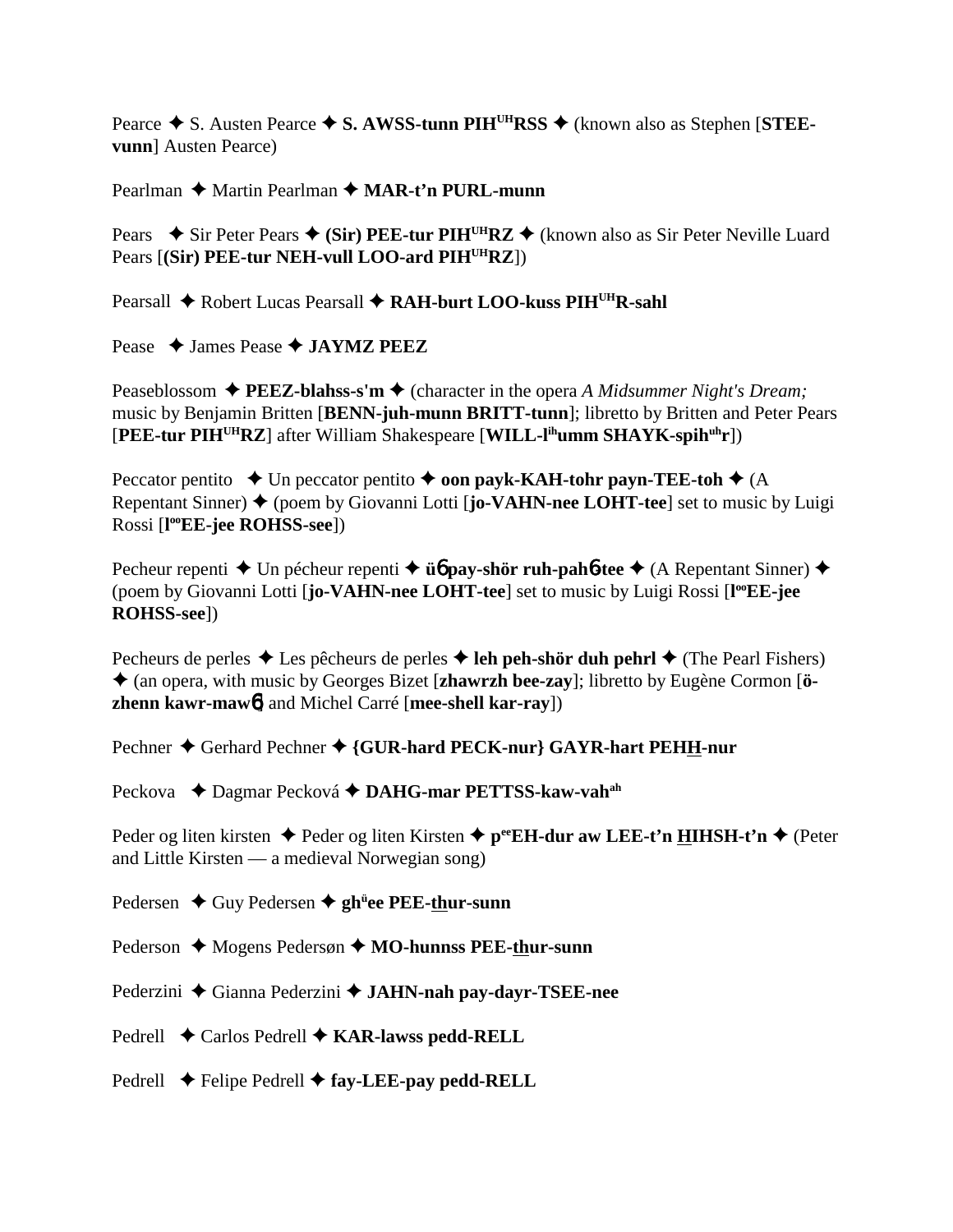Pedrillo ◆ **pay-DREEL-lo ◆** (character in the opera *Die Entführung aus dem Serail* [dee ennt-**FÜ-rôông ahôôss daym zay-RAHIHL**] — *The Abduction From the Harem*; music by Wolfgang Amadeus Mozart [**VAWLF-gahng ah-mah-DAY-ôôss MO-tsart**]; libretto by Johann Gottlieb Stephanie [**YO-hahn GAWT-leep SHTEH-fah-nee**) after Christoph Friedrich Bretzner [**KRIHstawf FREET-rihh BRETTSS-nur**])

Pedrollo **→** Arrigo Pedrollo → **ar-REE-go payd-ROHL-lo** 

Pedrotti **→** Antonio Pedrotti → ahn-TAW-n<sup>ee</sup>o payd-ROHT-tee

Pedrotti **←** Carlo Pedrotti ← KAR-lo payd-ROHT-tee

Pedrotti ◆ Mark Pedrotti ◆ MARK puh-DRAHT-tee

Peellaert **→** Augustin-Philippe Peellaert → **o-gü-stehb-fee-leep pay**<sup>ay</sup>l-LART → (known also as Augustin-Philippe-Marie-Ghislain Peellaert [**o-gü-steh**6**-fee-leep-mah-ree-ghee-leh**6 **payayl-lart**])

Peerce **→ Jan Peerce → JANN PEERSS** 

Peeters **→** Flor Peeters **→ FLAWR PAY<sup>AY</sup>-terss** 

Peeters **→** Marcel Peeters → mar-SELL PAY<sup>AY</sup>-terss

Pegaramsey **→ peh-gah-RAMM-zee** → (anonymous English song)

Peiko ◆ Nikolai Peiko ◆ n<sup>y</sup>**ee-kah-LAH<sup>IH</sup> PAY<sup>IH</sup>-kuh** 

Peinemann ◆ Edith Peinemann ◆ AY-ditt Pl-nuh-mahn

Peixe César Guerra-Peixe **SEH-zur GAY-huh-PAY-shuh**

Peixinho  $\triangle$  Jorge Peixinho  $\triangle$  **ZHAWRZH pay-SHEE-n'yôô**  $\triangle$  (known also as Jorge Manuel Rosada Marques Peixinho [**ZHAWRZH muh-nôôELL rôô-ZAH-duh MARKSS pay-SHEEn'yôô**])

Pekonen ◆ Minna Pekonen ◆ **MINN-nah PEH-kaw-nenn** 

Pekov ◆ Mihkail Pekov ◆ mee-k<sup>ah</sup>EEL PEH-kawf

Pel ciel marmoreo giuro  $\blacklozenge$  Sì, pel ciel marmoreo giuro!  $\blacklozenge$  **SEE, payl CHAYL mar-mo-RAY-o JOO-ro! ♦** (excerpt from the opera *Otello* [**o-TAYL-lo**]; music by Giuseppe Verdi [**joo-ZAYPpay VAYR-dee**]; libretto by Arrigo Boito [**ar-REE-go bo-EE-toh**] after William Shakespeare [**WILL-lihumm SHAYK-spihuhr**])

Pelayo  $\blacklozenge$  A pelayo  $\blacklozenge$  **ah pay-LAH-yo**  $\blacklozenge$  (composition by Francisco Guerrero [frahn-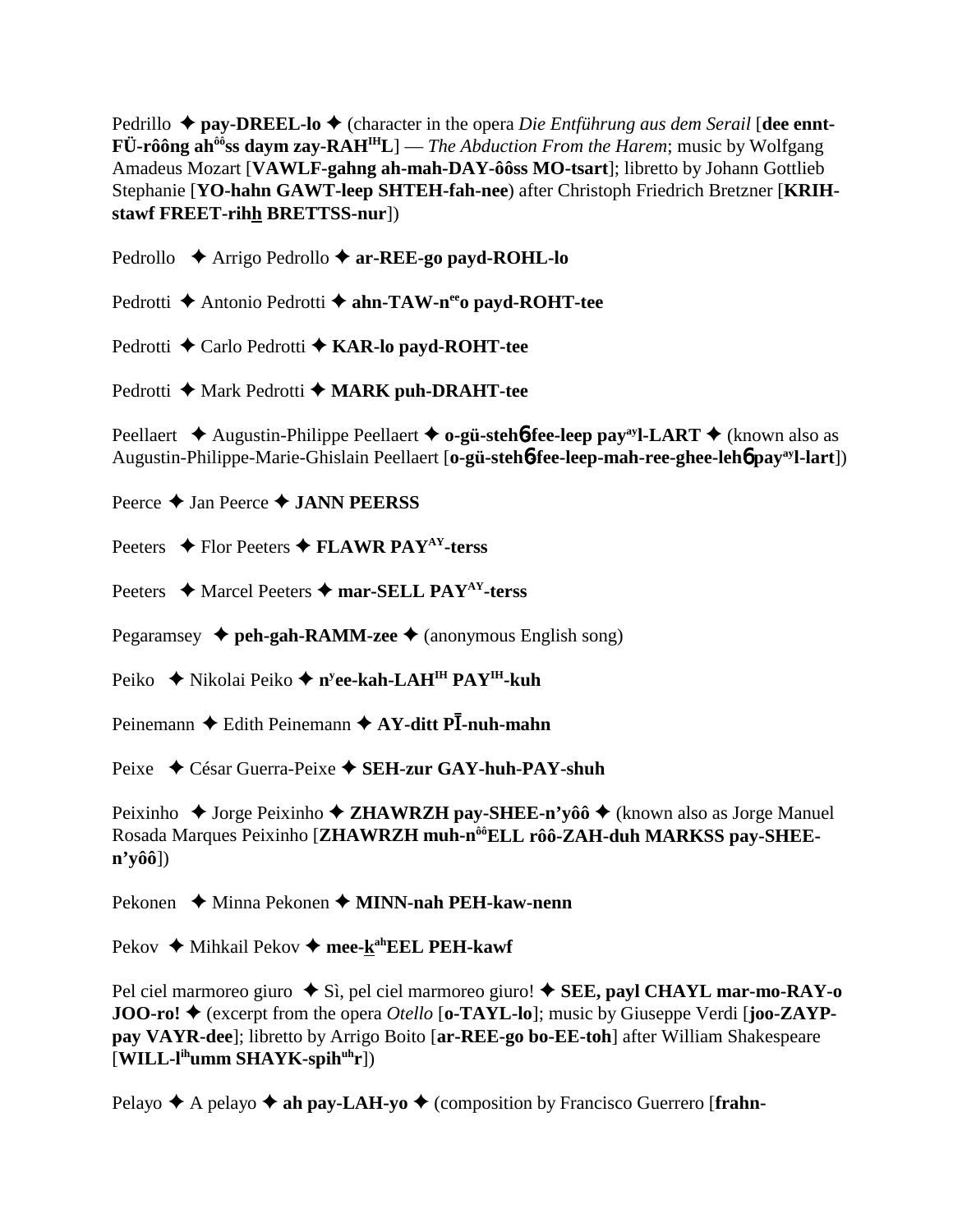### **THEESS-ko gayr-RAY-ro**])

Pelemans ◆ Willem Pelemans ◆ WILL-lumm PAY-leh-mahnss

Pelerin dassise ◆ Le pèlerin d'assise ◆ luh peh-luh-reh6 d'ahss-seez ◆ (poems by Léon Chancerel [**lay-aw**6 **shah**6**-suh-rell**] set to music by Jacques Chailley [**zhack shahee-yee**])

Pelissier  $\triangle$  Victor Pelissier  $\triangle$  {VICK-tur puh-LISS-s<sup>ee</sup> ehr} veek-tawr puh-leess-s<sup>ee</sup>ay

Pelleas ◆ Pelléas ◆ puhl-lay-ahss ◆ (character in the opera *Pelléas et Mélisande* [puhl-lay**ahss ay may-lee-zah**6**d**]; music by Claude Debussy [**klohd deh-büss-see**]; libretto by Debussy after Maurice Maeterlinck [**mo-reess MAHAH-tur-lihngk**])

Pelleas et melisande  $\triangle$  Pelléas et Mélisande  $\triangle$  puhl-lay-ahss ay may-lee-zaho  $\triangle$  (symphonic suite by Gabriel Fauré [**gah-breeell fo-ray**])

Pelleas et melisande  $\triangle$  Pelléas et Mélisande  $\triangle$  puhl-lay-ahss ay may-lee-zahod  $\triangle$  (an opera, with music by Claude Debussy [**klohd deh-büss-see**]; libretto by Debussy after Maurice Maeterlinck [**mo-reess MAHAH-tur-lihngk**])

Pellegini **→** Alberta Pellegini → ahl-BAYR-tah payl-lay-JEE-nee

Pellegrini ◆ Mario Pellegrini ◆ MAH-r<sup>ee</sup>o payl-lay-GREE-nee

Pellegrini **→** Vincenzo Pellegrini → veen-CHAYN-tso payl-lay-GREE-nee

Pellegrino **→** Pasquale Pellegrino → pah-sk<sup>oo</sup>AH-lay payl-lay-GREE-no

Pelletier ◆ Wilfred Pelletier ◆ veel-freh pell-luh-t<sup>ee</sup>ay ◆ (known also as Louis [l<sup>ôô</sup>ee] Wilfred Pelletier)

Pelli meae consumptis carnibus **←** Pelli meae consumptis carnibus ← PAY-lih MEH-**1** kohn-**SOOMP-tiss KAR-nih-bôôss** (composition by Orlande de Lassus [**awr-lah**6**d duh lahss-sü**])

Pembaur ◆ Joseph Pembaur ◆ YOH<sup>OH</sup>-zeff PEMM-pah<sup>ôô</sup>r

Pembaur ◆ Karl Maria Pembaur ◆ KARL mah-REE-ah PEMM-pah<sup>ôô</sup>r

Pena ◆ Eugène-Émile Diaz de la Peña ◆ **ö-zhenn-ay-meel DEE-ahth day lah PAY-n'yah** ◆ (known also as Eugène Diaz [**ö-zhenn DEE-ahth**])

Pena Paco Peña **PAH-ko PAY-n'yah**

Pena costa ◆ Joaquín Peña Costa ◆ ho-ah-KEEN PAY-n'yah KAWSS-tah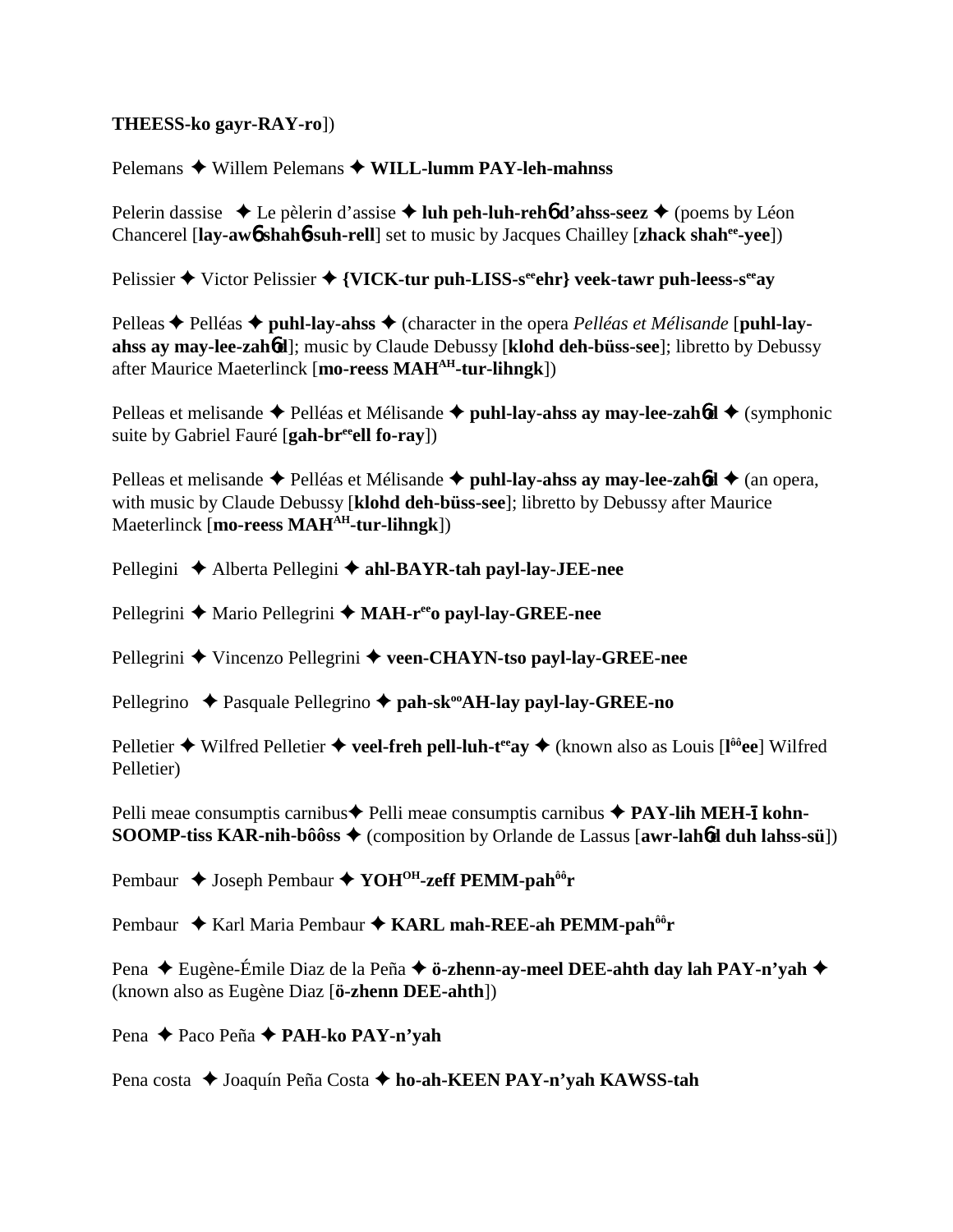Pena y goni ◆ Antonio Peña y Goñi ◆ ahn-TOH-n<sup>ee</sup>o PAY-n'yah ee GO-n'vee

Penalosa ◆ Francisco de Peñalosa ◆ frahn-THEESS-ko day pay-n'yah-LO-sah

Penaloza  $\blacklozenge$  G. C. Peñaloza  $\blacklozenge$  (G. C.) **pay-n'yah-LO-thah** 

Penderecki ◆ Krzysztof Penderecki ◆ kur-ZIHSH-tahf penn-deh-RETTSS-kee

Penella ◆ Manuel Penella ◆ mah-n<sup>oo</sup>ELL pay-NAY-l'yah

Penherski ◆ Zbigniew Penherski ◆ zBEEG-neeff penn-HEHR-skee

Penna ◆ Lorenzo Penna **→ lo-RAYN-tso PAYN-nah** 

Pennario ◆ Leonard Pennario ◆ LEH-nurd penn-NAH-r<sup>ih</sup>o

Pennetier ◆ Jean-Claude Pennetier ◆ zhah**6-klohd punn-nuh-t<sup>ee</sup>ay** 

Pennicchi **→** Marinella Pennicchi → mah-ree-NAYL-lah payn-NEEK-kee

Pensa che questo istante **→** Pensa, che questo istante ◆ PAYN-sah, kay k<sup>oo</sup>AY-stoh ee-**STAHN-tay**  $\blacklozenge$  (Remember that this moment)  $\blacklozenge$  (poem by Pietro Metastasio [ $p^{ee}AY$ -tro may**tah-STAH-zeeo**] set to music by Franz Schubert [**FRAHNTSS SHOO-bert**])

Pensa pensa che sei mia figlia Pensa, pensa, che sei mia figlia **PAYN-sah, PAYN-sah, kay SAY<sup>EE</sup>** MEE-ah FEE-l<sup>ee</sup>ah  $\blacklozenge$  (Remember that you are my daughter)  $\blacklozenge$  (aria from the opera *Tancredi* [**tahn-KRAY-dee**]; music by Gioachino Rossini [**j ohah-KEE-no rohss-SEE-nee**]; libretto by Gaetano Rossi [gah<sup>ay</sup>-tah-no ROHSS-see] after Voltaire [vawl-tehr])

Pensees musicales  $\triangle$  Pensées musicales  $\triangle$  **pah<sup>6</sup>-say mü-zee-kahl**  $\triangle$  (Musical thoughts)  $\triangle$ (composition by Sigismund Thalberg [**ZEE-ghiss-môônt TAHL-pehrk**])

Penseroso  $\triangle$  **payn-say-RO-zo**  $\triangle$  (excerpt from *L'allegro, il penseroso ed il moderato* [lahl-**LAY-gro, eel payn-say-RO-zo ayd eel mo-day-RAH-toh**  $\triangleq$  **(a choral pastoral ode, with music** by George Frideric Handel [**JAW-urj FRIH-duh-rick HANN-d'l**] and libretto after poems by John Milton [**JAHN MILL-tunn**] rearranged by Charles Jennens [**CHAH-rullz JENN-nunnz**])

Pensieri notturni di filli ◆ Pensieri notturni di Filli ◆ payn-s<sup>ee</sup>AY-ree noht-TOOR-nee dee **FEEL-lee** (cantata [**kunn-TAH-tuh**] by George Frideric Handel [**JAW-urj FRIH-duh-rick HANN-d'l**])

Penso ◆ PAYN-so ◆ (song by Francesco Paolo Tosti [frahn-CHAY-sko PAH<sup>O</sup>-lo TOH**stee**])

Pente **←** Emilio Pente ← ay-MEE-lee<sub>o</sub> PAYN-tay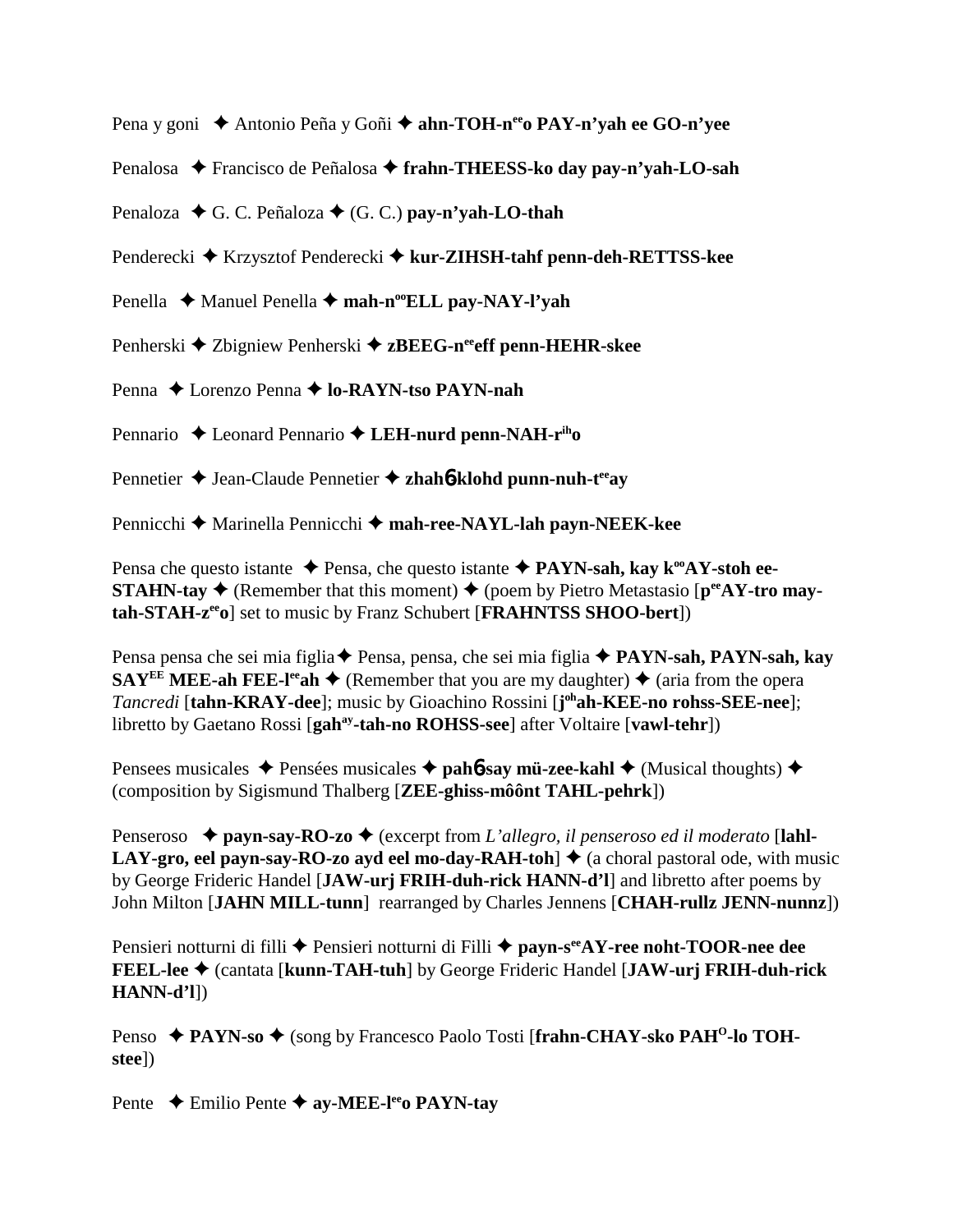Pentecost **PENN-tih-kawst**

Pentenrieder Franz Xaver Pentenrieder **FRAHNTSS k'SAH-fur PENN-tunn-ree-dur**

Penzance  $\triangle$  penn-ZANTSS  $\triangle$  (city in southwestern England, immortalized musically by *The Pirates of Penzance*, an opera, with music by Arthur Sullivan [**AR-thur SULL-lih-vunn**] and libretto by William S. Gilbert [WILL-l<sup>ih</sup>umm S. GHILL-burt])

Peones **→ pay-O-nayss →** (characters in the opera *El gato montés* [**ell GAH-toh mawn-TAYSS**] — *The Wildcat*; music and libretto by Manuel Penella [**mah-n<sup>oo</sup>ELL pay-NAY-l'yah**])

Pepi pleininger ◆ Pepi Pleininger ◆ PAY-pee PL**I-nihng-ur** ◆ (character in the operetta *Wiener Blut* [**VEE-nur BLOOT**] — *Vienna Blood*; music by Johann Strauss II [**YO-hahn SHTRAHÔÔSS II**]; libretto by Victor Léon [**veek-tawr lay-aw**6] and Leo Stein [**LAY-o**  $\textbf{SHT} \mathbf{\bar{I}}\textbf{N}$ ])

Pepin Clermont Pépin **klehr-maw**6 **pay-peh**6 (known also as Jean-Josephat [**zhah**6 **zho-zeh-fah**] Clermont Pépin)

Pepock August Pepöck **AHÔÔ-gôôst PEH-pök**

Pepoli **←** Carlo Pepoli ← **KAR-lo pay-PO-lee** 

Pepoli  $\triangle$  Conte Carlo Pepoli  $\triangle$  **KOHN-tay KAR-lo pay-PO-lee**  $\triangle$  (conte = count)

Peppe arlecchino  $\triangle$  Peppe (Arlecchino)  $\triangle$  **PAYP-pay (ar-layk-KEE-no)**  $\triangle$  (character in the opera *Pagliacci* [**pah-leeAH-chee**], music and libretto by Ruggero Leoncavallo [**rood-JAY-ro lay-ohn-kah-VAHL-lo**])

Pepping **←** Ernst Pepping ← **EHRNST PEPP-pihng** 

Pepusch **→** John Christopher Pepusch **→ JAHN KRISS-tuh-fur PEH-puhsh →** (Anglicized version of the German name Johann Christoph Pepusch [**YO-hahn KRIH-stawf PAY-pôôsh**])

Per forza o per amore  $\triangle$  payr FOHR-tsah o payr ah-MO-ray  $\triangle$  (excerpt from the opera *Il barbiere di Siviglia* [eel bar-b<sup>ee</sup>AY-ray dee see-VEE-l<sup>ee</sup>ah] — *The Barber of Seville* [suh-**VILL**]; music by Gioachino Rossini [**j ohah-KEE-no rohss-SEE-nee**]; libretto by Cesare Sterbini [chay-ZAH-ray stayr-BEE-nee] after Pierre-Augustin Caron de Beaumarchais [p<sup>ee</sup>ehr-o-güss**teh**6 **kah-raw**6 **duh bo-mar-sheh**] and Giuseppe Petrosellini [**joo-ZAYP-pay pay-tro-zayl-LEE-nee**])

Per la gloria dadorarvi ◆ Per la gloria d'adorarvi ◆ payr lah GLAW-r<sup>ee</sup>ah dah-doh-RAR-vee (excerpt from *Griselda* [**gree-ZAYL-dah**], a dramatic work with music by Giovanni Bononcini [**jo-VAHN-nee bo-nohn-CHEE-nee**] and libretto by Paolo Antonio Rolli [**PAHO-lo** ahn-TAW-nee<sub>0</sub> ROHL-lee])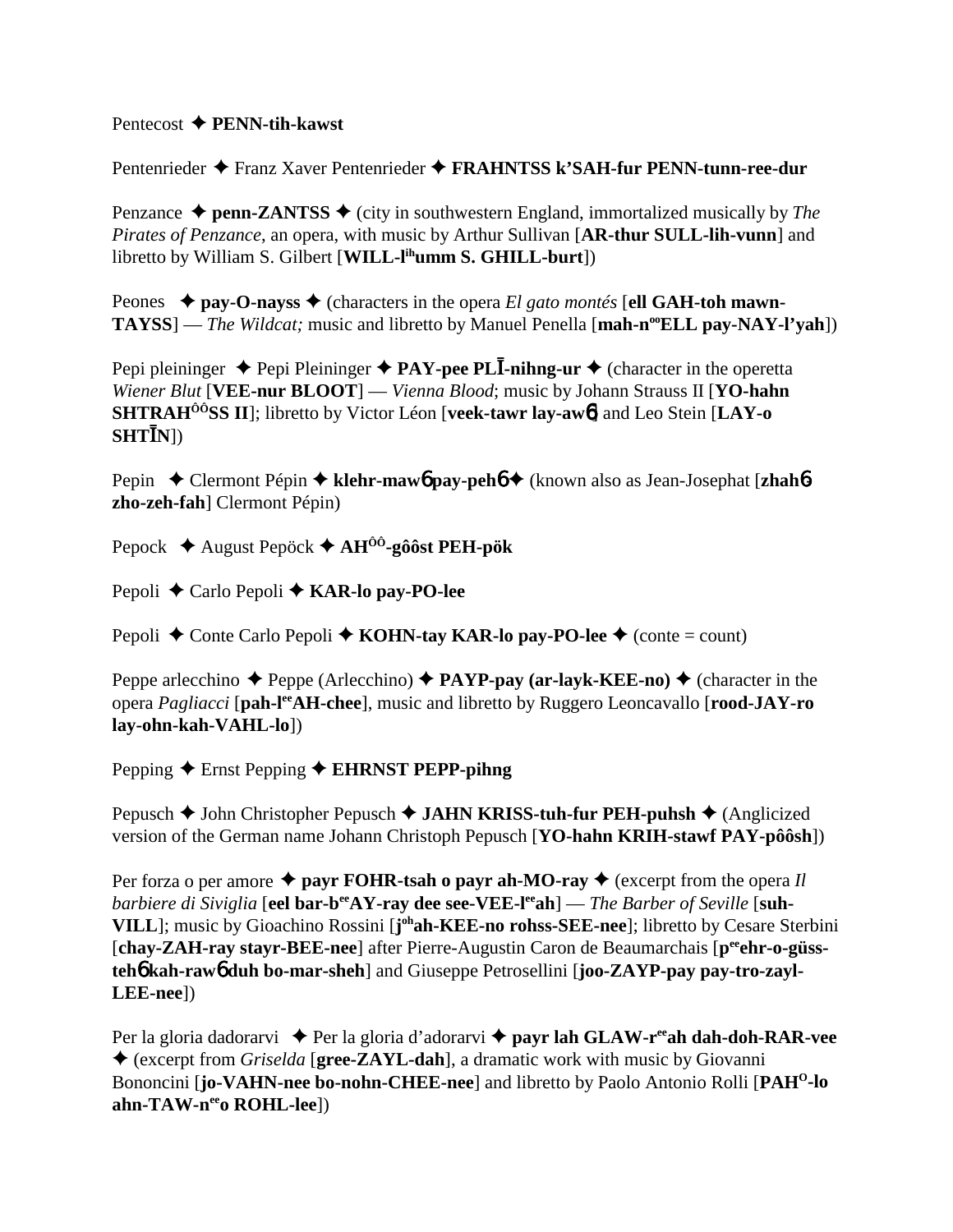Per la veronesta  $\blacklozenge$  Per la ver'onestà  $\blacklozenge$  **payr lah vay-ro-nay-STAH**  $\blacklozenge$  (ballad [**BA<sup>L</sup>-ludd**] by Andreas de Florentia [**ahn-DRAY-ahss day flo-RAYN-teeah**])

Per me giunto e il di estremo  $\triangle$  Per me giunto è il di estremo  $\triangle$  **payr may JOON-toh ay eel dee ay-STRAY-mo**  $\blacklozenge$  (For me the last hour sounds)  $\blacklozenge$  (aria from the opera *Don Carlos* [**dohn KAR-lohss**]; music by Giuseppe Verdi [**joo-ZAYP-pay VAYR-dee**]; libretto by François Méry [**frah**6**-swah may-ree**] and Camille Du Locle [**{kah-meel dü law-kl'} kah-meey' dü law-kl'**] after Friedrich von Schiller [**FREET-rihh fawn SHILL-lur**])

Per me ora fatal  $\triangle$  payr may O-rah fah-TAHL  $\triangle$  (excerpt from the opera *Il trovatore* [eel tro**vah-TOH-ray**] — *The Troubadour*; music by Giuseppe Verdi [**joo-ZAYP-pay VAYR-dee**]; libretto by Salvadore Cammarano [**sahl-vah-DOH-ray kahm-mah-RAH-no**] and Leone Emanuele Bardare [lay-O-nay ay-mah-n<sup>oo</sup>AY-lay bar-DAH-ray] after Antonio García Gutiérrez [ahn-TOH-n<sup>ee</sup>o gar-THEE-ah goo-t<sup>ee</sup>AYR-rehth])

Per pieta bellidol mio ◆ Per pieta, bell'idol mio ◆ payr p<sup>ee</sup>AY-tah, bayl-LEE-dohl MEE-o ◆ (lyric by Pietro Metastasio [**peeAY-tro may-tah-STAH-zeeo**] set to music by Vincenzo Bellini [**veen-CHAYN-tso bayl-LEE-nee**])

Per seguir la speranca  $\triangle$  Per seguir la sperança  $\triangle$  payr say-g<sup>oo</sup>EER lah spay-RAHN-zah  $\triangle$ (ballad [**BAL-ludd**] by Francesco Landini [**frahn-CHAY-sko lahn-DEE-nee**])

Per te dimmenso giubilo ◆ Per te d'immenso giubilo ◆ **payr tay deem-MAYN-so JOO-bee-lo**  (*The Guests' Chorus* from Act 2 in the opera *Lucia di Lammermoor* [**loo-CHEE-ah dee LAHM-mer-môô<sup>uh</sup>r**] — *Lucy of Lammermoor* [**LOO-see of LAMM-mur-môô**<sup>uh</sup>**r**]; music by Gaetano Donizetti [gah<sup>ay</sup>-TAH-no doh-nee-TSAYT-tee]; libretto by Salvadore Cammarano [**sahl-vah-DOH-ray kahm-mah-RAH-no**] based on the novel *The Bride of Lammermoor* by Sir Walter Scott [**WAWL-tur SKAHT**])

Per te dimmsenso giubilo  $\triangle$  (*see* Per te dimmenso giubilo)

Pera  $\blacklozenge$  A. Le Pera  $\blacklozenge$  (A.) lay PAY-rah

Perabo ◆ Ernst Perabo ◆ URNST puh-RAH-bo ◆ (known also as Johann Ernst Perabo [YO**hahn EHRNST pay-RAH-bo**])

Peragallo ◆ Mario Peragallo ◆ MAH-r<sup>ee</sup>o pay-rah-GAHL-lo

Perahia ◆ Murray Perahia ◆ MUR-ree peh-RAH-<sup>ee</sup>uh

Peralta **→** Angela Peralta → **ahn-HAY-lah pay-RAHL-tah** 

Peranda ◆ Marco Gioseppe Peranda ◆ MAR-ko jo-ZAYP-pay pay-RAHN-dah

Perceval **→** Julio Perceval → **HOO-l<sup>ee</sup>o pehr-say-VAHL**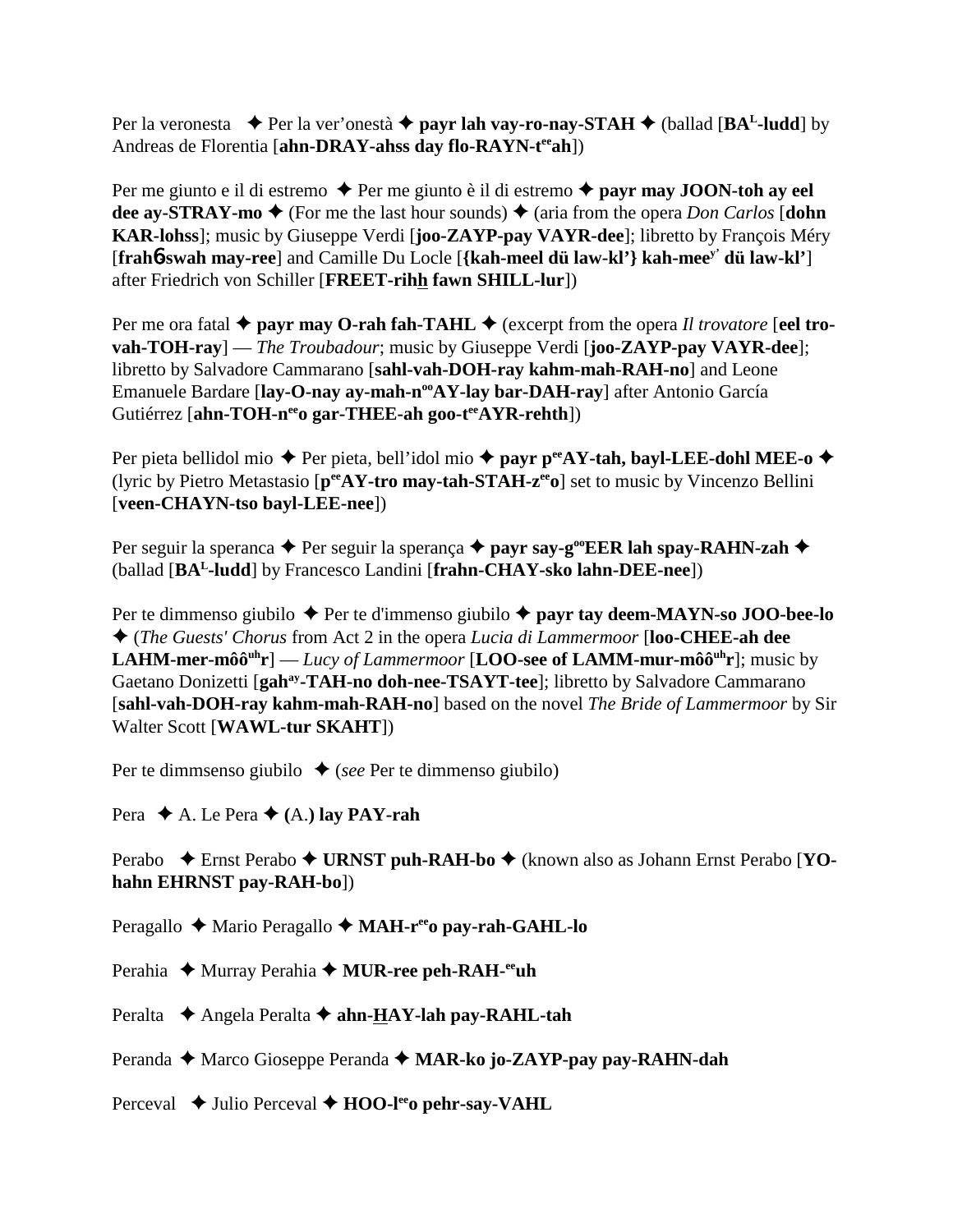Perche non posso odiarti **→** Ah! perchè non posso odiarti **→ ah! payr-KAY nohn POHSS-so odeeAR-tee** (aria from the opera *La sonnambula* [**lah sohn-NAHM-boo-lah**] — *The Sleepwalker*; music by Vincenzo Bellini [**veen-CHAYN-tso bayl-LEE-nee**] and libretto by Felice Romani [**fay-LEE-chay ro-MAH-nee**])

Perche qui fuggite  $\triangle$  Ah, perché qui! fuggite  $\triangle$  ah, payr-KAY k<sup>oo</sup>EE! food-JEE-tay  $\triangle$  (duet with chorus from the opera *Un ballo in maschera* [**oon BAHL-lo een MAH-skay-rah**] — *A Masked Ball;* music by Giuseppe Verdi [**joo-ZAYP-pay VAYR-dee**]; libretto by Antonio Somma [**ahn-TAW-neeo SOHM-mah**] after Eugène Scribe [**ö-zhenn skreeb**])

Peregrina ◆ pay-ray-GREE-nah ◆ (song by Othmar Schoeck [AWT-mar SHÖK])

Peregrinacion ◆ La Peregrinación ◆ lah pay-ray-gree-nah-s<sup>ee</sup>OHN ◆ (excerpt from *Navidad Nuestra* [nah-vee-THAD n<sup>oo</sup>AYSS-trah]; music by Ariel Ramírez [ah-r<sup>ee</sup>ELL rah-MEE-rehth] and text by F. Luna [**LOO-nah**])

Pereira salas ◆ Eugenio Pereira-Salas ◆ av<sup>oo</sup>-HAY-n<sup>ee</sup>o pay-RAY<sup>EE</sup>-rah-SAH-lahss

Perelman **PURL-munn**

Perelstein **←** Mabel Perelstein ← MAY-buhl PURL-st**in** 

Perera **→** José Perera **→ ho-SAY pay-RAY-rah** 

Perera ◆ Ronald Perera ◆ RAH-nulld peh-REH-ruh ◆ (known also as Ronald Christopher [**KRISS-tuh-fur**] Perera)

Peress Maurice Peress **MAW-russ PEH-russ**

Perez ◆ Daniel Ayala Perez ◆ dah-n<sup>ee</sup>ELL ah-YAH-lah pay-RESS

Perez **→** David Perez **→ DAH-veed PAY-raytss** 

Perez  **→** Joaquín Turina y Perez **→ ho-ah-KEEN too-REE-nah ee PEH-rehth →** (known also as Joaquín Turina)

Perez casas ◆ Bartolomeo Pérez Casas ◆ bar-toh-lo-MAY-o PAY-rehth KAH-sahss

Perez de albeniz ◆ Mateo Antonio Pérez de Albéniz ◆ mah-TAY-o ahn-TOH-n<sup>ee</sup>o PAY**rehth day ahl-VAY-neeth**

Perfall ◆ Karl, Freiherr von Perfall ◆ KARL, FRĪ-hehr fawn PEHR-fahl

 $Perfidi \rightarrow Perfidi! \rightarrow PAYR-free-dee! \rightarrow (Traitors!) \rightarrow (aria from the opera *Macbeth* [muck-$ **BEHTH**]; music by Giuseppe Verdi [**joo-ZAYP-pay VAYR-dee**]; libretto by Francesco Maria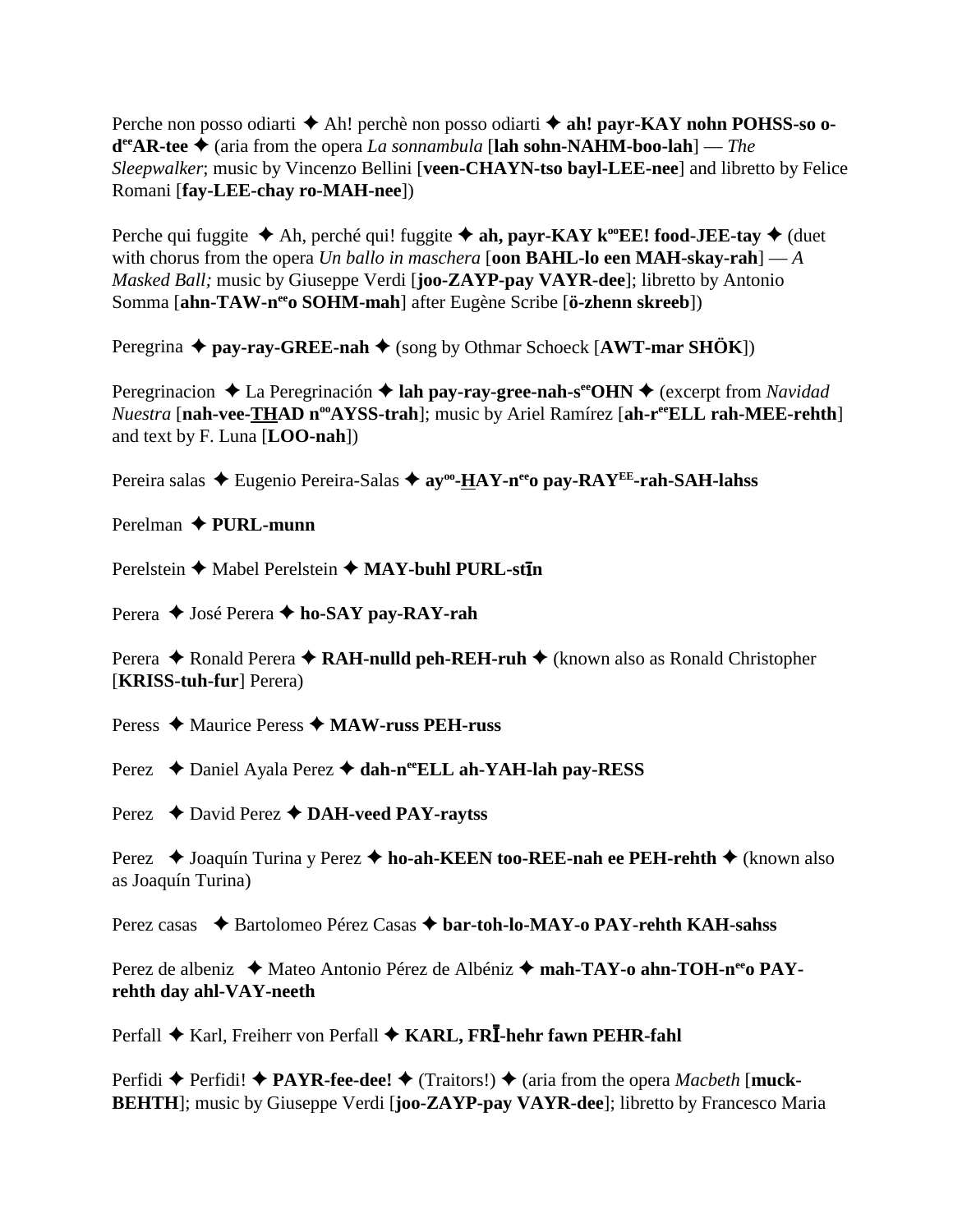Piave [frahn-CHAY-sko mah-REE-ah p<sup>ee</sup>AH-vay] and Andrea Maffei [ahn-DRAY-ah mahf-**FAY<sup>EE</sup>**] after William Shakespeare [WILL-l<sup>ih</sup>umm SHAYK-spih<sup>uh</sup>r])

Perfido  $\triangle$  Ah! perfido  $\triangle$  AH! PEHR-fee-doh  $\triangle$  concert aria by Ludwig van Beethoven [**LOOT-vihh funn BAYAY-toh-funn**])

- Pergament **→** Moses Pergament → MAW-sayss PAYR-gah-maynt
- Perger **→** Richard von Perger → RIH-hart fawn PEHR-gur
- Pergolesi Giovanni Battista Pergolesi **jo-VAHN-nee baht-TEE-stah payr-go-LAY-zee**
- Peri Jacopo Peri **YAH-ko-po PAY-ree**
- Pericic ◆ Vlastimir Peričić ◆ VLAH-stih-mihr PEH-rih-chihch
- Perick Christof Perick **KRIH-stawf PAY-rick**
- Perier **→** Jean Périer → **zhahó pay-r<sup>ee</sup>ay** → (known also as Jean Alexis [ah-leck-see] Périer )
- Perinello ◆ Carlo Perinello **◆ KAR-lo pay-ree-NAYL-lo**
- Perkins ◆ Crispian Steele-Perkins ◆ KRISS-p<sup>ee</sup>unn STEEL-PUR-kinnz
- Perkowski ◆ Piotr Perkowski ◆ p<sup>ee</sup>AWT pehr-KAWF-skee

Perla  $\triangle$  La perla  $\triangle$  **lah PAYR-lah**  $\triangle$  (The Pearl)  $\triangle$  (composition by Franz Liszt [**FRAHNZ LISST**])

- Perle George Perle **JAW-urj PURL**
- Perlea ◆ Jonel Perlea ◆ {**jo-NELL PUR-lee} zhaw-NELL PEHR-l<sup>eh</sup>ah**
- Perlemuter Vlado Perlemuter **VLAH-doh PEHR-leh-moo-ter**
- Perlman ◆ Itzhak Perlman ◆ **ITT-ts'hahk PEHRL-mahn**
- Perlongo ◆ Daniel Perlongo **◆ DANN-yull pur-LAWNG-go**
- Perne ◆ François Louis Perne ◆ frah**6**-swah l<sup>ôô</sup>ee pehrn
- Pernet André Pernet **ah**6**-dray per-neh**

Pero che smisurato  $\rightarrow$  Però che smisurato  $\rightarrow$  **pay-RO kay smee-soo-RAH-toh**  $\rightarrow$  (madrigal [**MADD-rih-gull**] by Johann Grabbe [**YO-hahn GRAHB-buh**])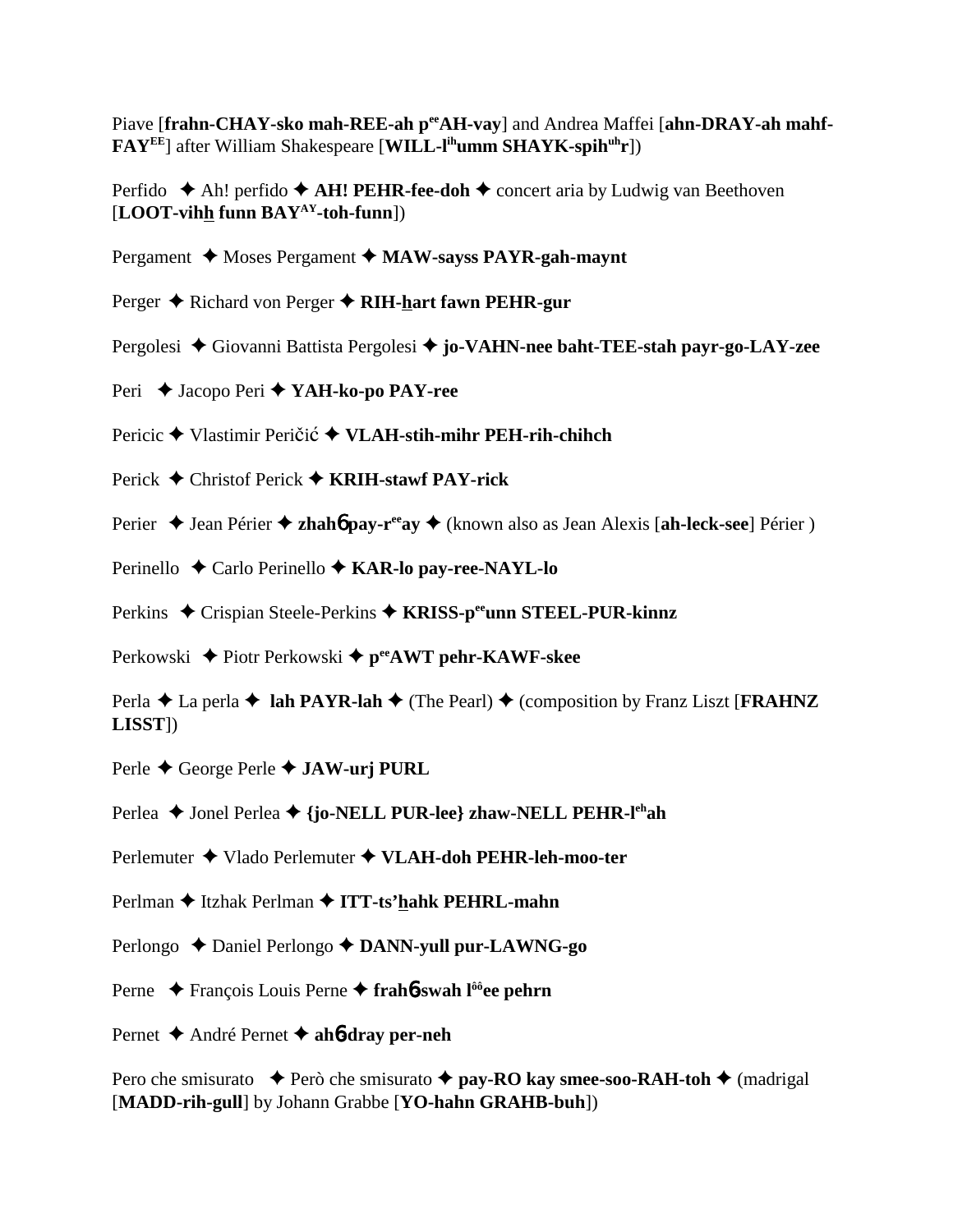Perosi ◆ Don Lorenzo Perosi ◆ dohn lo-RAYN-tso pay-RO-zee

Perotin **←** Pérotin ← pay-raw-teh**6** 

Perotinus  $\triangle$  Perotinus  $\triangle$  **peh-RO-tee-nôôss**  $\triangle$  (12th-century composer of sacred music)

Perpetuum mobile  $\triangleq$  payr-PEH-tôô-ôôm MO-bee-lay  $\triangleq$  (Perpetual Motion)  $\triangleq$  (composition by Johann Strauss II [**YO-hahn SHTRAH<sup>ÔÔ</sup>SS II**])  $\blacklozenge$  (composition by George Perle [**JAW-urj PURL**])

Perraguin ◆ Hélène Perraguin ◆ ay-lenn pur-rah-gh<sup>ü</sup>eh**6** 

Perrault **→** Michel Perrault → mee-shell pehr-ro → (known also as Michel Brunet [brü-neh] Perrault)

Perrin  $\blacklozenge$  G. Perrin  $\blacklozenge$  (G.) pur-reh**6** 

Perrin ◆ Nigel Perrin ◆ N**Ī-j'l PEHR-rinn** 

- Perrin **←** Pierre Perrin ← peehr pehr-reh6
- Perron **←** Karl Perron ← **KARL PEHR-rawn**

Persen **→** John Persen **→ YOHN PEHR-s'n** 

Persiani ◆ Fanny Persiani ◆ **FAHN-nee payr-s<sup>ee</sup>AH-nee** 

Persiani ◆ Giuseppe Persiani ◆ joo-ZAYP-pay payr-s<sup>ee</sup>AH-nee

Persichetti **→** Vincent Persichetti **→ VINNT-sunnt pur-sih-KETT-tee** → (known also as Vincent Ludwig [**LUDD-wigg**] Persichetti)

Persinger Louis Persinger **LOO-uss PUR-sihng-ur**

Persis  $\triangle$  **PAYR-seess**  $\triangle$  (character in the opera *Nerone* [**nay-RO-nay**], music and libretto by Arrigo Boito [**ar-REE-go bo-EE-toh**])

Perti ◆ Giacomo Antonio Perti ◆ **JAH-ko-mo ahn-TAW-n<sup>ee</sup>o PAYR-tee** ◆ (known also as Jacopo [**YAH-ko-po**] Antonio Perti)

Pertile ◆ Aureliano Pertile ◆ ah<sup>oo</sup>-ray-l<sup>ee</sup>AH-no PAYR-tee-lay

Pertis ◆ Zsuzsa Pertis **◆ ZHÔÔ-zhah PEHR-tihsh** 

Pertusi ◆ Michele Pertusi ◆ mee-KAY-lay payr-TOO-zee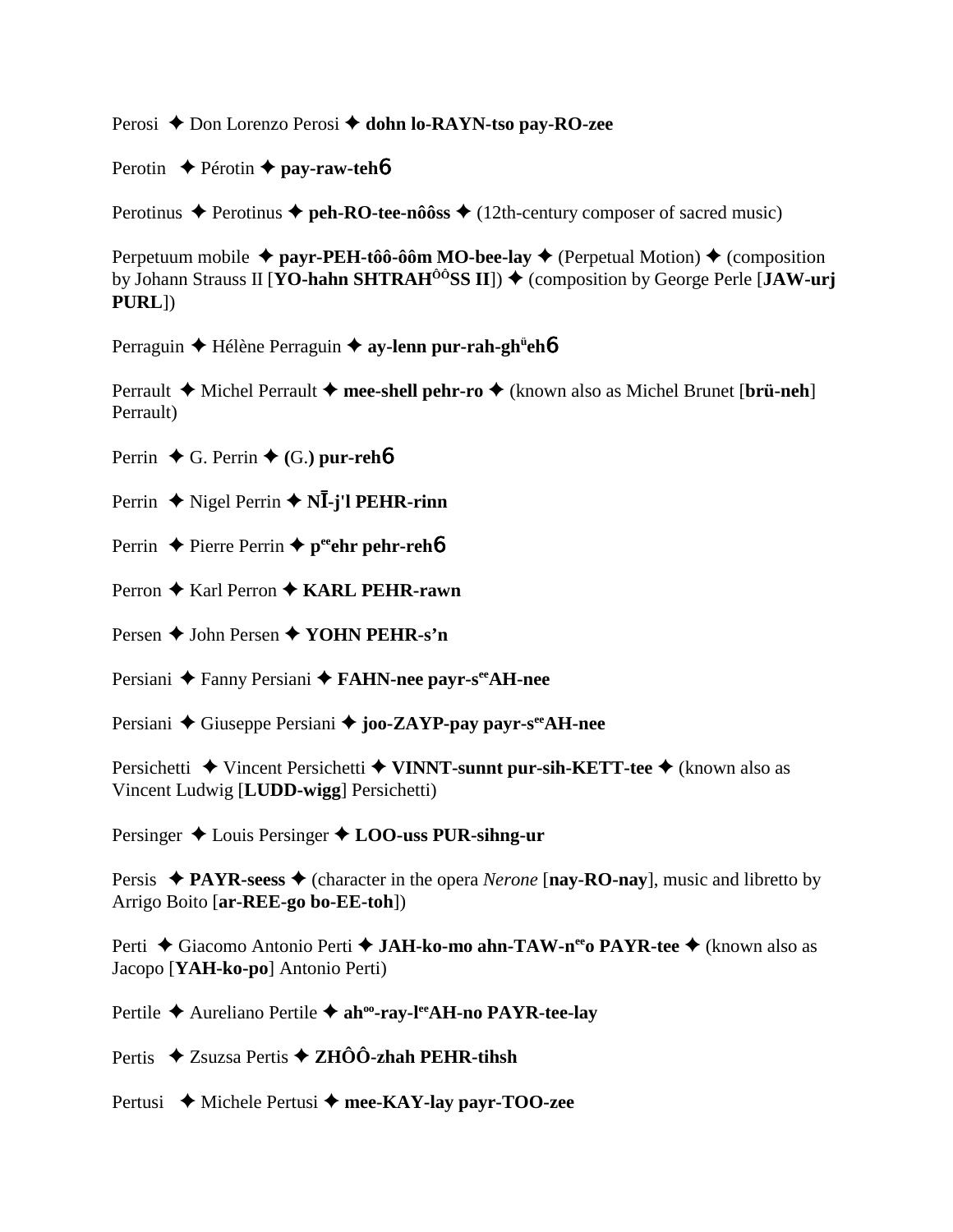Perugia ◆ Matteo da Perugia ◆ maht-TAY-o dah pay-ROO-jah

Perusso ◆ Mario Perusso ◆ MAH-r<sup>ee</sup>o pay-ROOSS-so

Pervigilium veneris **→** Pervigilium veneris → payr-vih-JIH-l<sup>ih</sup>ôôm VEH-neh-riss → (anonymous poem set to music by George Lloyd [**JAW-urj LOYD**)

Pescator affonda lesca ◆ Ah! Pescator affonda l'esca ◆ ah! payss-kah-TOHR ahf-FOHN**dah LAYSS-kah**  $\blacklozenge$  (excerpt from the opera *La Gioconda* [lah jo-KOHN-dah] — *The Smiling One*; music by Amilcare Ponchielli [ah-meel-KAH-ray pohn-k<sup>ee</sup>AYL-lee]; libretto by Arrigo Boito [**ar-REE-go bo-EE-toh**] under the pseudonym Tobia Gorrio [**TAW-b<sup>ee</sup>ah GAWR-r<sup>ee</sup>o**])

Pescatore canta  $\triangle$  Il pescatore canta  $\triangle$  eel pay-skah-TOH-ray KAHN-tah  $\triangle$  (song by Francesco Paolo Tosti [**frahn-CHAY-sko PAHO-lo TOH-stee**])

Pescatori di perle **→** I pescatore di perle → ee pay-skah-TOH-ray dee PAYR-lay → (The Pearl Fishers)  $\triangle$  (an opera, with music by George Bizet [**zhawrzh bee-zay**]; libretto by Eugène Cormon [**ö-zhenn kawr-maw**6] and Michel Carré [**mee-shell kar-ray**])

Pesek Libor Pešek **LIH-bawr PEH-sheck**

Peskanov ◆ Mark Peskanov ◆ {MARK pess-KAH-nuvv} MARK piss-KAH-nuff

Pesko **→ Zoltán Peskó → ZOHL-tah<sup>ah</sup>n PEHSH-koh<sup>oh</sup>** 

Pesneaud **→** Jean Pesneaud **→ zhahó pay-no** 

Pesonen **←** Olavi Pesonen ← AW-lah-vih PEH-saw-nenn

Pessard ◆ Émile Pessard ◆ **ay-meel pess-sar** ◆ (known also as Émile-Louis-Fortuné Pessard [**ay-meel-lôôee-fawr-tü-nay pess-sar**])

Pestalozza **pay-stah-LOHT-tsah**

Pestalozzi ◆ Heinrich Pestalozzi ◆ H**IN-rihh peh-stah-LOHT-tsee** 

Petchnikov **→** Alexander Petchnikov ◆ uh-l<sup>y</sup>ick-SAHN-d'r PAYCH-n<sup>y</sup>ih-kuff

Petelin **→** Jacobus Petelin → **yah-KO-büss PEH-teh-linn** → (known also as Jacobus Gallus [**YAH-kaw-bôôss GAHL-lôôss**])

Petenera  $\triangleleft$  La Petenera  $\triangleleft$  **lah pay-tay-NAY-rah**  $\triangleleft$  (composition by Celedonio Romero [thay-lay-THO-n<sup>ee</sup>o ro-MAY-ro])

Peter **→** John Frederick Peter ◆ JAHN FREH-duh-rick PEE-tur ◆ (known also as Johann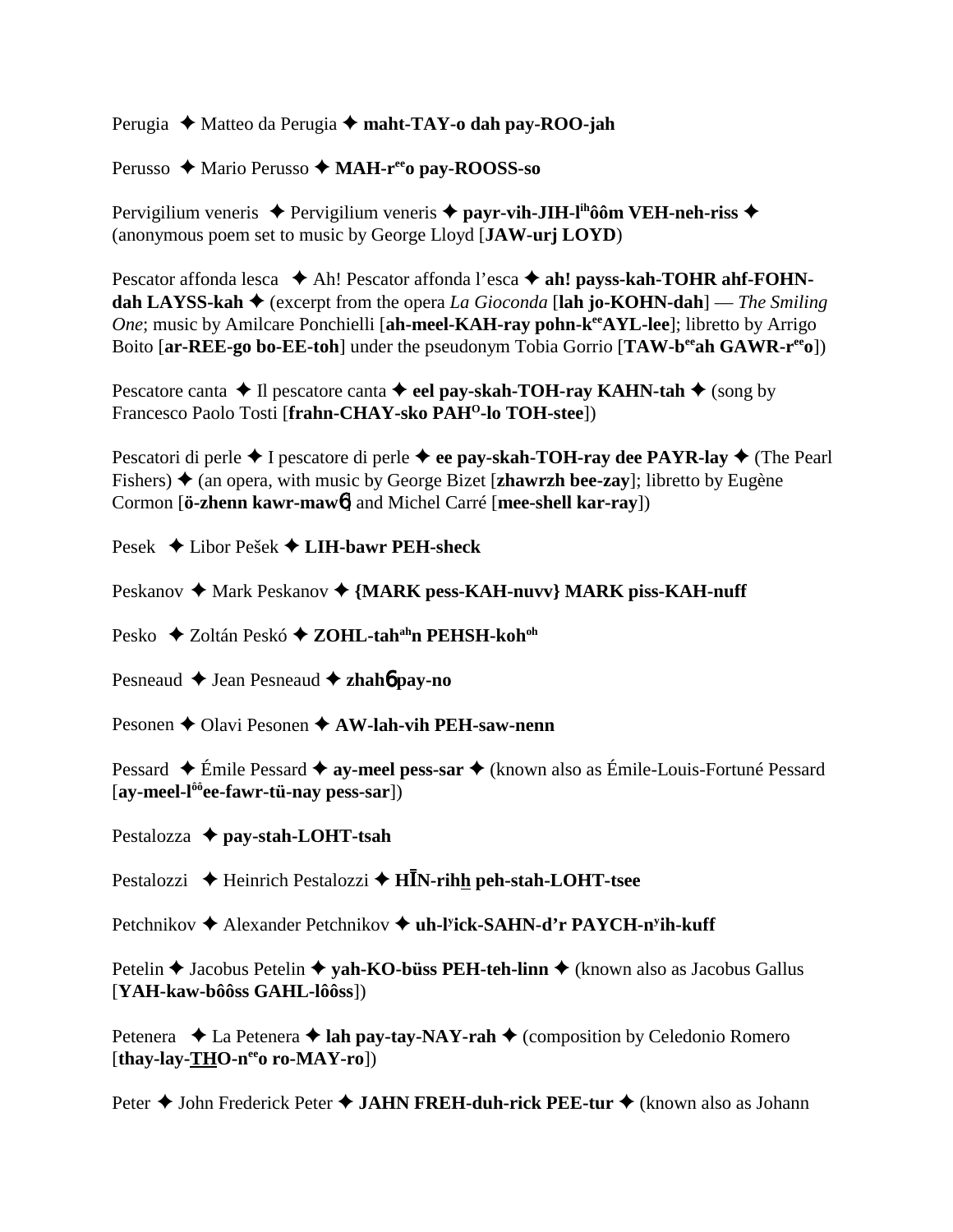## Friedrich Peter [**YO-hahn FREET-rihh PAY-tur**])

# Peter ◆ Simon Peter ◆ {S**I-munn PEE-tur} ZEE-mawn PAY-tur**

Peter homonay ◆ Graf Peter Homonay ◆ GRAHF PAY-tur HO-mo-n**ī** ◆ (Count Peter Homonay [PAY-tur HO-mo-n**i**])  $\blacklozenge$  (character in the operetta *Der Zigeunerbaron* [dayr tsee-**GOY-nur-pah-rohn**] — *The Gypsy Baron;* music by Johann Strauss II [**YO-hahn SHTRAHÔÔSS II**]; libretto by Ignaz Schnitzer [**IGG-nahtss SHNITT-tsur**] after Mor Jókai [**MOHR YOH<sup>OH</sup>-kah<sup>ih</sup>]**)

Peters ♦ Carl Friedrich Peters ♦ KARL FREET-rihh PAY-turss

Petersen **→** Alf Petersén **→ ALF PEH-ter-say<sup>eh</sup>n** 

Petersen **→** Wilhelm Petersen → VILL-hellm PAY-tur-sunn

Petersilea ◆ Carlyle Petersilea ◆ k**ar-LĪ-ull pee-tur-SIH-l<sup>ee</sup>uh** 

Petersky balalaika orchestra ◆ Petersky Balalaika Orchestra ◆ PEE-ter-skee bah-lah-LAH<sup>IH</sup>**kuh (Orchestra)**

Peterson  $\blacklozenge$  Gustaf Wilhelm Hägg Peterson [GÜSS-tahf VEEL-hellm HEGG PEH-ter-sawn] (known also as Gustaf Wilhelm Hägg)

Peterson berger ◆ Wilhelm Peterson-Berger ◆ VEEL-hellm PEH-ter-sawn-BAR-yer ◆ (known also as Olof [**O-lawf**] Wilhelm Peterson-Berger)

Petin **→** Nikola Petin **→ NEE-kaw-lah PAY-tinn** 

Petit **→** Arnaud Petit **→ ar-no puh-tee** 

Petit **→** Raymond Petit **→ reh-maw6 puh-tee** 

Petit cordonnier  $\triangle$  Le petit cordonnier  $\triangle$  luh puh-tee kawr-dawn-n<sup>ee</sup>ay  $\triangle$  (The Little Shoemaker)  $\triangle$  (folk song of the Métis [**may-tee**] — descendents of French fur traders and their native wives in communities in the Qu'appelle [**kahp-pell**] Valley in Saskatchewan)

Petit mari petite femme  $\triangle$  Petit mari, petite femme  $\triangle$  puh-tee mah-ree, puh-teet fahm  $\triangle$ (Little Husband, Little Wife)  $\blacklozenge$  (excerpt from the suite *Jeux d'enfants* [**zhö dahb-fahb**] — *Children's Games* — by Georges Bizet [**zhawrzh bee-zay**])

Petit vieillard larithmetique ◆ Le petit viellard (l'arithmétique) ◆ luh puh-tee v<sup>ee</sup>eh-var (lah**reet-may-teek)**  $\blacklozenge$  (The little old man (mathematician)  $\blacklozenge$  (character in the opera *L'enfant et les sortileges* [**lah**6**-fah**6 **ay leh sawr-tee-lehzh**] — *The Child and the Fantasies*; music by Maurice Ravel [**mo-reess rah-vell**] and libretto by Sidonie Gabrielle Gauthiers-Villars [**see-daw-nee gah-**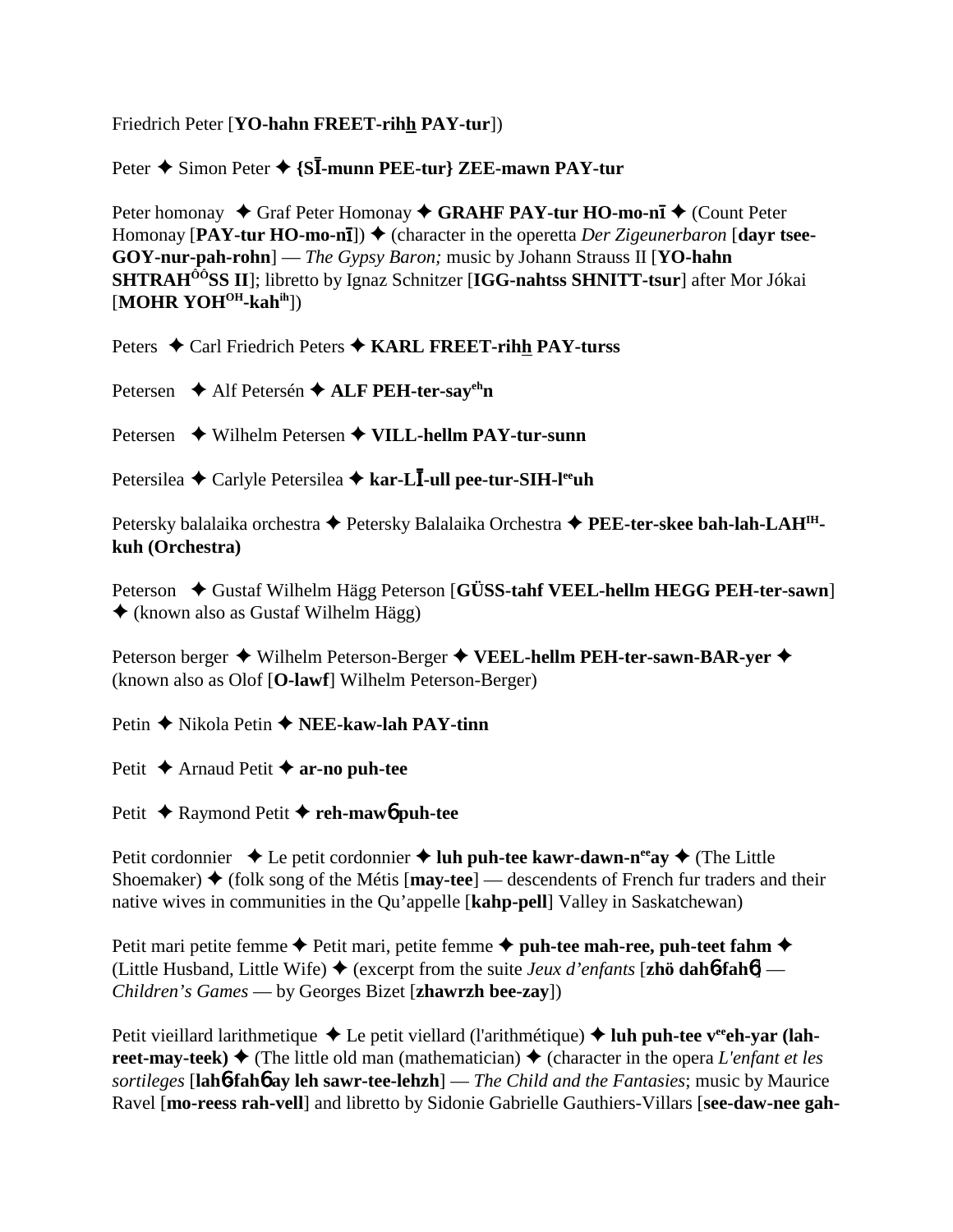### br<sup>ee</sup>ell go-t<sup>ee</sup>ay-veel-lar])

Petite bande  $\triangle$  La petite bande  $\triangle$  lah puh-teet bah**6d** 

Petite bohemienne  $\triangle$  La petite bohémienne  $\triangle$  lah puh-teet baw-ay-m<sup>ee</sup>enn  $\triangle$  (song by Gioachino Rossini [**j**<sup>oh</sup>**ah-KEE-no rohss-SEE-nee**])

Petite camusette  $\triangleq$  puh-teet kah-mü-zett  $\triangleq$  (Little Snub-Nose)  $\triangleq$  (six-voice song from Medieval France by Josquin Despréz [**zhawss-keh**6 **day-pray**])

Petite marche  $\triangle$  Petite marche  $\triangle$  puh-teet marsh  $\triangle$  (Little March)  $\triangle$  (excerpt from the *Suite* miniature [s<sup>ü</sup>eet mee-n<sup>ee</sup>ah-tür] by César Cui [say-zar k<sup>ü</sup>ee])

Petite poucet  $\rightarrow$  Petite Poucet  $\rightarrow$  **puh-teet pôô-seh**  $\rightarrow$  (Hop-o-My Thumb)  $\rightarrow$  (excerpt from the suite *Ma mère l'oye* [**mah mehr l'wah**] — *My Mother Goose* — by Maurice Ravel [**mo-reess rah-vell**])

Petite suite ◆ p'teet s<sup>ü</sup>eet ◆ (Little Suite) ◆ (composition by Claude Debussy [klohd deh**büss-see**])

Petits diables  $\triangle$  Les petits diables  $\triangle$  leh puh-tee d<sup>ee</sup>ah-bl'  $\triangle$  (The little devils)  $\triangle$  (characters in the opera *L'amour des trois oranges* [**lah-môôr day tr'wah aw-rah**6**zh**] *— The Love for Three Oranges*; music by Serge Prokofiev [**sehr-GAY prah-KAW-fiheff**]; libretto by Prokofiev after Carlo Gozzi [**KAR-lo GOHT-tsee**])

Petkov **→** Dimiter Petkov ◆ DEE-mee-tur pett-KAWF

Petofi **→** Erika Petöfi → **EH-rih-kah PEH-tö-fee** 

Petra basacopol ◆ Carmen Petra-Basacopol ◆ kar-MENN PEH-trah-bah-sah-kaw-PAWL

Petrarca **←** Francesco Petrarca ← frahn-CHAY-sko pay-TRAR-kah

## Petrarch **PAY-trark**

Petrassi ◆ Goffredo Petrassi ◆ gohf-FRAY-doh pay-TRAHSS-see

Petrauskas ◆ Kipras Petrauskas ◆ KEE-prahss peh-TRAH<sup>ôô</sup>SS-kahss

Petrauskas ◆ Mikas Petrauskas ◆ MEE-kahss peh-TRAH<sup>ôô</sup>SS-kahss

Petre  $\triangle$  Sir William Petre  $\triangle$  (Sir) WILL-l<sup>ih</sup>umm PEE-tur  $\triangle$  (No. 1 in *The 'Second Cycle' of Pavans* [**puh-VAHNS**] *and Galliards* [**GAL-lihurdz**] from about 1590 to 1623 compiled by Davitt Moroney [**DA-vitt muh-RO-nee**])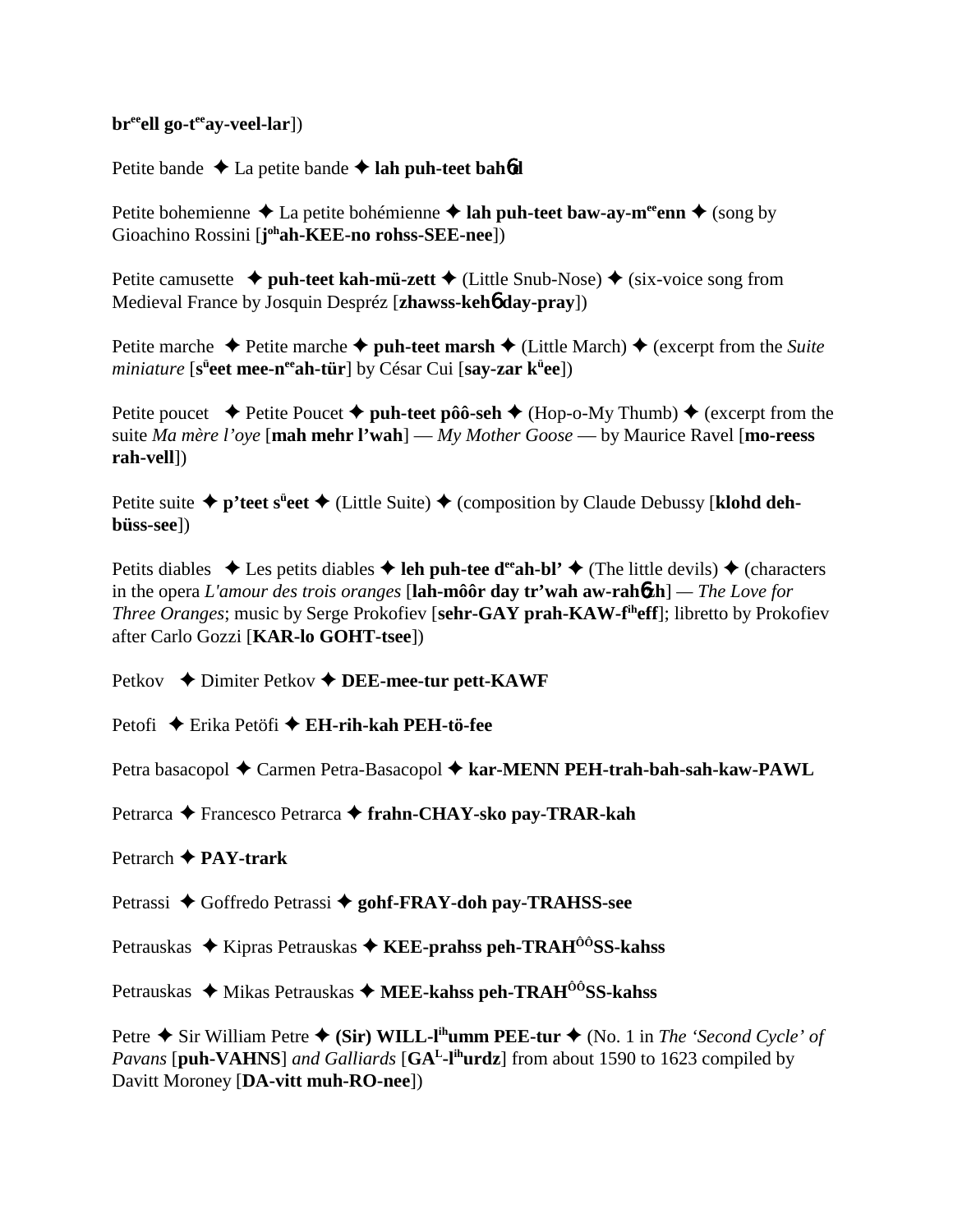Petrella **←** Clara Petrella ← KLAH-rah pay-TRAYL-lah

Petrella **←** Errico Petrella ← avr-REE-ko pav-TRAYL-lah

Petrelli **←** Eleanora Petrelli ← **eh-lee-ah-NAW-rah peh-TRELL-lee** 

Petri **←** Egon Petri ← AY-gawn PEH-tree

Petri ◆ Michala Petri ◆ mee-KA-lah PEE-tree

Petric **→** Ivo Petri**c → EE-vaw PAY-trihch** 

Petridis ◆ Petros Petridis ◆ **PEH-truss peh-TREE-thiss** ◆ (known also as Petros John [**JAHN**] Petridis)

Petrobelli **←** Pierluigi Petrobelli ← p<sup>ee</sup>ayr-l<sup>oo</sup>EE-jee pay-tro-BAYL-lee

Petrouchka  $\triangle$  **peh-TROOSH-kah**  $\triangle$  (a burlesque, with music by Igor Stravinsky [**EE-gur strah-VINN-skee**] and libretto by Benois [**beh-nwah**])

Petrov **→** Andrei Petrov → **ahn-DRAY<sup>EE</sup> pih-TRAWF** → (known also as Andrei Pavlovich [**PAHV-luh-vihch**] Petrov)

Petrov  $\triangle$  Anna J. V. Petrov  $\triangle$  AHN-nuh (J. V.) pih-TRAWF  $\triangle$  (the last name should be spelled Petrova [**pih-TRAW-vuh**] if the person is a Russian woman, as seems likely from the Russian context and the first name)

Petrov **→** Ivan Petrov **→ ee-VAHN pih-TRAWF** → (known also as Ivan Ivanovich [ee-VAH**nuh-vihch**] Petrov)

Petrov ◆ Nikolai Petrov ◆ n<sup>y</sup>ee-kah-LAH<sup>IH</sup> pih-TRAWF ◆ (known also as Nikolai Arnoldovich [**ar-NAWL-duh-vihch**] Petrov)

Petrov  $\triangle$  Ossip Petrov  $\triangle$  **AWSS-sipp pih-TRAWF**  $\triangle$  (known also as Ossip Afanasievich [ah**fah-NAH-s<sup>ih</sup>eh-vihch**] Petrov)  $\blacklozenge$  (the first name is also transliterated as Osip [AW-sipp])

Petrovics **→** Emil Petrovics **→ AY-mill PAY-traw-vihch** 

Petrovsky Yevgeny Petrovsky **yevv-GAY-nee pih-TRAWF-skee**

Petrucci **→** Ottaviano dei Petrucci → oht-tah-v<sup>ee</sup>AH-no day<sup>ee</sup> pay-TROO-chee

Petrushka **→** (*see* Petrouchka)

Petrushka **→** Shabtai Petrushka → shahb-TAH<sup>IH</sup> peh-TWOOSH-kah → (known also as Shabtai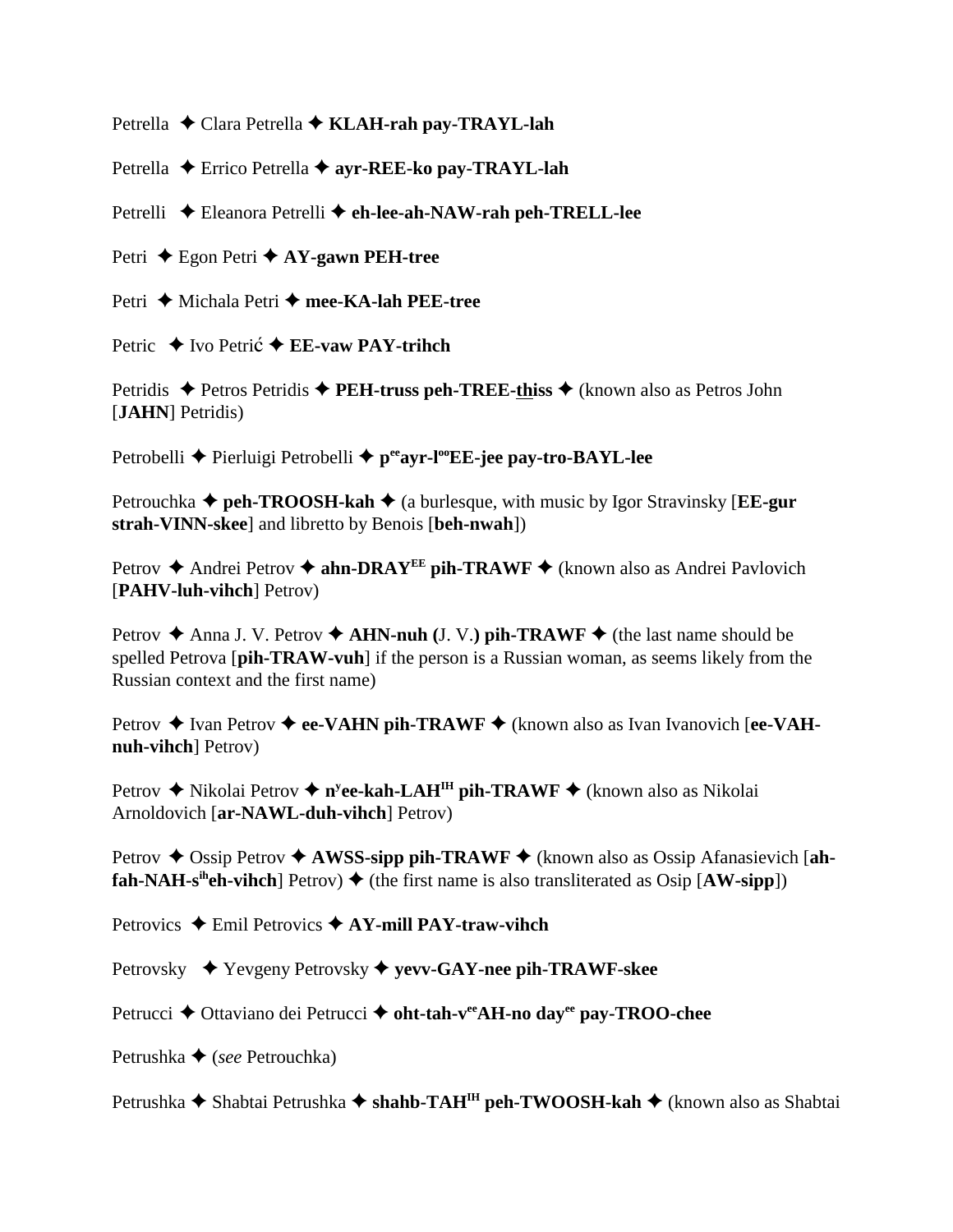Arieh [ah-r<sup>ee</sup>EH] Petrushka)

Petrzelka ◆ Vilém Petrželka ◆ VIH-leh<sup>eh</sup>m PEH-tur-zhell-kah

Pettersson ♦ Gustaf Allan Pettersson ♦ GÜSS-tahf AHL-lahn PETT-terss-sawn

Pettinger  $\triangle$  Peter Pettinger  $\triangle$  PEE-tur PETT-tinn-jur

Petyrek ◆ Felix Petyrek ◆ FEH-lickss PEH-tih<sup>uh</sup>-reck

Petz  $\triangle$  Johann Christoph Petz  $\triangle$  YO-hahn KRIH-stawf PETTSS  $\triangle$  (known also as Johann Christoph Pez [PETTSS])

Petzel  $\blacklozenge$  Johann Christoph Petzel  $\blacklozenge$  YO-hahn KRIH-stawf PETT-tsull  $\blacklozenge$  (the last name is also spelled Petzold [PETT-tsawlt], Pezel [PAY-tsull], and Pezelius [peh-DZAY-I<sup>th</sup>ôôss])

Petzet ◆ Walter Petzet ◆ VAHL-tur PETT-tsutt

Petzold ♦ Christian Petzold ♦ KRIH-st<sup>ih</sup>ahn PETT-tsawlt

Petzold  $\triangle$  Johann Christoph Petzold  $\triangle$  YO-hahn KRIH-stawf PETT-tsawlt  $\triangle$  (the last name is also spelled Petzel [PETT-tsull], Pezel [PAY-tsull], and Pezelius [peh-DZAY-l<sup>th</sup>ôôss])

Petzold ♦ Martin Petzold ♦ MAR-teen PETT-tsawlt

Petzold  $\triangle$  Rudolf Petzold  $\triangle$  ROO-dawlf PETT-tsawlt

Petzoldt  $\triangle$  Richard Petzoldt  $\triangle$  RIH-hart PETT-tsawlt  $\triangle$  (known also as Richard Johannes [vo-HAHN-nuss] Petzoldt)

Peu modere  $\triangle$  Un peu modéré  $\triangle$  **üó pö maw-day-ray**  $\triangle$  (excerpt from *Études* [ay-tüd] by Heitor Villa-Lobos [ay-TAWR VEEL-luh-LO-bôôsh])

Peuerl  $\triangle$  Paul Peuerl  $\triangle$  PAH<sup>ôô</sup>L POY-url  $\triangle$  (the last name is also spelled Peurl [POYRL], Bäwerl [BAY-vurl], Bäurl [BAY-ôôrl], and Beurlin [BOYR-linn])

Peurl  $\triangle$  Paul Peurl  $\triangle$  PAH<sup>ÔÔ</sup>L POYRL  $\triangle$  (the last name is also spelled Peuerl [POY-url], Bäwerl [BAY-vurl], Bäurl [BAY-ôôrl], and Beurlin [BOYR-linn])

Pevernage  $\triangle$  Andries Pevernage  $\triangle$  ahn-DREESS PAY-ver-nah-gheh

Peyer  $\triangle$  Gervase de Peyer  $\triangle$  jur-VAYSS duh PI-ur  $\triangle$  (known also as Gervase Alan [A-lunn] de Peyer)

Peyser ♦ Herbert Francis Peyser ♦ HUR-burt FRANNT-suss Pl-zur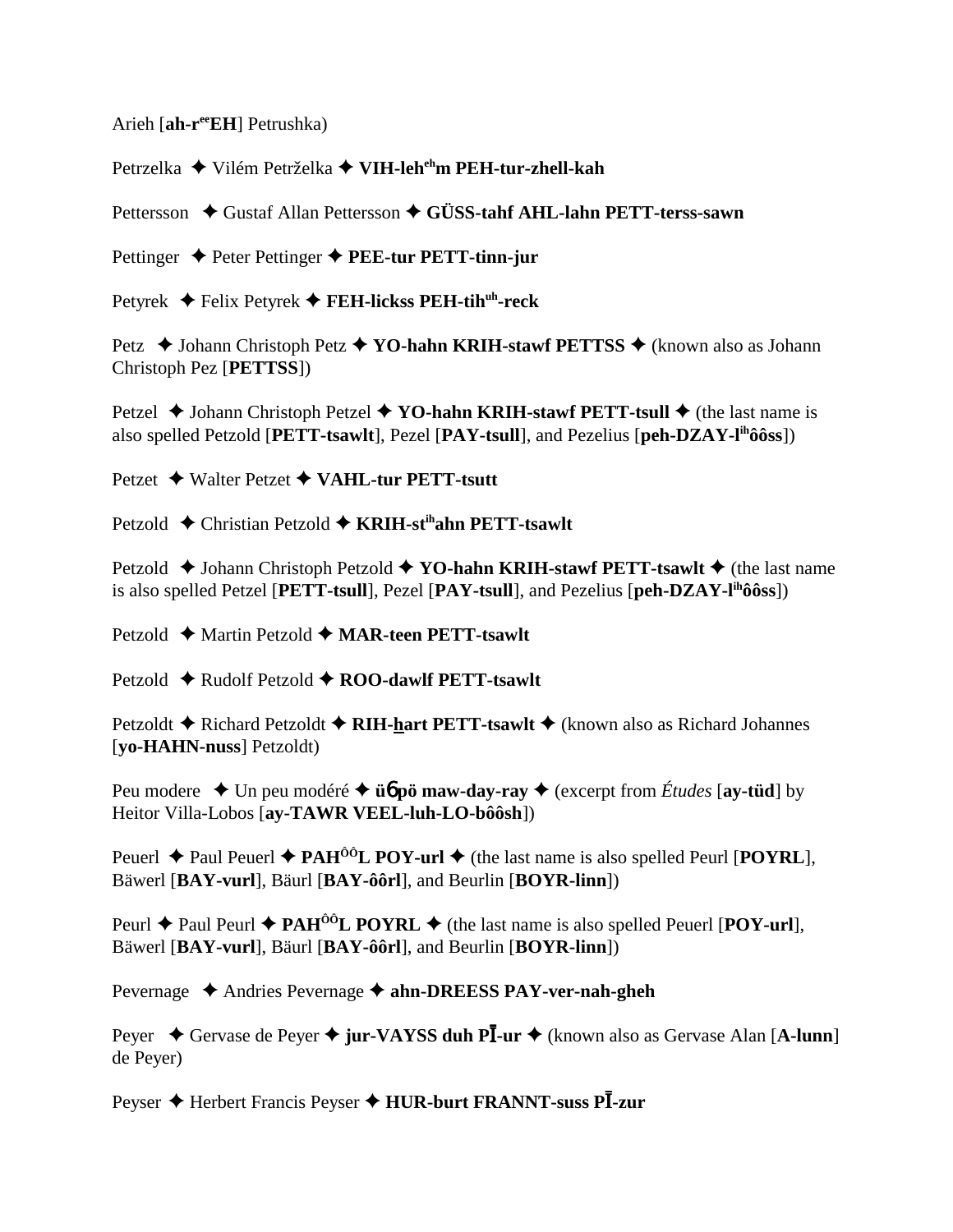Peyser  $\triangleq$  Joan Peyser  $\triangleq$  JO-unn PI-zur

Pez ◆ Johann Christoph Pez ◆ YO-hahn KRIH-stawf PETTSS ◆ (known also as Johann Christoph Petz [PETTSS])

Pezel  $\triangle$  Johann Christoph Pezel  $\triangle$  YO-hahn KRIH-stawf PAY-tsull  $\triangle$  (the last name is also spelled Petzold [PETT-tsawlt], Petzel [PETT-tsull], and Pezelius [peh-DZAY-l<sup>ih</sup>ôôss])

Pezelius  $\triangle$  Johann Christoph Pezelius  $\triangle$  YO-hahn KRIH-stawf peh-DZAY-l<sup>ih</sup>ôôss  $\triangle$  (the last name is also spelled Pezel [PAY-tsull], Petzel [PETT-tsull], and Petzold [PETT-tsawlt])

Pezuno  $\rightarrow$  Pezuño  $\rightarrow$  pay-THOO-n'vo  $\rightarrow$  (character in the opera *El gato montés* [ell GAH-toh mawn-TAYSS] — The Wildcat; words and music by Manuel Penella [mah-n<sup>oo</sup>ELL pay-NAY $l'yah$ ])

Pezzani ↓ Luciano Pezzani ♦ loo-ch<sup>ee</sup>AH-no payt-TSAH-nee

Pezzo capriccioso  $\rightarrow$  Pezzo Capriccioso  $\rightarrow$  PAYT-tso kah-pree-CHO-zo  $\rightarrow$  (composition by Peter Ilyich Tchaikovsky [p'YAW-t'r ill-YEECH {chah<sup>ih</sup>-KAWF-skee} chay-KAWF-skee])

Pfannstiehl  $\triangle$  Bernhard Pfannstiehl  $\triangle$  BEHRN-hart p'FAHN-steel

Pfatteicher  $\triangle$  Carl F. Pfatteicher  $\triangle$  KARL F. FAHT-tih-chur  $\triangle$  (known also as Carl Friedrichs Pfatteicher [KARL FREET-rihhss p'FAHT-tī-hur])

Pfeiffer  $\triangle$  Ansgar Pfeiffer  $\triangle$  AHNSS-gar pF**I**F-fur

Pfeiffer  $\triangle$  Georges-Jean Pfeiffer  $\triangle$  zhawrzh-zhahó p'FIF-fur

Pfeiffer ◆ Theodor Pfeiffer ◆ TAY-o-doh<sup>oh</sup>r p'FIF-fur

Pfeiffer ◆ Walter Pfeiffer ◆ VAHL-tur pFIF-fur

Pfitzner ◆ Hans Pfitzner ◆ HAHNSS p'FITTss-nur ◆ (known also as Hans Erich Pfitzner [HAHNSS AY-rihh p'FITTSS-nur])

Pflughaupt  $\blacklozenge$  Robert Pflughaupt  $\blacklozenge$  ROH<sup>OH</sup>-bert p'FLÔÔK-hah<sup>ôô</sup>pt

 $Pfohl \triangleleft Ferdinand Pfohl \triangleleft FEHR-tee-nahnt p'FOHL$ 

Pfordten  $\triangle$  Hermann Ludwig von der Pfordten  $\triangle$  HEHR-mahn LOOT-vihh fawn dayr p'FAWRT-tunn

Pfortsch  $\blacklozenge$  Ulrich Pförtsch  $\blacklozenge$   $\hat{O}$ OL-rihh pFÖRTSH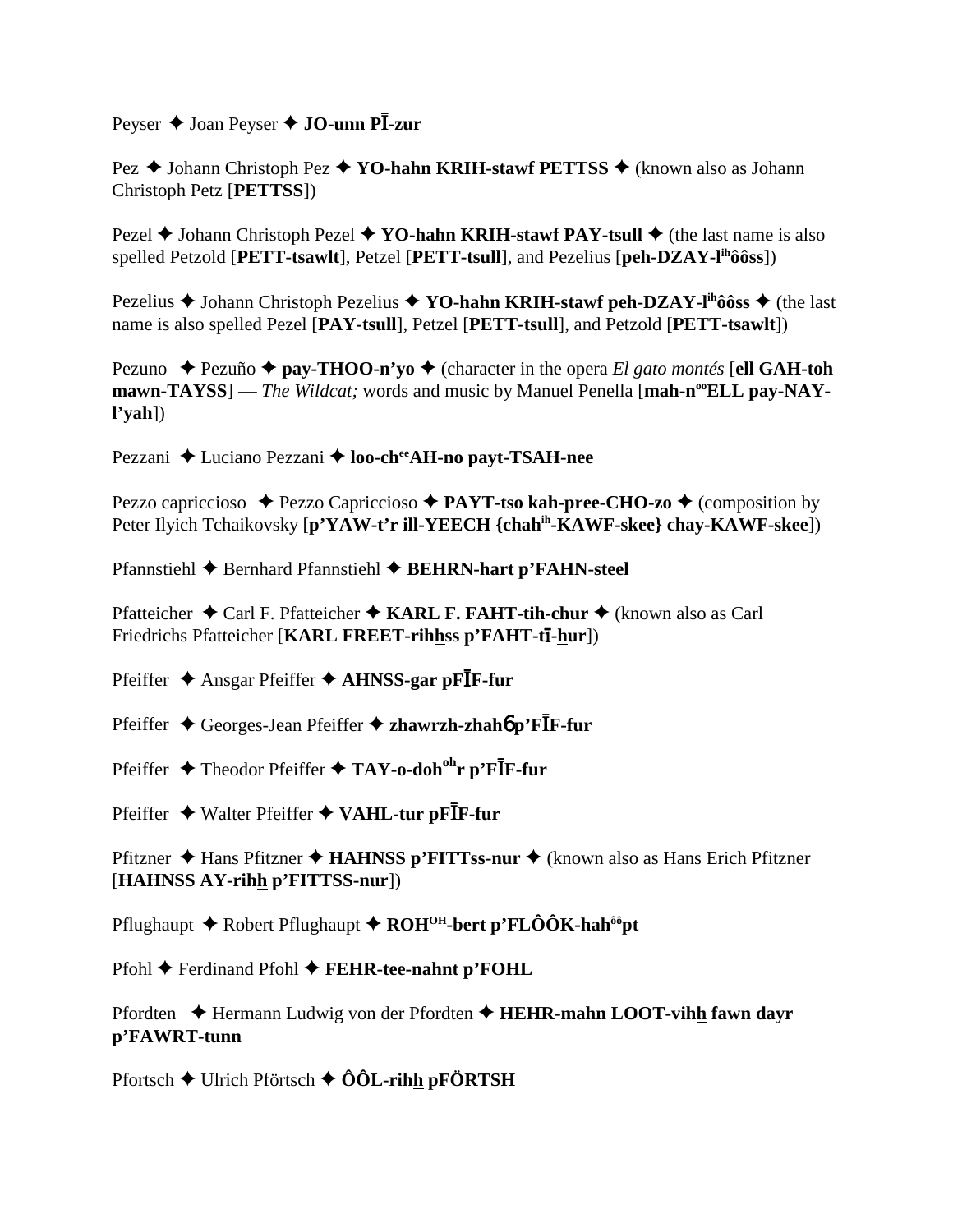Pfrogner Hermann Pfrogner **HEHR-mahn p'FRAWG-nur**

Pfundt  $\triangle$  Ernst Pfundt  $\triangle$  EHRNST p'FÔÔNT  $\triangle$  (known also as Ernst Gotthold Benjamin [**GAWT-hawlt BENN-yah-minn**] Pfundt)

Phalese  $\triangle$  Pierre Phalèse  $\triangle$  p<sup>ee</sup>ehr fah-less

Phanomen  $\triangle$  Phänomen  $\triangle$  **feh-no-MAYN**  $\triangle$  (Phenomenon)  $\triangle$  (vocal duet by Johanness Brahms [**yo-HAHN-nuss {BRAHMZ} BRAHAHMSS**])

Phantasie ◆ fah**6-tah-zee** (Fantasy) ◆ (poem by Tirso de Molina [**TEER-so day mo-LEE-nah**] set to music by Gustav Mahler [**GÔÔ-stahf MAHAH-lur**])

Phidyle Phidylé **fee-dee-lay** (Phidyle) (poem by Leconte de Lisle [**luh-kaw**6**t duh leel**] set to music by Henri Duparc [**ah**6**-ree dü-park**])

Phile  $\triangle$  Philip Phile  $\triangle$  {**FIH-lupp FIL**} fee-lipp FEE-luh  $\triangle$  (the last name is also spelled Fyles, Pfeil, and Phyla)

Philharmonia orchestra & chorus **fill-har-MO-nihah (Orchestra & Chorus)**

Philharmonia quartet berlin ♦ Philharmonia Quartet Berlin ♦ {**fill-har-MO-n<sup>ee</sup>ah k<sup>ôô</sup>awr-TETT bur-LINN} fill-har-MO-neeah k'var-TETT behr-LEEN**

Philidor ◆ André Danican Philidor ◆ ah6**-dray dah-nee-kah6 fee-lee-dawr** ◆ (known also as André Philidor (l'aîné) [**lahee-nay**])

Philidor ◆ Anne Danican Philidor ◆ ahn dah-nee-kah6 fee-lee-dawr

Philidor ◆ François-André Danican Philidor ◆ frah**6**-swah ah**6-dray dah-nee-kah6** fee-lee**dawr**

Philidor ◆ Jacques Danican Philidor ◆ **zhack dah-nee-kah6 fee-lee-dawr** ◆ (known also as Jacques Danican Philidor le cadet [**luh kah-deh**])

Philidor ◆ Jean Danican Philidor ◆ **zhah6** dah-nee-kah6 fee-lee-dawr ◆ (known also as Jean Danican)

Philidor **→** Pierre Danican Philidor → peehr dah-nee-kah6 fee-lee-dawr

Philip  $\triangle$  Achille Philip  $\triangle$  ah-sheel fee-leep

Philipp  $\blacklozenge$  Isidor Philipp  $\blacklozenge$  IH-shih-dohr FIH-lipp

Philippot  $\blacklozenge$  Michel Philippot  $\blacklozenge$  mee-shell fee-leep-po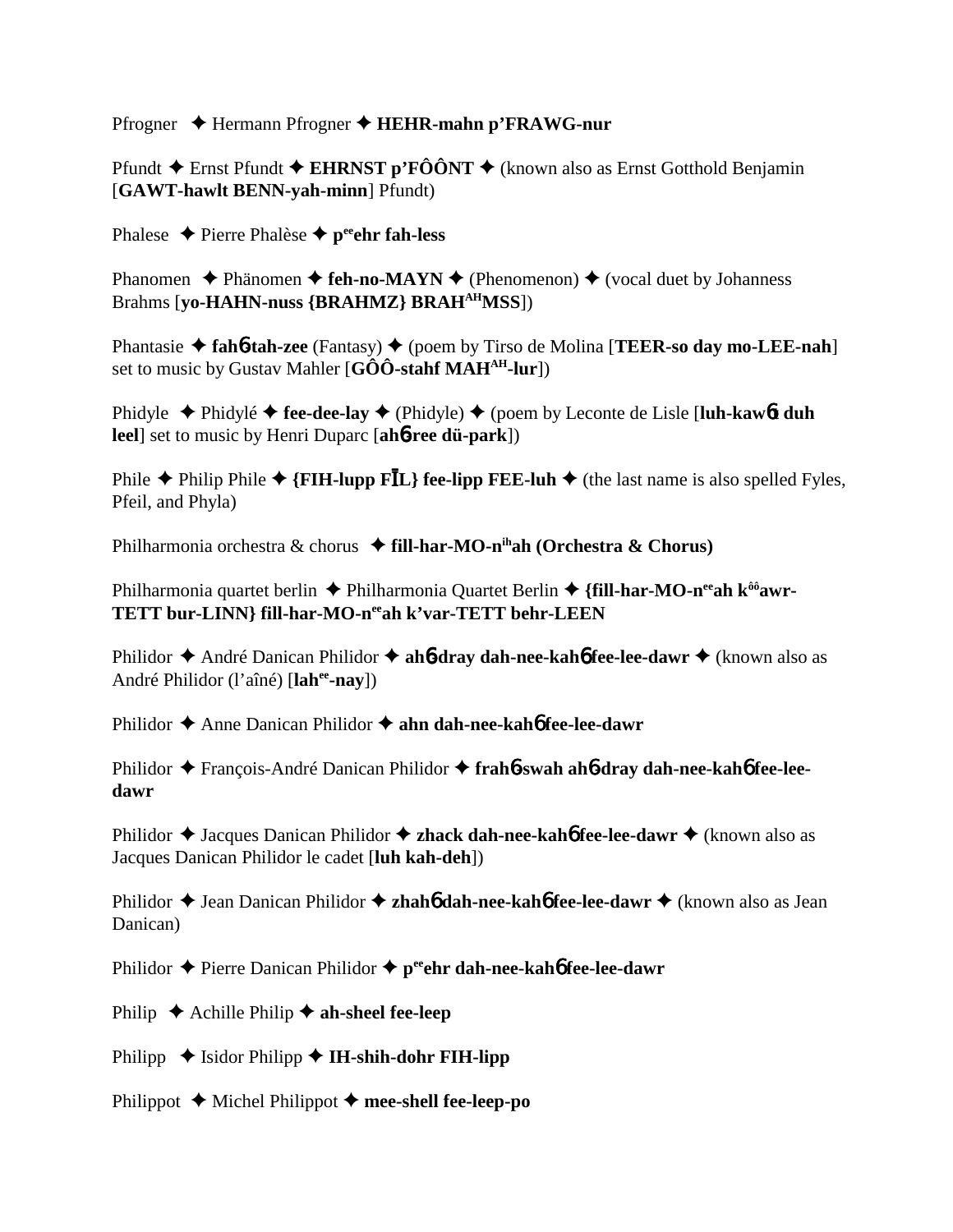Phillimore ◆ Greville Phillimore ◆ GREH-vill FILL-lih-mawr

Phillips  $\triangle$  Burrill Phillips  $\triangle$  **BUR-rull FILL-luppss** 

Phillips ◆ Montague Phillips ◆ MAHN-tuh-gh'yoo FILL-luppss ◆ (known also as Montague Fawcett [**FAW-sutt**] Phillips)

Philomel  $\triangle$  fih-law-mell  $\triangle$  (The Nightingale)  $\triangle$  (excerpt from the operetta *Monsieur Beaucaire* [**muh-s<sup>ee</sup>'o bo-kehr**]; music by André Messager [**ahn-dray mess-sah-zhay**]; libretto by F. Lonsdale [**F. LAHNZ-dayl**] and Adrian Ross [**AY-dree-unn RAWSS**] after Booth Tarkington [**BOOTH TAR-kihng-tunn**])

Philomel baroque orchestra Philomel, Baroque Orchestra **FIH-lo-mell, buh-ROHK (Orchestra)**

Philpot ◆ Margaret Philpot ◆ MAR-guh-rutt FILL-paht

Phinot **←** Dominique Phinot ← daw-mee-neek fee-no

Phonemes pour cathy  $\triangle$  Phonèmes pour Cathy  $\triangle$  faw-nemm pôôr (Cathy)  $\triangle$  (text by Paul Claudel [**pohl klo-dell**] set to music by Henri Pousseur [**ah**6**-ree pooss-sör**])

Phyfe  $\triangle$  Owain Phyfe  $\triangle$  O-unn F**I**F

Piaf  $\triangle$  Edith Piaf  $\triangle$  {**EE-duth PEE-ahf**} ay-deet peeahf

Piagne sospira  $\triangle$  Piagn'e sospira  $\triangle$  p<sup>ee</sup>AH-n'yay so-SPEE-rah  $\triangle$  (She Weeps and Sighs)  $\triangle$ (madrigal [**MADD-rih-gull**] by Claudio Monteverdi [**KLAHOO-deeo mohn-tay-VAYR-dee**])

Pian pianin le andro piu presso  $\triangle$  Pian, pianin le andro più presso  $\triangle$  p<sup>ee</sup>AHN, p<sup>ee</sup>AH-neen lay **AHN-dro p<sup>ee</sup>OO PRAYSS-so**  $\triangle$  (arrangement for woodwinds and string bass by Johann Nepomuk Wendt [**YO-hahn NAY-po-môôk VENNT**] of an excerpt from the opera *Le nozze di Figaro* [**lay NOHT-tsay dee FEE-gah-ro**] — *The Marriage of Figaro*; music by Wolfgang Amadeus Mozart [**VAWLF-gahng ah-mah-DAY-ôôss MO-tsart**]; libretto by Lorenzo da Ponte [lo-RAYN-tso dah POHN-tay] after Pierre-Augustin Caron de Beaumarchais [p<sup>ee</sup>ehr-o-güss**teh**6 **kah-raw**6 **duh bo-mar-sheh**])

Piangero la sorte mia  $\triangle$  Piangerò la sorte mia  $\triangle$  p<sup>ee</sup>ahn-jay-RO lah SOHR-tay MEE-ah  $\triangle$  (I) will lament my lot)  $\triangle$  (aria from the opera *Giulio Cesare in Egitto* [**JOO-l<sup>ee</sup>o chay-ZAH-ray een ay-JEET-toh**]; music by George Frideric Handel [**JAW-urj FRIH-duh-rick HANN-d'l**]; libretto by Nicola Haym [nee-KO-lah <sup>[M]</sup> after Giacomo Francesco Bussani [JAH-ko-mo **frahn-CHAY-sko booss-SAH-nee**])

Piangete occhi dolenti **↓ p<sup>ee</sup>AHN-jay-tay OHK-kee doh-LAYN-tee →** Weep Sad Eyes ◆ (madrigal [**MADD-rih-gull**] by Alessandro Stradella [**ah-lay-SAHN-dro strah-DAYL-lah**])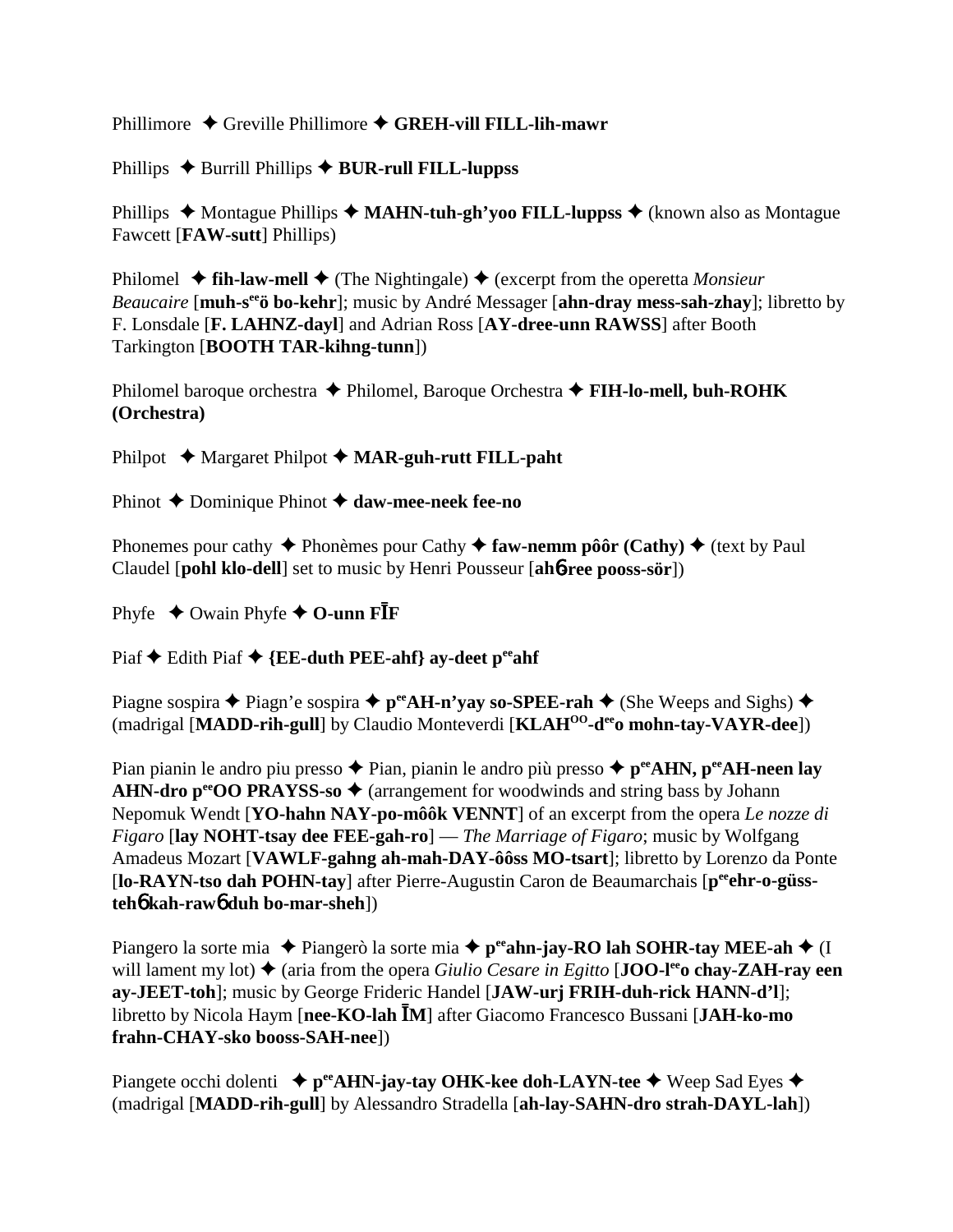Piangete voi ah dolce guidami castel natio  $\triangle$  Piangete voi? ... Ah dolce guidami castel natio  $\triangle$ **p<sup>ee</sup>ahn-JAY-tay VO<sup>EE</sup>? ... ah DOHL-chay g<sup>oo</sup>ee-DAH-mee kah-STAYL NAH-t<sup>ee</sup>o ◆ (quartet** from the opera *Anna Bolena* [**AHN-nah bo-LAY-nah**]; music by Gaetano Donizetti [**gahay-TAH-no doh-nee-TSAYT-tee**] and libretto by Felice Romani [**fay-LEE-chay ro-MAH-nee**])

Piangi fanciulla  $\blacklozenge$  Piangi, fanciulla  $\blacklozenge$  p<sup>ee</sup>AHN-jee, fahn-CHOOL-lah  $\blacklozenge$  (duet from the opera *Rigoletto* [**ree-go-LAYT-toh**]; music by Giuseppe Verdi [**joo-ZAYP-pay VAYR-dee**]; libretto by Francesco Maria Piave [frahn-CHAY-sko mah-REE-ah per AH-vay] after Victor Hugo [**{VICK-tur h'YOO-go} veek-tawr ü-go**])

Piano pianissimo senza parlar **◆** Piano, pianissimo, senza parlar ◆ p<sup>ee</sup>AH-no, p<sup>ee</sup>ah-NEESS-see**mo, SAYN-tsah par-LAR ♦** (excerpt from the opera *Il barbiere di Siviglia* [**eel bar-b<sup>ee</sup>AY-rav dee see-VEE-l<sup>ee</sup>ah**] — *The Barber of Seville* [suh-VILL]; music by Gioachino Rossini [j<sup>oh</sup>ah-**KEE-no rohss-SEE-nee**]; libretto by Cesare Sterbini [**chay-ZAH-ray stayr-BEE-nee**] after Pierre-Augustin Caron de Beaumarchais [peehr-o-güss-teh**6** kah-raw6 duh bo-mar-sheh] and Giuseppe Petrosellini [**joo-ZAYP-pay pay-tro-zayl-LEE-nee**])

Piastro ◆ Josef Piastro ◆ {JO-zuff p<sup>ee</sup>ASS-tro} YAW-seff p<sup>ih</sup>AHSS-truh

Piastro ◆ Michel Piastro ◆ {mih-SHELL p<sup>ee</sup>ASS-tro} mee-KELL-p<sup>ih</sup>AHSS-truh

Piatigorsky Gregor Piatigorsky **{GREH-gur peea-tih-GAWR-skee} GREH-gur piheht y ih-GAWR-skee**

Piatti **→** Alfredo Piatti ◆ ahl-FRAY-doh p<sup>ee</sup>AHT-tee ◆ (known also as Alfredo Carlo [KAR**lo**] Piatti)

Piau ◆ Sandrine Piau ◆ sah**6-dreen p<sup>ee</sup>o** 

Piave ◆ Francesco Maria Piave ◆ frahn-CHAY-sko mah-REE-ah p<sup>ee</sup>AH-vay

Piazza grande modena  $\triangle$  Piazza Grande, Modena  $\triangle$  pee-AHT-tsah GRAHN-day, mo-DAY**nah**

Picardy **pih-kar-dee**

Piccaver **→** Alfred Piccaver → A<sup>L</sup>-frudd PICK-kuh-vur

Picchi **→** Mirto Picchi **→ MEER-toh PEEK-kee** 

Picchi **→** Silvano Picchi → seel-VAH-no PEEK-kee

Piccinini Alessandro Piccinini **ah-layss-SAHN-dro pee-chee-NEE-nee**

Piccinni ◆ Niccolò Piccinni ◆ neek-ko-LO pee-CHEEN-nee ◆ (known also as Vito Nicola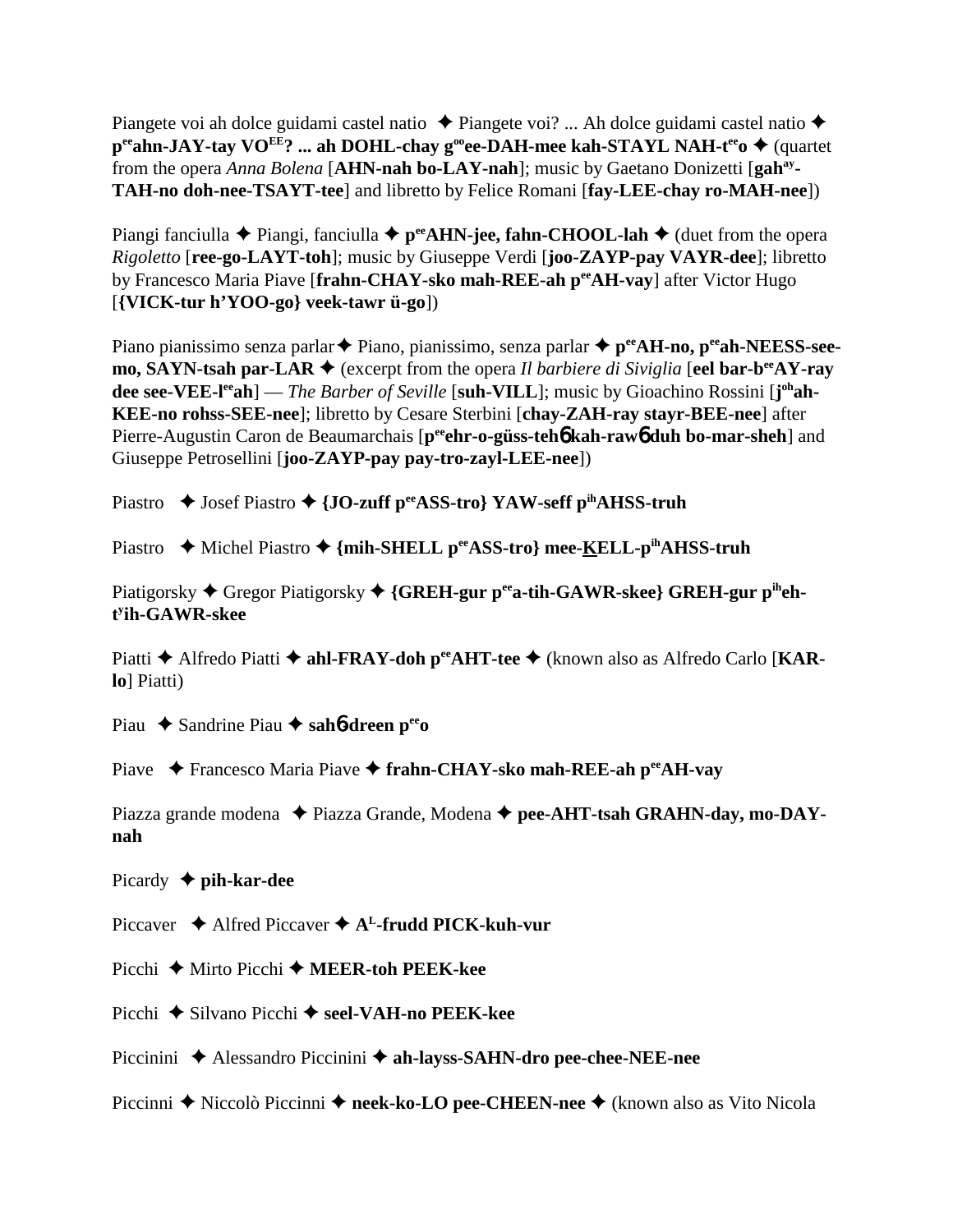Marcello Antonio Giacomo Piccinni [**VEE-toh nee-KO-lah mar-CHAYL-lo ahn-TAW-neeo JAH-ko-mo pee-CHEEN-nee**])

Piccoli **←** Michel Piccoli ← mee-shell PEEK-ko-lee

Piccolo Anthony Piccolo **ANNT-thuh-nee PICK-kuh-lo**

Piccolo tango ◆ Piccolo Tango ◆ **PEEK-ko-lo TAHN-go** ◆ (composition by Giacomo Puccini [**JAH-ko-mo poo-CHEE-nee**])

Pichl  $\blacklozenge$  Wenzel Pichl  $\blacklozenge$  VENN-tsull PIHK'l  $\blacklozenge$  (*Wenzel* is a Germanized version of the original *Václav* [**VAHAHTSS-lahf**])

Pichler ♦ Günter Pichler ♦ GÜN-tur PIHH-lur

Pick mangiagalli **→** Riccardo Pick-Mangiagalli → reek-KAR-doh PEEK-mahn-jah-GAHL-lee

Picka František Picka **FRAHN-ty ih-sheck PITTSS-kah**

Picker ◆ Tobias Picker ◆ tuh-B**I**-uss PIH-kur

Picknick im wiener wald **←** Picknick im Wiener Wald **← PICK-nick imm VEE-ner VAHLT ←** (The music is that of *G'schichten aus dem Wienerwald* [**gh'SHIHH-tunn ahôôss daym VEEnur-vahlt**] — *Tales From the Vienna Woods* — by Johann Strauss II [**YO-hahn SHTRAHÔÔSS II**]; the lyric to produce the title number was added by Paul Drayton [**PAWL DRAY-tunn**])

Pictagoras jabol et orpheus  $\triangle$  Pictagoras, Jabol et Orpheus  $\triangle$  peek-tah-gaw-rahss, zhah-bawl **ay awr-fay-ôôss**  $\blacklozenge$  (composition by Jehan Suzay [**zhah6** sü-zeh])

Pidoux **→** Roland Pidoux → raw-lah**6** pee-dôô

Pie dun verde alloro  $\blacklozenge$  A piè d'un verde alloro  $\blacklozenge$  **ah p<sup>ee</sup>AY doon VAYR-day ahl-LO-ro**  $\blacklozenge$ (vocal duet by Giacomo Carissimi [**JAH-ko-mo kah-REESS-see-mee**])

Pie jesu  $\triangle$  Pie Jesu  $\triangle$  p<sup>ih</sup>AY YAY-zoo  $\triangle$  (section of a Latin requiem [{REH-k<sup>ôô</sup>ee-umm} **REH-k<sup>ôô</sup>ih-emm** set to music by Gabriel Fauré [**gah-br<sup>ee</sup>ell fo-ray**])

Piece en forme de habanera  $\triangle$  Pièce en forme de Habanera  $\triangle$  p<sup>ee</sup>ess ah**6** fawrm d'ah-bah-neh**rah ♦** (composition by Maurice Ravel [**mo-reess rah-vell**])

Piece en mi bemol mineur **→** Pièce en mi bémol mineur **→ pee-ess ah6 mee bay-mawl mee-nör**  $\triangle$  (Piece in *e* Flat Minor)  $\triangle$  (composition by J. Guy Ropartz [(J.) gh<sup>ut</sup>ee raw-par])

Piece pour violoncelle et piano  $\triangle$  Pièce pour violoncelle et piano  $\triangle$  p<sup>ee</sup>ess pôôr v<sup>ee</sup>aw-lawb-sell **ay pee-ah-no ♦** (Piece for Cello and Piano) ♦ (composition by Ernest Chausson [**ehr-nesst**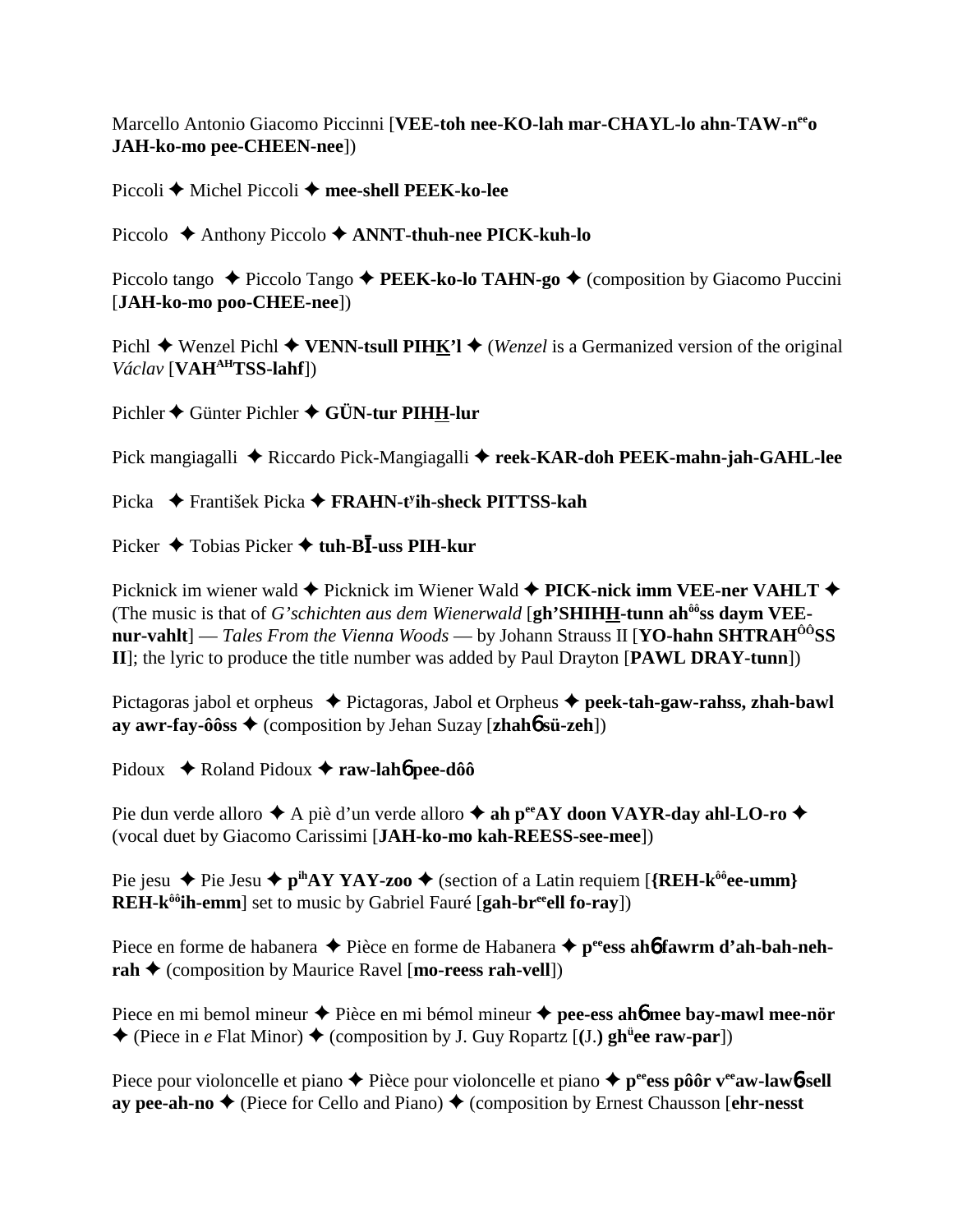## **shohss-saw**6])

Piece v  $\triangle$  Pièce V  $\triangle$  p<sup>ee</sup>ess (Five)  $\triangle$  (composition by César Franck [say-zar frah**6**k])

Pieces de clavecin  $\triangle$  Pieces de Clavecin  $\triangle$  p<sup>ee</sup>ess duh klah-vuh-seh $\phi$  (Harpsichord Pieces) (compositions by Jean-Philippe Rameau [**zhah**6**-fee-leep rah-mo**])

Pieces pour piano  $\triangle$  Pièces pour piano  $\triangle$  p<sup>ee</sup>ess pôôr p<sup>ee</sup>ah-no  $\triangle$  (Piano Pieces)  $\triangle$ (compositions by Erik Satie [**ay-reek sah-tee**])

Pieczonka ◆ Adrianne Pieczonka ◆ ah-dree-AHN-neh p<sup>ee</sup>eh-CHAHN-kah

Pielgrzym  $\rightarrow$  p<sup>ee</sup>ELL-gr'zimm  $\rightarrow$  (The Pilgrim)  $\rightarrow$  (poem by Julian Korsak [**YÔÔ-l<sup>ee</sup>ahn**] **KAWR-sahk**] set to music by Stanisław Moniuszko [stah-N<sup>Y</sup>EESS-wahf mah-n<sup>ee</sup>ÔÔSH-kaw])

Pierlot **←** Pierre Pierlot ← p<sup>ee</sup>ehr p<sup>ee</sup>ehr-lo

Pierne ◆ Gabriel Pierné ◆ gah-br<sup>ee</sup>ell p<sup>ee</sup>ehr-nay ◆ (known also as Henri-Constant-Gabriel Pierné [ah**6-ree kaw6ss-tah6-gah-bree-ell p<sup>ee</sup>ehr-nay**])

Pierne **←** Paul Pierné ← pohl peehr-nay

Pierotti ◆ Raquel Pierotti ◆ rah-KWAYL p<sup>ee</sup>ay-ROHT-tee

Pierpont  $\blacklozenge$  James Pierpont  $\blacklozenge$  **JAYMZ PIH<sup>UH</sup>R-punnt** 

Pierre ◆ Christiane Eda-Pierre ◆ kreess-t<sup>ee</sup>ahn eh-dah-p<sup>ee</sup>ehr

Pierre ◆ Constant Pierre ◆ kawbss-tahb p<sup>ee</sup>ehr ◆ (known also as Constant-Victor-Désiré Pierre [kawbss-tahb-veek-tawr-day-zee-ray peehr])

Pierrot  $\triangle$  p<sup>ee</sup>ehr-ro  $\triangle$  (excerpt from the suite *Carnaval* [kar-nah-vahl] — *Carnival* — by Robert Schumann [**ROHOH-bert SHOO-mahn**])

Piesn do slonca  $\blacklozenge$  Piesn do Słonca  $\blacklozenge$  **p**ee**EHSHn doh SWOY6-tsah**  $\blacklozenge$  (Song to the Sun)  $\blacklozenge$ (poem by W. Szymanowski [**VAHTSS-wahf shih-mah-NAWF-skee**] set to music by Stanisaw Moniuszko [**stah-N<sup>Y</sup>EESS-wahf mah-n<sup>ee</sup>ÔÔSH-kaw**])

Piesn nai  $\triangle$  Piesn Nai  $\triangle$  p<sup>ee</sup>**EHSHn NAH<sup>EE</sup>**  $\triangle$  (Naia's [**NAH<sup>EE</sup>-ah'z**] (Song)  $\triangle$  (poem by Józef Korzeniowski [**YÔÔ-zeff kawr-zeh-n<sup>ee</sup>AHF-skee**] set to music by Stanisław Moniuszko [**stah-NYEESS-wahf mah-neeÔÔSH-kaw**])

Piesn naia  $\blacklozenge$  Piesn Naia  $\blacklozenge$  p<sup>ee</sup>**EHSHn NAH<sup>EE</sup>-ah**  $\blacklozenge$  (Naia's Song)  $\blacklozenge$  (poem by Józef Korzeniowski [YÔÔ-zeff kawr-zeh-n<sup>ee</sup>AHF-skee] set to music by Stanisław Moniuszko [stah-**NYEESS-wahf mah-neeÔÔSH-kaw**])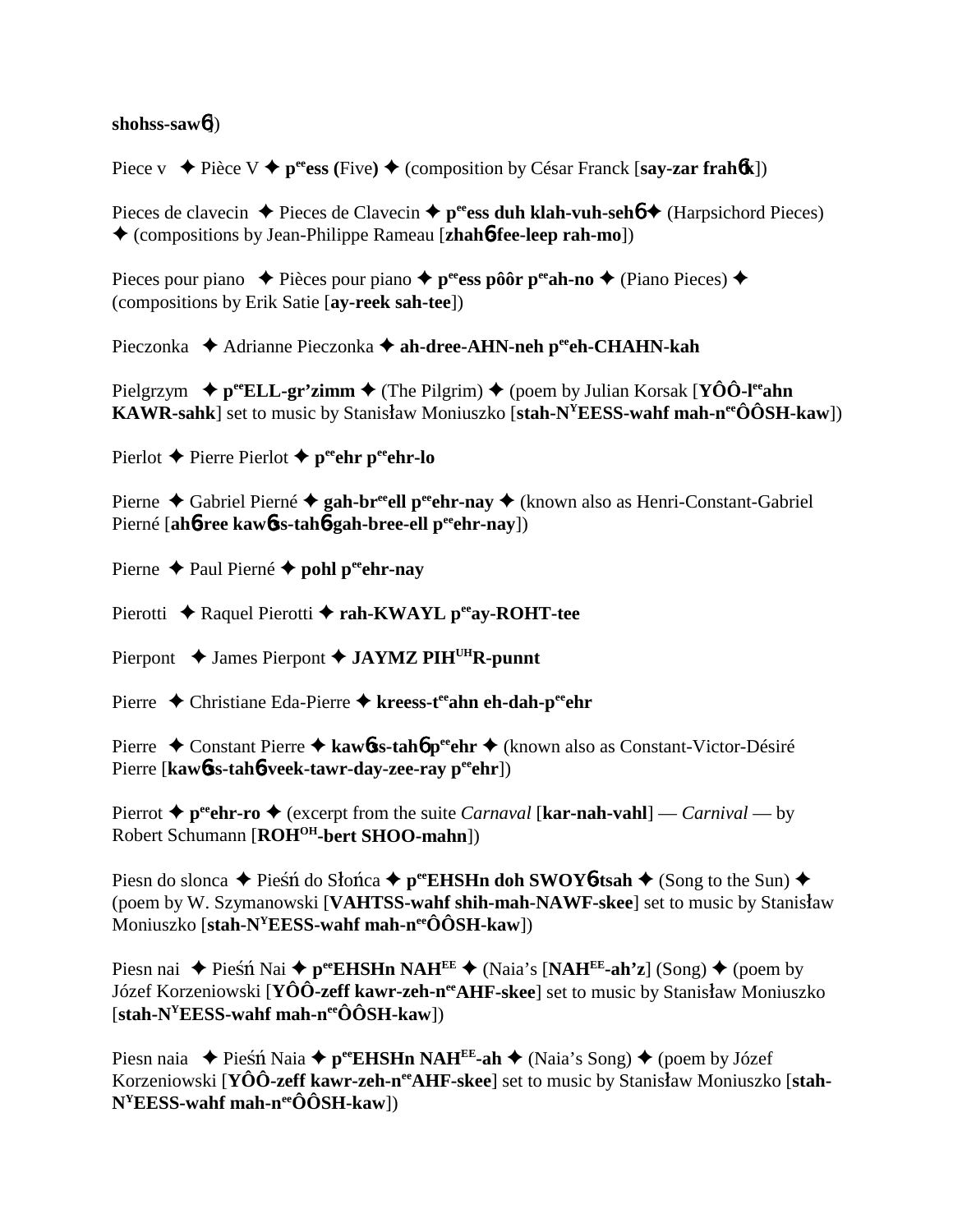Piesni / Pieśni ◆ p<sup>ee</sup>EHSH-n<sup>y</sup>ee ◆ (Songs)

Pieta bellidol mio **→** Per pieta, bell'idol mio ◆ payr p<sup>ee</sup>AY-tah, bayl-LEE-dohl MEE-o ◆ (lyric by Pietro Metastasio [**peeAY-tro may-tah-STAH-zeeo**] set to music by Vincenzo Bellini [**veen-CHAYN-tso bayl-LEE-nee**])

Pieta da voi non trovo **→** Se pieta da voi non trovo **→ say p<sup>ee</sup>AY-tah dah vo<sup>ee</sup> nohn TRO-vo** (song by Cecilia Maria Barthélemon [**suh-SEE-lihuh muh-REE-uh bar-tay-l'maw**6])

Pieta rispetto  $\blacklozenge$  Pietà, rispetto  $\blacklozenge$  p<sup>ee</sup>ay-TAH, ree-SPAYT-toh  $\blacklozenge$  (Compassion, respect)  $\blacklozenge$ (aria from the opera *Macbeth* [**muck-BEHTH**]; music by Giuseppe Verdi [**joo-ZAYP-pay VAYR-dee**]; libretto by Francesco Maria Piave [**frahn-CHAY-sko mah-REE-ah peeAH-vay**] and Andrea Maffei [**ahn-DRAY-ah mahf-FAYEE**] after William Shakespeare [**WILL-leeumm** SHAYK-spih<sup>uh</sup>r])

Pieta signore  $\triangle$  Pietà, Signore  $\triangle$  p<sup>ee</sup>ay-TAH, see-n'YO-ray  $\triangle$  (composition by Louis Neidermeyer [**LOO-ee NI-dur-mi-ur**]) ◆ (song by François-Joseph Fétis [frah6-swah-zho-zeff **fay-tee**])

Pietra del paragone  $\triangle$  La pietra del paragone  $\triangle$  lah p<sup>ee</sup>AY-trah dayl pah-rah-GO-nay  $\triangle$  (*The Touchstone*) ♦ (an opera, with music by Gioachino Rossini [**j**<sup>oh</sup>**ah-KEE-no rohss-SEE-nee**] and libretto by Luigi Romanelli [**l ooEE-jee ro-mah-NAYL-lee**])

Pietri **←** Giuseppe Pietri ← joo-ZAYP-pay p<sup>ee</sup>AY-tree

Pietro  $\rightarrow$  p<sup>ee</sup>AY-tro  $\rightarrow$  (character in the opera *Simon Boccanegra* [SEE-mohn bohk-kah-NAY**grah**]; music by Giuseppe Verdi [**joo-ZAYP-pay VAYR-dee**]; libretto by Francesco Maria Piave [**frahn-CHAY-sko mah-REE-ah peeAH-vay**] and G. Montanelli [**mohn-tah-NAYL-lee**] after Antonio García Gutiérrez [ahn-TOH-neeo gar-THEE-ah goo-teeAYR-rehth])

Pietro  $\triangle$  p<sup>ee</sup>AY-tro  $\triangle$  (character in the opera *Les brigands* [leh bree-gah**6**] — *The Brigands* [**BRIH-gunndz**]; music by Jacques Offenbach [**ZHACK AWF-funn-bahk**]; libretto by Henri Meilhac [**ah**6**-ree meh-yack**] and Ludovic Halévy [**lü-daw-veek ah-lay-vee**])

Pietsch **→** Gernot Pietsch **→ zhur-no PEETSH** 

Pigeons of san marco  $\triangle$  The pigeons of San Marco  $\triangle$  (The pigeons of) SAHN MAR-ko  $\triangle$ (excerpt from the operetta *Eine Nacht in Venedig* [**I-nuh NAHKT inn fay-NAY-dihh**] — *A Night in Venice*; music by Johann Strauss II [**YO-hahn SHTRAH<sup>ôô</sup>SS II**]; libretto by Camillo Walzel [**kah-MEEL-lo VAHL-tsull**] and Richard Genée [**RIH-hart zhuh-nay**])

Pigneguy ◆ John Pigneguy ◆ **JAHN pee-n'yuh-gh<sup>ü</sup>ee** 

Pignolet de monteclair **→** Michel Pignolet de Montéclair → mee-shell pee-n'yaw-leh duh **maw**6**-tay-klehr**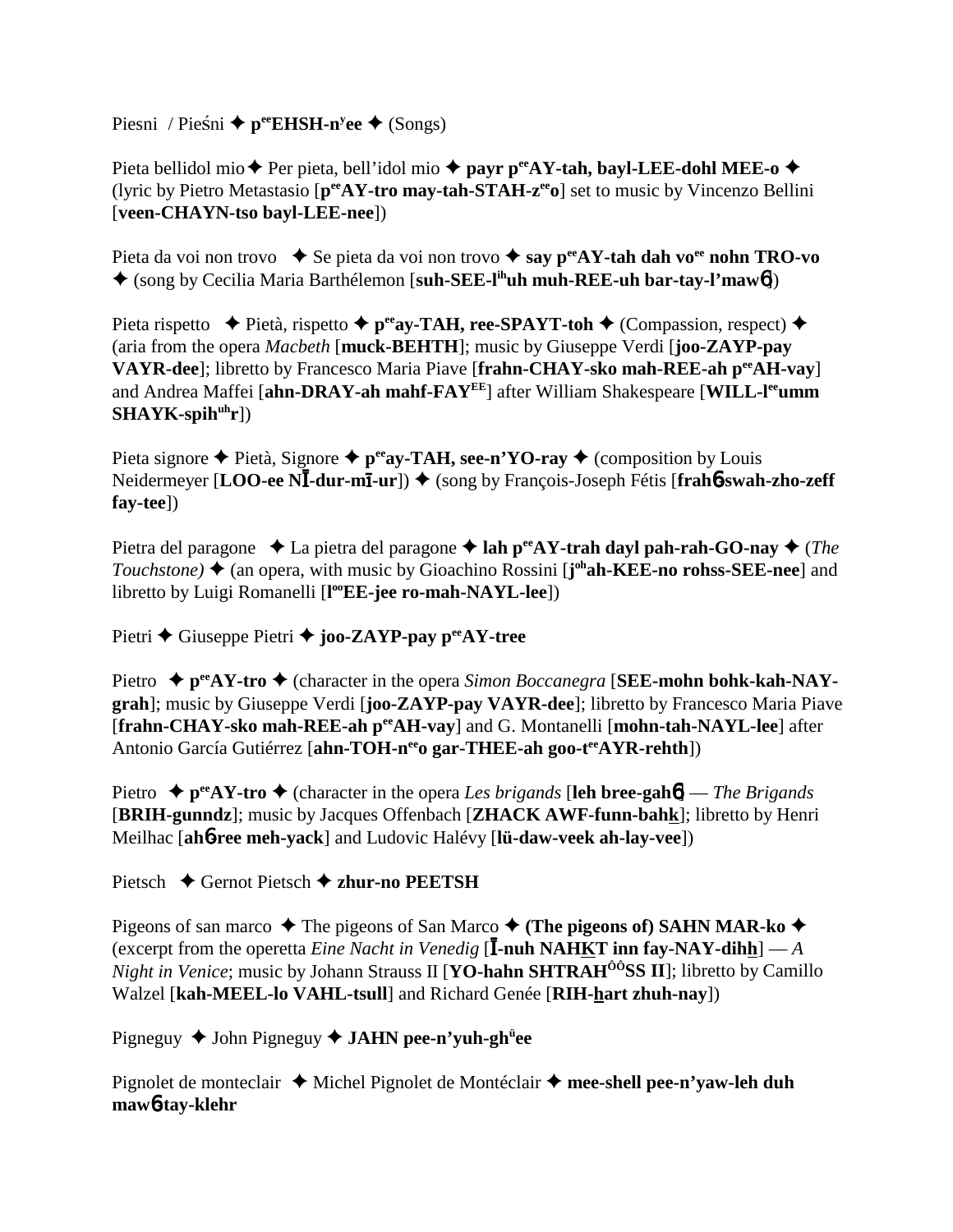Piguet Michel Piguet **mee-shell pee-gö**

Pijper ◆ Willem Pijper ◆ WILL-lumm PAY-pur

Piket **←** Frederick Piket ← {FREH-duh-rick PIH-kutt} FRAY-duh-rick PEE-kutt

Pikovaya dama  $\triangle$  **PEE-kuh-vuh-yuh DAH-muh**  $\triangle$  (The Queen of Spades)  $\triangle$  (an opera, with music by Peter Ilyich Tchaikovsky [**p'YAW-t'r ill-YEECH {chahih-KAWF-skee} chay-KAWF-skee**]; libretto by Modest [**mah-DYESST**] Tchaikovsky and P. I. Tchaikovsky after Alexander Sergeyevich Pushkin [**uh-ly ick-SAHN-d'r sehr-GAY-yeh-vihch POOSH-kinn**])

Pilarczyk Helga Pilarczyk **HELL-gah PEE-lar-chick** (known also as Helga Käthe [**KEH-tuh**] Pilarczyk)

Pilate **→ PI-lutt** ◆ (character in the *Brockes* [BRAW-kuss] *Passion* by George Frideric Handel [**JAW-urj FRIH-duh-rick HANN-d'l**])

Pilati **←** Mario Pilati ← **MAH-r<sup>ee</sup>o pee-LAH-tee** 

Pilatus **pee-LAH-tôôss**

Pilger sinds begluckt darf nun dich o heimat ich schauen  $\triangle$  Die Pilger sind's ... Beglückt darf nun dich, o Heimat, ich schauen  $\triangleq$  dee PILL-gur ZINNTSS ... buh-GLÜKT darf noon DIHH, o **H**-**-maht, ihh SHAHÔÔ-unn** (Pilgrim's Chorus from the opera *Tannhäuser* [**TAHN-hoy-zur**], music and libretto by Richard Wagner [**RIH-hart VAHG-nur**])

Pilgrim song stella splendens in monte Pilgrim Song: Stella splendens in monte **(Pilgrim Song): STAYL-luh SPLAYN-daynss een MOHN-tay ♦** (monophonic sacred composition from *Las cantigas de Santa Maria* [**lahss kahn-TEE-gahss day SAHN-tah mah-REE-ah**] — *The Songs of Saint Mary*)

Pillois ◆ Jacques Pillois ◆ {ZHACK pill-LOYSS} zhack peel-wah

Pilons lorge  $\triangle$  Pilons l'orge  $\triangle$  pee-lawb lawrzh  $\triangle$  (Grind the Barley)  $\triangle$  (song from *Chansons françaises* [**shah**6**-saw**6 **frah**6**-sezz**] by Francis Poulenc [**frah**6**-seess pôô-lah**6**k**])

Pilzecker Astrid Pilzecker **AH-stritt PILL-tsuh-kur**

Pilzer **→** Maximillian Pilzer → mack-suh-MILL-l<sup>ih</sup>unn PILL-zur

Pimens narration  $\triangle$  Pimen's Narration  $\triangle$  **PEE-mennz** (Narration)  $\triangle$  (excerpt from the opera *Boris Godunov* [**{BAW-riss} bah-REESS gah-DOO-nuff**]; music by Modest Musorgsky [**mah-DYESST MOO-surk-skee**]; libretto by Musorgsky after Alexander Sergeyevich Pushkin [**uh-Pick-SAHN-d'r sehr-GAY-yeh-vihch POOSH-kinn**] and Nikolay Karamzin [n<sup>y</sup>ee-kah-L**I kuh-rahm-ZEEN**])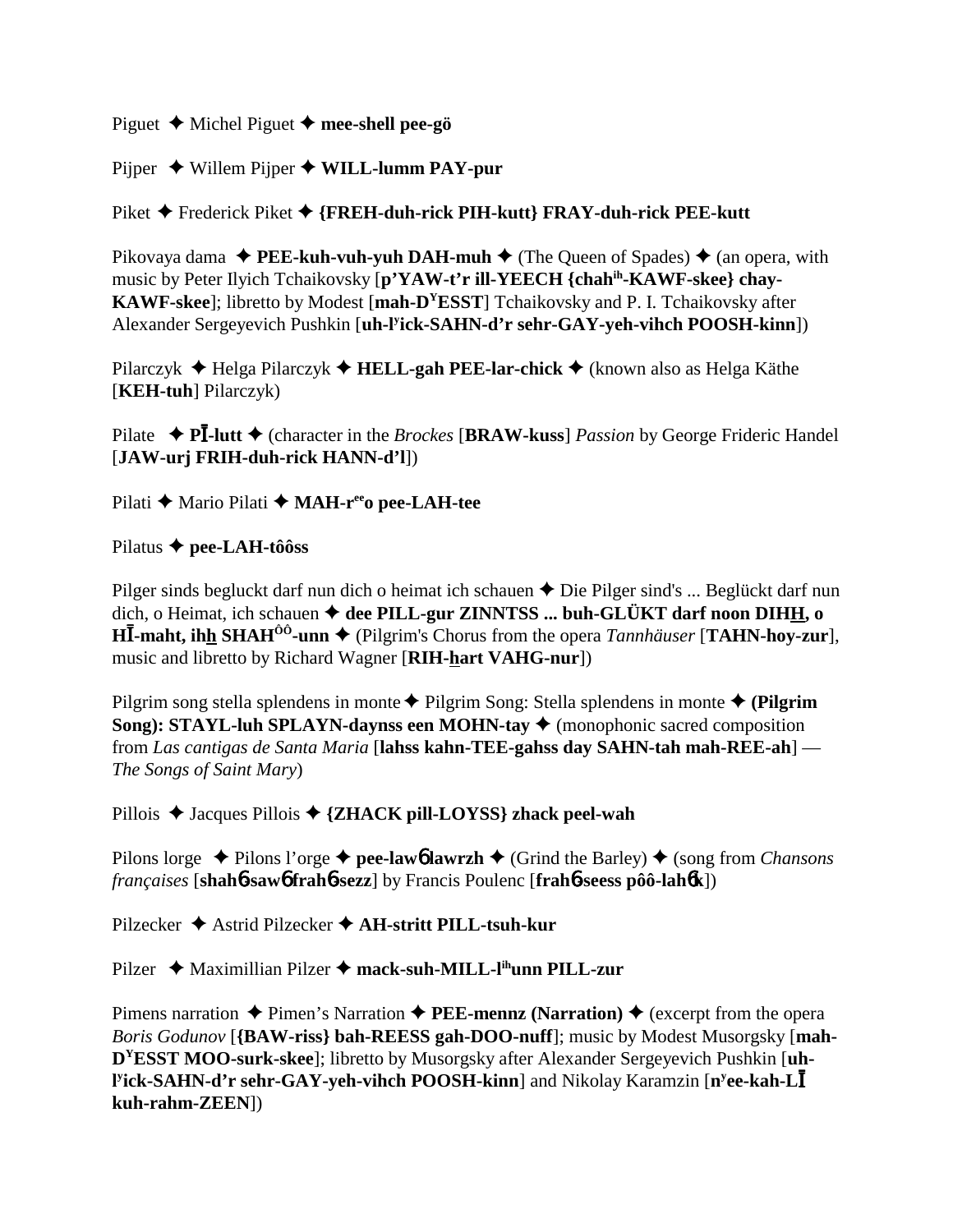Pimenta Emanuel Dimas de Melo Pimenta **ee-mah-noo-ELL JEE-muss jee MEH-lôô pee-MAY**6**-tuh**

Pimpinone  $\triangle$  peem-pee-NO-nay  $\triangle$  (an opera, with music by Georg Philipp Telemann [GAY**awrk FEE-lipp TAY-luh-mahn**]; libretto by Johann Philipp Praetorius [**YO-hahn FEE-lipp prI**-TOH-r<sup>ih</sup>ôôss] after Pietro Pariati [ $p^{ee}AY$ -tro pah-r<sup>ee</sup>AH-tee]; also a character in the opera)

Pimsleur ◆ Solomon Pimsleur **◆ SAH-luh-munn PIMMZ-lur** 

Pincherle Marc Pincherle **mark peh**6**-shurl**

Pineau **→** Jacques Pineau **→ zhack pee-no** 

Pinellino  $\triangle$  pee-nayl-LEE-no  $\triangle$  (character in the opera *Gianni Schicchi* [JAHN-nee SKEEK**kee**]; music by Giacomo Puccini [**JAH-ko-mo poo-CHEE-nee**] and libretto by Giovacchino Forzano [**jo-vahk-KEE-no fohr-TSAH-no**])

Pingoud Ernest Pingoud **ehr-NESST PINN-goot**

Pini corsi ◆ Antonio Pini-Corsi ◆ **ahn-TAW-n<sup>ee</sup>o PEE-nee-KOHR-see** 

Pinnock Trevor Pinnock **TREH-vur PINN-nuck**

Pinos ◆ Alois Simandl Pi**nos ◆ AH-law<sup>ih</sup>ss SIH-mahn-d'l PIH-n<sup>y</sup>awss** 

Pinsuti ◆ Ciro Pinsuti ◆ CHEE-ro peen-SOO-tee

Pinto **→** Alfredo Pinto **→ ahl-FRAY-doh PEEN-toh** 

Pinto ♦ George Frederick Pinto ♦ **JAW-urj FREH-duh-rick PINN-toh** 

Pinto **→** Octavio Pinto **→ awk-TAH-v<sup>ih</sup>ôô PEE<sup>6</sup>-tôô** 

Pinza Ezio Pinza **{EH-tsiho PEEN-zah} AY-tseeo PEEN-tsah**

Pioggia La pioggia **lah peeOHD-jah** (Rain) (largo [**LAR-go**] number in *L'inverno*  $[**leen-VAYR-no**]$  — *Winter*)  $\blacklozenge$  (from *Le quattro stagioni* [ **—** *The Four Seasons* — by Antonio Vivaldi [**ahn-TAW-n<sup>ee</sup>o vee-VAHL-dee**])

Piolino ◆ François Piolino ◆ frah**6**-swah perO-LEE-no

Piosnka oblakanej ofelii ◆ Piosnka obłąkanej Ofelii ◆ p<sup>ee</sup>AHSS'n-kah ahb-wah**6-KAH-nay aw-FEH-lee<sup>ee</sup> ◆ (Ophelia's Mad Song) ◆ (text by W. Szekspir (William Shakespeare [WILL**l<sup>ih</sup>umm SHAYK-spih<sup>uh</sup>r]) set to music by Stanisław Moniuszko [**stah-N<sup>Y</sup>EESS-wahf mahneeÔÔSH-kaw**])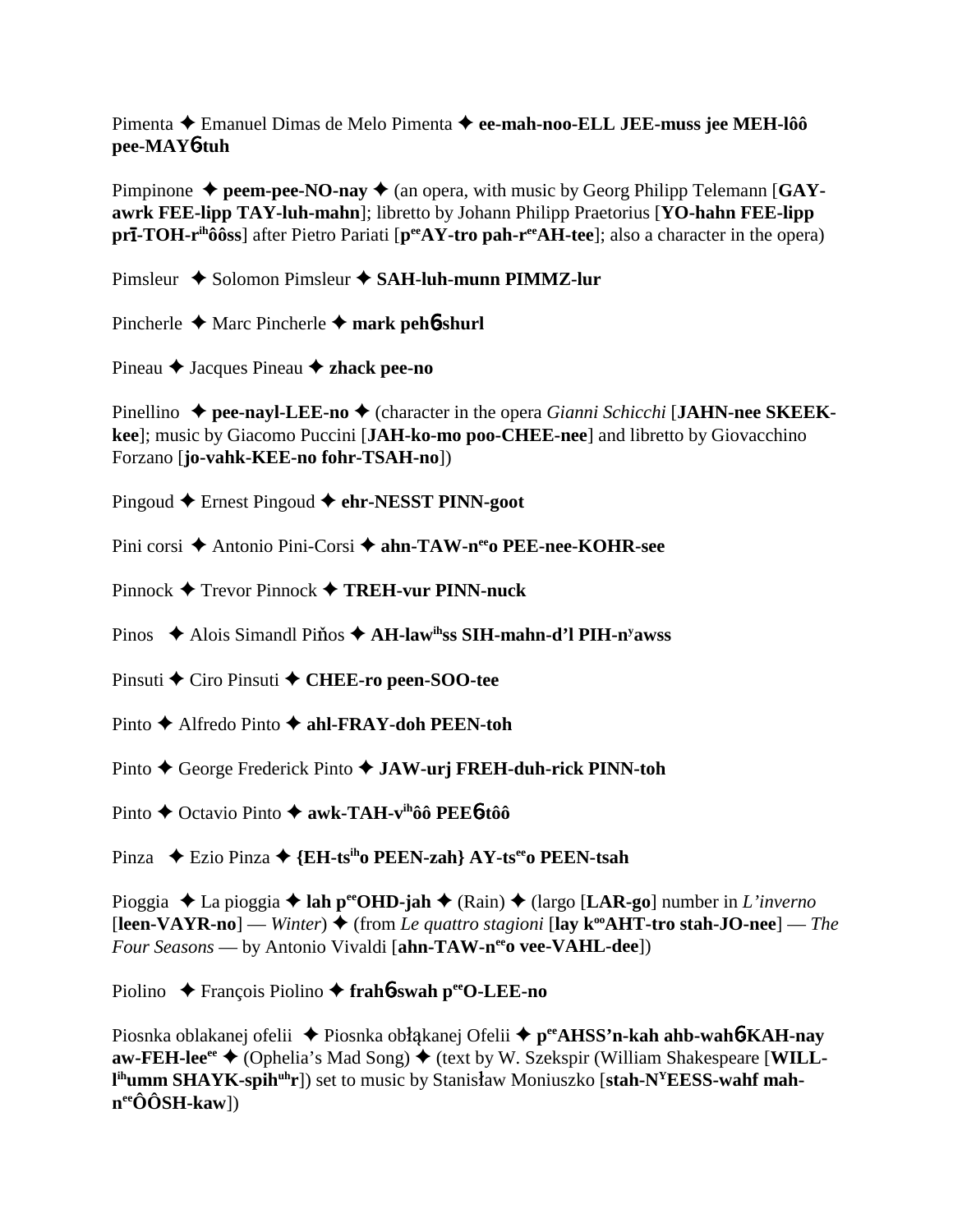Piosnka zolnierza ◆ Piosnka żołnierza ◆ p<sup>ee</sup>AHSS'n-kah zhaw<sup>w</sup>'-n<sup>ee</sup>EHR-zah ◆ (Soldier's Song) **→** (poem by Józef Korzeniowski [**YÔÔ-zeff kawr-zeh-n<sup>ee</sup>AHF-skee**] set to music by Stanisław Moniuszko [stah-N<sup>Y</sup>EESS-wahf mah-n<sup>ee</sup>ÔÔSH-kaw])

Pipa  $\blacklozenge$  **PEE-pah**  $\blacklozenge$  (character in the opera *Les brigands* [leh bree-gah**6**] — *The Brigands* [**BRIH-gunndz**]; music by Jacques Offenbach [**ZHACK AWF-funn-bahk**]; libretto by Henri Meilhac [**ah**6**-ree meh-yack**] and Ludovic Halévy [**lü-daw-veek ah-lay-vee**])

Pipelare Matthaeus Pipelare **maht-TAY-üss PEE-puh-lar**

Pipetta  $\rightarrow$  **pee-PAY-tah**  $\rightarrow$  (character in the opera *Les brigands* [leh bree-gah**6**] — *The Brigands* [**BRIH-gunndz**]; music by Jacques Offenbach [**ZHACK AWF-funn-bahk**]; libretto by Henri Meilhac [**ah**6**-ree meh-yack**] and Ludovic Halévy [**lü-daw-veek ah-lay-vee**])

Pipetto  $\rightarrow$  **pee-PAY-toh**  $\rightarrow$  (character in the opera *Les brigands* [leh bree-gah**6**] — *The Brigands* [**BRIH-gunndz**]; music by Jacques Offenbach [**ZHACK AWF-funn-bahk**]; libretto by Henri Meilhac [**ah**6**-ree meh-yack**] and Ludovic Halévy [**lü-daw-veek ah-lay-vee**])

Pipkov ◆ Lubomir Pipkov ◆ **loo-baw-MEER PEEP-kawf** 

Pipo  $\triangle$  **PEE-po**  $\triangle$  (character in the opera *Les brigands* [leh bree-gah**6**] — *The Brigands* [**BRIH-gunndz**]; music by Jacques Offenbach [**ZHACK AWF-funn-bahk**]; libretto by Henri Meilhac [**ah**6**-ree meh-yack**] and Ludovic Halévy [**lü-daw-veek ah-lay-vee**])

Pippo  $\triangle$  **PEEP-po**  $\triangle$  (character in the opera *La gazza ladra* [lah GAHD-tsah LAHD-rah] — *The Thieving Magpie*; music by Gioachino Rossini [**j ohah-KEE-no rohss-SEE-nee**] and libretto by Giovanni Gherardini [**jo-VAHN-nee gay-rar-DEE-nee**])

Pique dame  $\triangle$  Pique dame  $\triangle$  **peek dahm**  $\triangle$  (The Queen of Spades)  $\triangle$  (an opera, with music by Peter Ilyich Tchaikovsky [**p'YAW-t'r ill-YEECH {chahih-KAWF-skee} chay-KAWFskee**]; libretto by Modest Tchaikovsky [**mah-DYESST {chahih-KAWF-skee} chay-KAWFskee**] after Alexander Sergeyevich Pushkin [**uh-ly ick-SAHN-d'r sehr-GAY-yeh-vihch POOSHkinn**])

Piquemal  $\blacklozenge$  Michel Piquemal  $\blacklozenge$  mee-shell peek-mahl

Piqueras ◆ Mariano Soriano Fuertes y Piqueras ◆ mah-r<sup>ee</sup>AH-no so-r<sup>ee</sup>AH-no f<sup>oo</sup>EHR-tayss **ee pee-KAY-rahss**

Pirani ◆ Eugenio Pirani ◆ ay<sup>oo</sup>-JAY-n<sup>ee</sup>o pee-RAH-nee

Pirata  $\blacklozenge$  Il pirata  $\blacklozenge$  **eel pee-RAH-tah**  $\blacklozenge$  (The Pirate) (an opera, with music by Vincenzo Bellini [**veen-CHAYN-tso bayl-LEE-nee**] and libretto by Felice Romani [**fay-LEE-chay ro-MAHnee**])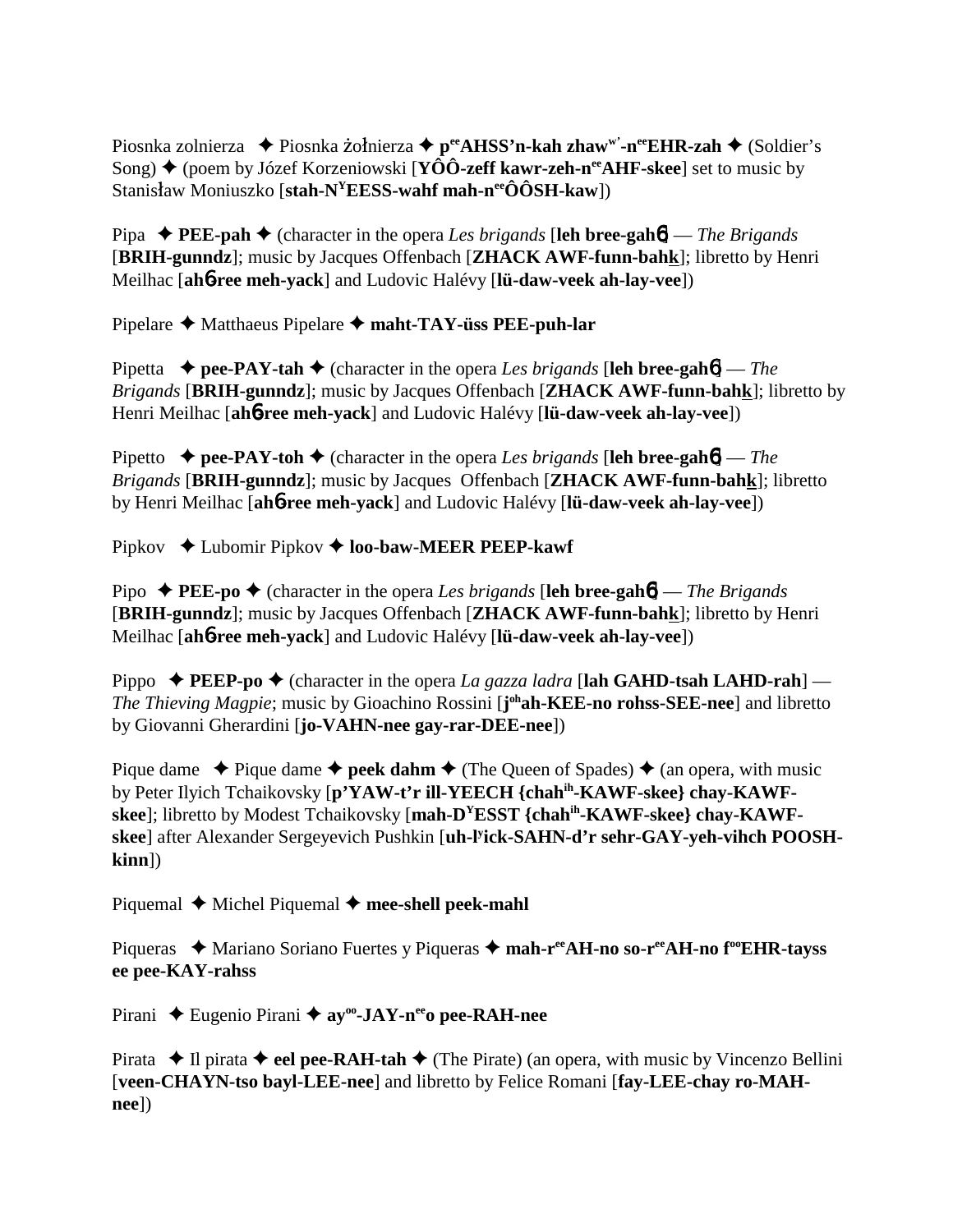Pirates of penzance  $\rightarrow$  The Pirates of Penzance  $\rightarrow$  (The Pirates of) penn-ZANNTSS  $\rightarrow$  (an opera, with music by Arthur Sullivan [AR-thur SULL-lih-vunn] and libretto by William S. Gilbert [WILL-l<sup>ih</sup>umm S. GHILL-burt])

Pires ◆ Filipe Pires ◆ fee-LEEP' PEE-rush ◆ (known also as Luis [I<sup>oo</sup>WEEZH] Filipe Pires )

Pires → Maria-João Pires → muh-REE-uh-zh<sup>ôô</sup>AH6ôô PEE-rush

Pirillo  $\blacklozenge$  Vincent Pirillo  $\blacklozenge$  VINNT-sunnt pih-RILL-lo

Pirogov  $\triangle$  Alexander Pirogov  $\triangle$  uh-Pick-SAHN-d'r pih-rah-GAWF  $\triangle$  (known also as Alexander Stepanovich [st<sup>y</sup>**eh-PAH-nuh-vihch**] Pirogov)

Pironkoff  $\blacklozenge$  Simeon Pironkoff  $\blacklozenge$  see-meh-AHN pee-RAHN-kawf

Pirro  $\triangle$  André Pirro  $\triangle$  ah**6-dray peer-ro**  $\triangle$  (known also as André Gabriel Edme [gah-br<sup>ee</sup>el] edd-m'] Pirro)

Pirrotta  $\blacklozenge$  Nino Pirrotta  $\blacklozenge$  NEE-no peer-ROHT-tah

Piruchka  $\triangleq$  pee-ROOSH-kuh  $\triangleq$  (The Feast)  $\triangleq$  (song by Modest Moussorgsky [mah-D<sup>Y</sup>ESST] MOOSS-surk-skee])

Pirumov  $\triangleleft$  Alexander Pirumov  $\triangleleft$  uh-Fick-SAHN-d'r pih-ROO-muff

Pisa  $\triangle$  Agostino Pisa  $\triangle$  ah-go-STEE-no PEE-zah

Pisador  $\triangle$  Diego Pisador  $\triangle$  d<sup>ee</sup>AY-go pee-sah-DAWR

Pisani  $\triangle$  Bernard Pisani  $\triangle$  behr-nar pee-zah-nee

Pisano  $\triangle$  Bernardo Pisano  $\triangle$  bayr-NAR-doh pee-ZAH-no

Pisari ◆ Pasquale Pisari ◆ pah-sk<sup>oo</sup>AH-lay pee-ZAH-ree ◆ (the last name is also spelled Pizari [pee-TSAH-ree])

Pischna  $\triangle$  Josef Pischna  $\triangle$  YO-seff PIHSH-nah

Pisendel  $\blacklozenge$  Johann Georg Pisendel  $\blacklozenge$  YO-hahn GAY-awrk PEE-zunn-dull

Pisk  $\triangleq$  Paul A. Pisk  $\triangleq$  **PAWL A. PISSK** / (known also as Paul Amadeus [**PAH<sup>ôô</sup>L** ah-mah- $\bf{DAY}\text{-}\hat{o}\hat{o}ss$  Pisk)

Pistocchi ◆ Francesco Antonio Mamiliano Pistocchi ◆ frahn-CHAY-sko ahn-TAW-n<sup>ee</sup>o mah-mee-lee AH-no pee-STOHK-kee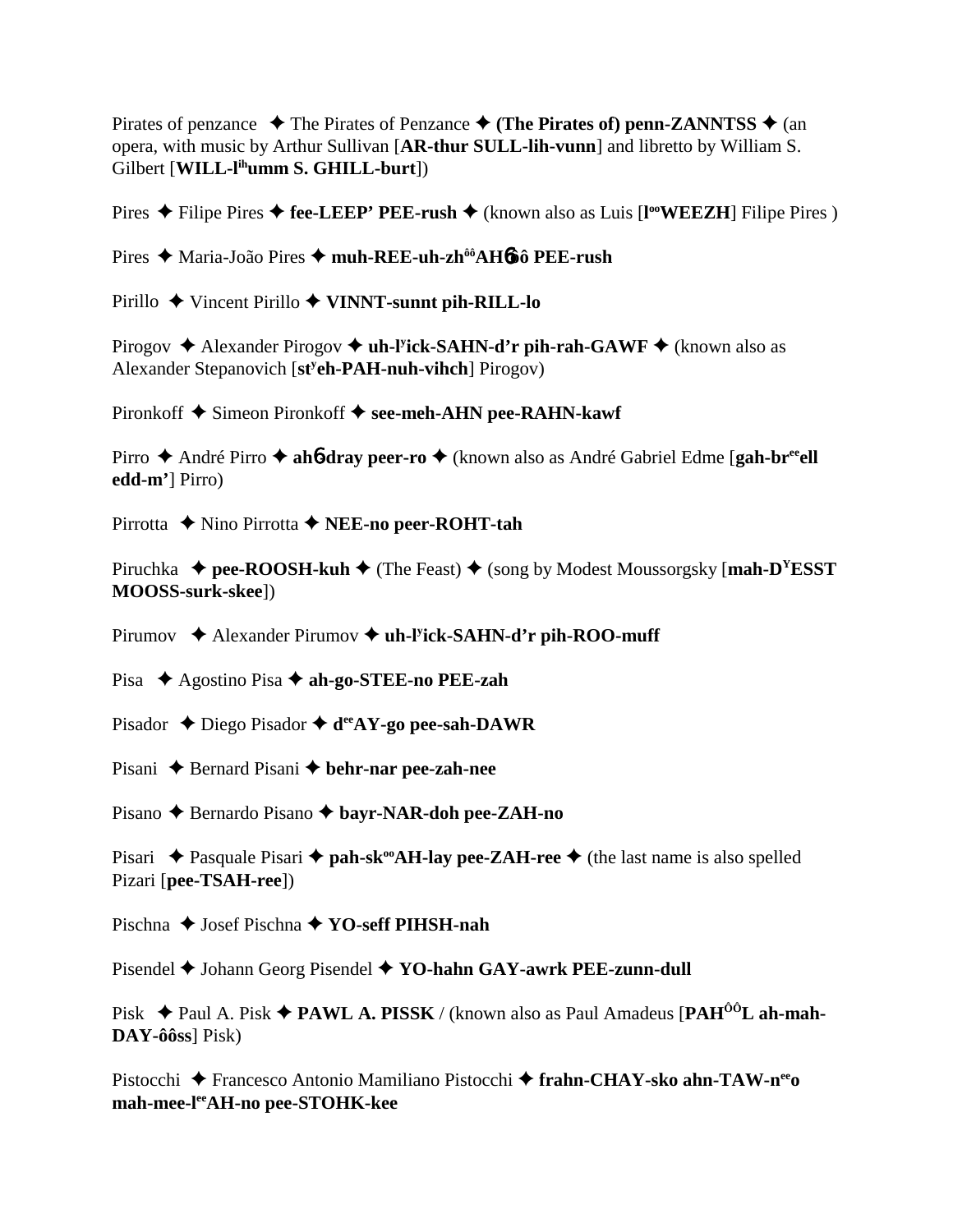Pistol (*see* Pistola)

Pistola  $\blacklozenge$  pee-STO-lah  $\blacklozenge$  (character in the opera *Falstaff* [**FAHL-stahf**]; music by Giuseppe Verdi [**joo-ZAYP-pay VAYR-dee**]; libretto by Arrigo Boito [**ar-REE-go bo-EE-toh**] after William Shakespeare [**WILL-l<sup>ih</sup>umm SHAYK-spih<sup>uh</sup>r**])

Piston  $\triangle$  Walter Piston  $\triangle$  WAWL-tur PISS-tunn  $\triangle$  (known also as Walter Hamor [HAY**mohr**] Piston

Pistorius ◆ Andreas Pistorius ◆ ahn-DRAY-ahss pee-STOH-r<sup>ih</sup>ôôss

Pitichinaccio  $\triangle$  pee-tee-kee-NAH-cho  $\triangle$  (character in the opera *Les contes d'Hoffmann* [leh **kaw**6**t dawf-mahn**] *— The Tales of Hoffmann;* music by Jacques Offenbach [**ZHACK AWFfunn-bahk**]; libretto by Jules Barbier [**zhül bar-beeay**] and Michel Carré [**mee-shell kar-ray**])

Pitkanen Elina Pitkanen **EH-lih-nah PITT-kah-nenn**

Pitoni ◆ Giuseppe Ottavio Pitoni ◆ joo-ZAYP-pay oht-TAH-v<sup>ee</sup>o pee-TOH-nee

Pitrelli Alessandro Pitrelli **ah-layss-SAHN-dro pee-TRAYL-lee**

Pittaluga ◆ Gustavo Pittaluga ◆ gooss-TAH-vo peet-tah-LOO-gah

Pittel **←** Harvey Pittel ← **HAR-vee PITT-tull** 

Pitti ◆ Katalin Pitti ◆ **KAH-tah-linn PITT-tee** 

Pittrich ◆ George Washington Pittrich ◆ JAW-urj WAH-shihng-tunn PITT-rihh

Pitz **→** Wilhelm Pitz **→ VILL-hellm PITTSS** 

Pitzinger ◆ Gertrude Pitzinger ◆ ghehr-TROO-duh PITT-zihng-ur

Piu adagio **→** Più adagio ◆ p<sup>ee</sup>OO ah-DAH-jo

Piu allegro  $\triangle$  Più allegro  $\triangle$  p<sup>ee</sup>OO ahl-LAY-gro

Piu lento  $\rightarrow$  Più lento  $\rightarrow$  p<sup>ee</sup>OO LAYN-toh

Piu moto ed espressivo  $\triangle$  Più moto ed espressivo  $\triangle$  p<sup>ee</sup>OO MO-toh ayd ay-sprayss-SEE-vo

Piu non si trovano  $\triangle$  Più non si trovano  $\triangle$  p<sup>ee</sup>OO nohn see tro-VAH-no  $\triangle$  (nocturne by Wolfgang Amadeus Mozart [**VAWLF-gahng ah-mah-DAY-ôôss MO-tsart**])

Piu vivo  $\triangle$  Più vivo  $\triangle$  p<sup>ee</sup>OO VEE-vo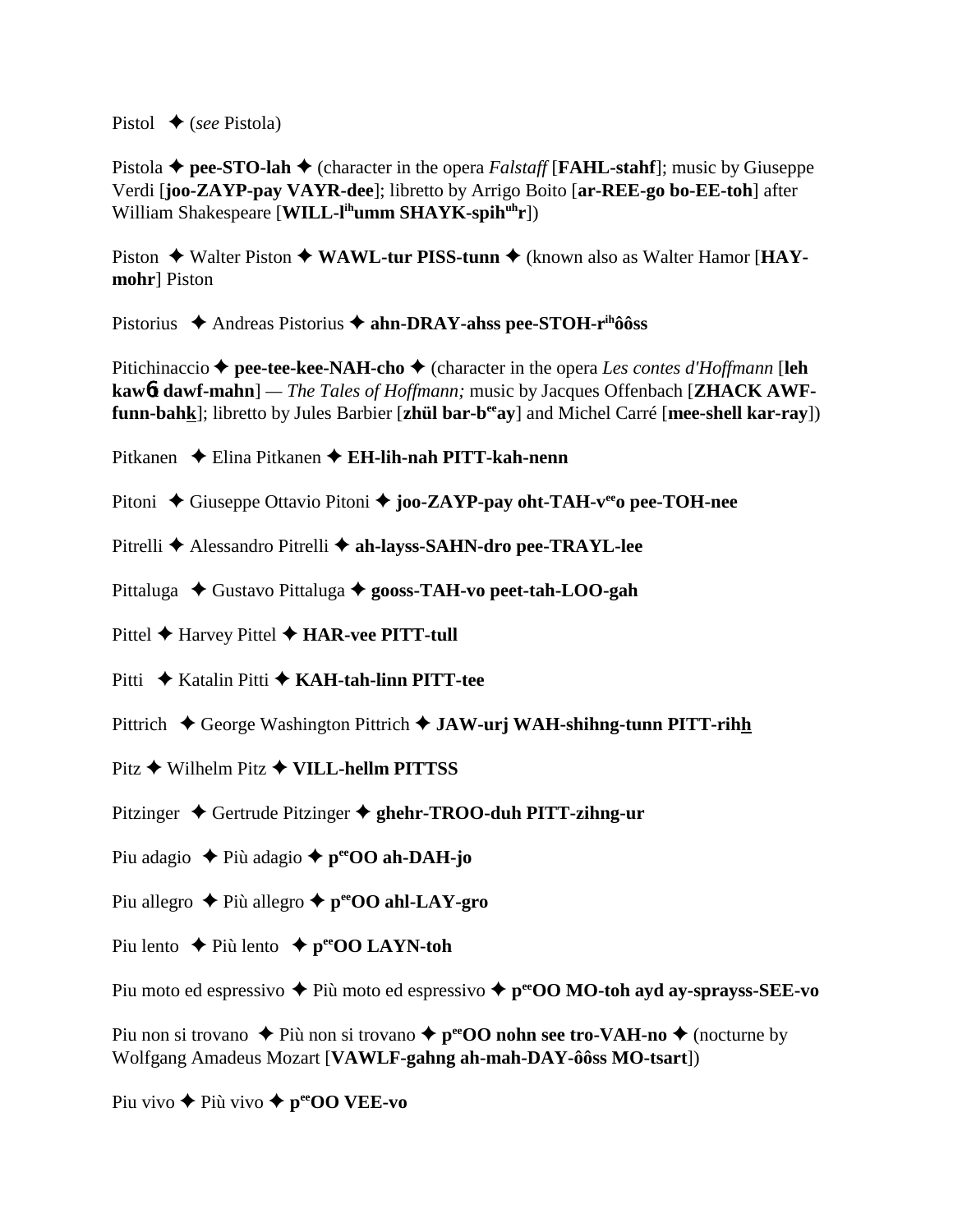Piutti **←** Karl Piutti ← KARL peeOOT-tee

Piuttosto giu mavvento ◆ Ah! Piuttosto giù m'avvento! ◆ AH! p<sup>ee</sup>oot-TOH-stoh joo mahv-**VAYN-toh!**  $\blacklozenge$  (excerpt from the opera *Tosca* [**TOH-skah**]; music by Giacomo Puccini [JAH**ko-mo poo-CHEE-nee**]; libretto by Luigi Illica [l<sup>oo</sup>**EE-jee eel-LEE-kah**] and Giuseppe Giacosa [**joo-ZAYP-pay jah-KO-zah**] after Henri Murger [**ah**6**-ree mür-zhay**])

Pixis ◆ Johann Peter Pixis ◆ YO-hahn PAY-tur PEEK-siss

Pizzetti ◆ Ildebrando Pizzetti ◆ eel-duh-BRAHN-doh peet-TSAYT-tee

Pizzi **←** Emilio Pizzi ← av-MEE-l<sup>ee</sup> PEET-tsee

Pizzicato polka ◆ Pizzicato polka ◆ pitt-tsih-KAH-toh PAWL-kah<sup>ah</sup> ◆ (composition by Johann Strauss [**YO-hahn SHTRAHÔÔSS**] Jr. and Josef Strauss [**YOHOH-zeff SHTRAHÔÔSS**])

Pizzini Carlo Alberto Pizzini **KAR-lo ahl-BAYR-toh peet-TSEE-nee**

Placet futile ◆ plah-seh fü-teel ◆ (composition by Maurice Ravel [mo-reess rah-vell])

Plachly Wenzel Plachly **VENN-tsell PLAHK-lee**

Plaidy ◆ Louis Plaidy ◆ **LOO-ee PLAH<sup>IH</sup>-dee** 

Plainchant  $\triangle$  **pleh<sup>6</sup>-shah<sup>6</sup>**  $\triangle$  (a chant)

Plainchant praeter rerum seriem ◆ Plainchant: Praeter Rerum Seriem ◆ pleh6-shah6: PRAY**ter REH-rôôm SAY-rih-emm ♦** (composition by Orlande de Lassus [**awr-lah6d duh lahss-sü**])

Plaindre mestuet **→** Plaindre m'estuet **→ pleh<sup>6</sup>-dr' muss-tü<sup>eh</sup> →** (rondo [**RAHN-doh**] by Hugo de Lantins [**ü-go duh lah**6**-teh**6])

Plaisir damour  $\triangle$  Plaisir d'amour  $\triangle$  pleh-zeer dah-môôr  $\triangle$  (The Pleasure of Love)  $\triangle$  (song by Jean Paul Martini [**zhah**6 **pohl mar-tee-nee**])

Plakidis  $\triangle$  Peteris Plakidis  $\triangle$  **PEH-teh-riss PLAH-kih-diss**  $\triangle$  (in Latvia, this Latvian National would be known as Pēteris Plakidis [PEH<sup>EH</sup>-teh-riss PLAH-kih-diss])

Plamenac ◆ Dragan Plamenac ◆ {DRA-gunn PLA-muh-nack} DRAH-gunn plah-MEH**nahtss**

Planchet Dominique-Charles Planchet **daw-mee-neek-sharl plah**6**-sheh**

Plancon  $\triangle$  Pol Plancon  $\triangle$  **pawl plah<sub>6</sub>-saw<sub>6</sub>**  $\triangle$  (known also as Pol-Henri [**pawl-ah<sub>6</sub>-ree**] Plançon)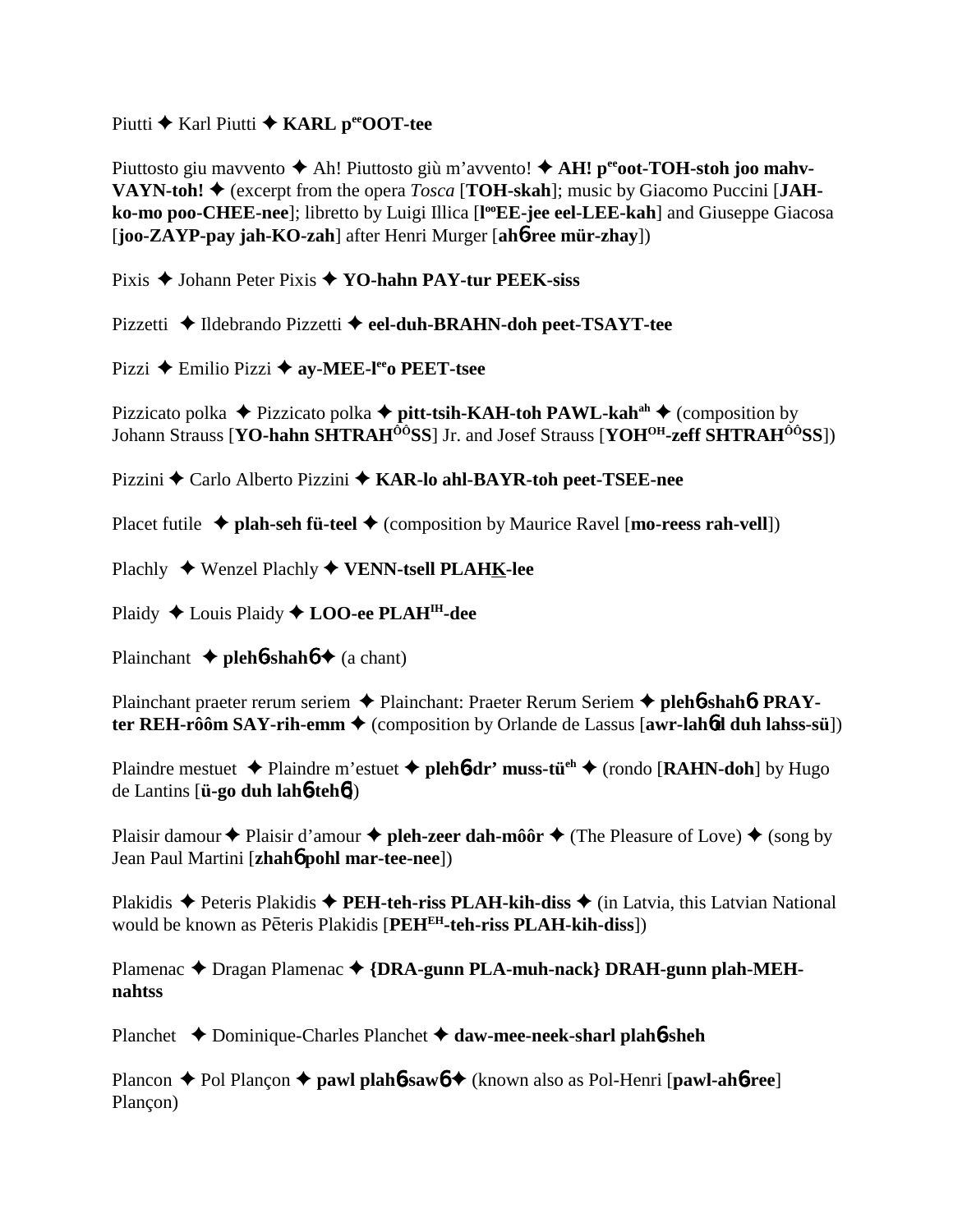Planctus ante nescia  $\triangle$  PLAHNK-tôôss AHN-teh NAY-shuh  $\triangle$  (Once I knew no grief)  $\triangle$ (excerpt from the 13th-century collection *Carmina Burana* [kar-MEE-nah boo-RAH-nah])

Planetaire ♦ Le planétaire ♦ luh plah-nay-tehr ♦ (The Planetarium) ♦ (excerpt from the suite Souvenirs de l'exposition [sôô-v'neer duh leckss-po-zee-s<sup>ee</sup> aw $\phi$ ] — Remembrances of the *Exposition* — by Federico Mompou [feh-theh-REE-ko mawm- $PO^{00}$ ])

Planquette ◆ Robert Planquette ◆ ro-behr plaho-kett ◆ (known also as Jean-Robert [zhahoro-behr] Planquette)

Planson  $\triangle$  Jehan Planson  $\triangle$  zhaho plaho-soho

Plantade ← Charles-Henri Plantade ← sharl-aho-ree plaho-tahd

Plantamura ◆ Carol Plantamura ◆ KA-rull plann-tuh-m'YÔÔ-ruh

Plante ← Francis Plante ← fraho-seess plante-tay

Plante ◆ Walter Planté ◆ WAWL-tur plann-TAY

Plantinga  $\triangle$  Leon Plantinga  $\triangle$  LEE-ahn PLANN-tihng-guh  $\triangle$  (known also as Leon Brooks [BRÔÔKSS] Plantinga)

Plappermaul schwatzlieschen  $\triangle$  Das Plappermaul (Schwatzlieschen)  $\triangle$  dahss PLAHP-per- $\text{mah}^{\hat{\theta}\hat{\theta}}$  (SHVAHTSS-leess-shunn)  $\blacklozenge$  (The Chatterbox)  $\blacklozenge$  (children's song by Johanness Brahms [vo-HAHN-nuss {BRAHMZ} BRAH<sup>AH</sup>MSS])

Plaschke → Friedrich Plaschke → FREET-rihh PLAHSH-kuh → (Germanized version of the Czech name Bedřich Plaške [BEDD-'shihk PLAHSH-keh])

Plaske ◆ Bedřich Plaške ◆ BEDD-'shihh PLAHSH-keh ◆ (known also as the Germanized Friedrich Plaschke [FREET-rihh PLAHSH-kuh])

Plass ◆ Ludwig Plass ◆ LOOT-vihh PLAHSS

Plasson ♦ Michel Plasson ♦ mee-shell plahss-saw 6

Platania  $\blacklozenge$  Pietro Platania  $\blacklozenge$  p<sup>ec</sup>AY-tro plah-TAH-n<sup>ee</sup>ah

Platen ♦ August Graf von Platen ♦  $AH^{00}$ -gôôst GRAHF fawn PLAH-tunn

Plath ♦ Wolfgang Plath ♦ VAWLF-gahng PLAHT

Plato ◆ PLAY-toh ◆ (this ancient Greek philosopher is known in Greece as Platon [PLAH $tunn$ )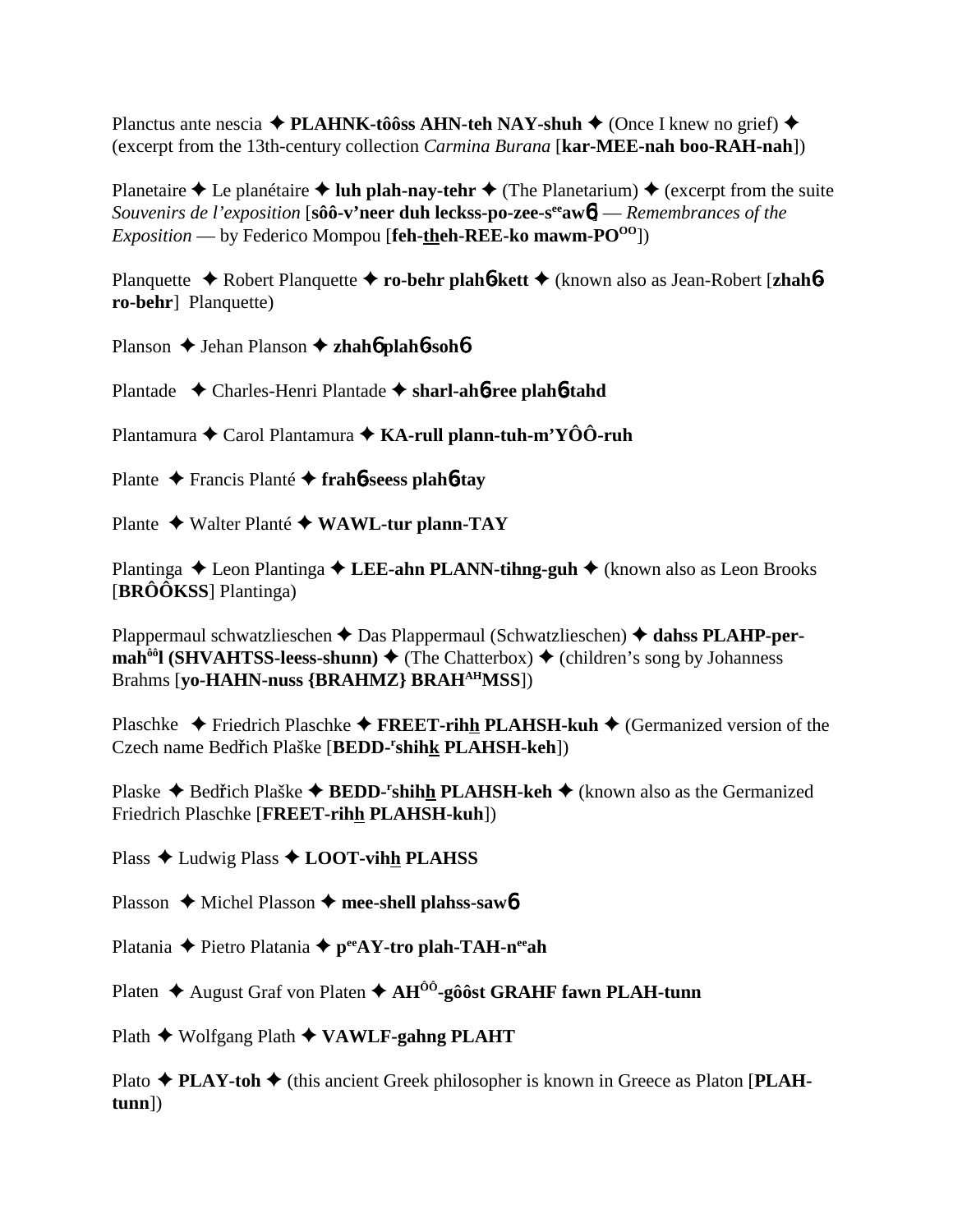Plattel ◆ Alfred Camille Wotquenne-Plattel ◆ ahl-frett kah-mee<sup>y'</sup> wawt-kenn-plaht-tell ◆ (known also as Alfred Wotquenne)

Platti **←** Giovanni Benedetto Platti ← **jo-VAHN-nee bay-nay-DAYT-toh PLAHT-tee** 

Plaza **→** Juan Bautista Plaza → h<sup>oo</sup>AHN bah<sup>oo</sup>-TEESS-tah PLAH-sah → (known also as Juan Bautista Plaza-Alfonzo [**PLAH-sah-ahl-FAWN-so**])

Ple caussade **→** Simone Plé-Caussade → see-mohn play-kohss-sahd

Pleasure dome of kubla kahn  $\triangle$  The Pleasure Dome of Kubla Kahn  $\triangle$  (The Pleasure Dome of) **KOO-bluh KAHN** ♦ (composition by Charles Tomlinson Griffes [CHAH-rullz TAHM-l'n-s'n **GRIFF-fuss**])

Plebe patrizi popolo ◆ Plebe! Patrizi! Popolo ◆ PLAY-bay! pah-TREE-tsee! PO-po-lo ◆ (excerpt from the opera *Simon Boccanegra* [**SEE-mohn bohk-kah-NAY-grah**]; music by Giuseppe Verdi [**joo-ZAYP-pay VAYR-dee**]; libretto by Francesco Maria Piave [**frahn-CHAYsko mah-REE-ah peeAH-vay**] and G. Montanelli [**(**G.**) mohn-tah-NAYL-lee**] after Antonio García Gutiérrez [ahn-TOH-n<sup>ee</sup>o gar-THEE-ah goo-t<sup>ee</sup>AYR-rehth])

Plegaria  $\triangle$  play-GAH-r<sup>ee</sup>ah  $\triangle$  (excerpt from *Tres Preludios* [**TRAYSS** pray-LOO-th<sup>ee</sup>awss] by Celedonio Romero [thay-lay-THO-n<sup>ee</sup>o ro-MAY-ro])

Pleininger ◆ Pepi Pleininger ◆ PAY-pee PL**I-nihng-ur** ◆ (character in the operetta *Wiener Blut* [**VEE-nur BLOOT**] — *Vienna Blood*; music by Johann Strauss II [**YO-hahn SHTRAHÔÔSS II**]; libretto by Victor Léon [**veek-tawr lay-aw**6] and Leo Stein [**LAY-o**  $\textbf{SHT} \mathbf{\bar{I}}\textbf{N}$ ])

Pleschtschejev **pless-CHAY-yeff**

Pleshakov  $\rightarrow$  Vladimir Pleshakov  $\rightarrow$  {VLA-duh-mihr PLEH-shah-kawv} vlah-D<sup>Y</sup>EE-mihr **pleh-shah-KAWF**

Pleskow ◆ Raoul Pleskow ◆ {RAH<sup>ôô</sup>L PLESS-ko} RAH<sup>ôô</sup>L PLESS-kawv

Plessis Hubert du Plessis **ü-behr dü pless-see**

Pleure dans mon coeur  $\triangle$  Il pleure dans mon cœur  $\triangle$  eel plör dah6 maw6 kör  $\triangle$  (Tears Fall in My Heart) (poem from *Ariettes Oubliées* [**ah-reeett ôô-blee-ay**] — *Forgotten Airs* — by Paul Verlaine [**pohl vehr-lenn**] set to music by Claude Debussy [**klohd deh-büss-see**])

Pleurez mes yeux  $\triangle$  plö-ray meh-z'yö  $\triangle$  (aria featuring Chimène [shee-menn] in the opera *Le Cid* [**luh seed**]; music by Jules Massenet [**zhül {mahss-s'nay} mahss-s'neh**]; libretto by Adolphe d'Ennery [**ah-dawlf denn-n'ree**], Édouard Blau [**ay-dôôar blo**], and Louis Gallet [**l ôôee gahl-leh**] after Pierre Corneille [**peeehr kawr-nehy'**])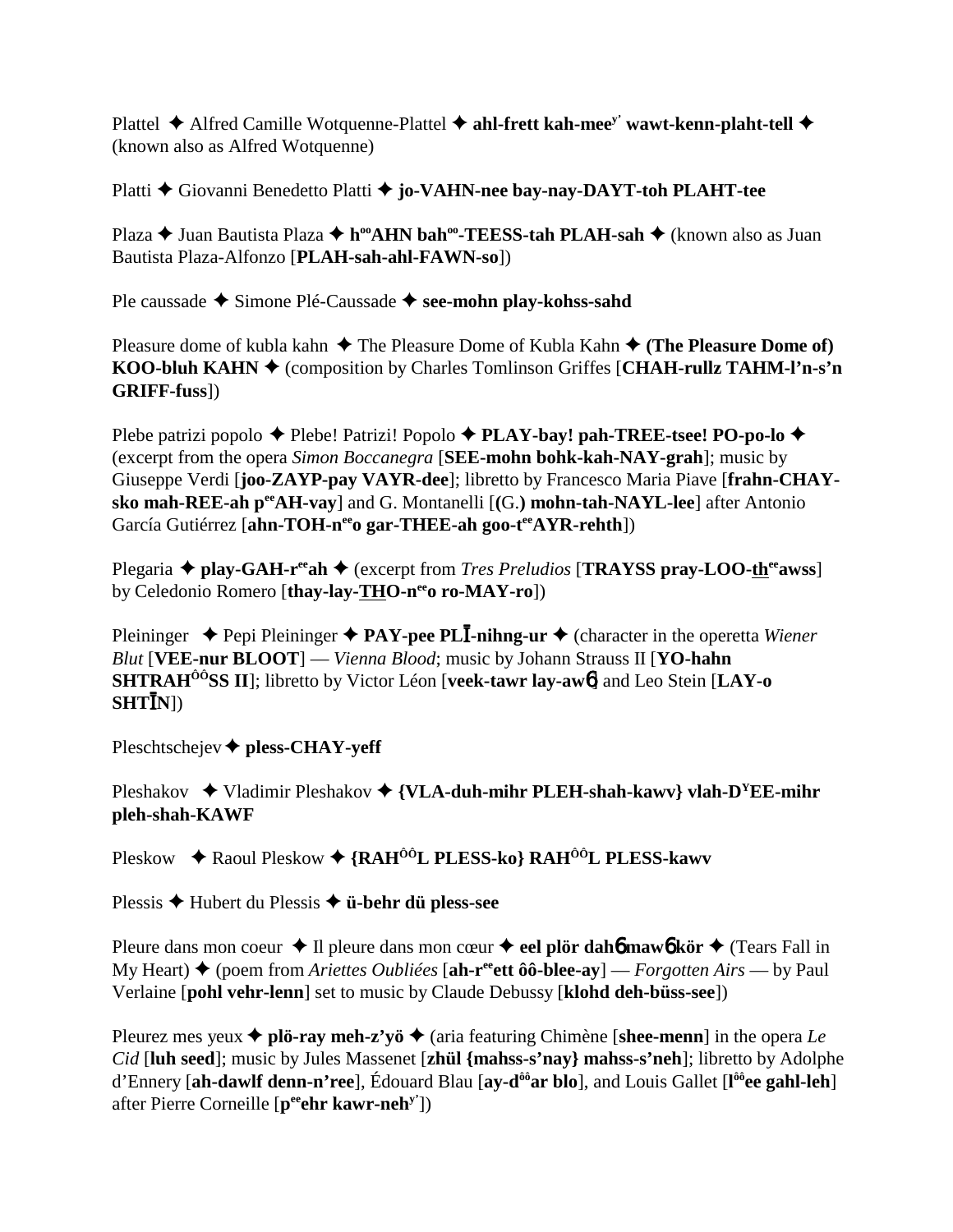Pleyel  $\triangle$  Camille Pleyel  $\triangle$  {kah-meel pluh-yell} kah-mee<sup>y'</sup> pluh-yell  $\triangle$  (known also as Joseph Stephen [**zho-zeff stay-fenn**] Camille Pleyel)

Pleyel **→** Ignace Joseph Pleyel **→ eeg-nahss zho-zeff pluh-yell** 

Plog ◆ Anthony Plog ◆ **ANN-thuh-nee PLAHG** 

Plorans plorabit  $\blacklozenge$  **PLO-rahnss plo-RAH-bitt**  $\blacklozenge$  (motet [**mo-TETT**] by William Byrd [WILL**l ihumm BURD**])

Plotnikov ◆ Eugene Plotnikov ◆ yevv-GAY-nee PLAWT-n<sup>y</sup>ih-kuff

Plowright  $\triangle$  Rosalind Plowright  $\triangle$  **RAH-zuh-linnd PLOW-rit**  $\triangle$  (known also as Rosalind Anne [**ANN**] Plowright)

Pluddemann ◆ Martin Plüddemann ◆ MAR-teen PLÜD-duh-mahn

Pluie dete **→** Pluie d'été **→ plui<sup>ee</sup> day-tay →** (Summer Rain) (poem by Maurice Carême [**moreess kah-remm**] set to music by Jacques Chailley [**zhack shahee-yee**])

Plumettaz **→** Eric Plumettaz → AY-rick PLOO-mutt-tahtss

Plus que lente  $\triangle$  La plus que lente  $\triangle$  lah plü kuh lah*ft*  $\triangle$  (composition by Claude Debussy [**klohd deh-büss-see**])

Plutarch **PLOO-tark** (Americanized version of the Greek *Plutarchos* [**PLOO-tar-kawss**])

Pluzhnikov ◆ Konstantin Pluzhnikov ◆ kahn-stahn-T<sup>Y</sup>EEN PLOOZH-n<sup>y</sup>ih-kuff

Plyaska **← pl'YAHSS-kuh ←** (Dance)

Po  $\triangle$  Anna Maria Strada del Pò [**AHN-nah mah-REE-ah STRAH-dah dayl PO** ◆ (known also as Anna Maria Strada)

Po **→** Su, Tung P'o ◆ SOO<sup>00</sup>, DAWNG POO<sup>AH</sup>

Pocci **→** Franz, Graf von Pocci → FRAHNTSS, GRAHF fawn PO-chee → (Graf = Count)

Pochon **→** Alfred Pochon **→ ahl-fredd paw-shaw6** 

Poco adagio **PO-ko ah-DAH-jo**

Poco adagio quasi andante **→** Poco adagio, quasi andante ◆ **PO-ko ah-DAH-jo, k<sup>oo</sup>AH-zee ahn-DAHN-tay**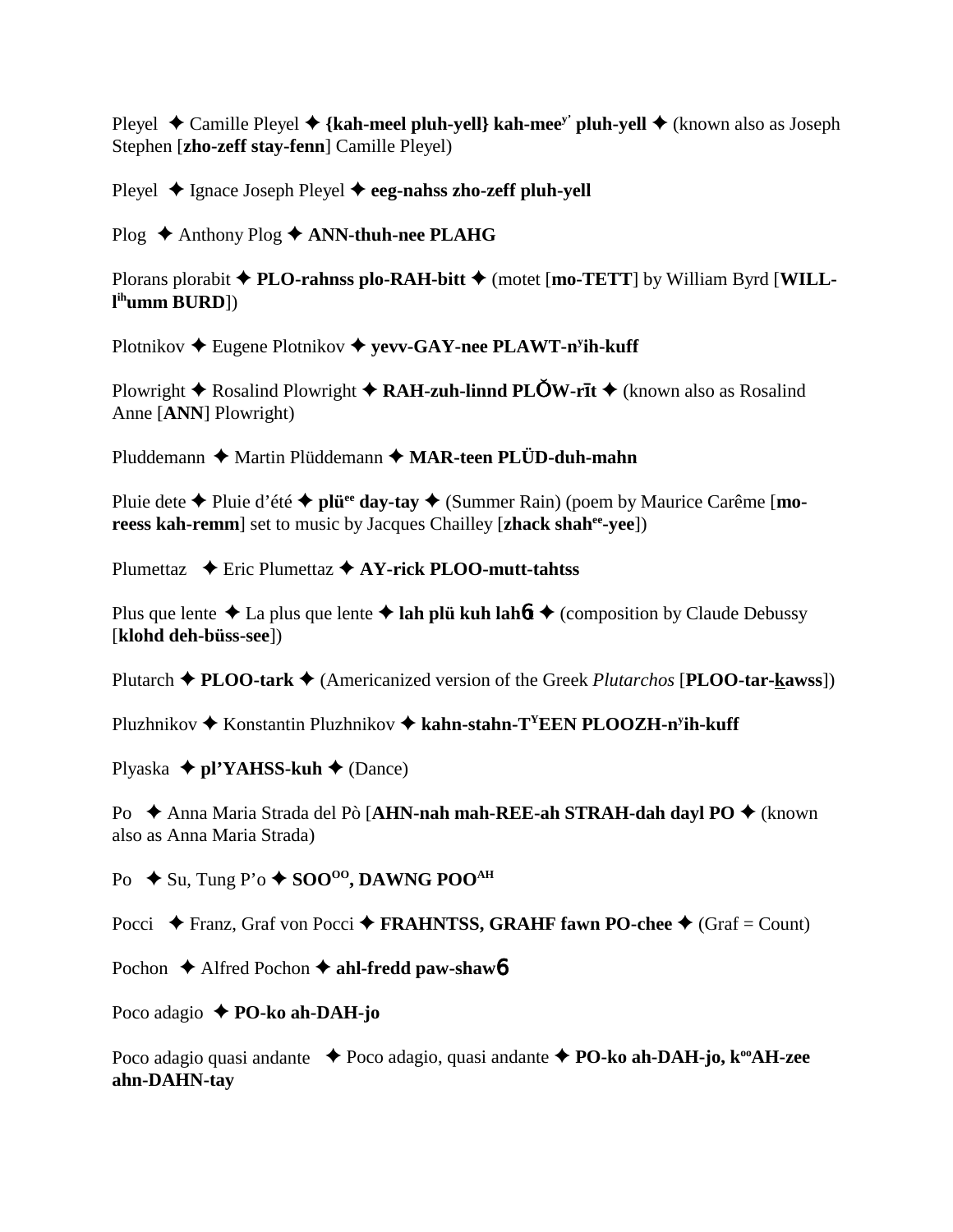Poco animato **← PO-ko ah-nee-MAH-toh** 

Poco meno lento **PO-ko MAY-no LAYN-toh**

Poco moderato **PO-ko mo-day-RAH-toh**

Poco piu lento  $\rightarrow$  Poco più lento  $\rightarrow$  **PO-ko p<sup>ee</sup>OO LAYN-toh** 

Poco vivace **PO-ko vee-VAH-chay**

Pod okienkiem  $\blacklozenge$  Pod Okienkiem  $\blacklozenge$  **PAHT aw-k<sup>ee</sup>ENN-k<sup>ee</sup>emm**  $\blacklozenge$  (At the Window)  $\blacklozenge$  (poem by Alexander Michaux [ah-leck-sah**6-d'r mee-sho**] set to music by Stanisław Moniuszko [stah-**NYEESS-wahf mah-neeÔÔSH-kaw**])

Podest ◆ Ludvík Podéšť ◆ LÔÔD-vee<sup>ee</sup>k PAW-deh<sup>eh</sup>shch

Podesta **→** Il Podestà → eel po-day-STAH → (character in *La gazza ladra* [lah GAHD-tsah LAHD-rah] — *The Thieving Magpie;* music by Gioachino Rossini [j<sup>oh</sup>ahk-KEE-no rohss-SEE**nee**] and libretto by Giovanni Gherardini [**jo-VAHN-nee gay-rar-DEE-nee**])

Podesva **→** Jaromír Podešva → YAH-raw-mee<sup>ee</sup>r PAW-dehsh-vah

Poel **→** Karin van de Poel ◆ **KAH-rinn funn duh POOL** 

Poell **←** Alfred Poell ← **AHL-frayt PÖL** 

Poema en forma de canciones **→ po-AY-mah ayn FAWR-mah day kahn-th<sup>ee</sup>O-nayss →** (Poem in the form of songs)

Poeme  $\triangle$  Poème  $\triangle$  paw-emm  $\triangle$  (suite for violin and orchestra by Ernest Chausson [**ehr-nesst**] **shohss-saw**6])

Poeme aile  $\triangle$  Poème ailé  $\triangle$  paw-emm eh-lay  $\triangle$  (composition by Alexander Scriabin [uh-l<sup>y</sup>ick-**SAHN-d'r skree-AH-binn**])

Poeme de lamour et de la mer ◆ Poème de l'amour et de la mer ◆ paw-emm duh lah-môôr ay **duh lah mehr** (*Poem of Love and the Sea* by Marice Bouchor [**mah-reess bôô-shawr**] set to music by Ernest Chausson [**ehr-nesst shohss-saw**6])

Poemes dun jour  $\triangle$  Trois poèmes d'un jour  $\triangle$  tr'wah paw-emm dü**6** zhôôr  $\triangle$  (Three Poems of a Day) (poems by Charles Grandmougin [**sharl grah**6**-môô-zheh**6] set to music by Gabriel Fauré [**gah-breeell fo-ray**])

Poeta **po-AY-tah** (character in the opera *Prima la musica e poi le parole* [**PREE-mah lah MOO-zee-kah e POY lay pah-RO-lay**] — *First the Music and Then the Words*; music by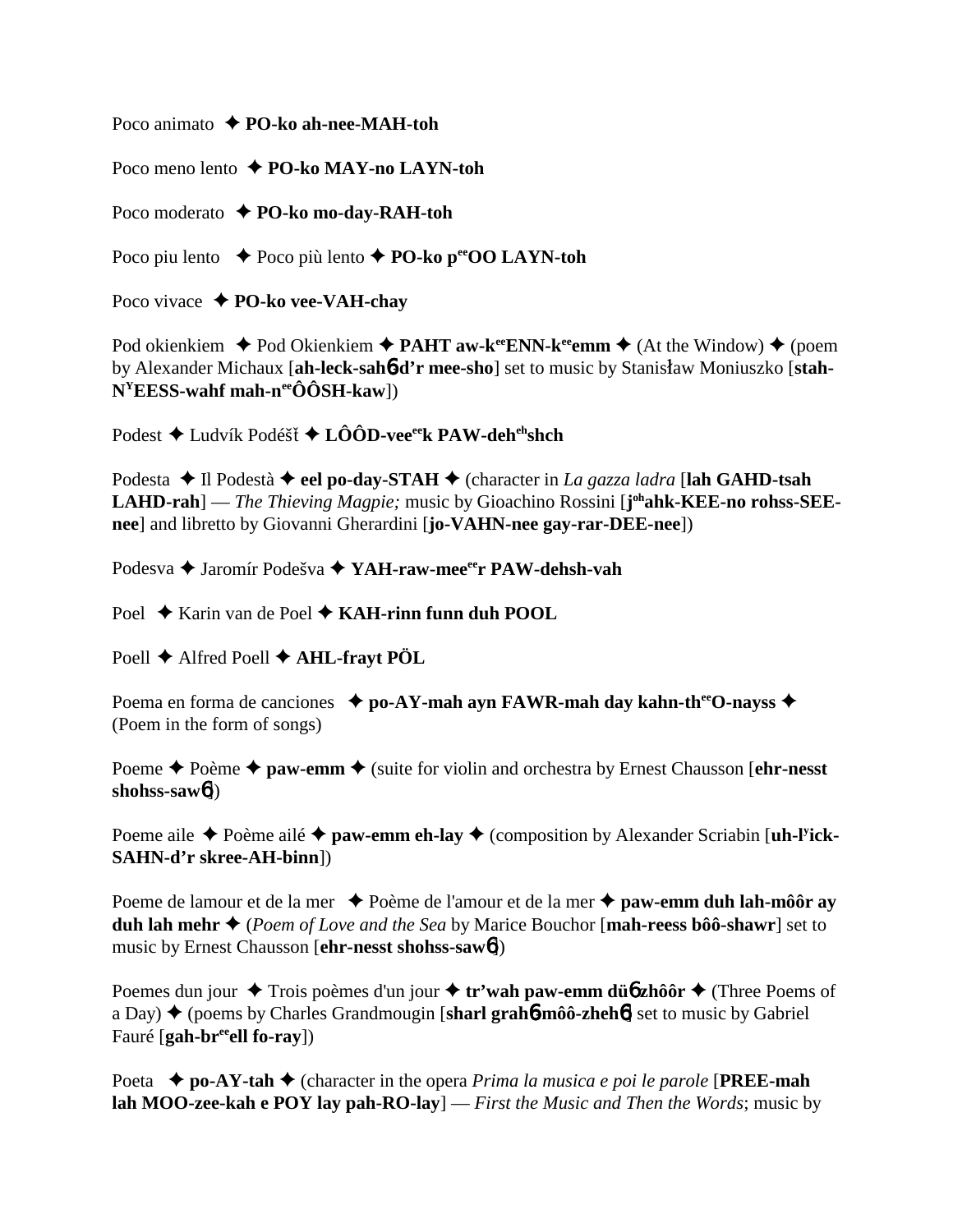Antonio Salieri [ahn-TAW-n<sup>ee</sup>o sah-l<sup>ee</sup>AY-ree] and libretto by Giovanni Battista Casti [jo-**VAHN-nee baht-TEE-stah KAH-stee**])

Poeta ha ragione  $\triangle$  Il poeta ha ragione  $\triangle$  **eel po-AY-tah hah rah-JO-nay**  $\triangle$  (duet from the opera *Il Turco in Italia* [**eel TOOR-ko een ee-TAH-leeah**] — *The Turk in Italy;* music by Giaochino Rossini [j'ahk-KEE-no rohss-SEE-nee] and libretto by Felice Romani [fay-LEE**chay ro-MAH-nee**])

- Poglietti **←** Alessandro Poglietti ← ah-layss-SAHN-dro po-l<sup>ee</sup>AYT-tee
- Pogorelich  $\triangle$  Ivo Pogorelich  $\triangle$  **EE-vaw paw-gaw-REH-lihch**
- Pohjola Erkki Pohjola **EHRK-kih PAW-h'yaw-lah**
- Pohjola ◆ Jukka Pohjola ◆ YÔÔK-kah PAW-h'yaw-lah
- Pohjola **→** Olli Pohjola **→ AWL-lih PAW-h'yaw-lah**
- Pohl ◆ Carl Ferdinand Pohl ◆ KARL FEHR-tee-nahnt POHL
- Pohl **←** Gisela Pohl ← GHEE-zuh-lah POHL
- Pohl **← Hans-Dietrich Pohl ← HAHNSS-DEE-trihh POHL**
- Pohl **→** Karin Pohl **→ KAH-rinn POHL**
- Pohl **←** Richard Pohl ← RIH-hart POHL
- Pohlig **← Karl Pohlig ← KARL PO-lihh**

Poiree ◆ Gabriel Poirée ◆ gah-br<sup>ee</sup>ell pwah-ray ◆ (known also as Élie-Émile-Gabriel Poirée [**ay-lee-ay-meel-gah-breeell**] **pwah-ray**)

Poirson ◆ Charles Gaspard Delestre-Poirson ◆ sharl gahss-par duh-less-tr'-pwar-saw6

Pois tals sabers  $\triangleq$  **pwah tahl sah-bay**  $\triangleq$  (12th-century composition by Raimbaut d'Aurenga [**reh**6**-bo doh-rah**6**-gah**])

Poise **→** Ferdinand Poise → fehr-dee-nah**6** pwahz → (known also as Jean Alexandre [zhah**6** ah**leck-sah**6**-dr'**] Ferdinand Poise)

Poissl ◆ Johann Nepomuk, Freiherr von Poissl ◆ YO-hahn NAY-po-môôk, FRI-hehr fawn **POIHSS-s'l**

Poissons dor  $\triangle$  Poissons d'or  $\triangle$  **pwahss-saw6** dor  $\triangle$  (Goldfish)  $\triangle$  (composition by Claude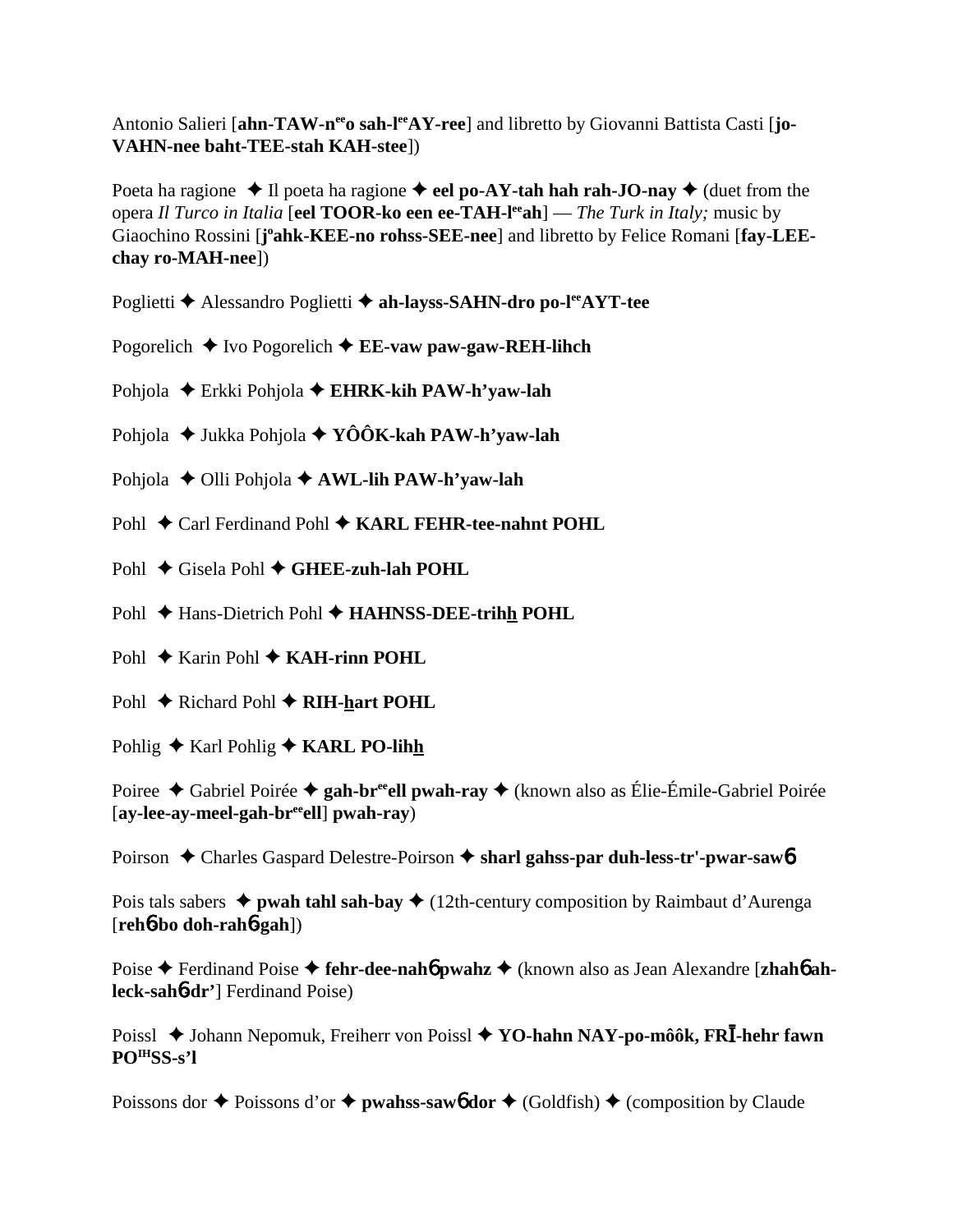Debussy [**klohd deh-büss-see**] published in Book 2 of *Images* [**ee-mahzh**])

Pok **→** Frantisek Pok → FRAHN-tih-sheck PAWK

Poka **←** Eszter Póka ← ESS-tehr POH<sup>OH</sup>-kah

Pokorny ◆ František Xaver Pokorný ◆ FRAHN-t<sup>y</sup>ih-sheck ZAH-vehr PAW-kawr-nee<sup>ee</sup> ◆ (known also as Franz [**FRAHNSS**] Xaver Pokorný)

Pokrass ◆ Dimitri Pokrass ◆ d<sup>y</sup>ih-MEE-tree pah-KRAHSS

Pola **→** Bruno Pola **→ BROO-no PO-lah** 

Polacca ◆ po-LAHK-kah ◆ (composition by Saverio Mercadante [sah-VAY-r<sup>ee</sup>o mayr-kah-**DAHN-tay**])

Polacca brillante  $\triangleq$  po-LAHK-kah breel-LAHN-tay  $\triangleq$  (composition by Saverio Mercadante [**sah-VAY-reeo mayr-kah-DAHN-tay**])

- Polacco ◆ Giorgio Polacco ◆ **JOHR-jo po-LAHK-ko**
- Polansky Larry Polansky **LAR-ree po-LANN-skee**

Polastri ◆ Roberto Polastri ◆ ro-BAYR-toh po-LAHSS-tree

Polbero  $\triangle$  Leonel Polbero  $\triangle$  LEE-aw-nell pawl-BEH-ro  $\triangle$  (the first name is also spelled Lionel, Leonell, Leonelle, Leonellus, and Lyonel, and the last name is also spelled Power and Powere)

Poldini ◆ Ede Poldini ◆ **EH-deh POHL-dih-nee** ◆ (known also as Eduard Poldini [**EHdôôard POHL-dih-nee**])

Poldowski **pahl-DAHF-skee**

Poleri **←** David Poleri ← DAY-vudd po-LEH-ree

Polgar ◆ László Polgár ◆ LAH<sup>AH</sup>SS-loh<sup>oh</sup> POHL-gah<sup>ah</sup>r

Polgar  $\triangle$  Tibor Polgar  $\triangle$  **TIH-bawr POHL-gar** 

Poli **→** Pier Francesco Poli → p<sup>ee</sup>AYR frahn-CHAY-sko PO-lee

Poliakin **→** Miron Poliakin → mee-RAWN pah-l<sup>ih</sup>AH-kinn

Poliakov  $\rightarrow$  Valeri Poliakov  $\rightarrow$  vah-LAY-ree pah-l<sup>ih</sup>ah-KAWF  $\rightarrow$  (known also as Valerian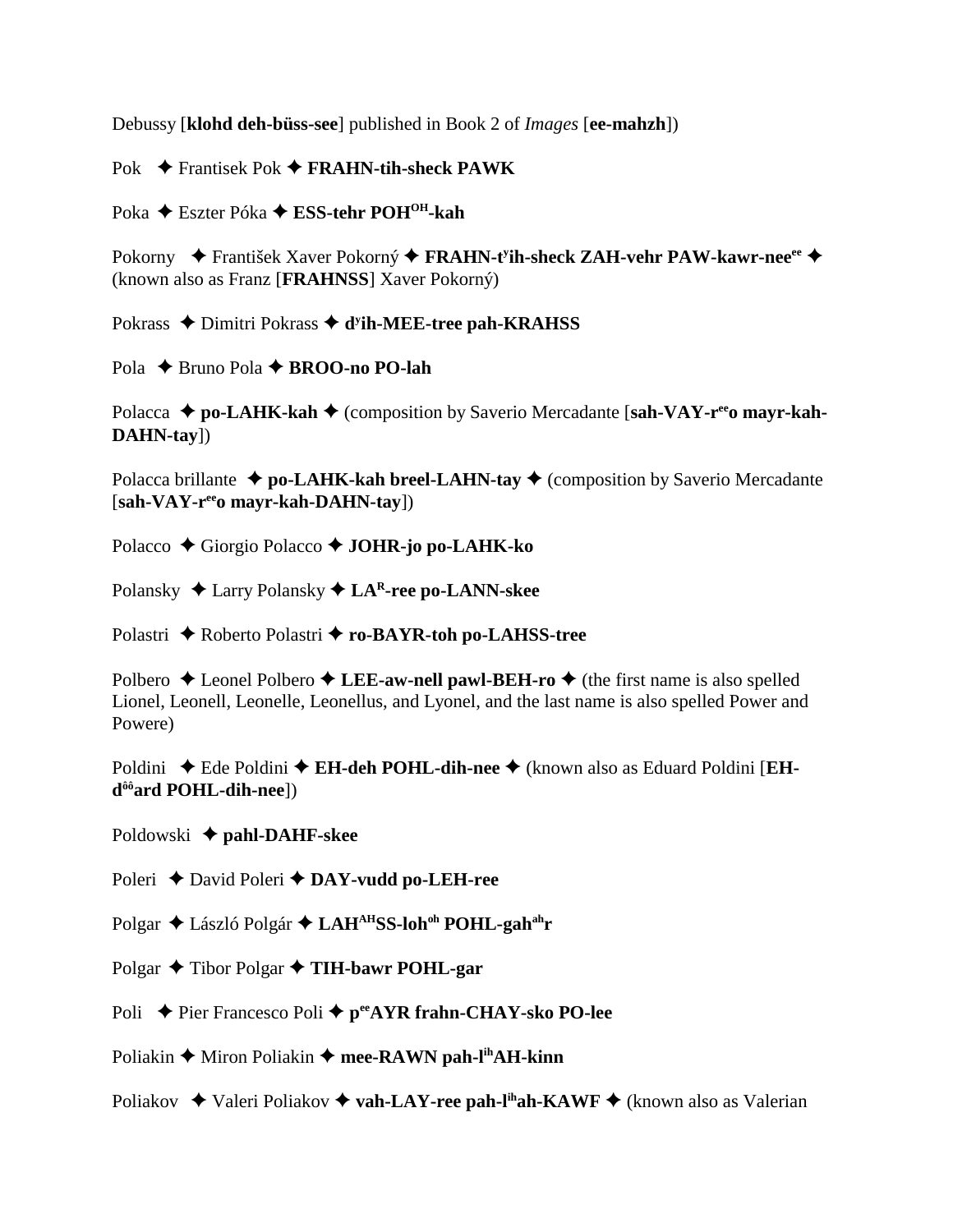Poliakov [**vah-lay-ree-AHN pah-lihah-KAWF**])

Polichinelle  $\triangle$  paw-lee-shee-nell  $\triangle$  (character in *Le malade imaginaire* [luh mah-lahd ee**mah-zhee-nehr**] — *The Hypochondriac* — a play by Jean-Baptiste Molière [**zhah**6**-bah-teest maw-leephr**, with music by Marc-Antoine Charpentier [mark-ah6-twahn shar-pah6-teeay])

Polignac **→** Armande de Polignac → ar-mahnd duh paw-lee-n'yahk

Polin **←** Claire Polin ← **KLEHR PO-lunn** 

Polinski ◆ Alexander Poliński ◆ ah-leck-SAHN-der paw-LEE6-skee

Polisi ◆ Joseph W. Polisi ◆ **JO-zuff W. paw-LIH-see** ◆ (known also as Joseph William [**WILL-lihumm**] Polisi)

Poliuto ◆ **po-l<sup>ee</sup>OO-toh ◆** (an opera, with music by Gaetano Donizetti [**gah<sup>ay</sup>-TAH-no dohnee-TSAYT-tee**]; libretto by Salvadore Cammarano [**sahl-vah-DOH-ray kah-mah-RAH-no**] after Pierre Corneille [**peeehr kawr-nehy'**])

Polivka ◆ Vladimír Polívka ◆ VLAH-d<sup>y</sup>ih-mee<sup>ee</sup>r PAW-lee<sup>ee</sup>v-kah

Polizeikomissar **◆** Ein Polizeikommissar ◆ **īn PO-lee-tsī-kawm-miss-sar** ◆ (a police commissioner) (character in the opera *Der Rosenkavalier* [**dayr RO-zunn-kah-fah-leer**] — *The Knight of the Rose*; music by Richard Strauss [**RIH-hart SHTRAH<sup>ôô</sup>SS** and libretto by Hugo von Hofmannsthal [**HOO-go fawn HAWF-mahn-stahl**])

Polizist  $\triangle$  po-lee-TSISST  $\triangle$  (Policeman)  $\triangle$  (character in the opera *Jonny spielt auf* [YAWN**nee SHPEELT AHÔÔF**] — *Jonny* [**JAHN-nee**] *Starts Playing*; music and libretto by Ernst Křenek [EHRNST k<sup>r</sup>SHEH-neck])

Polko **←** Elise Polko ← ay-LEE-zuh PAWL-ko

Pollack  $\triangle$  Ben Pollack  $\triangle$  **BENN PAWL-luck** 

Pollak **→** Anna Pollak ◆ **ANN-nuh PAHL-luck** 

Pollak Egon Pollak **EH-gawn PAWL-lahk**

Pollak **→** Robert Pollak **→ ROH<sup>OH</sup>-bert PAWL-lahk** 

Pollarolo ◆ Antonio Pollarolo ◆ ahn-TAW-n<sup>ee</sup>o pohl-lah-RO-lo ◆ (known also as Giovanni Antonio Pollarolo [**jo-VAHN-nee ahn-TAW-n<sup>ee</sup>o pohl-lah-RO-lo**])

Pollarolo Carlo Francesco Pollarolo **KAR-lo frahn-CHAY-sko pohl-lah-RO-lo**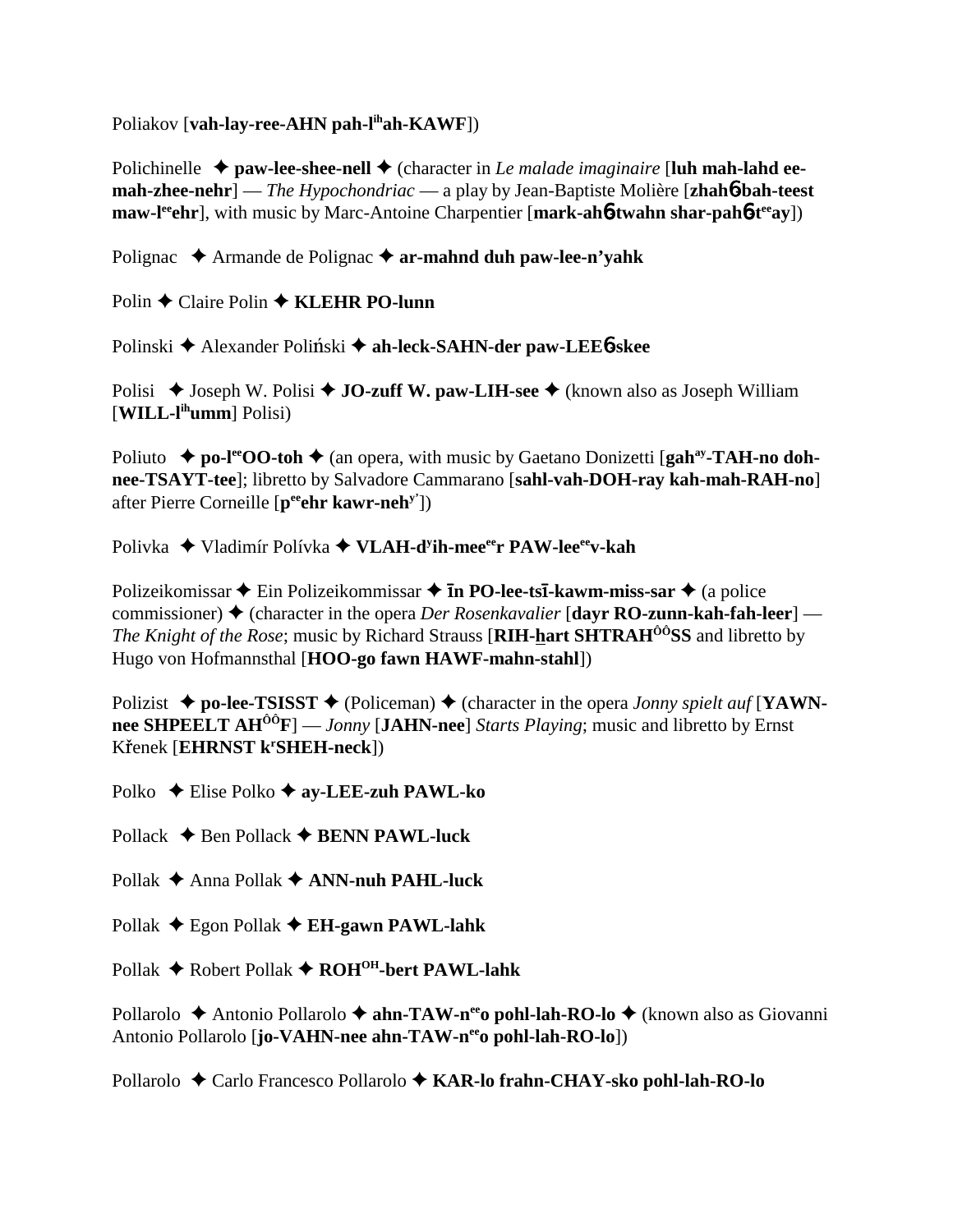Pollikoff ◆ Max Pollikoff ◆ MACKSS PAWL-lih-kawf

Pollini **←** Bernhard Pollini ← **BEHRN-hart pawl-LEE-nee** 

Pollini ◆ Cesare, Cavaliere de'Pollini ◆ chay-ZAH-ray, kah-vah-l<sup>ee</sup>AY-ray day pohl-LEE**nee**

Pollini **◆** Francesco Pollini ◆ frahn-CHAY-sko pohl-LEE-nee ◆ (known also as Francesco Giuseppe Pollini [**frahn-CHAY-sko joo-ZAYP-pay pohl-LEE-nee**])

Pollini ◆ Maurizio Pollini ◆ mah<sup>oo</sup>-REE-ts<sup>ee</sup>o pohl-LEE-nee

Pollione  $\triangle$  pohl-l<sup>ee</sup>O-nay  $\triangle$  (character in the opera *Norma* [{NAWR-muh} NOHR-mah]; music by Vincenzo Bellini [**veen-CHAYN-tso bayl-LEE-nee**] and libretto by Felice Romani [**fay-LEE-chay ro-MAH-nee**])

Pollock  $\triangle$  Jackson Pollock  $\triangle$  JACK-s'n PAHL-luck  $\triangle$  (an American painter whose name was used as the title of an orchestral composition in the *Quadri* [ $\mathbf{k}^{\omega}$ **AHD-ree**] collection by Jack Fortner [**JACK FAWRT-nur**])

Polna rozyczka ◆ Polna Różyczka **◆ POHL-nah rôô-ZHIHCH-kah ◆** (The Little Wild Rose) ◆ (poem by J. Grajnert [(J.) GRI-nert] adapted from Johann Wolfgang von Goethe [YO-hahn **VAWLF-gahng fawn GÖ-tuh**] and set to music by Stanisław Moniuszko [stah-N<sup>Y</sup>EESS-wahf **mah-neeÔÔSH-kaw**])

Polo  $\triangle$  **PO-lo**  $\triangle$  Spanish folk song arranged by Manuel de Falla [**mah-n<sup>oo</sup>ELL day** {**FAH-yah**} **FAH-l'yah**])

Pololanik ◆ Zdeněk Pololáník ◆ ZDEH-n<sup>y</sup>eck PAW-law-lah<sup>ah</sup>-n<sup>y</sup>ee<sup>ee</sup>k

Polonaise **→ paw-law-nezz →** (excerpt from *Suite/Ouverture No. 2* by Johann Sebastian Bach  $[\text{YO-hahn }$  {suh-BASS-t<sup>ih</sup>unn} zay-BAH-st<sup>ih</sup>ahn BAHK])  $\blacklozenge$  (composition by Franz Schubert [**FRAHNTSS SHOO-bert**])

Polonaise fantaisie **◆** Polonaise-Fantaisie **◆ paw-law-nezz-fah6-teh-zee ◆** (composition by Frédéric Chopin [**fray-day-reek shaw-peh**6])

Polonaise no six in a flat major  $\blacklozenge$  Polonaise No. 6 in A Flat Major  $\blacklozenge$  paw-law-nezz (Number 6 **in A Flat Major) ♦** (composition by Frédéric Chopin [fray-day-reek shaw-peh**6**])

Polonica **→** Alia polonica → **AH-l<sup>ih</sup>ah po-law-NIH-tsah** → (dance from *Olach tancz (lère partie)* [**O-lahk TAHNTSS**] (First part) — anonymous 17th-century Hungarian dances)

Polorum regina **→** Polorum Regina **→ po-LO-rôôm ray-JEE-nuh →** (excerpt from the *Llibre vermell of Montserrat* [**l'YEE-vray vehr-MELL (of) mawnt-sayr-RAHT**]— pilgrim songs and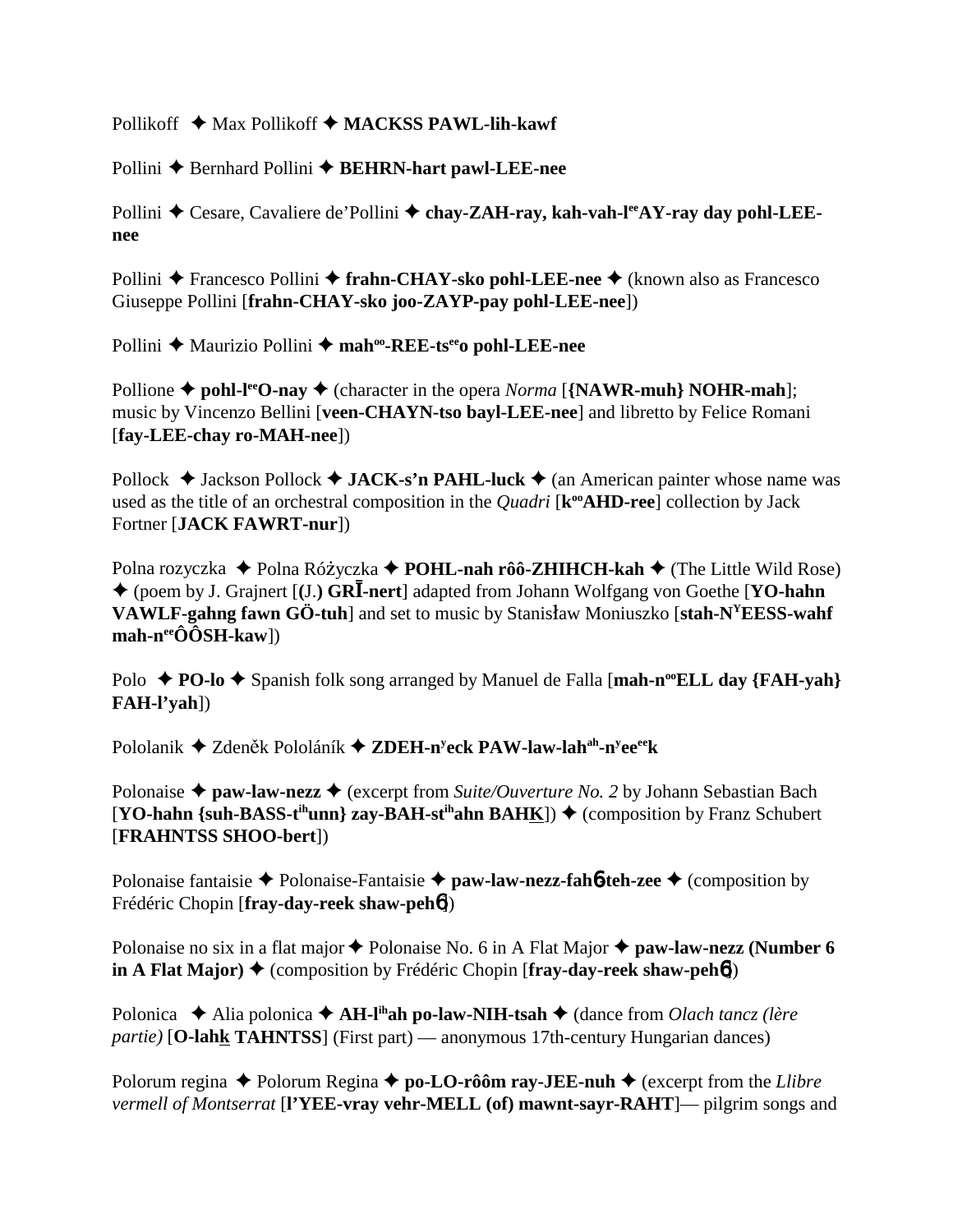dances associated with the Shrine to the Virgin at Montserrat [**mahnt-sehr-RAHT**])

Polovinkin **→** Leonid Polovinkin **→ lay-aw-N<sup>Y</sup>ITT pah-lah-VINN-kinn →** (known also as Leonid Alexeievich [**ah-ly ick-SAYEE-eh-vihch**] Polovinkin)

Polovtsian dances  $\triangle$  Polovtsian Dances  $\triangle$  puh-lahf-ts<sup>ih</sup>AHN (Dances)  $\triangle$  (compositions from the opera *Prince Igor* [**EE-gur**]; music by Alexander Borodin [**uh-ly ick-SAHN-d'r buh-rah-DYEEN**]; libretto by Borodin after Vladimir Stasov [**vlah-DYEE-mihr STAH-suff**])

Polster ◆ Hermann Christian Polster ◆ HEHR-mahn KRIH-st<sup>ih</sup>ahn PAWL-stur

Pomerium  $\rightarrow$  **po-MEH-r<sup>ih</sup>ôôm**  $\rightarrow$  (a vocal musical ensemble in New York)  $\rightarrow$  (apparently the same as Pomerium Musices)

Pomerium musices ◆ Pomerium Musices ◆ po-MAY-r<sup>ih</sup>ôôm MOO-zih-chayss ◆ (a vocal musical ensemble in New York)  $\triangle$  (apparently the same as Pomerium)

Pommer **→** Max Pommer → **MAHKSS PAWM-mur** 

Pommier ♦ Jean-Bernard Pommier ♦ zhah**6**-behr-nar pawm-m<sup>ee</sup>ay

Pomona ◆ po-MO-nah ◆ (character in the cantata [**kunn-TAH-tuh**] *Zerreisset, zersprenget,* zertrümmert die Gruft [**tsehr-RĪSS-sutt, tsehr-SHPREHNG-utt, tsehr-TRÜM-mert dee GRÔÔFT**]— *Tear Apart, Shatter, Smash the Vault;* music by Johann Sebastian Bach [**YO-hahn {suh-BASS-tihunn} zay-BAH-stihahn BAHK**] and libretto by Picander [**PEE-kahn-tur**])

Pompe  $\blacklozenge$  A. Pompe  $\blacklozenge$  (A.) **PAWM-puh** 

Pomposo  $\triangle$  **pohm-PO-zo**  $\triangle$  (excerpt from *Sonata No. 1 in D Major* by Henry Purcell [**HENNree PUR-s'l**])

Ponc **→** Miroslav Ponc **→ MIH-raw-slahf PAWNTSS** 

Ponce **→** Daniel Ponce **→ DA-n<sup>ee</sup>ell PAWN-say** 

Ponce  $\triangle$  Juan Ponce  $\triangle$  h<sup>oo</sup>AHN PAWN-thay

Ponce ◆ Manuel Ponce ◆ mah-n<sup>oo</sup>ELL PAWN-say ◆ (known also as Manuel María [mah-**REE-ah**] Ponce)

Ponchielli ← Amilcare Ponchielli ← ah-meel-KAH-ray pohn-k<sup>ee</sup>AYL-lee

Pond **→** Sylvanus Billings Pond → sill-VAY-nuss BILL-lihngz PAHND

Pone  $\triangle$  Gundaris Poné  $\triangle$  goon-DAH-riss paw-NAY  $\triangle$  (in Latvia, this Latvian National would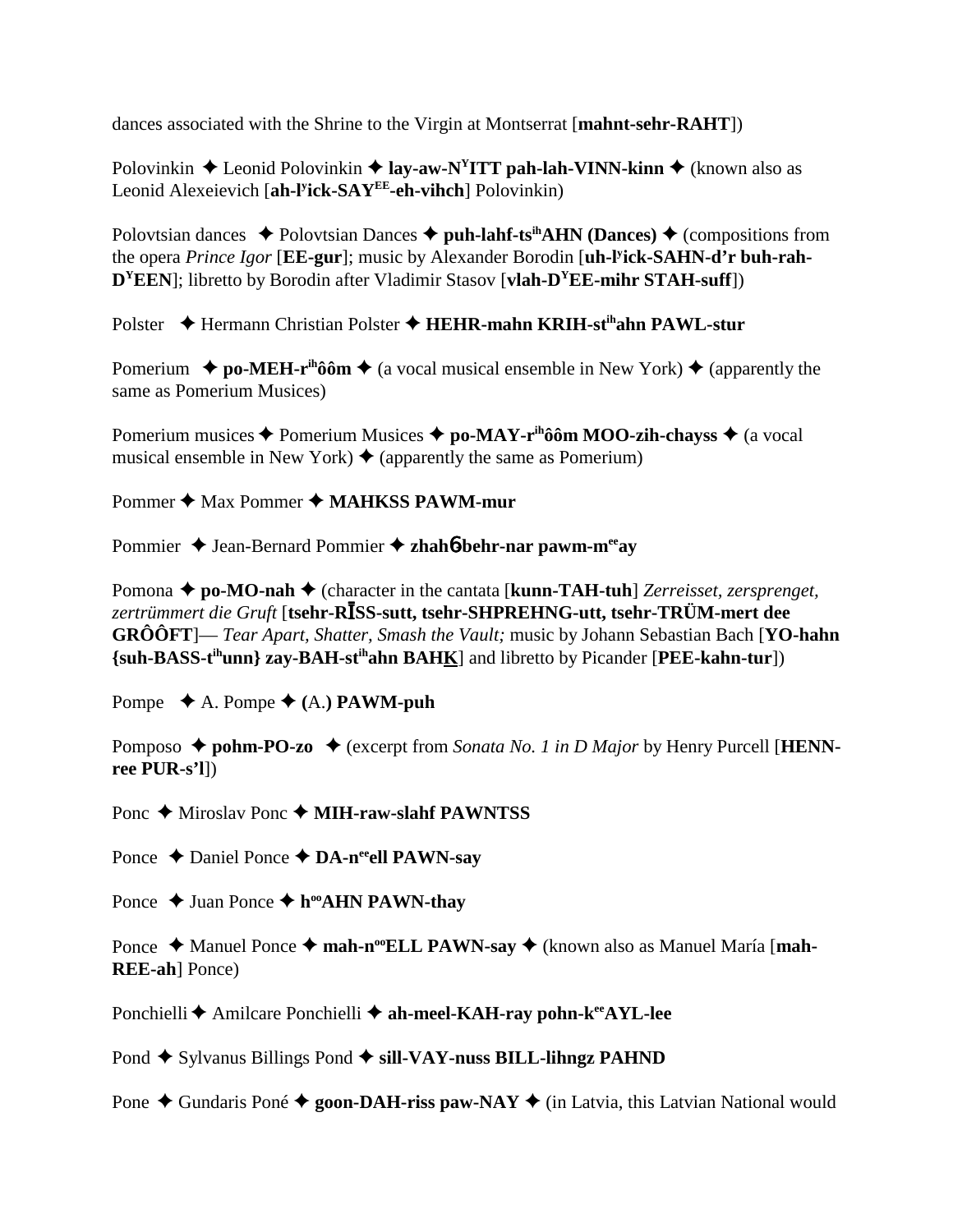be known as Gundars Poné [goon-DARSS p<sup>ôô</sup>WAH-neh])

Pongracz ◆ Zoltán Pongrácz ◆ ZOHL-tah<sup>ah</sup>n POHN-grah<sup>ah</sup>tss

Poniatowski  $\blacklozenge$  Józef Poniatowski  $\blacklozenge$  YÔÔ-zeff paw-n<sup>ee</sup> ah-TAWF-skee  $\blacklozenge$  (known also as Józef Michał Xsawery Franciszek Jan Poniatowski [YÔÔ-zeff MEE-hah<sup>w</sup>' ksah-VEH-rih frahn-TSEE-sheck YAHN paw-n<sup>ee</sup>ah-TAWV-skee])

Poniridis  $\triangle$  Georges Poniridis  $\triangle$  YOHR-guss paw-nee-REE-thiss

Ponnelle  $\triangle$  Jean-Pierre Ponnelle  $\triangle$  zhah**ó-**periodent pawn-nell

Pons  $\triangle$  Charles Pons  $\triangle$  sharl pawbes

Pons  $\triangle$  For Lily Pons  $\triangle$  (For) LIH-lee PAWNSS  $\triangle$  (song by George Gershwin [JAW-urj GURSH-wunn])

Pons  $\triangle$  Juan Pons  $\triangle$  h<sup>oo</sup>AHN PAWNSS

Pons  $\triangle$  Lily Pons  $\triangle$  lee-lee pawbss

Ponse  $\triangle$  Luctor Ponse  $\triangle$  lük-tawr pawbss

Ponseele  $\triangle$  Marcel Ponseele  $\triangle$  mar-sell pawb-sayl

Ponselle  $\triangle$  Rosa Ponselle  $\triangle$  RO-zuh pawn-SELL  $\triangle$  (known also as Rosa Melba [MELL-buh] Ponselle)

Ponselle → Carmela Ponselle → kar-MEH-lah pawn-SELL

Ponte → Lorenzo da Ponte → lo-RAYN-tso dah POHN-tay

Pontecoulant  $\triangle$  Louis-Adolphe le Doulcet, Marquis de Pontécoulant  $\triangle$  l<sup>ôô</sup>ee-ah-dawlf luh dôôl-seh, mar-kee duh paw6-tav-kôô-lah6

Ponti  $\triangle$  Michael Ponti  $\triangle$  M**I**-kull PAWN-tee

Pontinen  $\triangle$  Roland Pöntinen  $\triangle$  RO<sup>UH</sup>-lahnd PÖN-tee-nunn

Pontoglio ◆ Cipriano Pontoglio ◆ chee-pree-AH-no pohn-TOH-lee

Ponty  $\rightarrow$  Jean-Luc Ponty  $\rightarrow$  zhah*b***-lük** paw*b***-tee** 

Poot ♦ Marcel Poot ♦ mar-SELL POH<sup>OH</sup>T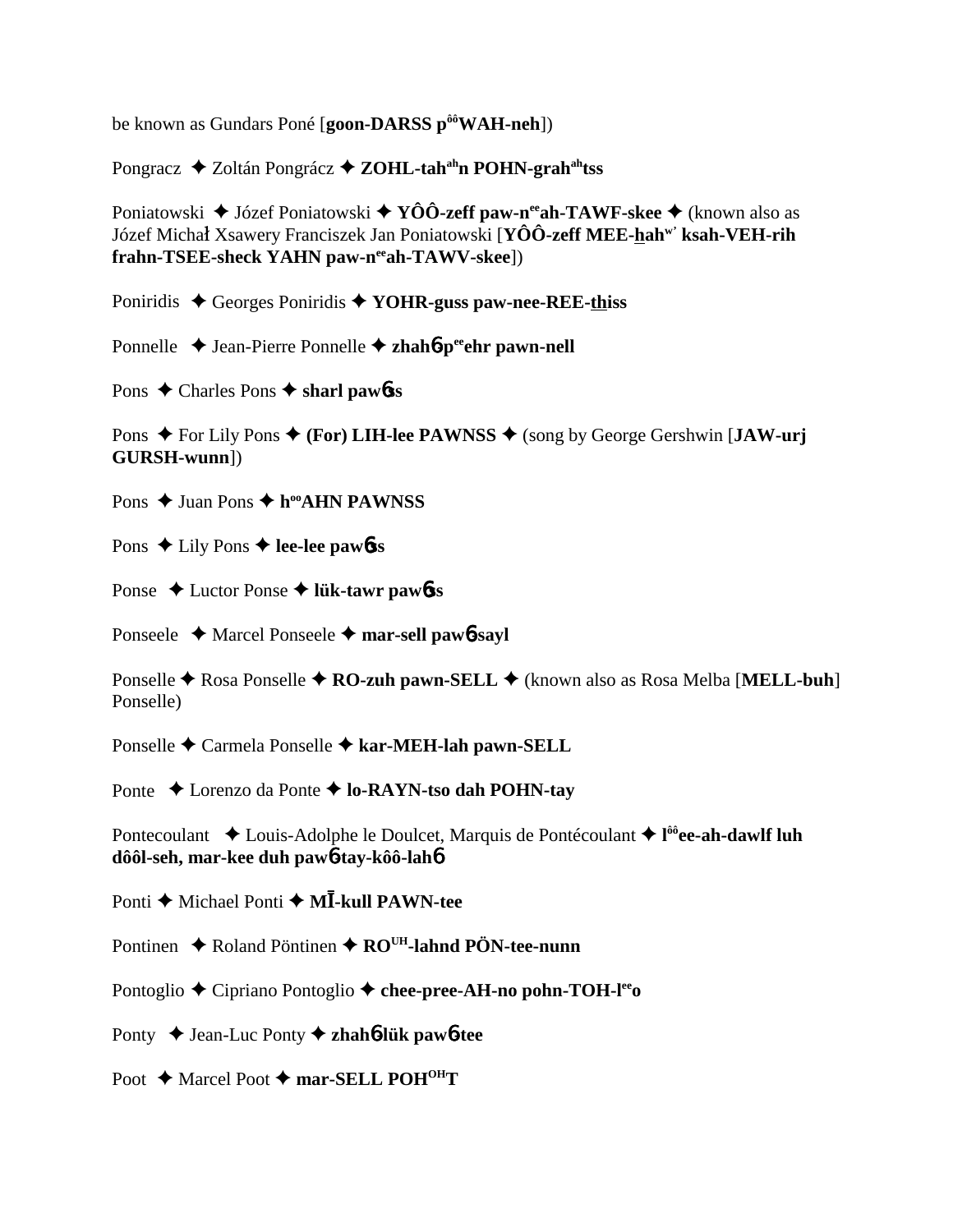Popov Alexander Popov **ah-leck-SAHN-der pah-PAWF**

Popov **→** Gavriil Popov ◆ gah-vr<sup>ee</sup>EEL pah-PAWF

Popovici ◆ Doru Popovici ◆ DAW-roo paw-paw-VEE-chee

Popp  $\triangle$  Lucia Popp  $\triangle$  LÔÔ-ts<sup>ih</sup>ah PAWP

Popper **→** David Popper **→ DAH-vitt PAWP-per** 

Popule meus  $\triangle$  **PAW-pôô-leh MEH-ôôss**  $\triangle$  (O My People)  $\triangle$  (motet [**mo-TETT**] by Marc Antoine Charpentier [**mark ah**6**-twahn shar-pah**6**-teeay**])

Poradowski ◆ Stefan Poradowski ◆ STEH-fahn paw-rah-DAWVF-skee ◆ (known also as Stefan Bolesław [baw-LESS-wahf] Poradowski)

Porcelijn **←** David Porcelijn **← DAH-vitt PAWR-suh-layn** 

Porcher ◆ Hans Joachim Porcher ◆ HAHNSS YOH<sup>OH</sup>-ah-kimm PAWR-hur

Porfetye **→** Andreas Porfetye → ahn-dr<sup>ih</sup>AHSS pawr-FEH-t<sup>ee</sup>ch

Porges ◆ Heinrich Porges ◆ H**ĪN-rih<u>h</u> PAWR-guss** 

Porgi amor ◆ Porgi, amor ◆ **POHR-jee, ah-MOHR** ◆ (cavatina [**ka-vuh-TEE-nah**] from the opera *Le nozze di Figaro* [**lay NOHT-tsay dee FEE-gah-ro**] — *The Marriage of Figaro*; music by Wolfgang Amadeus Mozart [**VAWLF-gahng ah-mah-DAY-ôôss MO-tsart**]; libretto by Lorenzo da Ponte [**lo-RAYN-tso dah POHN-tay**] after Pierre-Augustin Caron de Beaumarchais [**peeehr-o-güss-teh**6 **kah-raw**6 **duh bo-mar-sheh**])

Porgi amor  $\triangle$  Porgi amor  $\triangle$  **POHR-jee ah-MOHR**  $\triangle$  (arrangement for woodwinds and string bass by Johann Nepomuk Wendt [**YO-hahn NAY-po-môôk VENNT**] of an excerpt from the opera *Le nozze di Figaro* [**lay NOHT-tsay dee FEE-gah-ro**] — *The Marriage of Figaro;* music by Wolfgang Amadeus Mozart [**VAWLF-gahng ah-mah-DAY-ôôss MO-tsart**]; libretto by Lorenzo da Ponte [**lo-RAYN-tso dah POHN-tay**] after Pierre-Augustin Caron de Beaumarchais [**peeehr-o-güss-teh**6 **kah-raw**6 **duh bo-mar-sheh**])

Porgy and bess  $\triangle$  Porgy and Bess  $\triangle$  **PAWR-ghee** (and) BESS  $\triangle$  (an opera, with music by George Gershwin [**JAW-urj GURSH-wunn**]; libretto by DuBose Heyward [**doo-BOHSS** HAY-ward] and Ira Gershwin [I-ruh GURSH-wunn] after DuBose Heyward)

Porpora ◆ Nicola Porpora ◆ nee-KO-lah POHR-po-rah ◆ (known also as Nicola Antonio [ahn-TAW-n<sup>ee</sup>o] Porpora)

Porrino ◆ Ennio Porrino **◆ AYN-n<sup>ee</sup>o pohr-REE-no**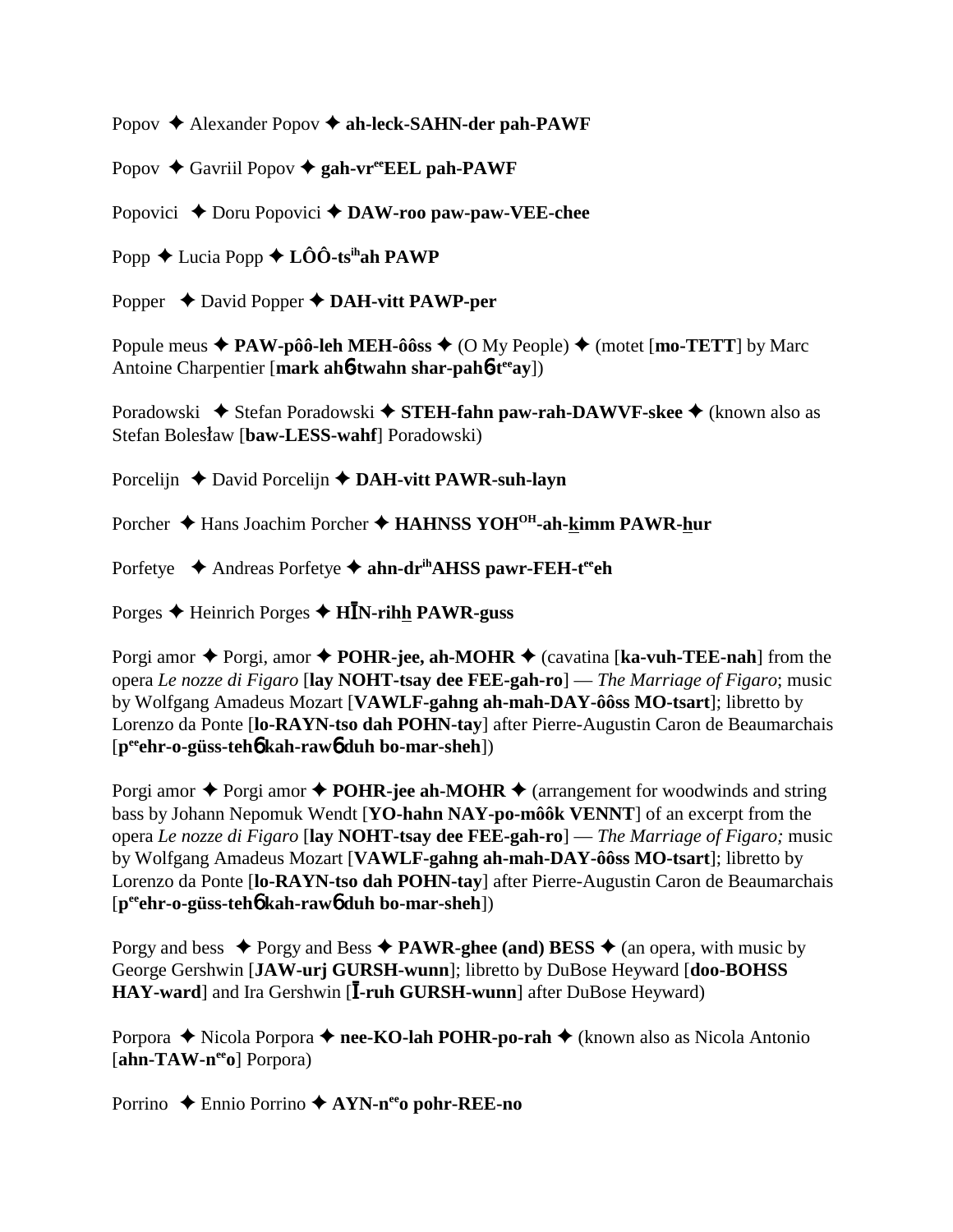Porro Pierre-Jean Porro **peeehr-zhah**6 **pawr-ro**

Porsile Giuseppe Porsile **joo-ZAYP-pay POHR-zee-lay**

Porta **→** Arturo la Porta → **ar-TOO-ro lah POHR-tah** 

Porta Costanzo Porta **ko-STAHN-tso POHR-tah**

Portugal **→** Marcos Antônio Portugal → MAR-kôôsh ah**6**-TOH-n<sup>ih</sup>ôô pawr-tôô-GAH<sup>L'</sup> → (known also as Marcos Antônio da Fonseca [**duh faw**6**-SAY-kuh**] Portugal)

Porumbescu **→** Ciprian Porumbescu → chee-pr<sup>ee</sup>AHN paw-room-BESS-koo

Posa in pace  $\triangle$  Posa in pace  $\triangle$  **PO-zah een PAH-chay**  $\triangle$  (Repose in peace)  $\triangle$  (choral excerpt from Act I of the opera *Un ballo in maschera* [**oon BAHL-lo een MAH-skay-rah**] — *A Masked Ball*; music by Giuseppe Verdi [**joo-ZAYP-pay VAYR-dee**]; libretto by Antonio Somma [**ahn-TAW-neeo SOHM-mah**] after Eugène Scribe [**ö-zhenn skreeb**])

Poschner ◆ Brigitte Poschner ◆ bree-GHITT-tuh PAWSH-nur

Posford ♦ George Posford ♦ **JAW-urj PAWSS-furd** 

Positif **po-zih-TEEF**

Posner ♦ Meir Posner ♦ meh-IHR pohz-NEHR

Pospichal **→** Jan Pospichal **→ YAHN PAW-spih-hahl** 

Pospisil ♦ Juraj Pospíšil ♦ YÔÔ-r**ī PAWSS-pee**<sup>ee</sup>-shill

Posselt **→** Marita Posselt → mah-REE-tah PAWSS-sullt

Posselt **→** Ruth Posselt ◆ ROOTH PAWSS-sult

Possenti numi o isis und osiris  $\triangle$  Possenti numi (O Isis und Osiris)  $\triangle$  pohss-SAYN-tee NOO**mee (O EE-ziss ôônt o-ZEE-riss) ♦ (aria from the opera** *Die Zauberflöte* **[dee TSAH<sup>ôô</sup>-burflö-tuh**] — *The Magic Flute*; music by Wolfgang Amadeus Mozart [**VAWLF-gahng ah-mah-**DAY-ôôss MO-tsart]; libretto by Emanuel Schikaneder [ay-MAH<sup>AH</sup>-n<sup>oo</sup>ayl SHEE-kah-nay**dur**])

Post **→** Die Post **→ dee PAWST** → (The Post) → (poem by Wilhelm Müller [**VILL-hellm MÜL-lur**] set to music by Franz Schubert [**FRAHNTSS SHOO-bert**] in the song cycle *Winterreise* [**VINN-tur-r-zuh**] — *The Winter's Journey*)

Postnikova ◆ Viktoria Postnikova ◆ **vick-TAW-ree-uh PAWST-n<sup>y</sup>ih-kuh-vuh ◆** (known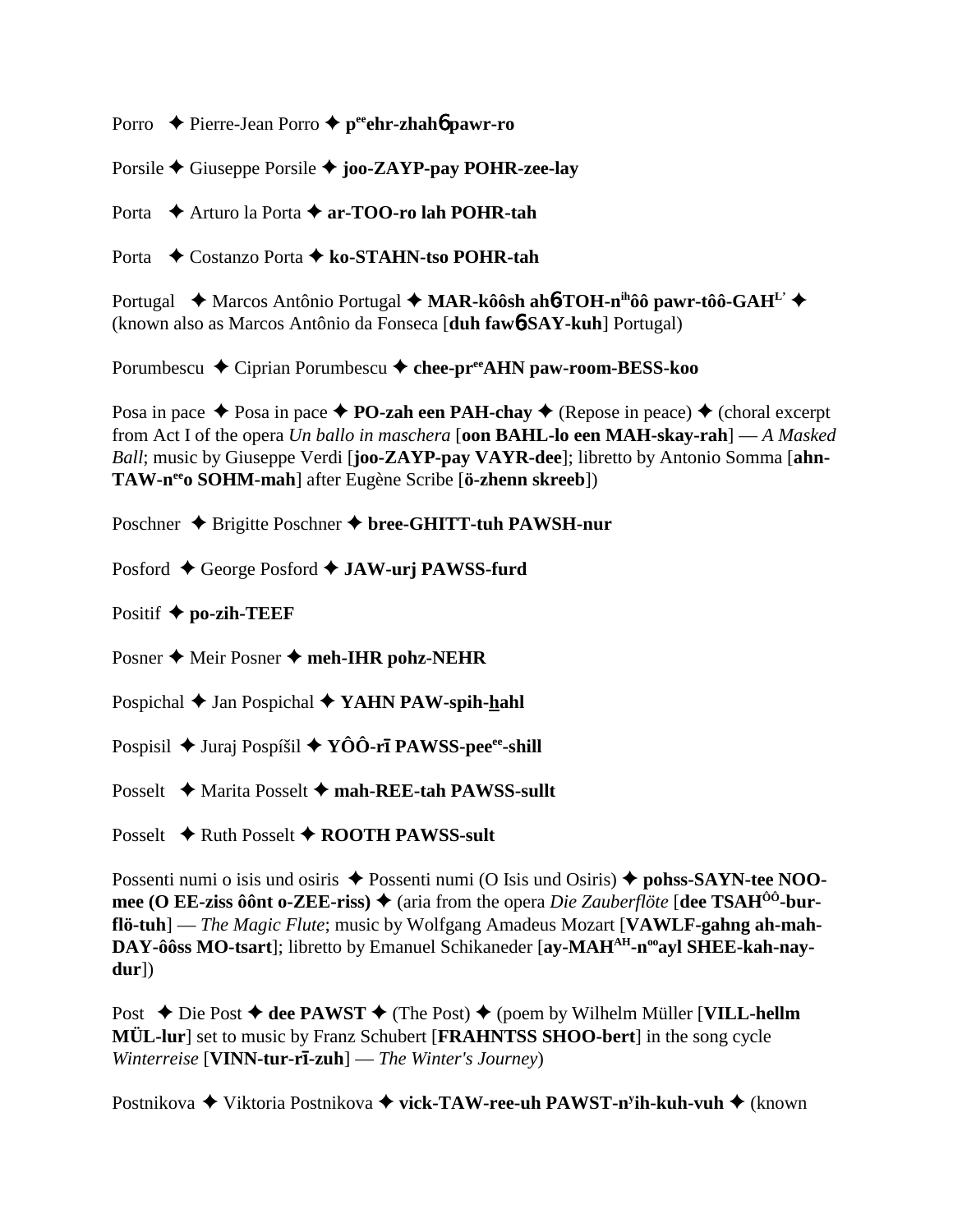also as Viktoria Valentinovna [**vah-lenn-TYEE-nuff-nuh**] Postnikova)

Postolka  **←** Milan Poštolka ← **MIH-lunn PAWSH-tawl-kuh** 

Poston  $\triangle$  Elizabeth Poston  $\triangle$  **ih-LIH-zuh-buth POHSS-tunn** 

Poterat **↓** Louis Poterat **✦ l<sup>ôô</sup>ee paw-t'rah** 

Pothier  $\triangle$  Dom Joseph Pothier  $\triangle$  daw6 zho-zeff paw-t<sup>ee</sup>ay

Pothier  $\rightarrow$  Fabrice Pothier  $\rightarrow$  fah-breess paw-t<sup>ee</sup>ay

Potisa rodostamo  $\blacklozenge$  Se pótisa rodóstamo  $\blacklozenge$  seh PAW-tih-sah raw-THAW-stah-mah  $\blacklozenge$  (I gave you rose-water to drink)  $\triangleq$  (lyric by Nikos Gatsos [NEE-kuss GAHT-suss] set to music by Mikis Theodorakis [MEE-kiss thay-o-thaw-RI-kiss])

Potpourri sur des motifs de lopera moderne les huguenots  $\triangle$  Potpourri sur des motifs de l'opéra moderne *Les Huguenots* **paw-pôôr-ree sür day maw-teef duh law-pay-rah maw-dehrn leh zü-guh-no** (Medley of Themes from the Modern Opera *The Huguenots* [**h'YOO-guhnahtss**]) ◆ (composition by Giacomo Meyerbeer [JAH-ko-mo MI ur-bayr])

Potter **←** Cipriani Potter ← chee-pree-AH-nee PAHT-tur ← (known also as Philip Cipriani Hambley Potter [**FIH-lupp chee-pree-AH-nee HAMM-blee PAHT-tur**])

Poueigh **→** Jean Poueigh **→ zhahó pôô-ay** → (known also as Jean Marie-Octave-Géraud Poueigh [**zhah**6 **mah-ree-awk-tahv-zhay-ro pôô-ay**])

Pougin ◆ Arthur Pougin ◆ **ar-tür pôô-zheh6 ◆** (known also as François-Auguste-Arthur Paroisse-Pougin [**frah**6**-swah o-güst-ar-tür pah-r'wahss-pôô-zheh**6])

Pouishnov  $\triangle$  Lev Pouishnov  $\triangle$  {LEVV PÔÔSH-nawv} L<sup>Y</sup>EFF pôôsh-NAWF

Poulenard ◆ Isabelle Poulenard ◆ ee-zah-bell pôôl'-nar

Poulenc Francis Poulenc **frah**6**-seess pôô-lah**6**k** (known also as Francis Jean Marcel Poulenc [**frah**6**-seess zhah**6 **mar-sell pôô-lah**6**k**])

Poulet Gaston Poulet **gahss-taw**6 **pôô-leh**

Poulet Gérard Poulet **zhay-rar pôô-leh**

Poullette Valerie Poullette **vah-luh-ree pôôl-lett**

Poupee  $\triangle$  La poupée  $\triangle$  **lah pôô-pay**  $\triangle$  (The Doll)  $\triangle$  (excerpt from the suite *Jeux d'enfants* [**zhö dah**6**-fah**6] — *Children's Games* — by Georges Bizet [**zhawrzh bee-zay**])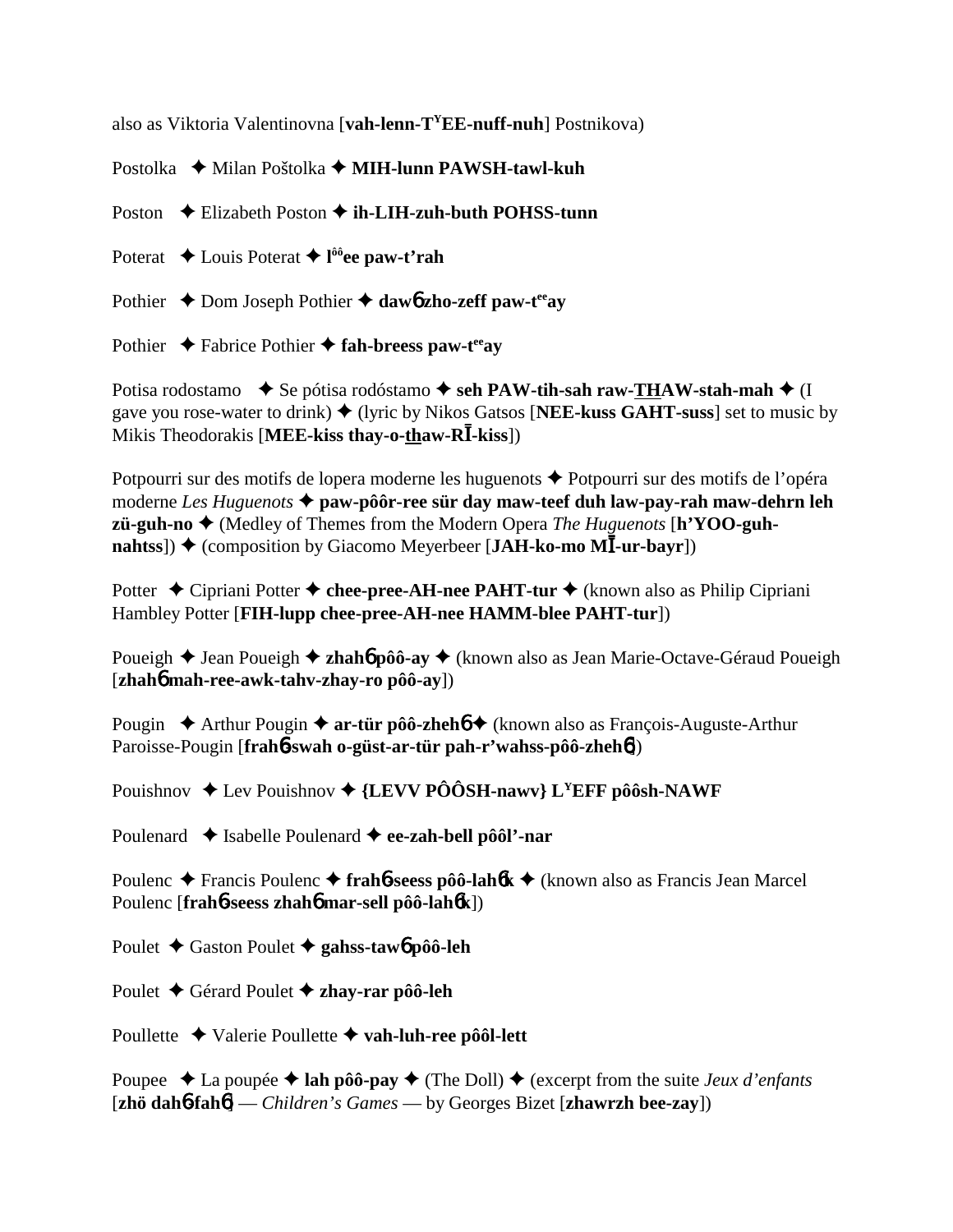Poupliniere **→** Alexandre-Jean-Joseph Le Riche de la Pouplinière → ah-leck-sah**6-dr'-zhah6** zho-zeff luh reesh duh lah pôô-plee-n<sup>ee</sup>ehr

Pour choeur dhommes a capella  $\triangle$  pour choeur d'hommes à capella  $\triangle$  pôôr kör dawm ah kah**pell-lah**  $\triangle$  (for unaccompanied male chorus)

Pour lenfant **→** Pour l'enfant **→ pôôr lah<sup>6</sup>-fah<sup>6</sup> →** (For the Child) → (excerpt from *Chants d'Auvergne* [**shah**6 **doh-vehrny'**] *— Songs of the Auvergne* [**o-vehrny'**], French folk songs collected by Joseph Canteloube [**zho-zeff kah**6**-t'lôôb**])

Pour mesdisans ne pour leur faulx parler **→ pôôr mess-dee-sah6 nuh pôôr lör fo par-lay →** (composition by Richard Loqueville [**ree-shar lohk-veel**])

Pour souhaitter  $\triangle$  pôôr sôô-ett-tay  $\triangle$  (As an Aspiration)  $\triangle$  (six-voice song from Medieval France by Josquin Despréz [**zhawss-keh**6 **day-pray**])

Pour un baiser  $\triangle$  pôôr ü**6** beh-zay  $\triangle$  (composition by Doncieux  $\text{[daw6-s}^{\text{ee}}\ddot{o}\text{]}$ ) and Tosti  $\text{TOH}$ **stee**])

Pourquoi me reveiller  $\triangle$  pôôr-kwah muh reh-veh-yay  $\triangle$  (excerpt from the opera *Werther* [**vehr-tur**]; music by Jules Massenet [**zhül {mahss-s'nay} mahss-s'neh**]; libretto by Édouard Blau [av-d<sup>ôô</sup>ar blo], Paul Milliet [pohl mee-v<sup>ee</sup>eh], and Georges Hartmann [zhawrzh HART**munn**] after Johann Wolfgang von Goethe [**YO-hahn VAWLF-gahng fawn GÖ-tuh**])

Pourquoi sattrister sur les maux  $\triangle$  Pourquoi s'attrister sur les maux  $\triangle$  **pôôr-kwah saht-treesstay sür leh mo ♦** (excerpt from *Choix d'airs de l'opéra "Zanetta"* [shwah dehr duh law-pay**rah "zah-nett-tah"**] — *Selected Airs From the Opera Zanetta* — by Daniel-François-Esprit Auber [**dah-neeell-frah**6**-swah-ess-pree o-bay**])

Pourtales ◆ Guy de Pourtalès ◆ gh<sup>ü</sup>ee duh pôôr-tah-less ◆ (known also as Guido James [**ghü ee-doh zhahm**] de Pourtalès)

Pousseur ◆ Henri Pousseur ◆ ah**6-ree pooss-sör** ◆ (known also as Henri Léon Marie Thérèse Pousseur [**ah**6**-ree lay-aw**6 **mah-ree teh-rayss pooss-sör**])

Pouvereau **←** Philippe Pouvereau ← fee-leep pôô-v'ro

Povera disgraziata  $\triangle$  Povera disgraziata!  $\triangle$  po-VAY-rah deess-grah-ts<sup>ee</sup>AH-tah!  $\triangle$  (excerpt from the opera *Il barbiere di Siviglia* [**eel bar-beeAY-ray dee see-VEE-leeah**] — *The Barber of Seville* [**suh-VILL**]; music by Gioachino Rossini [**j ohah-KEE-no rohss-SEE-nee**]; libretto by Cesare Sterbini [**chay-ZAH-ray stayr-BEE-nee**] after Pierre-Augustin Caron de Beaumarchais [**peeehr-o-güss-teh**6 **kah-raw**6 **duh bo-mar-sheh**] and Giuseppe Petrosellini [**joo-ZAYP-pay pay-tro-zayl-LEE-nee**])

Poveretto  $\triangle$  Il poveretto  $\triangle$  eel po-vay-RAYT-toh  $\triangle$  (The Beggar)  $\triangle$  (poem by Andrea Maffei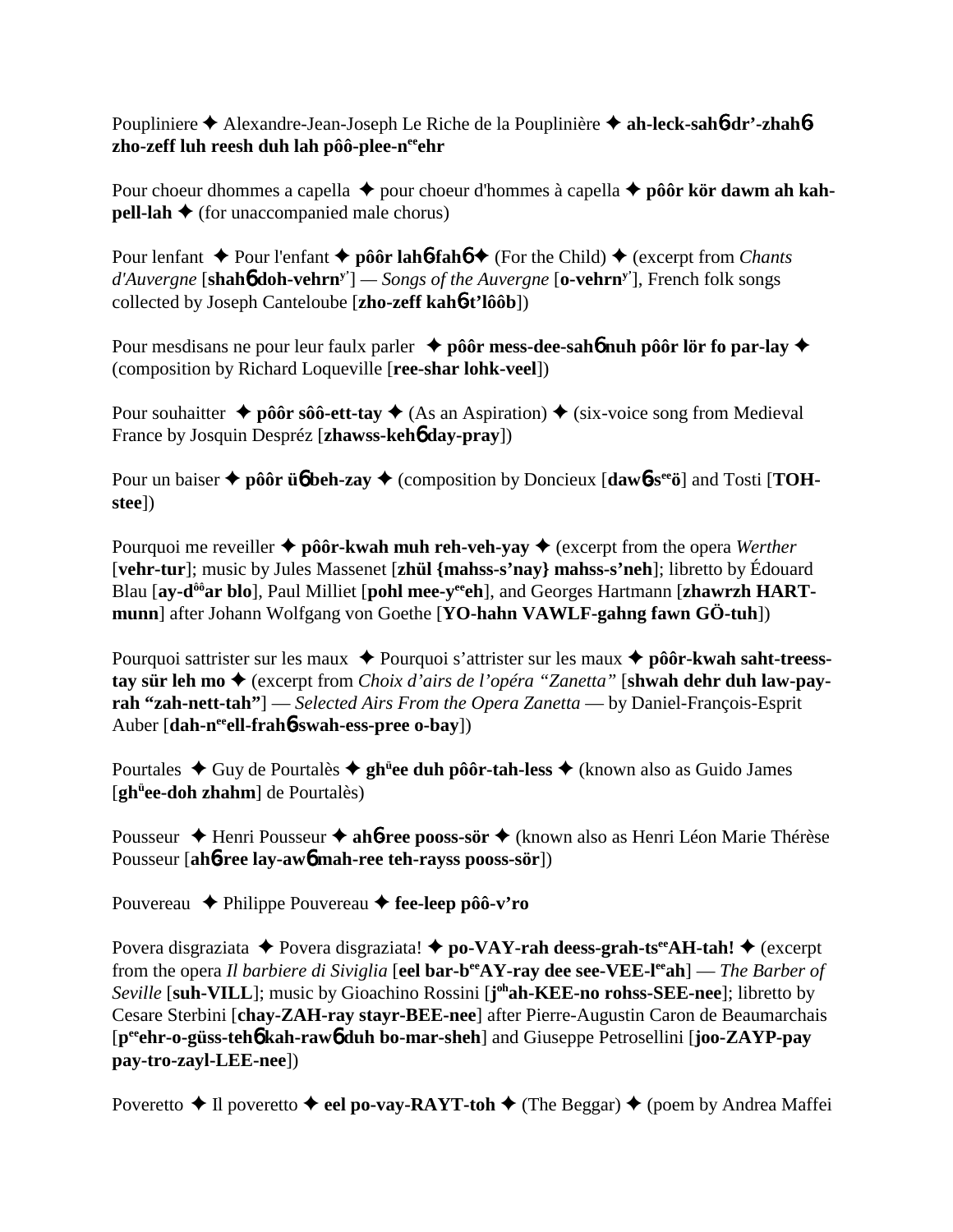[**ahn-DRAY-ah mahf-FAYEE**] set to music by Giuseppe Verdi [**joo-ZAYP-pay VAYR-dee**])

Povero ernesto cerchero lontana terra e se fia che ad altro oggetto ◆ Povero Ernesto! ... Cercherò lontana terra ... E se fia che ad altro oggetto  $\triangle$  **PO-vav-ro avr-NAY-stoh! ... chavrkay-RO lohn-TAH-nah TAYR-rah ... ay say FEE-ah kay ahd AHL-tro ohd-JAYT-toh** (aria from the opera *Don Pasquale* [dohn pah-sk<sup>oo</sup>AH-lay]; music by Gaetano Donizetti [gah<sup>ay</sup>-**TAH-no doh-nee-TSAYT-tee**]; libretto by Giovanni Ruffini [**jo-VAHN-nee roof-FEE-nee**] and Donizetti after Angelo Anelli [**ahn-JAY-lo ah-NAYL-lee**])

Povero pulcinella **←** Povero Pulcinella **← PO-vay-ro pool-chee-NAYL-lah ←** (song by Arturo Buzzi-Peccia [**ar-TOO-ro BOOT-tsee-PAY-chah**])

Povero rigoletto cortigiani vil razza dannata ◆ Povero Rigoletto ... Cortigiani, vil razza dannata **PO-vay-ro ree-go-LAYT-toh ... kohr-tee-JAH-nee, veel RAHT-tsah dahn-NAH-tah** (excerpt from the opera *Rigoletto* [**ree-go-LAYT-toh**]; music by Giuseppe Verdi [**joo-ZAYP**pay VAYR-dee]; libretto by Francesco Maria Piave [frahn-CHAY-sko mah-REE-ah p<sup>ee</sup>AH**vay**] after Victor Hugo [**{VICK-tur h'YOO-go} veek-tawr ü-go**])

Power  $\triangle$  Leonel Power  $\triangle$  LEE-aw-nell POW-wur  $\triangle$  (the first name is also spelled Lionel, Leonell, Leonelle, Leonellus, and Lyonel, and the last name is also spelled Powere and Polbero)

Powere  $\triangle$  Leonel Powere  $\triangle$  LEE-aw-nell POW-wur  $\triangle$  (the first name is also spelled Lionel, Leonell, Leonelle, Leonellus, and Lyonel, and the last name is also spelled Power and Polbero)

Pownall ◆ Mary Ann Pownall ◆ MEH<sup>UH</sup>-ree ANN POW-null

Powrot wiosny  $\triangle$  Powrót Wiosny  $\triangle$  **POHV-rôôt v<sup>ee</sup>AHSS-nih**  $\triangle$  (Spring's Return)  $\triangle$  (poem by G. Zieliński  $[(G. z<sup>ee</sup>eh-LEE<sup>6</sup>-skee]$  set to music by Stanisław Moniuszko [stah-N<sup>Y</sup>EESS**wahf mah-n<sup>ee</sup>ÔÔSH-kaw**])

Poj krasavica ◆ Ne poj, krasavica ◆ nih PAW<sup>EE</sup>, krah-SAH-vitt-suh ◆ (Do Not Sing to Me, My Darling) ◆ (poem by Alexander Sergeyevich Pushkin [**uh-l<sup>y</sup>ick-SAHN-d'r sehr-GAY-yehvihch POOSH-kinn**] set to music by Sergei Rachmaninov [**sehr-GAYEE rahk-MAH-ny ihnuff**])

Pozdro ◆ John Pozdro ◆ **JAHN POHZ-dro** ◆ (known also as John Walter [**WAWL-tur**] Pozdro)

Pozemkovsky Georgi Pozemkovsky **gay-AWR-ghee pah-zemm-KAWF-skee**

Pozniak **→** Bronisław Pozniak → brah-N<sup>Y</sup>EESS-wahf PAHZ-n<sup>ee</sup>ahk

Pozzo ◆ Pietro Pozzo **◆ p<sup>ee</sup>AY-tro POHT-tso** 

Prade Ernest la Prade **UR-nusst lah PRAYD**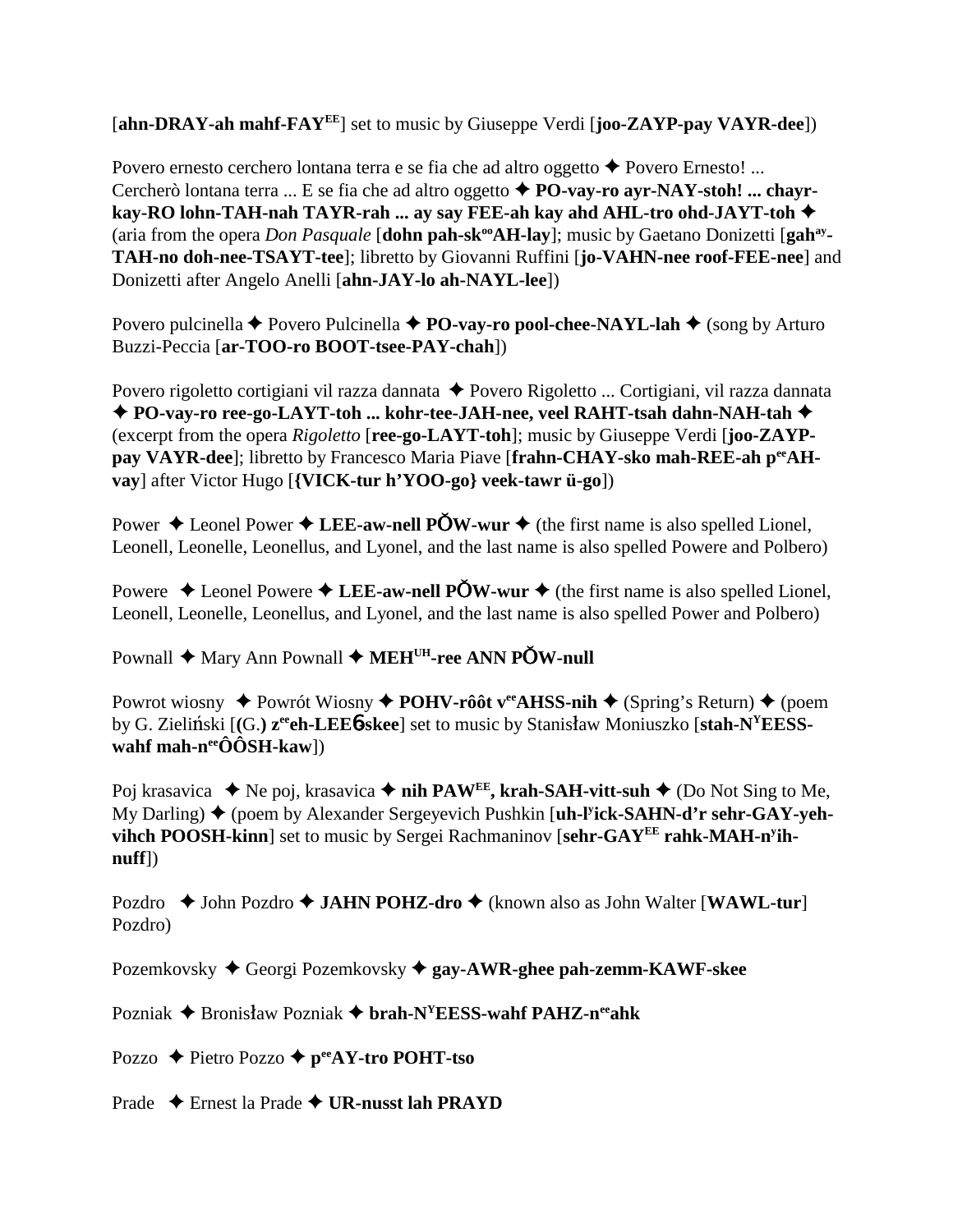## Pradel Georges Pradel **zhawrzh prah-dell**

Pradelli Francesco Molinari-Pradelli **frahn-CHAY-sko mo-lee-NAH-ree-prah-DAYL-lee**

Praeambulum ◆ pray-AHM-bôô-lôôm ◆ (prelude [PREH-l'yood]) ◆ (anonymous sacred composition for organ) (composition from *Partita No. 5* by Johann Sebastian Bach [**YO-hahn {suh-BASS-tihunn BAHK} zay-BAH-stihahn BAHK**])

Praefatio and sanctus  $\blacklozenge$  Praefatio and sanctus  $\blacklozenge$  **pray-FAH-t<sup>ih</sup>o (and) SAHNK-tôôss**  $\blacklozenge$ (Gregorian chant)

Praeludium  $\triangle$  pray-LOO-d<sup>ih</sup>ôôm  $\triangle$  (first number in *Partitas No. 1 and 5* by Johann Sebastian Bach  $[YO\text{-}hahn \{sub-BASS-t<sup>ih</sup>unn BAHK}\$  zay-BAH-st<sup>ih</sup>ahn BAHK $]$ )  $\blacklozenge$  (first number in each of *Suites 1-6 for Unaccompanied Cello* by Johann Sebastian Bach [**YO-hahn {suh-BASSt<sup>ih</sup>unn BAHK} zay-BAH-st<sup>ih</sup>ahn BAH<u>K</u>]) → (composition by George Perle [JAW-urj PURL])** 

Praeludium und allegro **→** Praeludium und Allegro **→ pray-LOO-d<sup>ih</sup>ôôm ôônt ahl-LAY-gro →** (composition by Fritz Kreisler [FRITTSS KRISS-lur])

Praeses  $\triangle$  preh-sess  $\triangle$  (master of ceremonies)  $\triangle$  (character in *Le malade imaginaire* [luh **mah-lahd ee-mah-zhee-nehr**] — *The Hypochondriac* — a play by Jean-Baptiste Molière [**zhah<sup>6</sup>-bah-teest maw-l<sup>ee</sup>ghr**], with music by Marc-Antoine Charpentier [**mark-ah<sup>6</sup>-twahn**] shar-pah**6**-t<sup>ee</sup>ay])

Praeter rerum seriem ◆ Praeter Rerum Seriem ◆ PRAY-ter REH-rôôm SAY-rih-emm ◆ (motet by Orlande de Lassus [**awr-lah**6**d duh lahss-sü**])

- Praetorius ◆ Ernst Praetorius ◆ EHRNST pray-TOH-r<sup>ih</sup>ôôss
- Praetorius ◆ Hieronymus Praetorius ◆ h<sup>ee</sup>eh-RO-nü-môôss pray-TOH-r<sup>ih</sup>ôôss
- Praetorius **→** Jacob Praetorius ◆ YAH<sup>AH</sup>-kawp pray-TOH-r<sup>ih</sup>ôôss
- Praetorius ◆ Jacobus Praetorius ◆ yah-KO-bôôss pray-TOH-r<sup>ih</sup>ôôss
- Praetorius ◆ Johannes Praetorius ◆ yo-HAHN-nuss pray-TOH-r<sup>ih</sup>ôôss
- Praetorius ◆ Michael Praetorius ◆ MIH-hah-ell pray-TOH-r<sup>ih</sup>ôôss

Praga  **←** Emilio Praga ← ay-MEE-lee **PRAH-gah** 

Prager philharmonischer chor ♦ Prager Philharmonischer Chor ♦ **PRAH-gur fill-har-MO-nih**shur KOHR **◆** Prague [PRAHG] Philharmonic Chorus

Prague **PRAHG**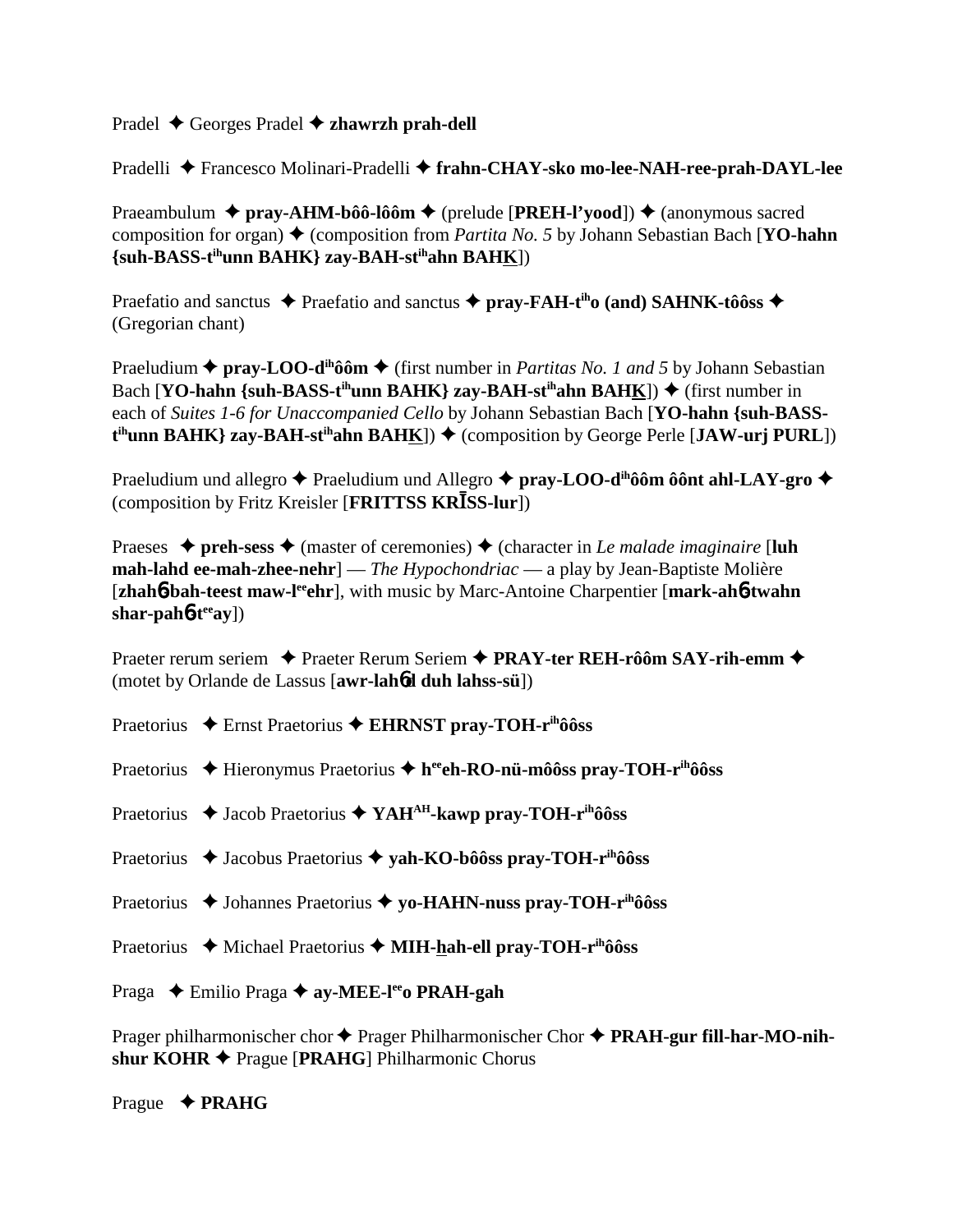Prague philharmonic chorus **◆** Prague Philharmonic Chorus ◆ **PRAHG** (Philharmonic Chorus)

Prandl ◆ Gertrud Grob-Prandl ◆ GHEHR-troot GROHP-PRAHN-d'l

Prashaj radast ◆ Prash'aj radast' ◆ prah-SH**I** RAH-dusst ◆ (Farewell, Happiness) ◆ (Russian folk song)

Pratella Francesco Balilla Pratella **frahn-CHAY-sko bah-LEEL-lah prah-TAYL-lah**

Pratico **→** Bruno Praticò → **BROO-no prah-tee-KO** 

Prats ◆ Marturià Prats ◆ mar-too-r<sup>ee</sup>AH PRAHTSS

Pratt ◆ Silas Gamaliel Pratt ◆ S**I-luss ga-muh-LEEL PRATT** 

Prausnitz Frederik Prausnitz **{FREH-duh-rick PRAHÔÔZ-nittz} FRAY-duh-rick PRAHÔÔSS-nittss**

Prayer to juno  $\triangle$  Prayer to Juno  $\triangle$  (Prayer to) **JOO-no**  $\triangle$  (excerpt from *Epithalamion* [eh**puh-thuh-LAY-mee-unn**] by Ralph Vaughan Williams [RAYF vawn WILL-l<sup>ih</sup>ummz])

Preambule  $\triangleq$  pray-ah**6**-bül  $\triangleq$  (composition from the *Partita No. 5 in G Major* by Johann Sebastian Bach [**YO-hahn {suh-BASS-tihunn BAHK} zay-BAH-stihahn BAHK**])

Preambule Préambule **pray-ah**6**-bül** (excerpt from the suite *Carnaval* [**kar-nah-vahl**] — *Carnival* — by Robert Schumann [**ROHOH-bert SHOO-mahn**]

Preambule et air de bravoure Préambule et air de bravoure **pray-ah**6**-bül ay ehr duh brah-vôôr ♦** (excerpt from *Le Bal Masqué* [**luh bahl mah-skay**] — *The Masked Ball* — a secular cantata [**kunn-TAH-tuh**] by Francis Poulenc [**frah**6**-seess pôô-lah**6**k**])

Precepteur  $\triangle$  Le Précepteur  $\triangle$  **luh pray-sepp-tör**  $\triangle$  (character in the opera *Les brigands* [**leh bree-gah**6] — *The Brigands* [**BRIH-gunndz**]; music by Jacques Offenbach [**ZHACK AWFfunn-bahk**]; libretto by Henri Meilhac [**ah**6**-ree meh-yack**] and Ludovic Halévy [**lü-daw-veek ah-lay-vee**])

Preces  $\triangle$  **PRAY-thayss**  $\triangle$  (Prayers)  $\triangle$  (anonymous sacred music from 16th-century Spain)

Precipitato **pray-chee-pee-TAH-toh**

Predieri **→** Antonio Predieri → ahn-TAW-n<sup>ee</sup>o pray-d<sup>ee</sup>AY-ree

Predieri ◆ Giacomo Cesare Predieri ◆ **JAH-ko-mo chay-ZAH-ray pray-d<sup>ee</sup>AY-ree** 

Predieri ◆ Giacomo Predieri ◆ **JAH-ko-mo pray-d<sup>ee</sup>AY-ree** ◆ (known also as Giacomo Maria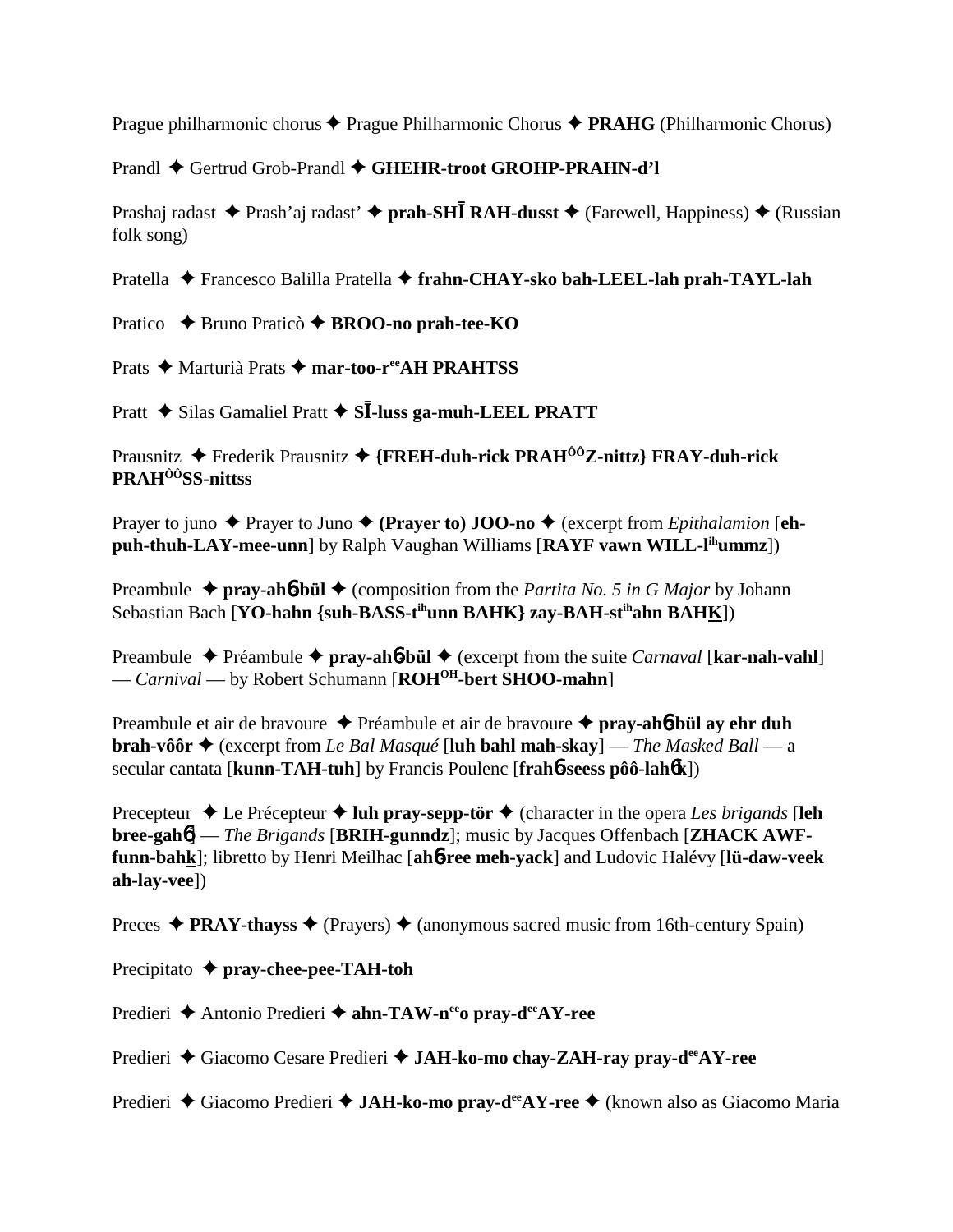## Predieri [JA**H-ko-mo mah-REE-ah pray-d<sup>ee</sup>AY-ree**])

Predieri ◆ Luca Antonio Predieri ◆ LOO-kah ahn-TAW-n<sup>ee</sup>o pray-d<sup>ee</sup>AY-ree

Predigerkirche erfurt ◆ Predigerkirche, Erfurt ◆ PRAY-dee-gur-kihr-huh, EHR-fôôrt ◆ (Prediger Church, Erfurt)

Pregardien **←** Christoph Prégardien ← **KRIH-stawf pray-gar-d<sup>ee</sup>ah**6

Preger **→** Leo Preger **→ leh-o pruh-zhay** 

Pregoneroz  $\rightarrow$  pray-go-nay-RAWTH  $\rightarrow$  (a medieval song of the Jews who were expelled from Spain in 1492 and who settled in Bosnia)

Preindl ◆ Josef Preindl ◆ YOH<sup>OH</sup>-zeff PR<sup>I</sup>N-d'l

Preiss ◆ Cornelius Preiss ◆ kawr-NAY-l<sup>ih</sup>ôôss PR**I**SS

Preissova ◆ Gabriela Preissová ◆ **GAH-pr<sup>ih</sup>eh-lah PRĪSS-saw-vah<sup>ah</sup>** 

Prelude ◆ Prélude ◆ pray-lüd ◆ (composition from *Suite Bergamasque* [s<sup>ü</sup>eet behr-gah**mahsk**] by Claude Debussy [**klohd deh-büss-see**])  $\triangle$  (composition from *Études d'exécution transcendante* [**ay-tüd degg-zay-kü-seeaw**6 **trah**6**-sah**6**-dah**6**t**] by Franz Liszt [**FRAHNZ LISST**)  $\triangle$  (composition from *Le tombeau de Couperin* [**luh taw6-bo duh kôô-p'reh6**] — *The Tomb of Couperin* — by Maurice Ravel [**mo-reess rah-vell**])  $\triangle$  (numbered compositions by Heitor Villa-Lobos [**ay-TAWR VEEL-luh-LO-bôôsh**]) ♦ (compositions by Charles Tomlinson Griffes [CHAH-rullz TAHM-l'n-s'n GRIFF-fuss])  $\blacklozenge$  (composition by Alexander Scriabin [uh-**Pick-SAHN-d'r skree-AH-binn**]) ◆ (excerpts from *Englische Suites* — *English Suites* — 2 and 3 by Johann Sebastian Bach [**YO-hahn {suh-BASS-tihunn BAHK} zay-BAH-stihahn BAHK**])  $\bullet$  (song by Pierre Attaingnant [p<sup>ee</sup>ehr aht-teh**6-n'yah6**])  $\bullet$  (excerpt from the suite *Pour le piano* [**pôôr luh p<sup>ee</sup>ah-no**] by Claude Debussy [**klohd deh-büss-see**])  $\triangle$  (composition by Serge Rachmaninoff [**sehr-GAY rahk-MAH-ny ih-nuff**])

Prelude and liebestod **→** Prelude and Liebestod ◆ (Prelude [PREH-l'yood] and) LEE-buss**toht** (excerpt from the opera *Tristan und Isolde* [**TRIH-stahn ôônt ee-ZAWL-tuh**], music and libretto by Richard Wagner [**RIH-hart VAHG-nur**])

Prelude and te deum  $\triangle$  Prélude and te Deum  $\triangle$  pray-lüd (and) tay DAY-ôôm  $\triangle$  (composition by Marc-Antoine Charpentier [**mark-ah**6**-twahn shar-pah**6**-teeay**])

Prelude du choral dorgue nun komm der heiden heiland ◆ Prélude du choral d'orgue "Nun komm der heiden Heiland" �� **pray-lüd dü kaw-rahl dawrg ''NOON KAWM dayr HĪ-dunn HĪ**lahnt" ♦ (composition by Johann Sebastian Bach [**YO-hahn** {suh-BASS-t<sup>ih</sup>unn BAHK} zay-**BAH-stihahn BAHK**])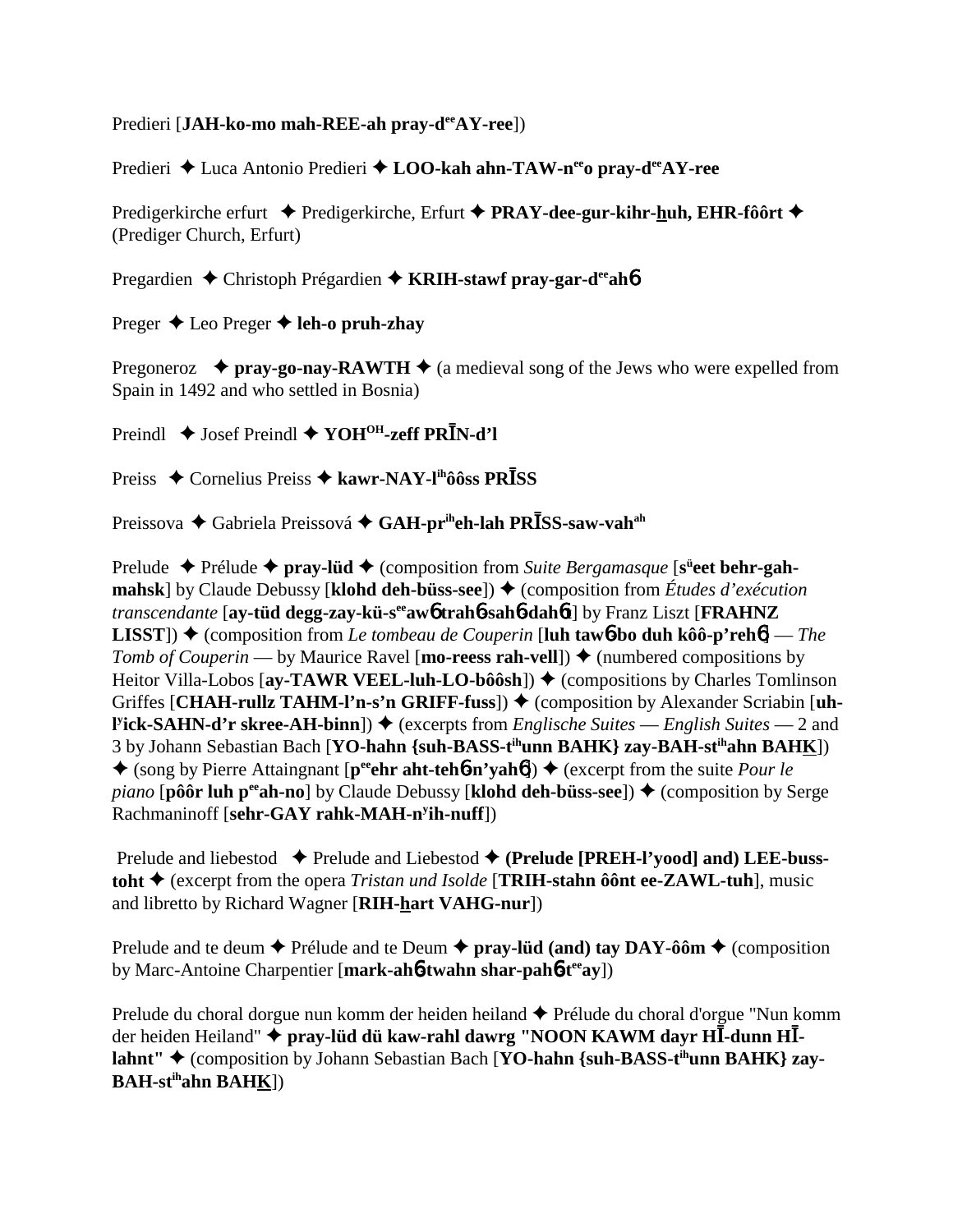Prelude en do majeur Prélude en do majeur **pray-lüd ah**6 **doh mah-zhör** (Prelude **[PREH-l'vood**] in C Major)  $\blacklozenge$  (composition by Johann Sebastian Bach [YO-hahn {suh-BASS-] **t ihunn BAHK} zay-BAH-stihahn BAHK**])

Prelude et fugue en do diese majeur **→** Prélude et fugue en do diese majeur ◆ **pray-lüd ay füg ah6** doh d<sup>ee</sup>ezz mah-zhör  $\triangle$  (Prelude [PREH-l'yood] and Fugue [f'yoog] in C Sharp Major)  $\triangle$ (composition by Johann Sebastian Bach [**YO-hahn {suh-BASS-tihunn BAHK} zay-BAHstihahn BAHK**])

Prelude et fugue en do majeur Prélude et fugue en do majeur **pray-lüd ay füg ah**6 **doh mah-zhör**  $\blacklozenge$  (Prelude [**PREH-l'yood**] and Fugue [**f'yoog**] in C Major)  $\blacklozenge$  (composition by Johann Sebastian Bach [**YO-hahn {suh-BASS-tihunn BAHK} zay-BAH-stihahn BAHK**])

Prelude et fugue en mi mineur no ten ◆ Prélude et fugue en mi mineur N° 10 ◆ **pray-lüd ay füg ah6** mee mee-nör No. 10  $\blacklozenge$  (Prelude [PREH-l'yood] and Fugue [f'yoog] in *e* Minor No. 10)  $\blacklozenge$ (composition by Johann Sebastian Bach [**YO-hahn {suh-BASS-tihunn BAHK} zay-BAHstihahn BAHK**])

Prelude in fa majeur Prélude en fa majeur **pray-lüd ah**6 **fah mah-zhör** (Prelude **[PREH-l'yood**] in F Major)  $\blacklozenge$  (composition by Johann Sebastian Bach [YO-hahn {suh-BASS**t ihunn BAHK} zay-BAH-stihahn BAHK**])

Prelude pour choral d'orgue no one ◆ Prélude pour choral d'orgue N° 1 ◆ **pray-lüd pôôr kawrahl dawrg** No. 1  $\blacklozenge$  (Prelude [**PREH-l'vood**] for Organ Chorale No. 1)  $\blacklozenge$  (composition by Johann Sebastian Bach [**YO-hahn {suh-BASS-tihunn BAHK} zay-BAH-stihahn BAHK**])

Prelude quasi adagio ◆ Prélude. Quasi adagio ◆ pray-l**üd. k<sup>oo</sup>AH-zee ah-DAH-jo ◆** (excerpt from the symphonic suite *Pelléas et Mélisande* [**puhl-lay-ahss ay may-lee-zah**6**d**] by Gabriel Fauré [**gah-breeell fo-ray**])

Prelude theme et variations **→** Prélude, thème et variations **→ pray-lüd, temm ay vah-r<sup>ee</sup>ah**s<sup>ee</sup>aw**6 →** (Prelude [**PREH-l'vood**], Theme and Variations) ◆ (suite by Gioacchino Rossini [**j ohahk-KEE-no rohss-SEE-nee**])

Prelude tregian pavan and galliard ♦ Prelude; 'Tregian' Pavan & Galliard ♦ PREH-l'yood; **TREE-junn puh-VAHN and**  $GA<sup>L</sup>$ **-l<sup>ih</sup>urd**  $\blacklozenge$  (No. 5 in *The 'Second Cycle' of Pavans* [puh-**VAHNS**] *and Galliards* [**GAL-lihurdz**] from about 1590 to 1623 compiled by Davitt Moroney [**DA-vitt muh-RO-nee**])

Prelude tres vite  $\triangle$  Prélude — Tres vite  $\triangle$  pray-lüd — treh veet  $\triangle$  (excerpt from the *Suite in g Minor* by Johann Sebastian Bach [**YO-hahn {suh-BASS-tihunn BAHK} zay-BAH-stihahn BAHK**])

Prelude y allegro  $\triangle$  pray-LOO-day ee ah-l'YAY-gro  $\triangle$  (composition by Murcia [MOOR**theeah**])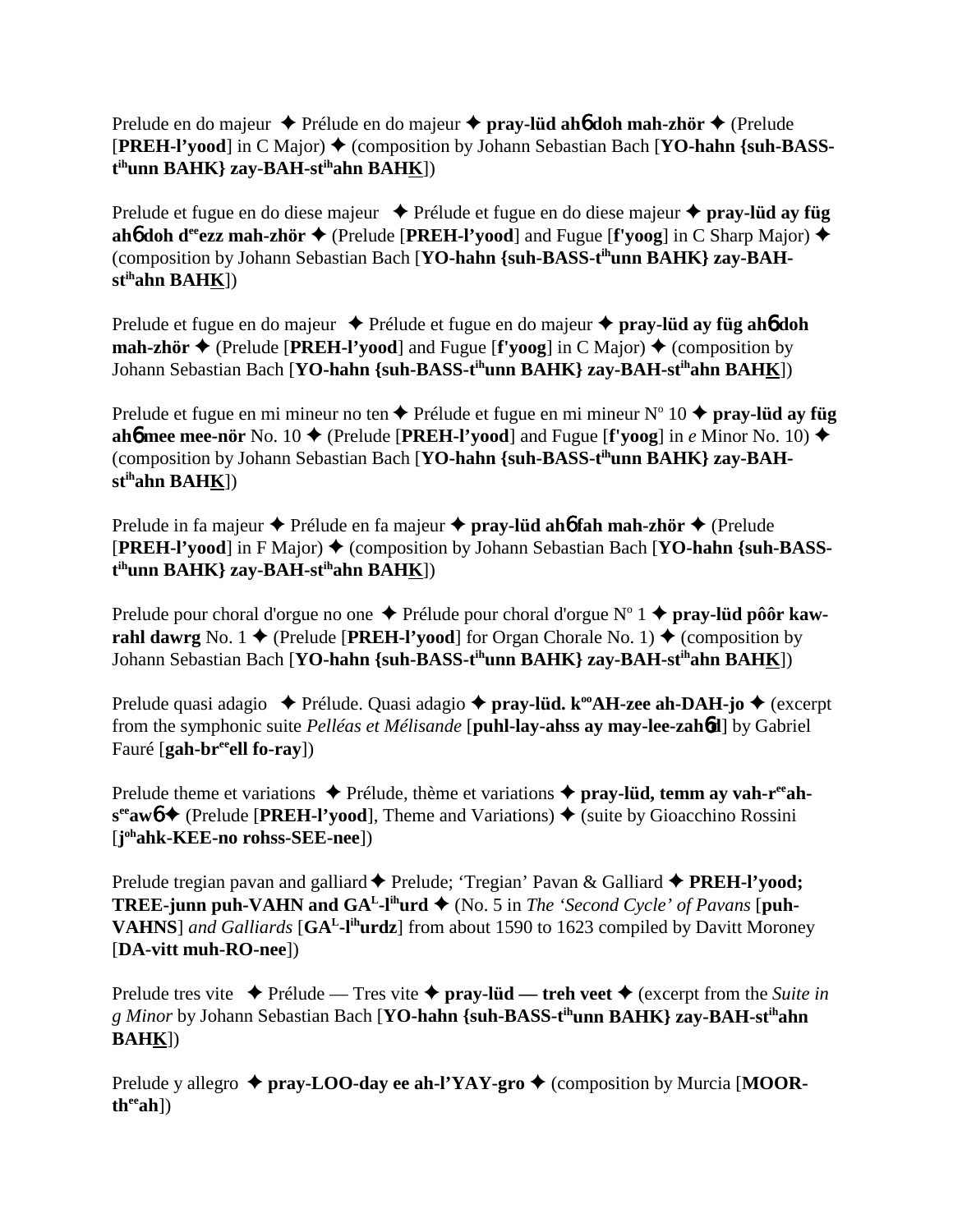Preludes **pray-LOO-dayss** (compositions by Francisco Tárrega [**frahn-THEESS-ko TAR-ray-gah**])

Preludes  $\rightarrow$  Préludes  $\rightarrow$  **pray-lüd**  $\rightarrow$  (title given by Claude Debussy [**klohd deh-büss-see**] to books of songs he wrote)

Preludes and fugues  $\triangle$  Preludes and Fugues  $\triangle$  **PREH-l'yoodz** (and) f'YOOGZ  $\triangle$ (compositions found in *Das wohltemperierte Klavier I* [**dahss VOHL-temm-puh-reer-tuh klah-FEER I** — *The Well-Tempered Klavier* [**klah-FEER**], *Book I* — by Johann Sebastian Bach [**YO-hahn {suh-BASS-tihunn BAHK} zay-BAH-stihahn BAHK**])

Preludio ◆ pray-LOO-the<sup>eo</sup> ◆ (Prelude) ◆ (excerpt from the *Suite compostelana* [s<sup>ü</sup>eet kawm**pawss-tay-LAH-nah**], pertaining to the people of Santiago de Compostela [**sahn-tee-AH-go day kawm-pawss-TAY-lah**], a small administrative district in northwestern Spain, by Federico Mompou [**feh-theh-REE-ko mawm-PO<sup>OO</sup>]**)

Preludio sinfonico  $\triangle$  pray-LOO-d<sup>ee</sup> oseen-FO-nee-ko  $\triangle$  (composition by Giacomo Puccini [**JAH-ko-mo poo-CHEE-nee**])

Premier commissaire  $\triangle$  pruh-m<sup>ee</sup>ay kawm-meess-sehr  $\triangle$  (first commissioner)  $\triangle$  (character in the opera *Dialogues des carmélites* [**deeah-lawg day kar-may-leet**] — *Dialogues of the Carmelites* [**KAR-muh-ltss**]; music by Francis Poulenc [**frah**6**-seess pôô-lah**6**k**], libretto by Poulenc after Georges Bernanos [**zhawrzh behr-nah-nawss**])

Premier concert  $\triangle$  pruh-m<sup>ee</sup>ay kawb-sehr  $\triangle$  (First Concert)  $\triangle$  (compositions by François Couperin [**frah**6**-swah kôô-p'reh**6])

Premiere jour de mai ◆ Le première jour de mai ◆ luh pruh-m<sup>ee</sup>ehr zhôôr duh meh ◆ (The First Day of May)  $\blacklozenge$  (song by Charles Gounod [sharl gôô-no])

Premru ◆ Raymond Premru ◆ RAY-munnd PREMM-roo ◆ (known also as Ravmond Eugene [**yôô-JEEN**] Premru)

Prendiditos de la mano ◆ Prendiditos de la Mano ◆ prayn-dee-THEE-tawss day lah MAH-no (Hand in Hand) (poem by Miguel Camino [**mee-GHELL kah-MEE-no**] set to music by Carlos López Buchardo [**KAR-lawss LO-pess boo-CHAR-doh**])

Prenen **→** Paul Prenen → PAH<sup>ÔÔ</sup>L PRAY-nenn

Preobrazhensky **→** Anton Preobrazhensky → ahn-TAWN pray-uh-brah-ZHENN-skee → (known also as Anton Viktorovich [**VEEK-tuh-ruh-vihch**] Preobrazhensky)

Pres  $\triangle$  Josquin des Prés  $\triangle$  **zhawss-kehô day pray**  $\triangle$  (the last name is also represented as Després, Des Préz, and Despréz)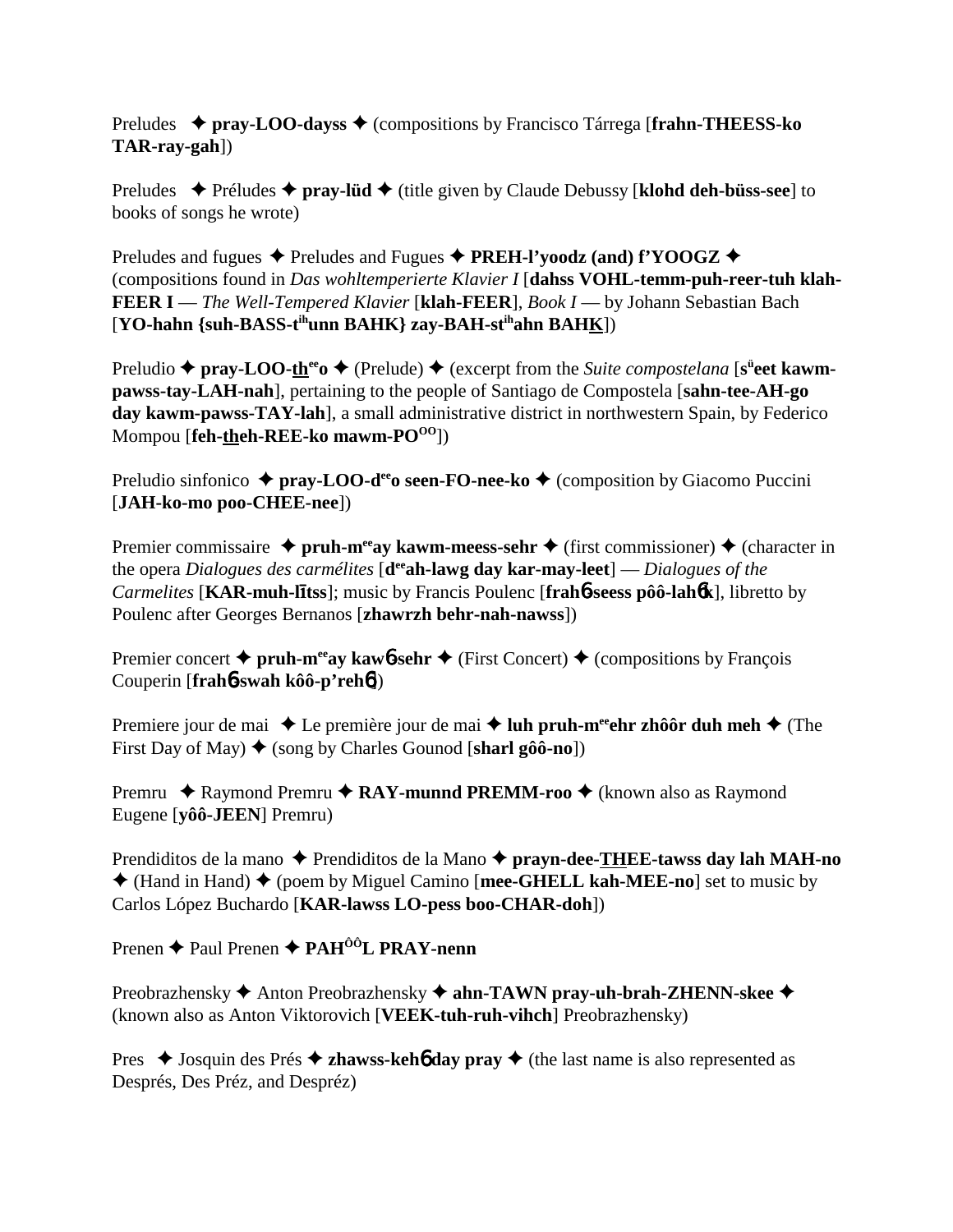Presens dies  $\triangle$  PRAY-zennss DIH-ayss  $\triangle$  (Today let our praises)  $\triangle$  (excerpt from the 13thcentury manuscript Carmina Burana [kar-MEE-nah boo-RAH-nah])

Presents ♦ Les présents ♦ leh pray-zaho ♦ (The Presents) ♦ (poem by Villiers de l'Isle-Adam [vee-l<sup>ee</sup>ay duh leel-ah-dah<sup>6</sup>] set to music by Gabriel Fauré [gah-br<sup>ee</sup>ell fo-ray])

Presle  $\triangle$  Jacques de la Presle  $\triangle$  zhack duh lah prell

Pressentia com la mar  $\triangle$  Jo et pressentia com la mar  $\triangle$  YO teh press-senn-TEE-ah kawm lah **MAR**  $\blacklozenge$  (I Envisaged You Like the Sea)  $\blacklozenge$  (an excerpt from the suite *Combat del somni* [kawm-BAHT dell SAWM-nee] — Dream Conflict — by Federico Mompou [feh-theh-REE**ko mawm-PO**<sup>00</sup>]  $\blacklozenge$  (the second word in the title should be "te")

Pressler ♦ Menahem Pressler ♦ meh-NAH-hemm PREZZ-lur

Presti  $\triangle$  Ronald Lo Presti ← RAH-nulld lo PRESS-tee

Prestia ◆ Giacomo Prestia ◆ JAH-ko-mo PRAY-st<sup>ee</sup>ah

Prestissimo ◆ pray-STEESS-see-mo

Presto  $\rightarrow$  **PRAY-stoh**  $\rightarrow$  (Italian pronunciation)

Presto con fuoco  $\rightarrow$  PRAY-stoh kohn f<sup>oo</sup>O-ko

Presto energico  $\triangle$  PRAY-stoh ay-nayr-JEE-ko

Presto in moto perpetuo  $\rightarrow$  PRAY-stoh een MO-toh payr-PAY-t<sup>oo</sup>o

Presto inquieto  $\triangle$  PRAY-stoh een-k<sup>oo</sup>ee-AY-toh

Presto ma non tanto  $\rightarrow$  PRAY-stoh mah nohn TAHN-toh

Presto ruvido  $\rightarrow$  PRAY-stoh roo-VEE-doh

Presto scherzando ◆ PRAY-stoh skayr-TSAHN-doh

Presto su mario mario → Presto, su! Mario! Mario! → PRAY-stoh, soo! MAH-r<sup>ee</sup>o! MAH- $\mathbf{r}^{\text{ee}}$ o!  $\blacklozenge$  (excerpt from the opera *Tosca* [**TOH-skah**]; music by Giacomo Puccini [JAH-ko-mo] poo-CHEE-nee]; libretto by Luigi Illica [I°EE-jee eel-LEE-kah] and Giuseppe Giacosa [joo-ZAYP-pay jah-KO-zah] after Henri Murger [ah6-ree mür-zhay])

Pretiosum  $\rightarrow$  O pretiosum  $\rightarrow$  O preh-t<sup>ee</sup>O-sôôm  $\rightarrow$  (O Precious)  $\rightarrow$  (motet [mo-TETT] by Marc Antoine Charpentier [mark ah6-twahn shar-pah6-teeav])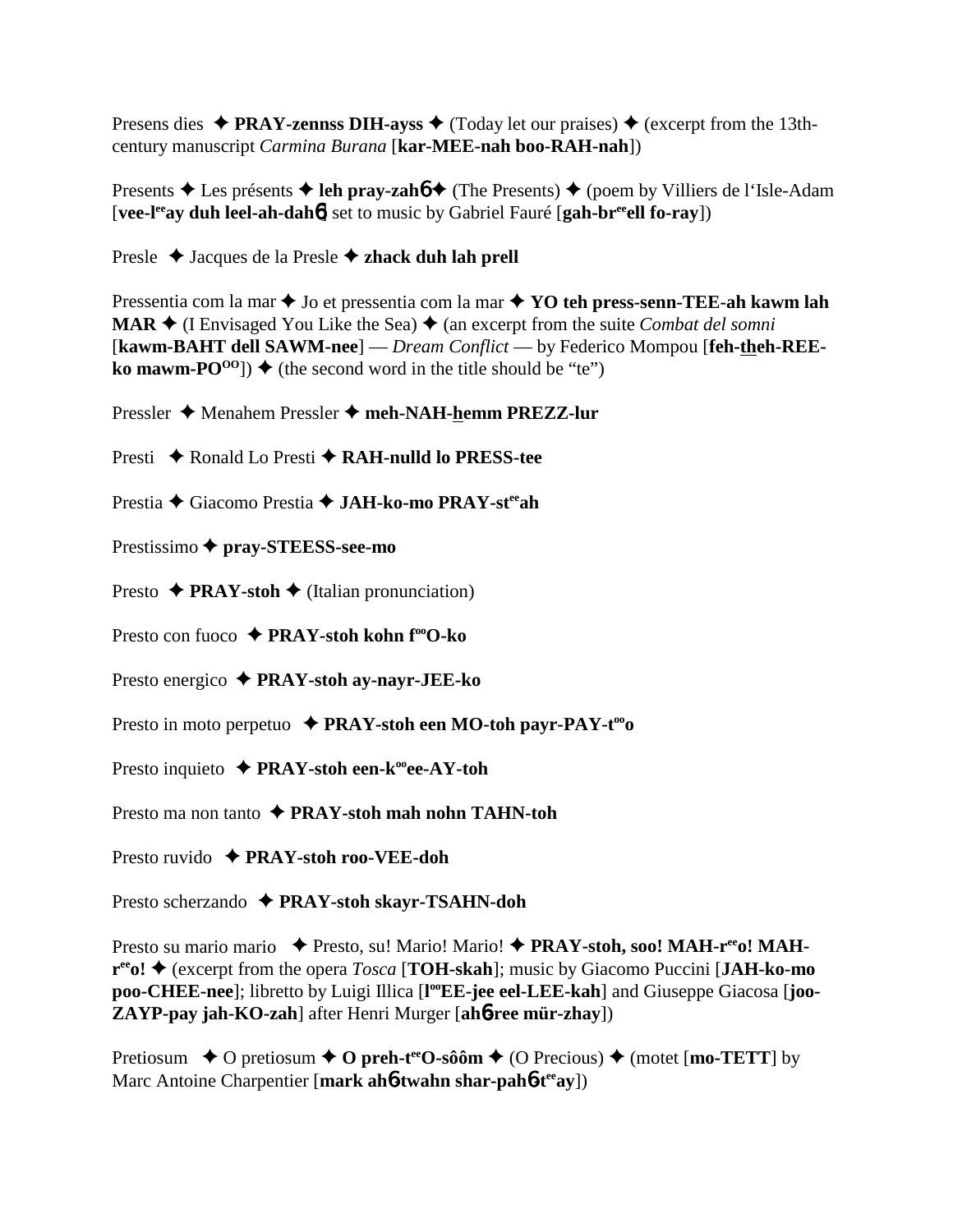## Pretre Georges Prètre **zhawrzh preh-tr'**

Pretres de baal il va venir  $\triangle$  O prêtres de Baal ... Il va venir  $\triangle$  o preh-tr' duh bahl ... eel vah **vuh-neer**  $\triangle$  (excerpt from the opera *Le prophète* [**luh praw-fett**] — *The Prophet*; music by Giacomo Meyerbeer [JAH-ko-mo MI-ur-bayr] and libretto by Eugène Scribe [ö-zhenn **skreeb**])

Pretresse  $\triangle$  Prêtresse  $\triangle$  preh-tress  $\triangle$  (priestess)  $\triangle$  (character in the opera *Iphigénie en Tauride* [**ee-fee-zhay-nee ah**6 **toh-reed**]; music by Christoph Willibald von Gluck [**KRIH-stawf VILL-lee-bahlt fawn GLÔÔK**]; libretto by Nicolas-François Guillard [**nee-ko-lah-frah**6**-swah ghee-yar**], based on Euripides [**yôô-RIH-puh-deez**])

Preucil **→** William Preucil ◆ **WILL-l<sup>ih</sup>umm PROO-s'l** 

Previn ◆ André Previn ◆ AHN-dray PREH-vunn ◆ (known also as André George [JAW**urj**] Previn)

Previtali **←** Fernando Previtali ← fayr-NAHN-doh pray-vee-TAH-lee

Prevost ◆ André Prévost ◆ ah**6-dray pray-vo** ◆ (known also as Joseph Gaston Charles [zho**zeff gahss-taw**6 **sharl**] André Prévost)

Prevost Antoine-François Prévost **ah**6**-twahn-frah**6**-swah pray-vo**

Prevost Eugène-Prosper Prévost **ö-zhenn-prawss-pay pray-vo**

Prey Claude Prey **klohd pray**

Prey ◆ Hermann Prey ◆ HEHR-mahn PR<sup>T</sup>

Preyer ♦ Carl Adolph Preyer ♦ KARL AH-dawlf PRI-ur

Preyer ◆ Gottfried von Preyer ◆ GAWT-freet fawn PRI-ur

Prez  $\triangleleft$  Josquin des Préz  $\triangleleft$  **zhawss-kehô day pray**  $\triangleleft$  (the last name is also represented as Despréz, Des Prés, and Després)

Preziosilla  $\triangle$  pray-ts<sup>ee</sup> o-ZEEL-lah  $\triangle$  (character in the opera *La forza del destino* [lah FOHR**tsah dayl day-STEE-no**] — *The Force of Destiny*; music by Giuseppe Verdi [**joo-ZAYP-pay VAYR-dee**]; libretto by Francesco Maria Piave [**frahn-CHAY-sko mah-REE-ah peeAH-vay**] after Angel P. De Saavedra [**ahn-HELL (**P.**) day sah-VAY-drah**])

Prianishnikov ◆ Ippolit Prianishnikov ◆ eep-pah-L<sup>Y</sup>ITT pr<sup>ih</sup>ah-N<sup>Y</sup>IHSH-n<sup>y</sup>ih-kuff ◆ (known also as Ippolit Petrovich [**pih-TRAW-vihch**] Prianishnikov)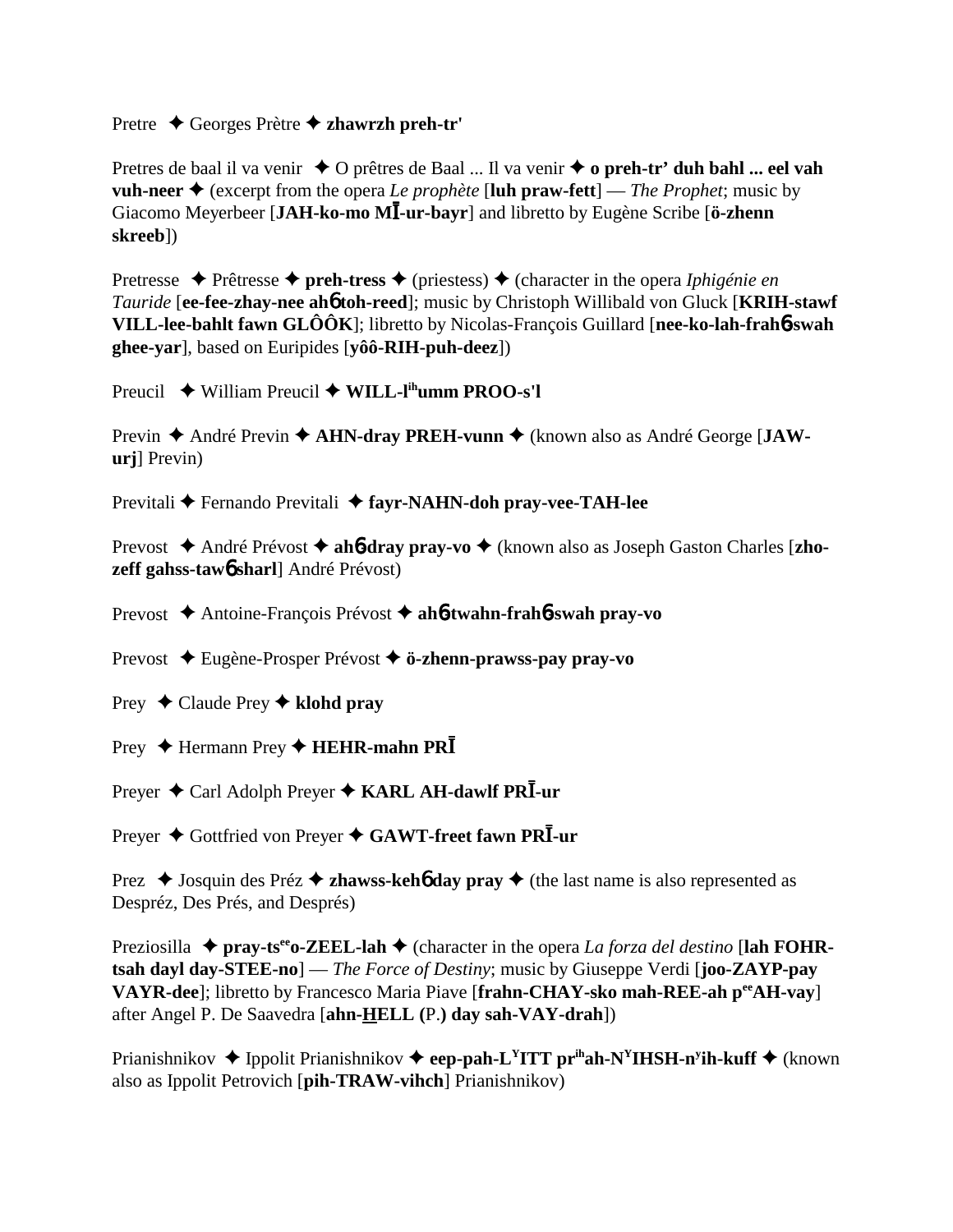Pribyl ◆ Vilém Přibyl ◆ VIH-leh<sup>eh</sup>mm p<sup>r</sup>SHIH-bill

Price ♦ Leontyne Price ♦ LEE-unn-teen PRISS ♦ (known also as Mary Violet [MEH<sup>UH</sup>-ree  $V\bar{l}$ -uh-lutt] Leontyne Price)

Price  $\triangle$  Margaret Price  $\triangle$  (known also as Margaret Berenice Price [MAR-guh-rutt BEH-ruh $ness PR<sub>BS</sub>$ ])

Priday ← Elisabeth Priday ← ih-LIH-zuh-buth PR $\overline{I}$ -day

Prieberg  $\blacklozenge$  Fred K. Prieberg  $\blacklozenge$  FRETT (K.) PREE-behrk

Priere pour demander pardon davoir cede a la tristesse ◆ Prière pour demander pardon d'avoir cédé à la tristesse  $\triangle$  pree-ehr pô ôr deh-mah b-day par-daw b dah-vwar say-day ah lah treesstess  $\triangle$  (poem by Léon Chancerel [lay-awb shahb-suh-rell] set to music by Jacques Chailley [zhack shah<sup>ee</sup>-yee])

Prigioniero  $\triangle$  Il prigioniero  $\triangle$  eel pree-jo-n<sup>ee</sup>AY-ro  $\triangle$  (The Prisoner)  $\triangle$  (song by Giovanni Gastoldi [jo-VAHN-nee gah-STOHL-dee])

Prigozhin ◆ Lucian Prigozhin ◆ loo-s<sup>ee</sup>AHN pree-GAW-zhinn ◆ (known also as Lucian Ambramovich [ahm-BRAH-muh-vihch] Prigozhin)

Prihoda ◆ Váša Příhoda ◆ VAH<sup>AH</sup>-shah p<sup>r</sup>SHEE<sup>EE</sup>-haw-dah

Prill  $\triangle$  Emil Prill  $\triangle$  AY-mill PRILL

Prill  $\bigstar$  Karl Prill  $\bigstar$  KARL PRILL

Prill  $\triangle$  Paul Prill  $\triangle$  PAH<sup>ÔÔ</sup>L PRILL

Prima  $\triangle$  Louis Prima  $\triangle$  LOO-ee PREE-mah

Prima la musica e poi le parole  $\triangle$  PREE-mah lah MOO-zee-kah ay PO<sup>EE</sup> lay pah-RO-lay  $\triangle$ (First the Music and Then the Words)  $\triangle$  (an opera, with music by Antonio Salieri [ahn-TAWn<sup>ee</sup>o sah-l<sup>ee</sup>AY-ree] and libretto by Giovanni Battista Casti [jo-VAHN-nee baht-TEE-stah **KAH-stee**])

Prima la musica poi le parole  $\triangle$  Prima la musica, poi le parole  $\triangle$  **PREE-mah lah MOO-zee**kah, PO<sup>EE</sup> lay pah-RO-lay  $\triangle$  (First the Music, Then the Words)  $\triangle$  (an opera, with music by Antonio Salieri [ahn-TAW-n<sup>ee</sup>o sah-l<sup>ee</sup>AY-ree] and libretto by Giovanni Battista Casti [jo-**VAHN-nee baht-TEE-stah KAH-steel)** 

Prima serie dei cori di michelangelo buonarroti il giovane ◆ Prima serie dei cori di Michelangelo Buonarroti il Giovane ◆ PREE-mah SAY-ree day dayee KO-ree dee mee-kay-LAHN-jay-lo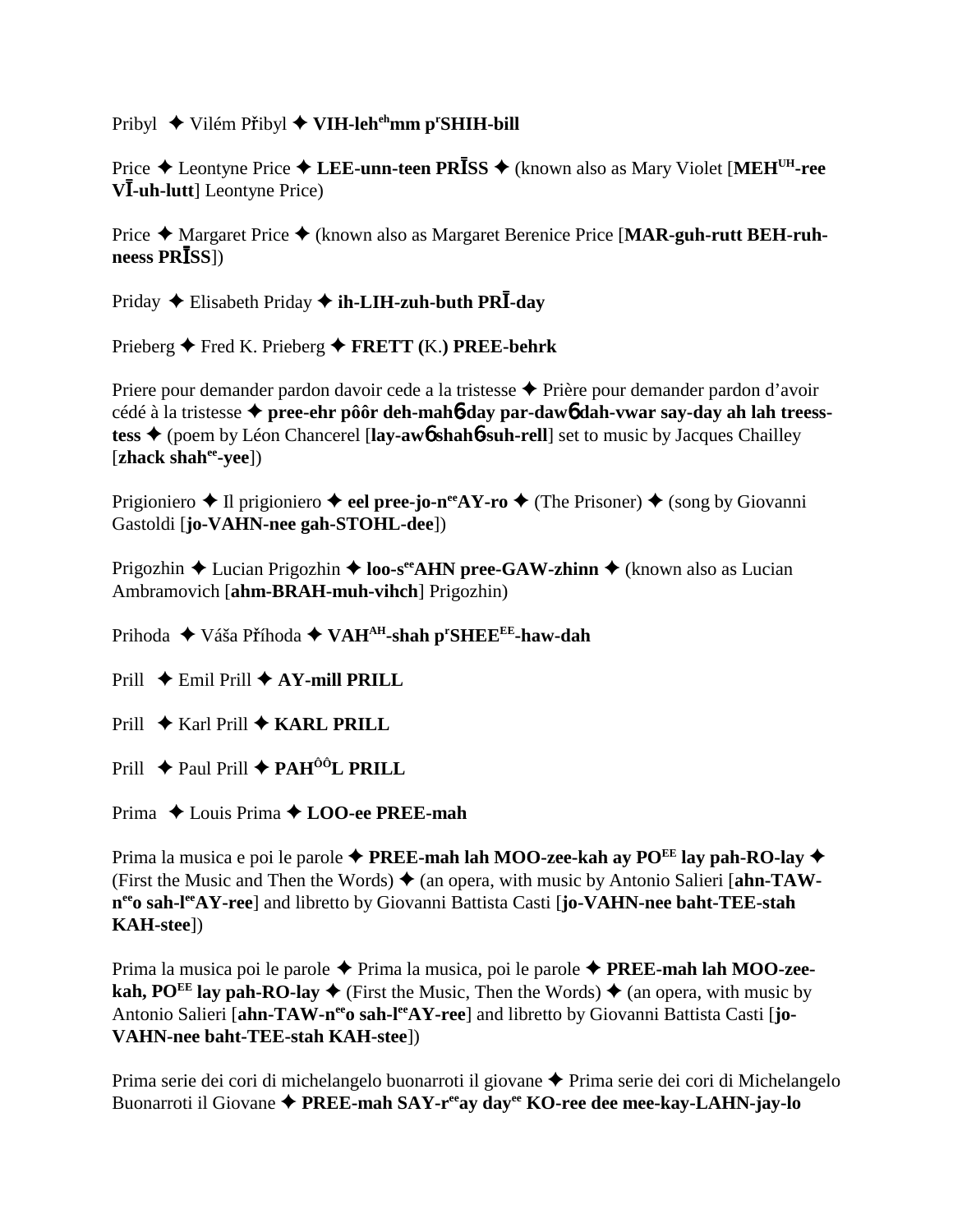**bwo-nar-RO-tee eel jo-VAH-nay**  $\blacklozenge$  (poems by Michelangelo Buonarroti the Younger set to music in six series of choruses by Luigi Dallapiccola [l<sup>oo</sup>EE-jee dah-lah-PEEK-ko-lah], of which the first series includes the *Chorus of Unhappy Husbands* and the *Chorus of Unhappy Wives*)

Prihoda ◆ Váša Příhoda ◆ VAH<sup>AH</sup>-shah p<sup>r</sup>SHEE<sup>EE</sup>-haw-dah

Prima verba **→ pree-mah vehr-bah →** (poem by Charles van Lerberghe [**SHAR-luh vunn LEHR-ber-guh**] set to music by Gabriel Fauré [gah-br<sup>ee</sup>ell fo-ray])

Prima vez  $\triangle$  La prima vez  $\triangle$  **lah PREE-mah vehth**  $\triangle$  (The First Time)  $\triangle$  (traditional song of the Spanish Jews)

Primavera  $\triangle$  La primavera  $\triangle$  **lah pree-mah-VAY-rah**  $\triangle$  (Spring)  $\triangle$  (composition by Reynaldo Hahn [**ray-NAHL-doh HAHN**])

Primo libro de madrigali **→** Il primo libro de madrigali **→ eel PREE-mo LEE-bro day mahdree-GAH-lee** (The first book of madrigals [**MADD-rih-gullz**] by Johann Grabbe [**YO-hahn GRAHB-buh**])

Primo vere  $\triangle$  **PREE-mo VAY-ray**  $\triangle$  (*Spring* — a group of poems from the 13th-century manuscript *Carmina Burana* [**kar-MEE-nah boo-RAH-nah**] set to music by Carl Orff [**KARL AWRF**])

Primus doctor  $\triangle$  Primus Doctor  $\triangle$  **pree-müss dawk-tawr**  $\triangle$  (first doctor)  $\triangle$  (character in *Le malade imaginaire* [**luh mah-lahd ee-mah-zhee-nehr**] — *The Hypochondriac* — a play by Jean-Baptiste Molière [zhah**6-bah-teest maw-l<sup>ee</sup>ehr**], with music by Marc-Antoine Charpentier [**mark-ah**6**-twahn shar-pah**6**-teeay**])

Prince  $\triangle$  Le Prince  $\triangle$  **luh preenss**  $\triangle$  (The Prince, The Duke of Mantua)  $\triangle$  (character in the opera *Les brigands* [**leh bree-gah**6] — *The Brigands* [**BRIH-gunndz**]; music by Jacques Offenbach [**ZHACK AWF-funn-bahk**]; libretto by Henri Meilhac [**ah**6**-ree meh-yack**] and Ludovic Halévy [**lü-daw-veek ah-lay-vee**])

Prince  $\triangle$  Le Prince  $\triangle$  **luh prehoss**  $\triangle$  (The Prince)  $\triangle$  (character in the opera *L'amour des trois oranges* [**lah-môôr day tr'wah aw-rah**6**zh**] *— The Love for Three Oranges*; music by Serge Prokofiev [**sehr-GAY prah-KAW-fiheff**]; libretto by Prokofiev after Carlo Gozzi [**KAR-lo GOHT-tsee**])

Prince arjuna ◆ Prince Arjuna ◆ (**Prince**) ar-**JOO-nah** ◆ (character in the opera *Satyagraha* [**saht-yeeAH-grah-hah**] — *To Insist on the Truth*; music by Philip Glass [**FIH-lupp GLASS**] and libretto by Constance DeJong [**KAHNT-stunntss duh-ZHAWNG**])

Prince gremin  $\triangle$  Prince Gremin  $\triangle$  (Prince) GRAY-minn  $\triangle$  (character in the opera *Eugen Onegin* or *Yevgeny Onegin* [**yevv-GAY-nee ah-NYAY-ghinn**]; music by Peter Ilyich Tchaikovsky [**p'YAW-t'r ill-YEECH {chahih-KAWF-skee} chay-KAWF-skee**]; libretto by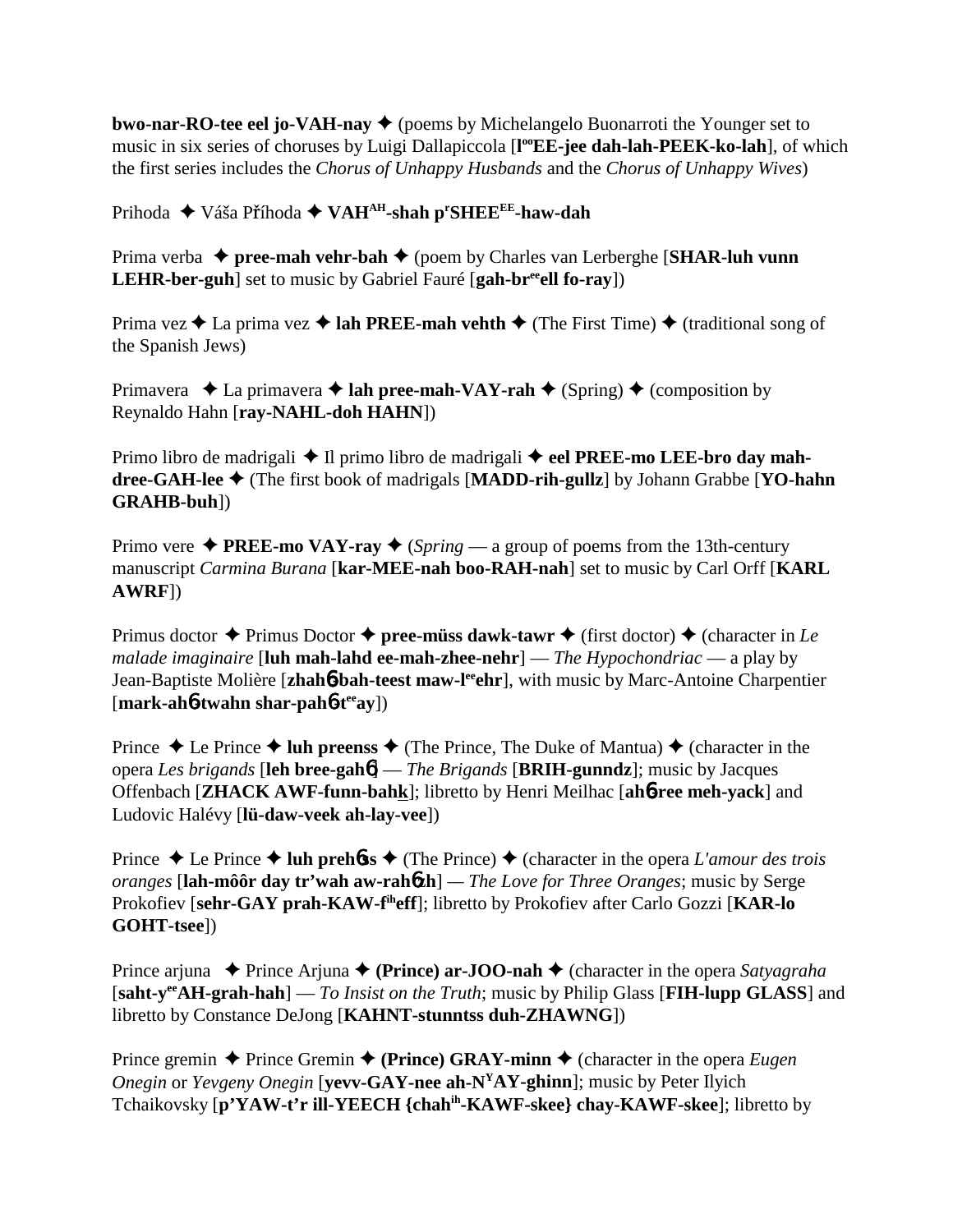Konstantin Shilovsky [**kahn-stahn-TYEEN shih-LAWF-skee**] and P. I. Tchaikovsky after Alexander Sergeyevich Pushkin [**uh-ly ick-SAHN-d'r sehr-GAY-yeh-vihch POOSH-kinn**])

Prince igor  $\triangle$  Prince Igor  $\triangle$  (**Prince**) **EE-gur**  $\triangle$  (an opera, with music by Alexander Borodin [**uh-ly ick-SAHN-d'r buh-rah-DYEEN**]; libretto by Borodin after Vladimir Stasov [**vlah-DYEEmihr STAH-suff**])

Prince  $\triangle$  Le prince  $\triangle$  luh preh**6ss**  $\triangle$  (The Prince, The Duke of Mantua)  $\triangle$  (character in the opera *Les brigands* [**leh bree-gah**6] — *The Brigands* [**BRIH-gunndz**]; music by Jacques Offenbach [**ZHACK AWF-funn-bahk**]; libretto by Henri Meilhac [**ah**6**-ree meh-yack**] and Ludovic Halévy [**lü-daw-veek ah-lay-vee**])

Prince sou chong  $\triangle$  Prince Sou-Chong  $\triangle$  (Prince) SO<sup>oo</sup>-CHAWNG  $\triangle$  (character in the operetta *Das Land des Lächelns* [**dahss LAHNT dess LEH-hullnss**] — *The Land of Smiles*; music by Franz Lehár [**FRAHNZ leh-HAHAHR**]; lyrics by Victor Léon [**veek-tawr lay-aw**6], Ludwig Herzer [**LOOT-vihh HEHR-tsur**], and Fritz Löhner [**FRITTSS LÖ-nur**])

Prince yamadori  $\triangle$  Prince Yamadori  $\triangle$  (Prince) yah-mah-daw-lee  $\triangle$  (character in the opera *Madama Butterfly* [**mah-DAH-mah (Butterfly)**] — *Madam* [**MA-dumm**] *Butterfly*; music by Giacomo Puccini [JAH-ko-mo poo-CHEE-nee]; libretto by Luigi Illica [l<sup>oo</sup>EE-jee eel-LEE-kah] and Giuseppe Giacosa [**joo-ZAYP-pay jah-KO-zah**] after David Belasco [**DAY-vudd buh-LASS-ko**] and John Luther Long [**JAHN LOO-thur LAWNG**])

Princesse  $\triangle$  La princesse  $\triangle$  **lah preh<sup>6</sup>-sess**  $\triangle$  (The princess)  $\triangle$  (character in the opera *L'enfant et les sortileges* [**lah**6**-fah**6 **ay leh sawr-tee-lehzh**] — *The Child and the Fantasies;* music by Maurice Ravel [**mo-reess rah-vell**] and libretto by Sidonie Gabrielle Gauthiers-Villars [**see-daw**nee gah-br<sup>ee</sup>ell go-t<sup>ee</sup>ay-veel-lar])

Princesse clarice La Princesse Clarice **lah preh**6**-sess klah-reess** (The Princess Clarice  $[klah-reess]$ )  $\blacklozenge$  (character in the opera *L'amour des trois oranges* [lah-môôr day tr'wah awrahozh] — The Love for Three Oranges; music by Serge Prokofiev [sehr-GAY prah-KAW**f iheff**]; libretto by Prokofiev after Carlo Gozzi [**KAR-lo GOHT-tsee**])

Princesse de grenade La Princesse de Grenade **lah preh**6**-sess duh gruh-nahd** (The Princess of Granada) **→** (character in the opera *Les brigands* [leh bree-gah**6**] — *The Brigands* [**BRIH-gunndz**]; music by Jacques Offenbach [**ZHACK AWF-funn-bahk**]; libretto by Henri Meilhac [**ah**6**-ree meh-yack**] and Ludovic Halévy [**lü-daw-veek ah-lay-vee**])

Principe piu non sei ◆ Principe più non sei ◆ **PREEN-chee-pay p<sup>ee</sup>OO nohn SAY-ee** ◆ (You will play the prince no longer)  $\triangle$  (aria from the opera *La Cenerentola* [lah chay-nay-RAYN**toh-lah**] — *Cinderella*; music by Gioachino Rossini [**j**<sup>oh</sup>**ah-KEE-no rohss-SEE-nee**]; libretto by Jacopo Ferretti [**YAH-ko-po fayr-RAYT-tee**] after Perrault [**pehr-ro**])

Principessa deboli ◆ La Principessa d'Eboli ◆ lah preen-chee-PAYSS-sah DAY-bo-lee ◆ (The Princess of Eboli  $[AY-bo-lee]$ )  $\blacklozenge$  (character in the opera *Don Carlo*  $[John KAR-lo]$ ; music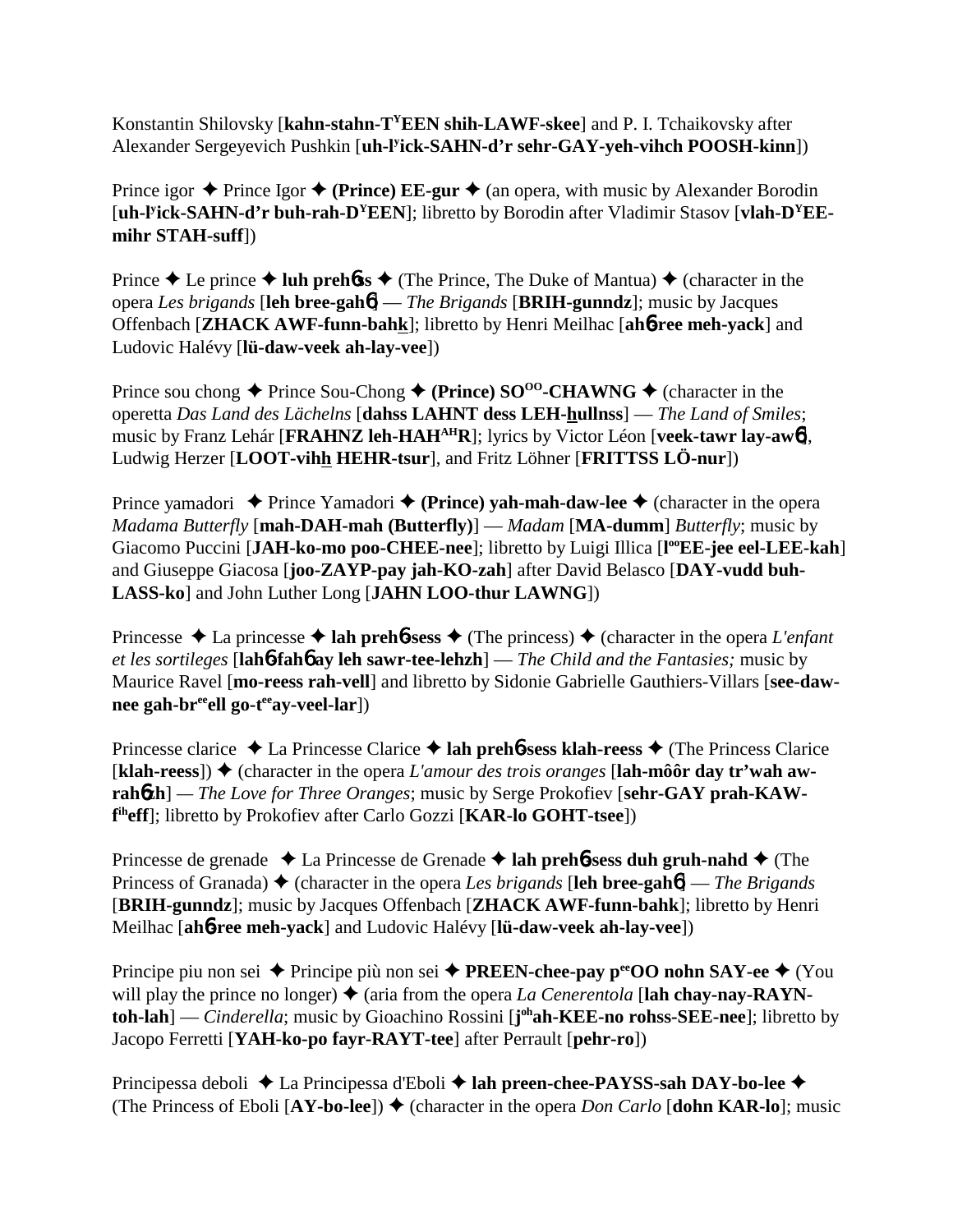by Giuseppe Verdi [**joo-ZAYP-pay VAYR-dee**]; libretto by François Méry [**frah**6**-swah mayree**] and Camille Du Locle [**{kah-meel dü law-kl'} kah-meey' dü law-kl'**] after Friedrich von Schiller [**FREET-rihh fawn SHILL-lur**])

Pringsheim Klaus Pringsheim **KLAHÔÔSS PRIHNGSS-hm**

Printz Wolfgang Caspar Printz **VAWLF-gahng KAH-spar PRINTTSS**

Prinz eugen der edle ritter **→** Prinz Eugen, der edle Ritter ◆ **PRINNTSS ov-GAYN, dayr ETTluh RITT-tur**  $\blacklozenge$  (composition by Carl Loewe [**LÖ-vuh**])

Prior ◆ Clifton Prior ◆ KLIFF-tunn PRI-ur

Prison  $\triangle$  D'une prison  $\triangle$  **dün pree-zaw6**  $\triangle$  (From a Prison)  $\triangle$  (poem by Paul Verlaine [**pohl vehr-lenn**] set to music by Reynaldo Hahn [**ray-NAHL-doh HAHN**])

Prison ◆ pree-zawb ◆ (poem by Paul Verlaine [pohl vehr-lenn] set to music by Gabriel Fauré [**gah-breeell fo-ray**])

Prizzis honor ◆ Prizzi's Honor ◆ **PRITT-tseez (Honor)** ◆ (a movie)

Pro clarinis iii et xi  $\triangle$  Pro Clarinis III et XI  $\triangle$  **PRO KLAH-rih-niss III ett XI**  $\triangle$  (anonymous 17th-century Hungarian dances)

Pro clarinis xxiii et xxii ◆ Pro Clarinis XXIII et XXII ◆ pro **KLAH-rih-niss XXIII ett XXII**  $\triangle$  (anonymous 17th-century Hungarian dances)

Pro peccatis ◆ pro payk-KAH-tiss ◆ (section of *the Stabat Mater* [STAH-baht MAH-tehr] set to music by Franz Joseph Haydn [FRAHNTSS YOH<sup>OH</sup>-zeff HI-d'n])

Pro peccatis suae gentis  $\rightarrow$  pro payk-KAH-tiss SOO-ay JAYN-tiss  $\rightarrow$  (For the sins of his race) (section of the *Stabat Mater* [**STAH-baht MAH-tehr**] set to music by various composers)

Proch ◆ Heinrich Proch ◆ H**I**N-rihh PRAWK

Prochazka **←** Pavel Procházka ← PAH-vell PRAW-kah<sup>ah</sup>z-kah

Prochazka ◆ Rudolf von Procházka ◆ **RÔÔ-dawlf fawn PRAW-kah<sup>ah</sup>z-kah** 

Procurans odium **↓ pro-KOO-rahnss AW-dih-ôôm ◆** (Since slander provokes an automatic backlash) (excerpt from the 13th-century collection *Carmina Burana* [**kar-MEE-nah boo-RAH-nah**])

Prodana nevesta ◆ Prodaná nevěsta ◆ PRAW-dah-nah<sup>ah</sup> NEH-v<sup>y</sup>ess-tah

◆ (The Bartered Bride) ◆ an opera, with music by Bedřich Smetana [BEDD-<sup>r</sup>shihk SMEH-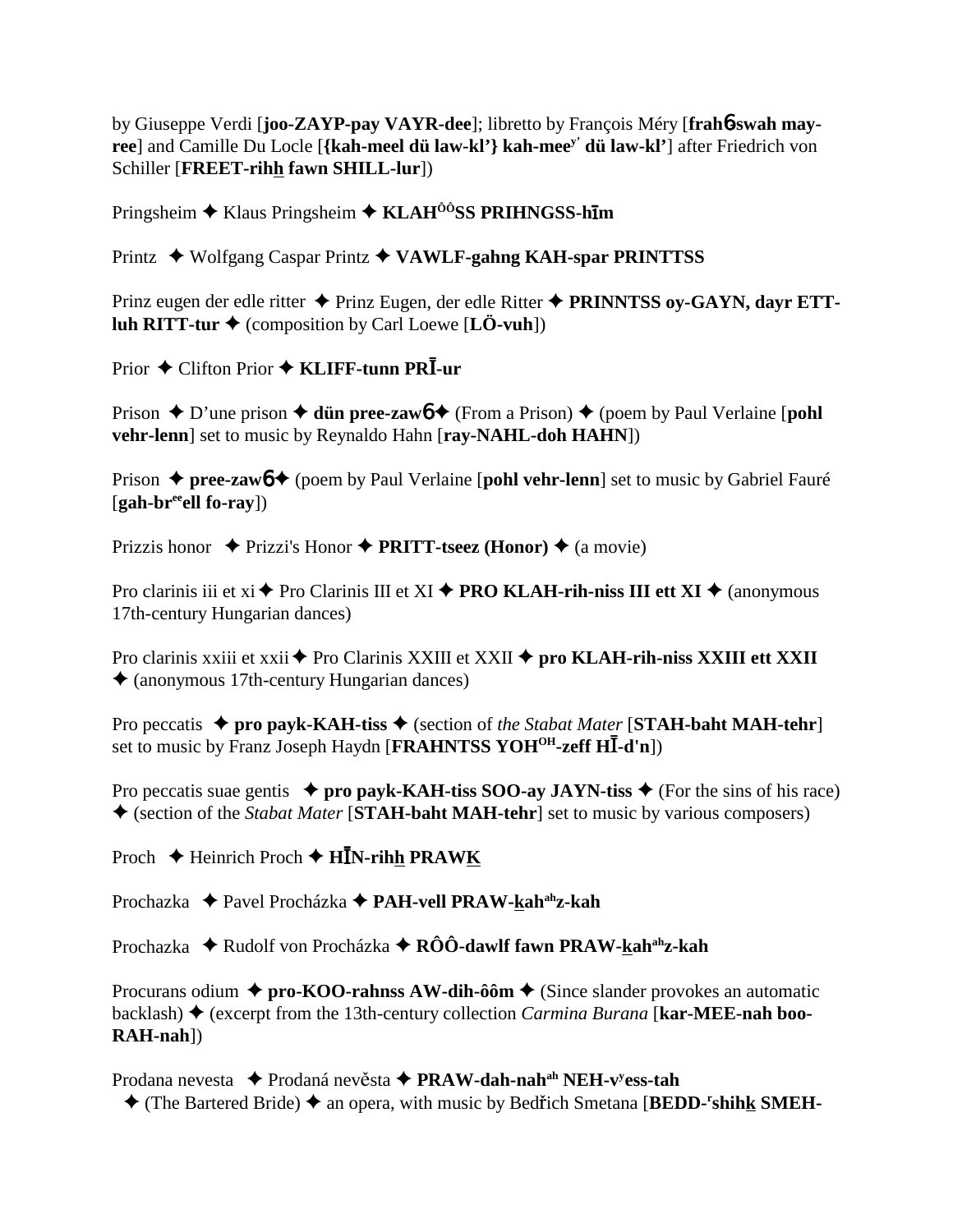**tuh-nuh**] and libretto by Karel Sabina [**KAH-rell SAH-bih-nah**])

Prodhomme  $\blacklozenge$  J. G. Prod'homme  $\blacklozenge$  (J. G.) praw-dawm  $\blacklozenge$  (known also as Jacques-Gabriel [zhack-gah-br<sup>ee</sup>ell] Prod'homme)

Profe Ambrosius Profe **ahm-BRO-zihôôss PRO-fuh**

Profeta ◆ Laurențiu Profeta ◆ lah<sup>oo</sup>-RENN-ts<sup>ee</sup>oo praw-FEH-tah

Proglhof Harald Pröglhof **HAH-rahlt PRÖ-g'l-hawf**

Proglhof Harald Pröglhöf **HAH-rahlt PRÖ-g'l-höf**

Prohaska ◆ Carl Prohaska ◆ KARL pro-HAHSS-kah

Prohaska **→** Felix Prohaska → **FAY-lickss pro-HAHSS-kah** 

Prohaska ◆ Jaro Prohaska ◆ YAH-ro pro-HAHSS-kah ◆ (known also as Jaroslav Prohaska [**YAH-raw-slahf pro-HAHSS-kah**])

Prokofieff (*see* Prokofiev)

Prokofiev  $\triangle$  Serge Prokofiev  $\triangle$  sehr-GAY prah-KAW-f<sup>th</sup>eff  $\triangle$  (known also as Serge Sergeievich [sehr-GAY<sup>EE</sup>-eh-vihch] Prokofiev  $\triangle$  (the first name is also transliterated as Sergey and the last as Prokofieff)

Prokosch **PRO-kawsh**

Proksch ◆ Josef Proksch ◆ YO-seff PRAWKSH

Prole do bebe  $\triangle$  Prole do Bêbê  $\triangle$  **PRAH-lee dôô bay-BAY**  $\triangle$  (suite of compositions about dolls by Heitor Villa-Lobos [**ay-TAWR VEEL-luh-LO-bôôsh**])

Prolegendum  $\rightarrow$  pro-lay-hayn-DOOM  $\rightarrow$  (anonymous sacred music from 16th-century Spain)

Promenade  $\triangle$  praw-m'nahd  $\triangle$  (excerpt from the suite *Carnaval* [**kar-nah-vahl**] — *Carnival* — by Robert Schuman [**ROHOH-bert SHOO-mahn**])

Prometheus ◆ pro-MAY-tuh-üss ◆ (poem by Johann Wolfgang von Goethe [**YO-hahn**] **VAWLF-gahng fawn GÖ-tuh**] set to music by Hugo Wolf [**HOO-go VAWLF**])

Promnons nous dans le bois Prom'nons-Nous Dans le Bois **prawm-naw**6**-nôô dah**6 **luh bwah**

Pronk ◆ Corrie Pronk ◆ KAWR-ree PRAHNK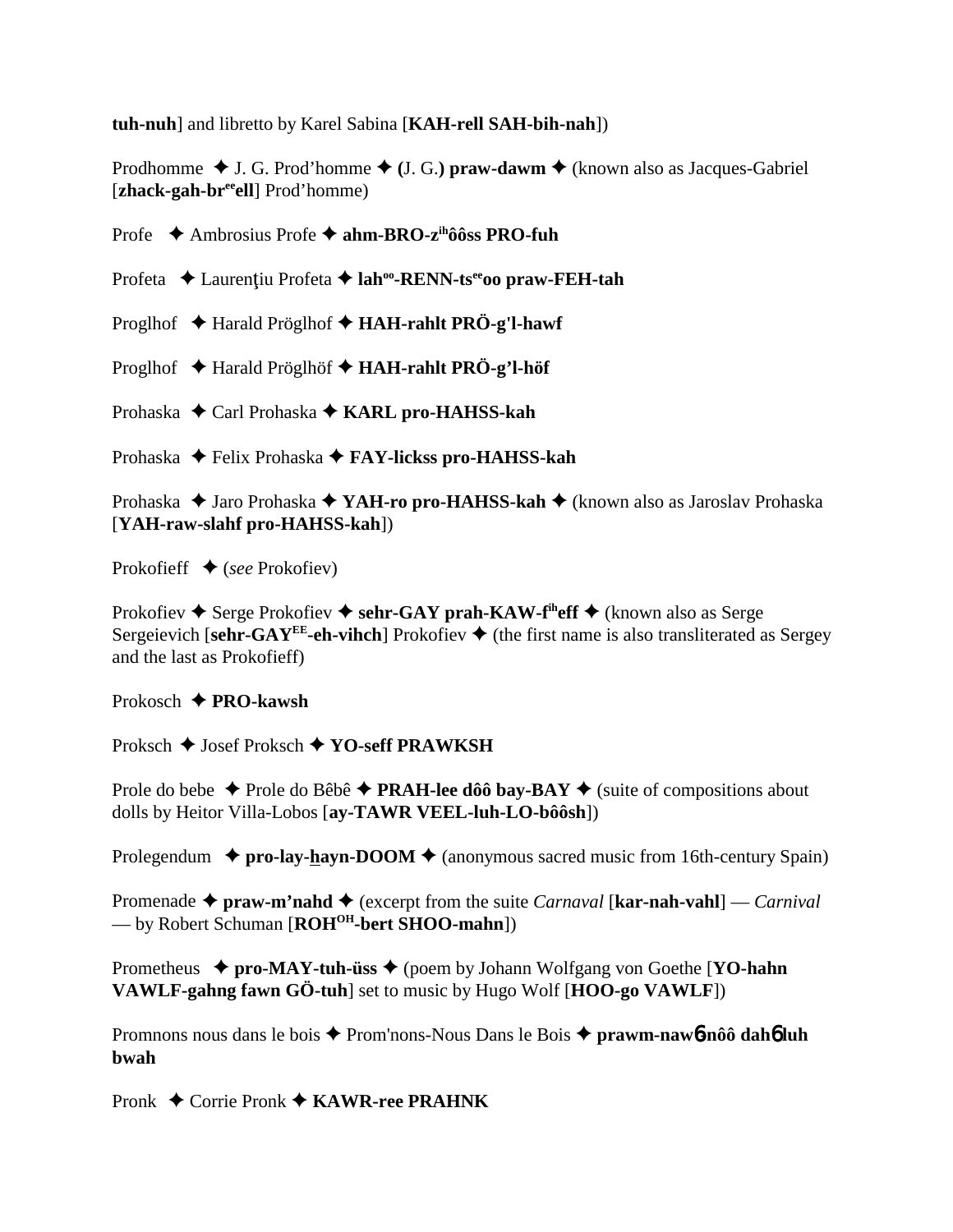Prony Gaspard-Claire-François-Marie-Riche, Baron de Prony **gahss-par-klehr-frah**6 **swah-mah-ree-reesh, bah-raw**6 **duh praw-nee**])

Prophete  $\triangle$  Le prophète  $\triangle$  luh praw-fett  $\triangle$  (The Prophet)  $\triangle$  (an opera, with music by Giacomo Meyerbeer [JAH-ko-mo MI-ur-bayr] and libretto by Eugène Scribe [ö-zhenn] **skreeb**])

Proportio ◆ pro-POHR-t<sup>ih</sup>o ◆ (dance from *Alia chorea No 8* [AH-l<sup>ih</sup>ah kaw-RAY-uh (No. 8)] — anonymous 17th-century Hungarian dances)

Propter veritatem ◆ Propter Veritatem ◆ PROHP-tehr vay-rih-TAH-temm ◆ (sacred composition by Leoninus [**leh-o-NEE-nôôss**])

**Prosa**  $\triangle$  **PRO-zuh**  $\triangle$  (chant from a Latin Mass by an anonymous 13th- or 14th-century composer)

Prosev ◆ Toma Prošev ◆ TAW-mah PRAW-sheff

Proske Carl Proske **KARL PRAW-skuh**

Prosniz ♦ Adolf Prosniz ♦ AH<sup>AH</sup>-dawlf PRAWSS-nittss

Prosti prelestnoe sozdanye  $\blacklozenge$  Prosti, prelestnoe sozdanye  $\blacklozenge$  **prahss-T<sup>Y</sup>EE**, pree-L<sup>Y</sup>ESST-nuh, **sahz-DAHN-yeh**  $\blacklozenge$  (Forgive me, heavenly creature)  $\blacklozenge$  (trio with Herman [**GHEHR-mahn**], the Countess, and Lisa [**LEE-suh**] in the opera *Pique Dame* [**peek dahm**] — *The Queen of Spades*; music by Peter Ilyich Tchaikovsky [**p'YAW-t'r ill-YEECH {chahih-KAWF-skee} chay-KAWF-skee**]; libretto by Modest Tchaikovsky [**mah-DYESST {chahih-KAWF-skee} chay-KAWF-skee**] after Alexander Sergeyevich Pushkin [**uh-ly ick-SAHN-d'r sehr-GAY-yeh-vihch POOSH-kinn**])

Prota giurleo ◆ Ulisse Prota-Giurleo ◆ **oo-LEESS-say PRO-tah-JOOR-lay-o** 

Proterozoic  $\rightarrow$  pro-tuh-ruh-ZO-ick  $\rightarrow$  (excerpt from *Vox balaenae* [**VOHKSS bah-L**I-n<sub>I</sub>] — *The Voice of the Whale* — by George Crumb [**JAW-urj KRUMM**])

Protheroe **←** Daniel Protheroe ← DANN-yull PRUH-thuh-ro

Protschka Josef Protschka **YAW-seff PRAWTSH-kuh**

Proust ◆ David Serendero-Proust ◆ dah-VEED say-rayn-DAY-ro-PRAW<sup>00</sup>ST

Prout **←** Ebenezer Prout ← eh-buh-NEF-zur PRAH<sup>ÔÔ</sup>T

Provenza il mar il suol  $\triangle$  Di provenza il mar, il suol  $\triangle$  dee pro-VAYN-tsah eel MAR, eel  $s^{\omega}$ **OHL**  $\blacklozenge$  ((Who erased) the sea and soil of Provence (from your heart?))  $\blacklozenge$  (aria featuring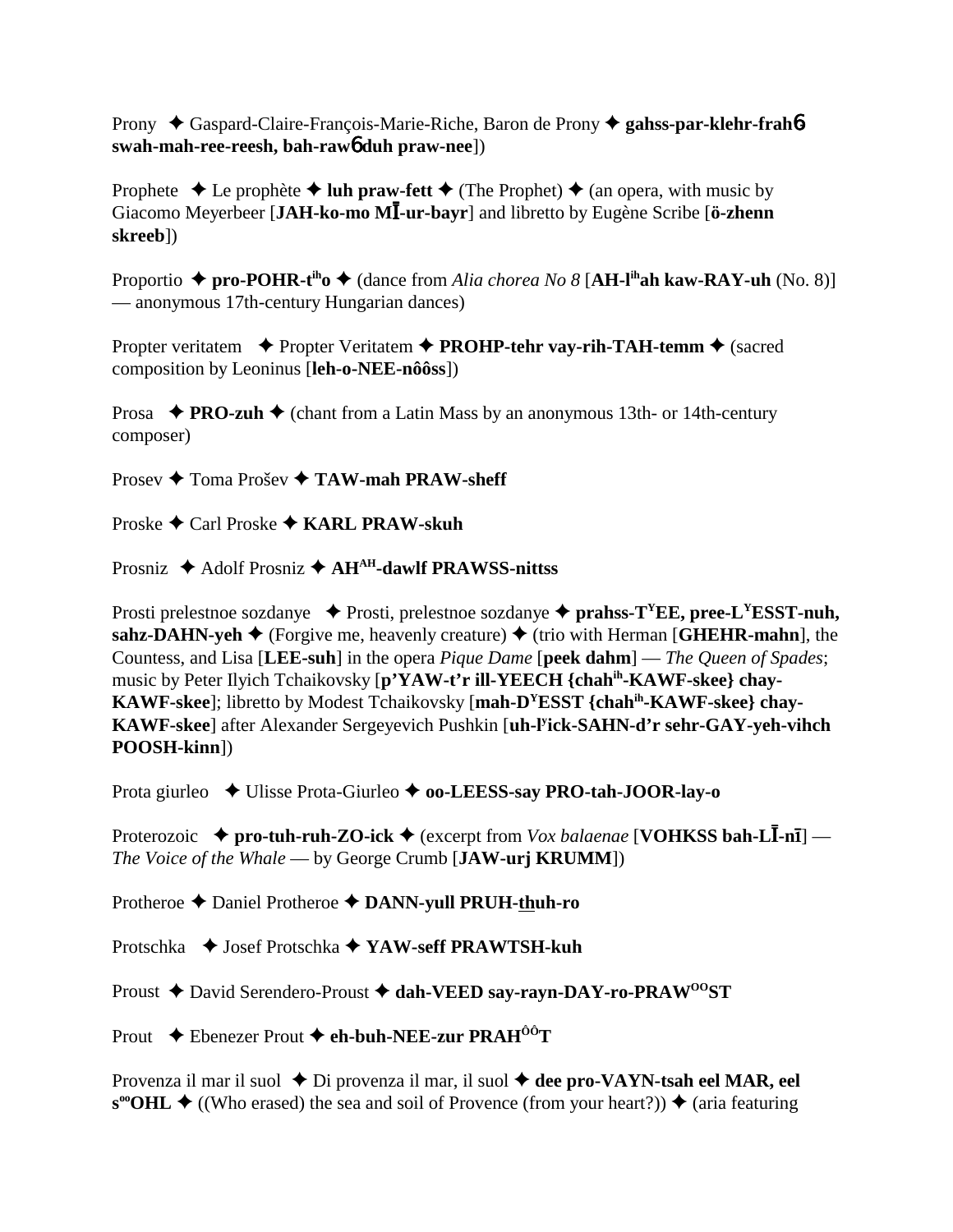Germont [**zhehr-maw**6] in the opera *La traviata* [**lah trah-veeAH-tah**] — *The Worldly Woman*; music by Giuseppe Verdi [**joo-ZAYP-pay VAYR-dee**]; libretto by Francesco Maria Piave [frahn-CHAY-sko mah-REE-ah peeAH-vay] after Alexandre Dumas [ah-leck-sah6-dr' dü**mah**])

Provenzale Francesco Provenzale **frahn-CHAY-sko pro-vayn-TSAH-lay**

Prudent Émile Prudent **ay-meel prü-dah**6 (known also as Émile Racine Gauthier [**rahseen go-t<sup>ee</sup>ay**] Prudent)

Prudenzio  $\triangle$  Don Prudenzio  $\triangle$  **dohn proo-DAYN-ts<sup>ee</sup>o**  $\triangle$  (character in *Il viaggio a Reims* [eel  $v^{ee}$ AHD-jo ah rehbss] — *The Journey to Rheims* [REEMZ] — a stage cantata [kunn-TAH**tuh**] with ballet [BA<sup>L</sup>-lay]; music by Gioachino Rossini [j<sup>oh</sup>ah-KEE-no rohss-SEE-nee] and libretto by Luigi Balocchi [**l ooEE-jee bah-LOHK-kee**])

Prudhomme  $\triangle$  Sully Prudhomme  $\triangle$  s**ül-lee prüd-awm** 

Pruett **→** James W. Pruett **→ JAYMZ W. PROO-utt** → (known also as James Worrell [**WAWR-rull**] Pruett)

Prufer **→** Arthur Prüfer **→ AR-tôôr PRÜ-fur →** (known also as Hermann Bernhard Arthur [**HEHR-mahn BEHRN-hart**] Prüfer)

Prume Frantz Jehin-Prume **frahntss yeh-eh**6**-prüm** (known also as François [**frah**6 **swah**] Jehin-Prume and as François Jehin)

Prumier Antoine Prumier **ah**6**-twahn prü-meeay**

Prunier  $\triangle$  prü-n<sup>ee</sup>ay  $\triangle$  (character in the opera *La Rondine* [lah ROHN-dee-nay] — *The Swallow*; music by Giacomo Puccini [**JAH-ko-mo poo-CHEE-nee**]; libretto by Giuseppe Adami [**joo-ZAYP-pay ah-DAH-mee**] after Dr. A. M. Willner [**VILL-nur**] and Heinz Reichert  $\tilde{H}$ INTSS RĪ-<u>h</u>ert])

Prunieres ◆ Henry Prunières ◆ ah**6-ree prü-n<sup>ee</sup>ehr** 

Prusa **← Karel Průša ← KAH-rell PROO<sup>00</sup>-shah** 

Prusinowski ◆ Jan Prusinowski ◆ YAHN prôô-see-NAWF-skee

Pruslin ◆ Stephen Pruslin ◆ STEE-vunn PRUSS-lunn ◆ (known also as Stephen Lawrence [**LAW-runntss**] Pruslin)

Prussner Ariane Prüssner **ah-ree-AH-nuh PRÜSS-nur**

Pruwer Julius Prüwer **YOO-lihôôss PRÜ-vur**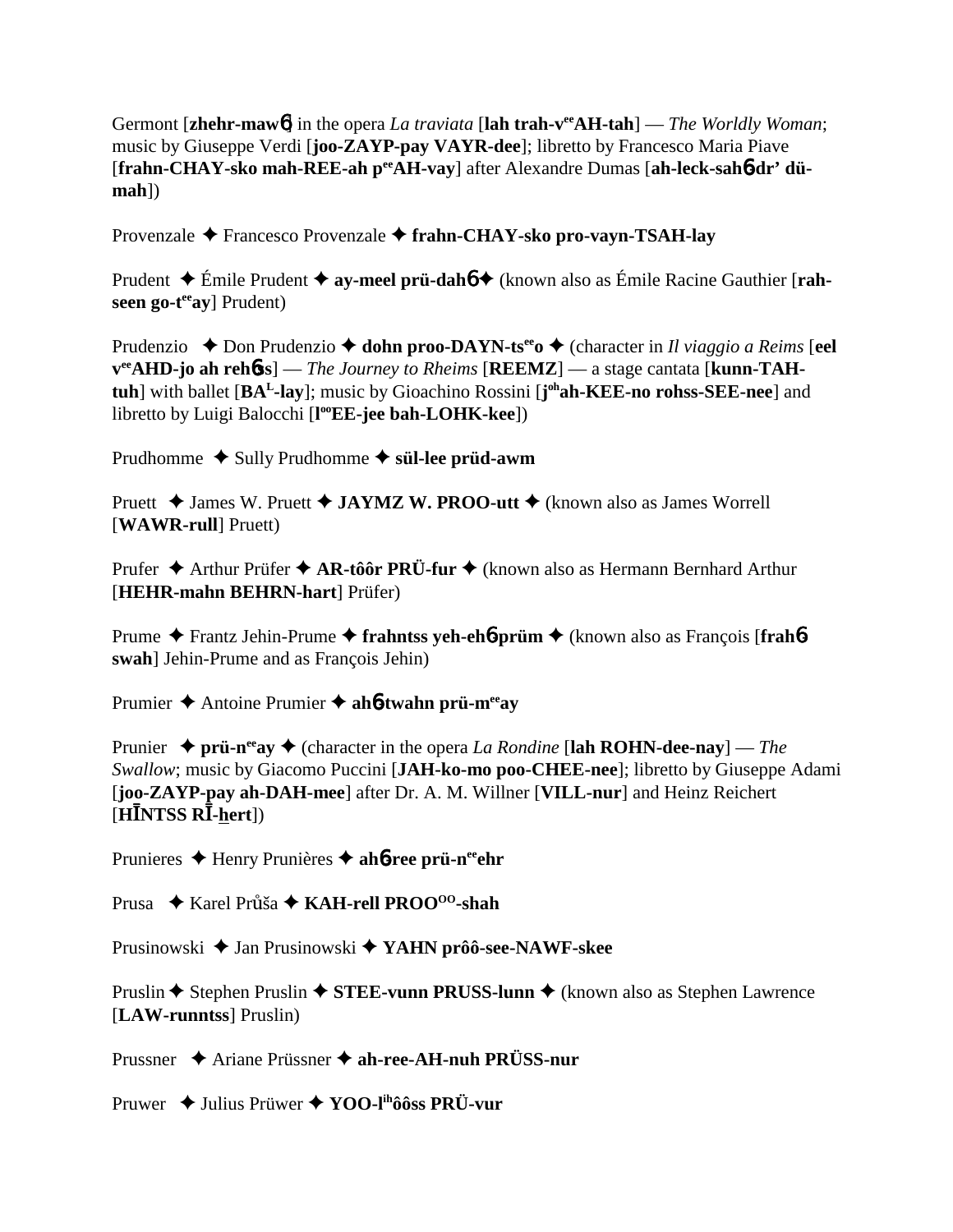Przybiezeli do betlejem **←** Przybieźeli do Betlejem ← shih-b<sup>ee</sup>eh-ZHAY-lee doh bett-LAY**vemm**  $\triangle$  (The Shepherds Are in Bethlehem)  $\triangle$  (Polish carol)

Przybilski ◆ Bronisław K. Przybilski ◆ br**aw-N<sup>Y</sup>EESS-wahf** (K.) shih-BEEL-skee ◆ (known also as Bronisław Kazimierz [kah-ZEE-meehrz] Przybilski)

Psalm prelude de profundis ◆ Psalm-prelude 'De profundis' ◆ (Psalm-Prelude) day praw-**FOON-diss**  $\triangle$  (composition for organ by Herbert Howells [HUR-burt HOW-ullz])

Psalmkonzert **↓ p'SAHLM-kawn-tsehrt ↓** (concerto of psalms by Heinz Werner Zimmermann [HĪNTSS VEHR-nur TSIMM-mur-mahn])

Psalmus cx confitebor tibi ◆ Psalmus CX: Confitebor tibi ◆ p'SAHL-môôss CX: kohn-FIH**teh-bawr TEE-bih ♦** (composition by Claudio Monteverdi [KLAH<sup>OO</sup>-d<sup>ee</sup>o mohn-tay-VAYR**dee**])

Psalmus cxi beatus vir Psalmus CXI: Beatus vir **p'SAHL-môôss** CXI**: beh-AH-tôôss VIHR**  $\triangle$  (composition by Claudio Monteverdi [KLAH<sup>00</sup>-d<sup>ee</sup>o mohn-tay-VAYR-dee])

Psalmus cxii laudate pueri ◆ Psalmus CXII: Laudate pueri ◆ p'SAHL-môôss CXII: lah<sup>oo</sup>-**DAH-tay pôô-EH-ree ♦** (composition by Claudio Monteverdi [KLAH<sup>OO</sup>-d<sup>ee</sup>o mohn-tay-**VAYR-dee**])

Psalmus cxvi laudate dominum omnes gentes Psalmus CXVI: Laudate Dominum omnes gentes ◆ p'SAHL-môôss CXVI**:** lah<sup>oo</sup>-DAH-tay DAW-mih-nôôm OHM-ness JAYN-tess ◆ (composition by Claudio Monteverdi [**KLAHOO-deeo mohn-tay-VAYR-dee**])

Psalterium **↓ p'sahl-TAY-r<sup>ih</sup>ôôm ◆** (psaltery)

Psaltery **◆ SAWL-tuh-ree ◆** (American pronunciation)

Pskov  $\triangleq$  p'SKAWF  $\triangleq$  (Russian city)

Psyche  $\blacklozenge$  Psyché  $\blacklozenge$  psee-shay  $\blacklozenge$  (poem by G. Jean-Aubry [**zhah<sup>6</sup>-no-bree**] set to music by Manuel de Falla [mah-n<sup>oo</sup>ELL day {FAH-yah} FAH-l'yah])

Ptaszynska **→** Marta Ptaszyńska → MAR-tah p'tah-SHIH6-skah

Ptolemy  $\triangle$  **TAH-luh-mee**  $\triangle$  (Americanized spelling and pronunciation)  $\triangle$  (this ancient Greek geographer, astronomer, mathematician, and music theorist is known as Ptolomeos [**tah-luh-MAY-uss**] in Greece)

Puccini **→** Antonio Puccini → **ahn-TAW-n<sup>ee</sup>o poo-CHEE-nee** → (known also as Antonio Benedetto Maria [**bay-nay-DAYT-toh mah-REE-ah**] Puccini)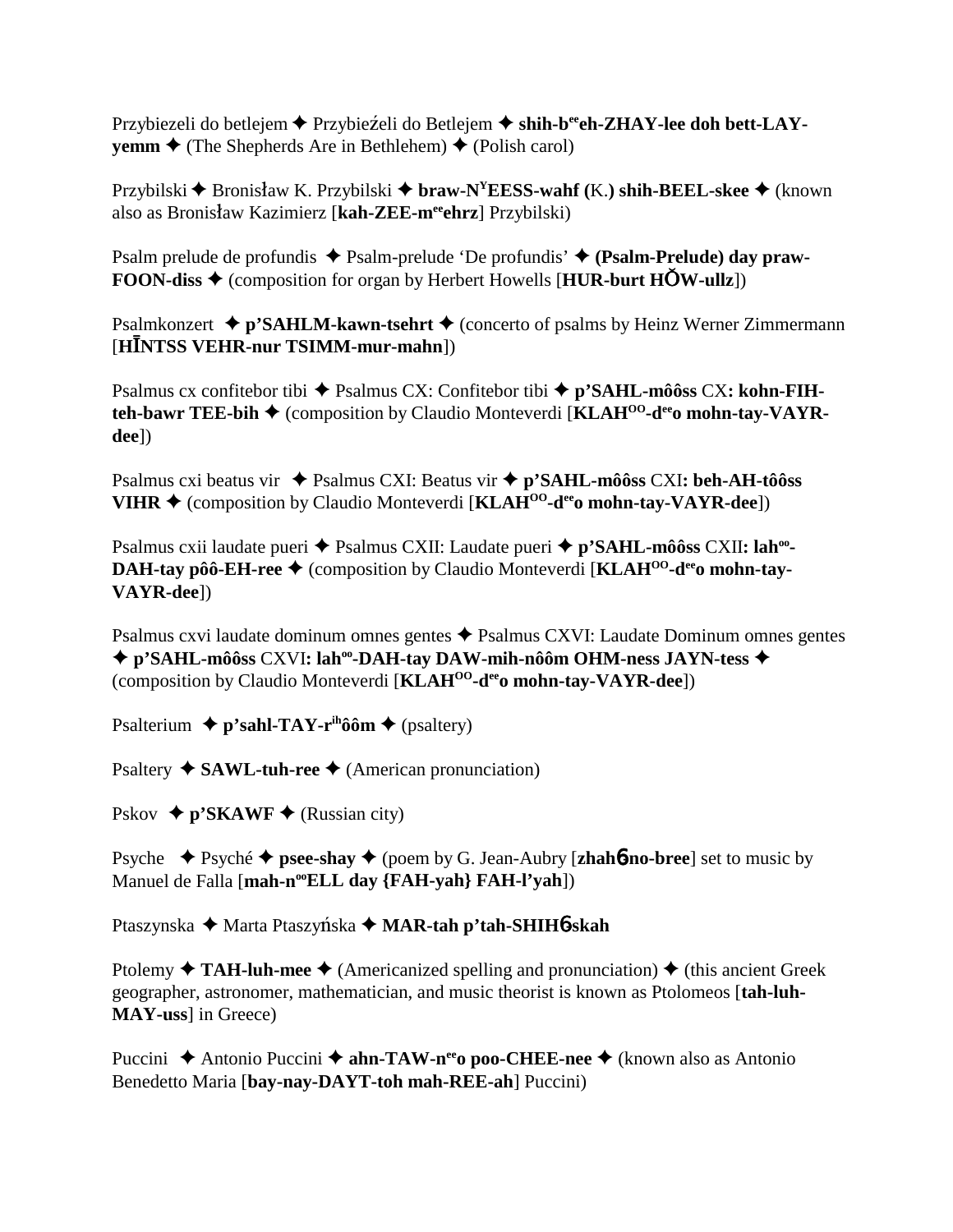Puccini **→** Domenico Puccini **→ doh-MAY-nee-ko poo-CHEE-nee →** (known also as Domenico Vencenzo Maria [**vayn-CHAYN-tso mah-REE-ah** ] Puccini)

Puccini ◆ Giacomo Puccini ◆ **JAH-ko-mo poo-CHEE-nee** ◆ (known also as Giacomo Antonio Domenico Michele Secondo Maria Puccini [JAH-ko-mo ahn-TAW-n<sup>ee</sup>o doh-MAY**nee-ko mee-KAY-lay say-KOHN-doh mah-REE-ah poo-CHEE-nee**])

Puccini ◆ Michele Puccini ◆ mee-KAY-lay poo-CHEE-nee

Puchalsky **→** Vladimir Puchalsky → **vlah-D<sup>Y</sup>EE-mihr pôô-CHAHL-skee** → (known also as Vladimir Viacheslavovich [**veh-cheh-SLAH-vuh-vihch**] Puchalsky)

Puchat **→** Max Puchat ◆ MAHKSS PÔÔ-haht

Pucitta ◆ Vincenzo Pucitta ◆ veen-CHAYN-tso poo-CHEET-tah

Pudis ◆ Leo Pudis **◆ LAY-o POO-deess** 

Pueblito mi pueblo  $\blacklozenge$  Pueblito, mi pueblo  $\blacklozenge$  **p**<sup>oo</sup>**ayv-LEE-toh, mee p<sup>oo</sup>AYV-lo**  $\blacklozenge$  (My Home Town) ♦ (poem by Francisco Silva [**frahn-SEESS-ko SEEL-vah**] set to music by Carlos Guastavino [**KAR-lawss gooahss-tah-VEE-no**])

Puente **←** Giuseppe Del Puente ← joo-ZAYP-pay dayl p<sup>oo</sup>AYN-tay

Puer natus est nobis  $\triangle$  **PÔÔ-ehr NAH-tôôss ayst NO-biss**  $\triangle$  (anonymous sacred composition)

Puer natus in bethlehem **→** Puer natus in Bethlehem ◆ **PÔÔ-ehr NAH-tôôss (in BEHTH-luhhemm)**  $\triangle$  (anonymous sacred composition)

Puer qui natus est nobis  $\blacklozenge$  **PÔÔ-ehr k**<sup>oo</sup>ee **NAH-tôôss ayst NO-biss**  $\blacklozenge$  (composition by Claudio Monteverdi [**KLAHOO-deeo mohn-tay-VAYR-dee**])

Puerling ◆ Gene Puerling ◆ **JEEN p<sup>ôô</sup>EHR-lihng** 

Puerta de tierra  $\triangle$  p<sup>oo</sup>AYR-tah day t<sup>ee</sup>AYR-rah  $\triangle$  (composition by Isaac Albéniz [ee-SAHK] **ahl-VAY-neeth**])

Puget **→** Paul-Charles-Marie Puget → pohl-sharl-mah-ree pü-zheh

Pugliese ◆ Michael Pugliese ◆ M**I-kull pugg-LEESS** ◆ (known also as Michael Gabriel [**GAY-breeull**] Pugliese)

Pugnani ◆ Gaetano Pugnani ◆ gah<sup>ay</sup>-TAH-no poo-n'YAH-nee ◆ (known also as Giulio Gaetano Gerolamo Pugnani [**JOO-leeo gahay-TAH-no jay-RO-lah-mo poo-n'YAH-nee**])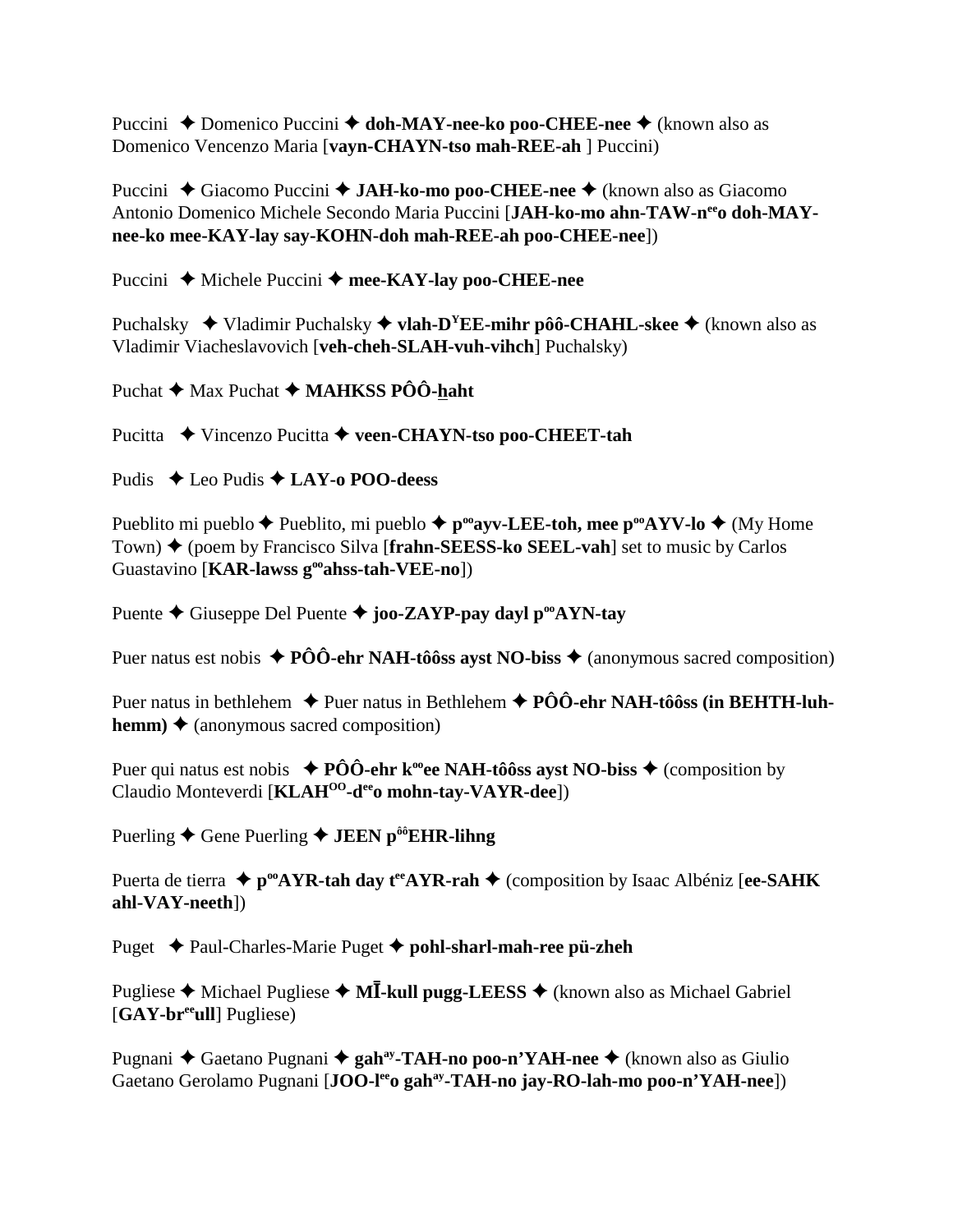Pugni ◆ Cesare Pugni **◆ chay-ZAH-ray POO-n'yee** 

Pugno Raoul Pugno **rah-ôôl pü-n'yo** (known also as Stéphane [**stay-fahn**] Raoul Pugno)

Puig ◆ José Subirá Puig ◆ ho-SAY soo-vee-RAH p<sup>oo</sup>EEG ◆ (known also as José Subirá)

Puisque je suis fumeux ◆ p<sup>ü</sup>eesk zhuh s<sup>ü</sup>ee fü-mö ◆ (composition by Johannes Symonis [zhaw**ahn-ness see-maw-nee**])

Puisque je suy amoureux ◆ p<sup>ü</sup>ees**k zhuh s<sup>ü</sup>ee ah-môô-rö ◆** (rondo [**RAHN-doh**] by Richard Loqueville [**ree-shar lawk-veel**])

Puisque laube grandit ◆ Puisque l'aube grandit ◆ p<sup>ü</sup>eesk lohb grah6-dee ◆ (Since the Light Is Growing)  $\triangle$  (poem by Paul Verlaine [**pohl vehr-lenn**] set to music by Gabriel Fauré [**gah-br**<sup>ee</sup>**ell**] **fo-ray**])

Puisquen ces murs au palais des fees Puisqu'en ces murs ... Au palais des fées **pü ees-kah**6 **seh mür ... o pah-leh day fay** (*Eboli's Recitative* [**AY-bo-leez reh-suh-tuh-TEEV**] *and Aria* from the opera *Don Carlos* [**dohn KAR-lohss**]; music by Giuseppe Verdi [**joo-ZAYP-pay VAYR-dee**]; libretto by François Méry [**frah**6**-swah may-ree**] and Camille Du Locle [**{kah-meel dü law-kl'} kah-meey' dü law-kl'**] after Friedrich von Schiller [**FREET-rihh fawn SHILL-lur**])

Pujol **←** Francesc Pujol ← frahn-SESSK poo-JAWL

Pujol **→** Juan Pujol ◆ h<sup>oo</sup>AHN poo-JAWL ◆ (known also as Juan Pablo [PAHB-lo] Pujol)

Pulchra es **POOL-krah AYSS** (excerpt from *Vespro della Beata Vergine* [**VAY-spro DAYL-lah bay-AH-tah VAYR-jee-nay**] — *Vespers of the Blessed Virgin* — by Claudio Monteverdi [**KLAHOO-deeo mohn-tay-VAYR-dee**])

Pulcinella  $\blacklozenge$  pool-chee-NAYL-lah  $\blacklozenge$  (ballet [BA<sup>L</sup>-lay] by Igor Stravinsky [EE-gur strah-**VINN-skee**])

Puliti **←** Leto Puliti ← LAY-toh poo-LEE-tee

Puncha puncha **→** Puncha, puncha → **POON-chah, POON-chah** → (Punch, punch) → (traditional song of the Spanish Jews)

Puntilla **← poon-TEE-l'yah** 

Punto Giovanni Punto **jo-VAHN-nee POON-toh**

Pupilette amorose  $\triangle$  **poo-pee-LAYT-tay ah-mo-RO-zay**  $\triangle$  (O Lovely Little Eyes)  $\triangle$ (madrigal [**MADD-rih-gull**] by Alessandro Stradella [**ah-lay-SAHN-dro strah-DAY-lah**])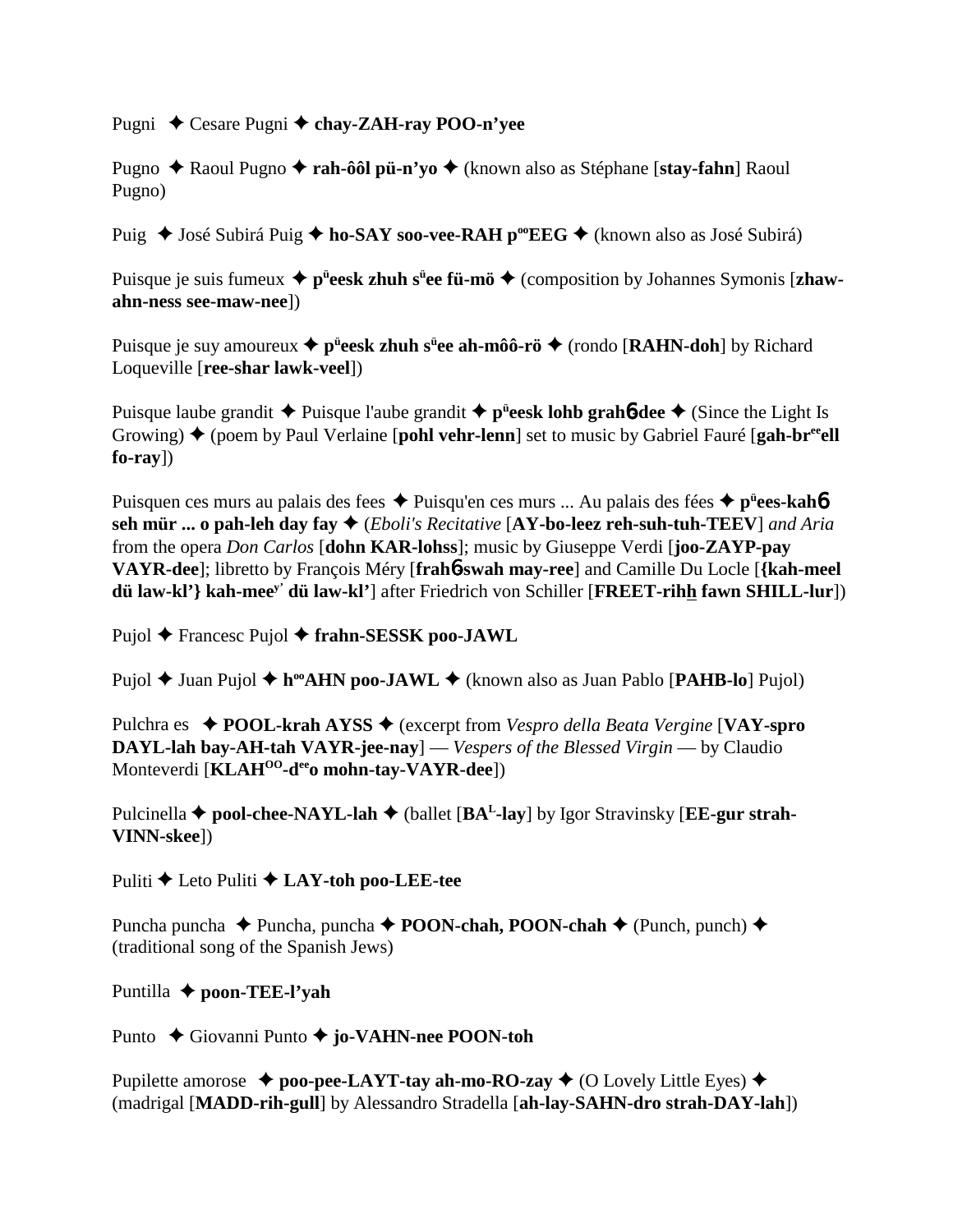Puppo Giuseppe Puppo **joo-ZAYP-pay POOP-po**

Pur cosi  $\blacklozenge$  E pur così  $\blacklozenge$  ay **POOR ko-ZEE**  $\blacklozenge$  (Can I thus)  $\blacklozenge$  (recitative [**reh-suh-tuh-TEEV**] from the opera *Giulio Cesare in Egitto* [**JOO-leeo chay-ZAH-ray een ayd-JEET-toh**] — *Julius Caesar* [**JOO-lihuss SEE-zur**] *in Egypt*; music by George Frideric Handel [**JAW-urj FRIHduh-rick HANN-d'l**]; libretto by Nicola Haym [nee-KO-lah IM] after Giacomo Francesco Bussani [**JAH-ko-mo frahn-CHAY-sko booss-SAH-nee**])

Pur cosi in un giorno piangero la sorte mia  $\triangle$  E pur così in un giorno — Piangerò la sorte mia  $\triangle$ **ay poor ko-ZEE een oon JOHR-no — p<sup>ee</sup>ahn-jay-RO lah SOHR-tay MEE-ah ♦ (And can I** thus in a single day lose all my pomp and greatness?)  $\blacklozenge$  (recitative [**reh-suh-tuh-TEEV**] and aria from the opera *Giulio Cesare in Egitto* [**JOO-leeo chay-ZAH-ray een ayd-JEET-toh**] — *Julius Caesar* [**JOO-lihuss SEE-zur**] *in Egypt*; music by George Frideric Handel [**JAW-urj FRIHduh-rick HANN-d'l**]; libretto by Nicola Haym [nee-KO-lah IM] after Giacomo Francesco Bussani [**JAH-ko-mo frahn-CHAY-sko booss-SAH-nee**])

Pur cosi piangero la sorte mia **→** E pur così — Piangerò la sorte mia **→ ay poor ko-ZEE p<sup>ee</sup>ahn-jay-RO lah SOHR-tay MEE-ah**  $\blacklozenge$  (And can I thus in a single day lose all my pomp and greatness?)  $\blacklozenge$  (recitative [**reh-suh-tuh-TEEV**] and aria from the opera *Giulio Cesare in Egitto* [**JOO-leeo chay-ZAH-ray een ayd-JEET-toh**] — *Julius Caesar* [**JOO-lihuss SEE-zur**] *in Egypt*; music by George Frideric Handel [**JAW-urj FRIH-duh-rick HANN-d'l**]; libretto by Nicola Francesco Haym [nee-KO-lah frahn-CHAY-sko <sup>[M]</sup> after Giacomo Francesco Bussani [**JAH-ko-mo frahn-CHAY-sko booss-SAH-nee**])

Pur dicesti o bocca bella **→** Pur dicesti, o bocca bella **→ poor dee-CHAY-stee, o BOHK-kah BAY-lah**  $\blacklozenge$  (O Beautiful Mouth)  $\blacklozenge$  (song by Antonio Lotti [ahn-TAW-n<sup>ee</sup> LOHT-tee])

Purcell  $\triangle$  Daniel Purcell  $\triangle$  **DA-n<sup>ih</sup>ull PUR-s'l** 

Purcell Edward Purcell **EDD-wurd PUR-s'l**

Purcell Henry Purcell **HENN-ree PUR-s'l**

Purgator criminum **→ POOR-gah-tawr KREE-mih-nôôm →** (He who purges sins) → (anonymous composition)

Puritani  $\triangle$  I puritani  $\triangle$  ee poo-ree-TAH-nee  $\triangle$  (The Puritans)  $\triangle$  (an opera, with music by Vincenzo Bellini [**veen-CHAYN-tso bayl-LEE-nee**] and libretto by Carlo Pepoli [**KAR-lo pay-PO-lee**])

Puschkin ◆ Alexander Puschkin ◆ uh-l<sup>y</sup>eck-SAHN-d'r PÔÔSH-kinn

Puschmann **◆** Adam Puschmann ◆ AH<sup>AH</sup>-dahm PÔÔSH-mahn ◆ (known also as Adam Zacharias Puschmann [**AHAH-dahm tsah-kah-REE-ahss PÔÔSH-mahn**])